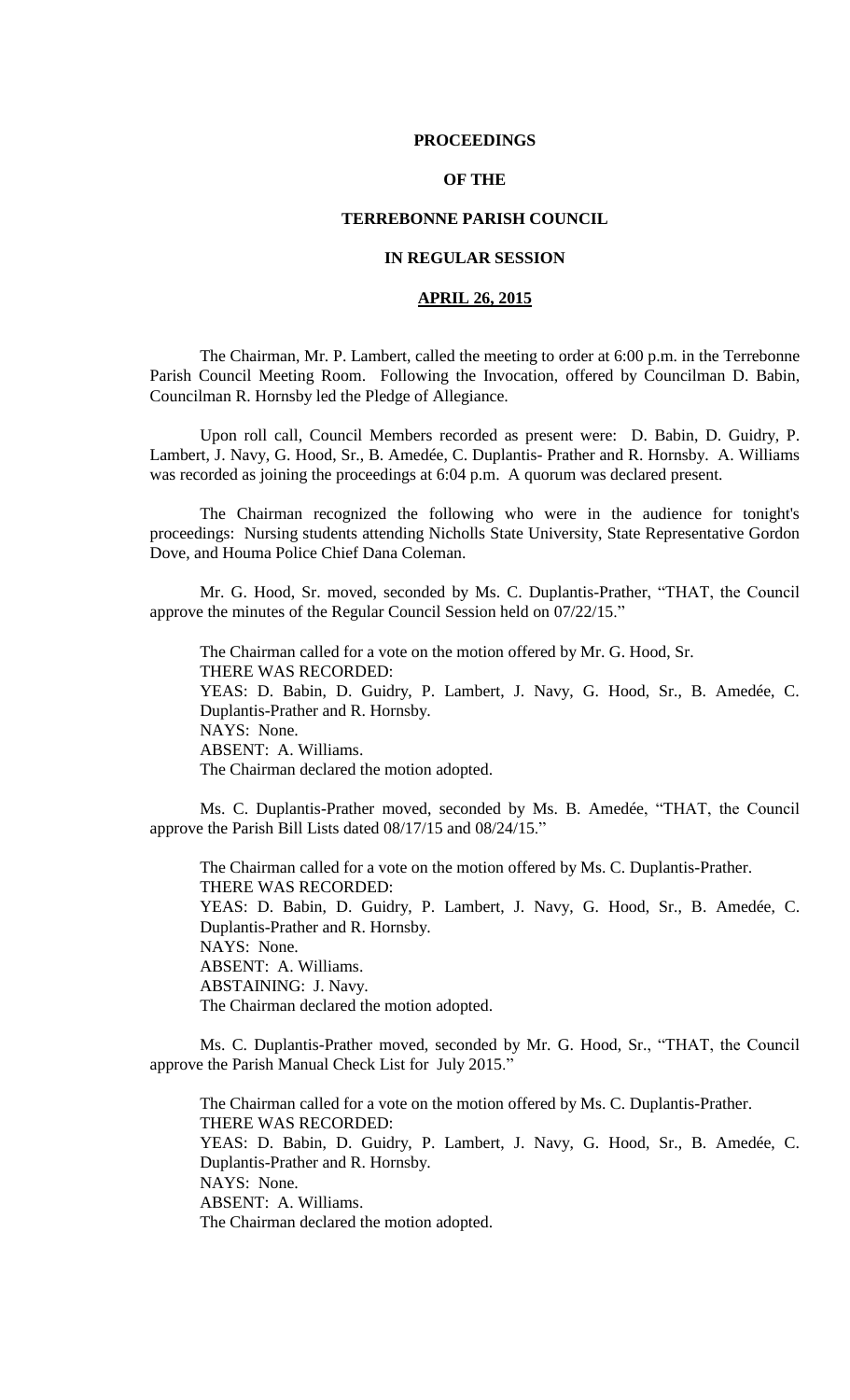Councilman D. Babin stated that he was asked by Mr. Mike Nixon, former reporter with the Tri Parish Times and a victim of Leukodystrophy, to remind everyone that the Council previously voted unanimously to forever make September Leukodystrophy Awareness Month. Councilman Babin stated that if you would like more information on Leukodystrophy or other neurological diseases to contact the Council office.

Councilwoman A. Williams was recorded as entering the proceedings at this time (6:04 p.m.).

Councilwoman B. Amedée read aloud a proclamation stating September 17, 2015 as "Art of Respect Day in Terrebonne Parish".

Ms. Lisa Schilling, Executive Director of South Central Louisiana Human Services Authority, thanked the Council for the proclamation and stated that this will be the second annual Art of Respect Day which includes seven parishes. Ms. Schilling explained that this day is devoted to giving acceptance, unity and respect to the citizens who live with intellectual, developmental and/or physical disabilities.

Ms. Erica Null Pellegrin, Marketing and Division Director at Terrebonne ARC, who thanked the Council for its support; stated that she is very excited about "Art of Respect Day" on September 17 at Dumas Auditorium; and that they are working towards getting more students to participate this year.

Ms. Karen Schilling, Project Director of South Central Louisiana Human Services Authority, extended an invitation to the Council to attend the "Art of Respect" reception that will be held at 10:30 a.m. on September 22, 2015 at the Main Library to celebrate the accomplishments of the students work that will be on display.

Mr. Mike Sobert, General Manager of Consolidated Waterworks, gave a detailed report which included a slideshow on the proactive and reactive work that his department is doing regarding an amoeba that was found at the last hydrant on Island Road in Pointe Aux Chenes.

Mr. Sobert continued by stating that the water is safe to drink, but not safe to snort through the nose. He also stated that Louisiana took the lead in testing the water beginning February 2014 and that all 226 hydrants are tested monthly. Mr. Sobert thanked the Council, Administration, EOP and social media for assisting him on getting the news to the public.

Several Council members and Parish President Claudet thanked Mr. Sobert for his detailed report and his outstanding service to the citizens of Terrebonne Parish.

The Chairman recognized State Representative Gordon Dove, District 52, who thanked the Council for inviting him to speak tonight and gave a detailed update which included photos of current and future state projects being done within Terrebonne Parish. Representative Dove presented Parish President Claudet with a letter stating that the EOC (Emergency Operations Center) funding of \$1,350,000 has been approved and also stated that he will be receiving another approved letter which will total the EOC funding in the amount of \$1,600,000.

Representative Dove continued stating that the state has received monies from the BP settlement and that Terrebonne Parish will receive 1.5 billion dollars which will go towards coastal restoration.

Several Council members and Parish President Claudet thanked Representative Dove for the detailed update and commended him for the work he has done to protect and improve Terrebonne Parish.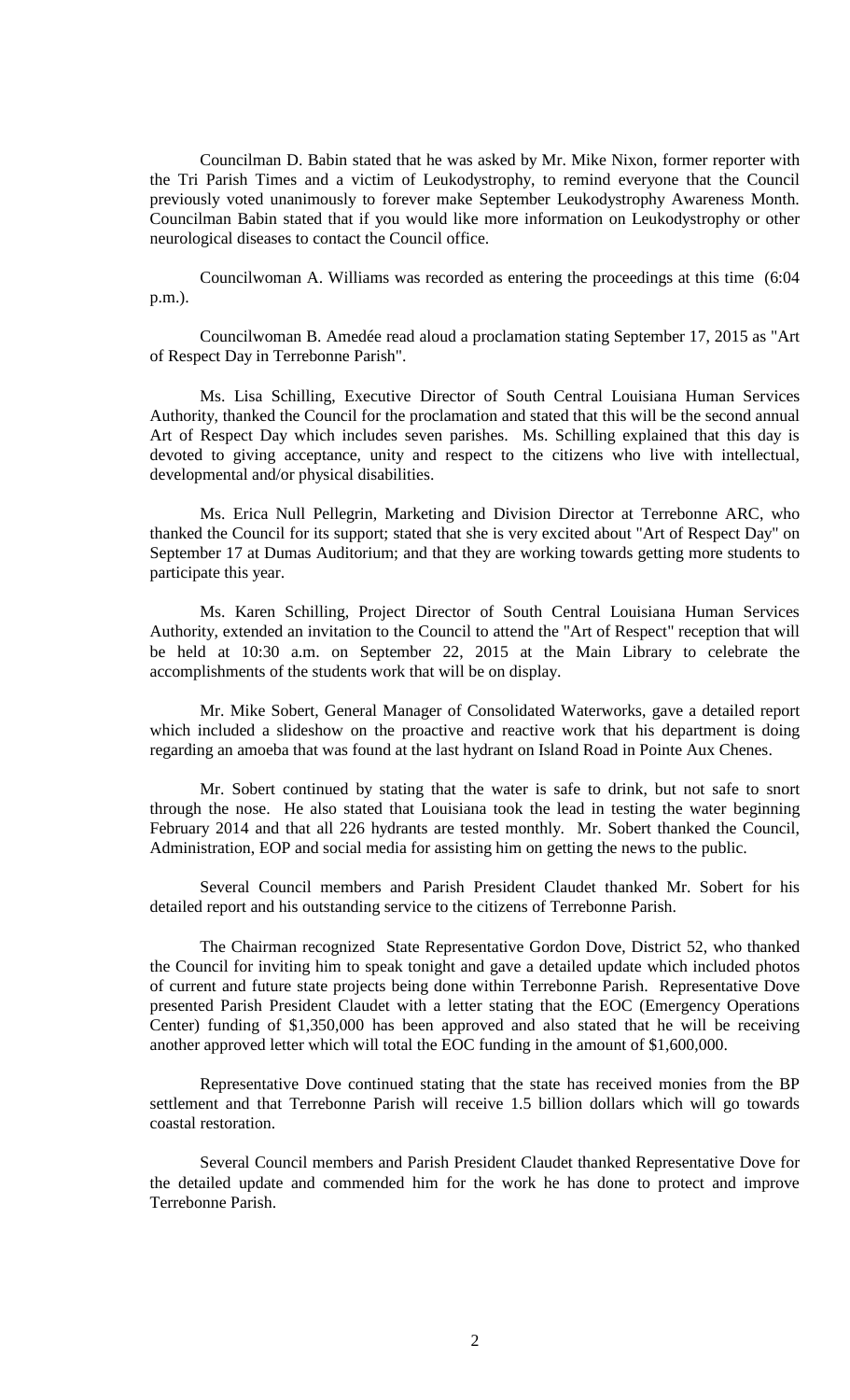Ms. C. Duplantis-Prather moved, seconded by Mr. G. Hood, Sr., "THAT, it now being 7:30 p.m., the Council open public hearings."

The Chairman called for a vote on the motion offered by Ms. C. Duplantis-Prather. THERE WAS RECORDED: YEAS: D. Babin, D. Guidry, P. Lambert, J. Navy, A. Williams, G. Hood, Sr., B. Amedée, C. Duplantis-Prather and R. Hornsby. NAYS: None. ABSENT: None. The Chairman declared the motion adopted.

The Chairman recognized the public for comments on the following:

A. A proposed ordinance that will merge and/or consolidate voting precincts, pending approval from the Louisiana Secretary of State's Office and Legislature, and for providing further matters with respect thereto.

There were no comments from the public on the proposed ordinance.

Mr. G. Hood, Sr. moved, seconded by Ms. A. Williams and Ms. C. Duplantis-Prather, "THAT, the Council close the aforementioned public hearing."

The Chairman called for a vote on the motion offered by Mr. G. Hood, Sr. THERE WAS RECORDED: YEAS: D. Babin, D. Guidry, P. Lambert, J. Navy, A. Williams, G. Hood, Sr., B. Amedée, C. Duplantis-Prather and R. Hornsby. NAYS: None. ABSENT: None. The Chairman declared the motion adopted.

OFFERED BY: Ms. C. Duplantis-Prather SECONDED BY: Ms. B. Amedée

## **ORDINANCE NO. 8582**

An ordinance to merge and/or consolidate voting precincts, pending approval from the Louisiana Secretary of State's Office and Legislature, and providing for further matters with respect to.

The Terrebonne Parish Council hereby ordains:

"The following precincts are amended in their description or their polling locations consolidated and the changes described in the attached EXHIBIT A"

### SECTION I: PRECINCT MERGERS

The following precinct shall be merged as follows:

(A.) Precinct 00/062 merges into Precinct 00-063

# SECTION II – PRECINCT CONSOLIDATION

The following precincts are approved as consolidated precincts and re-designated as noted:

(A.) 00/027 & 00/028 (B.) 00/033 & 00/035

 $(C.)$  00-046 & 00/047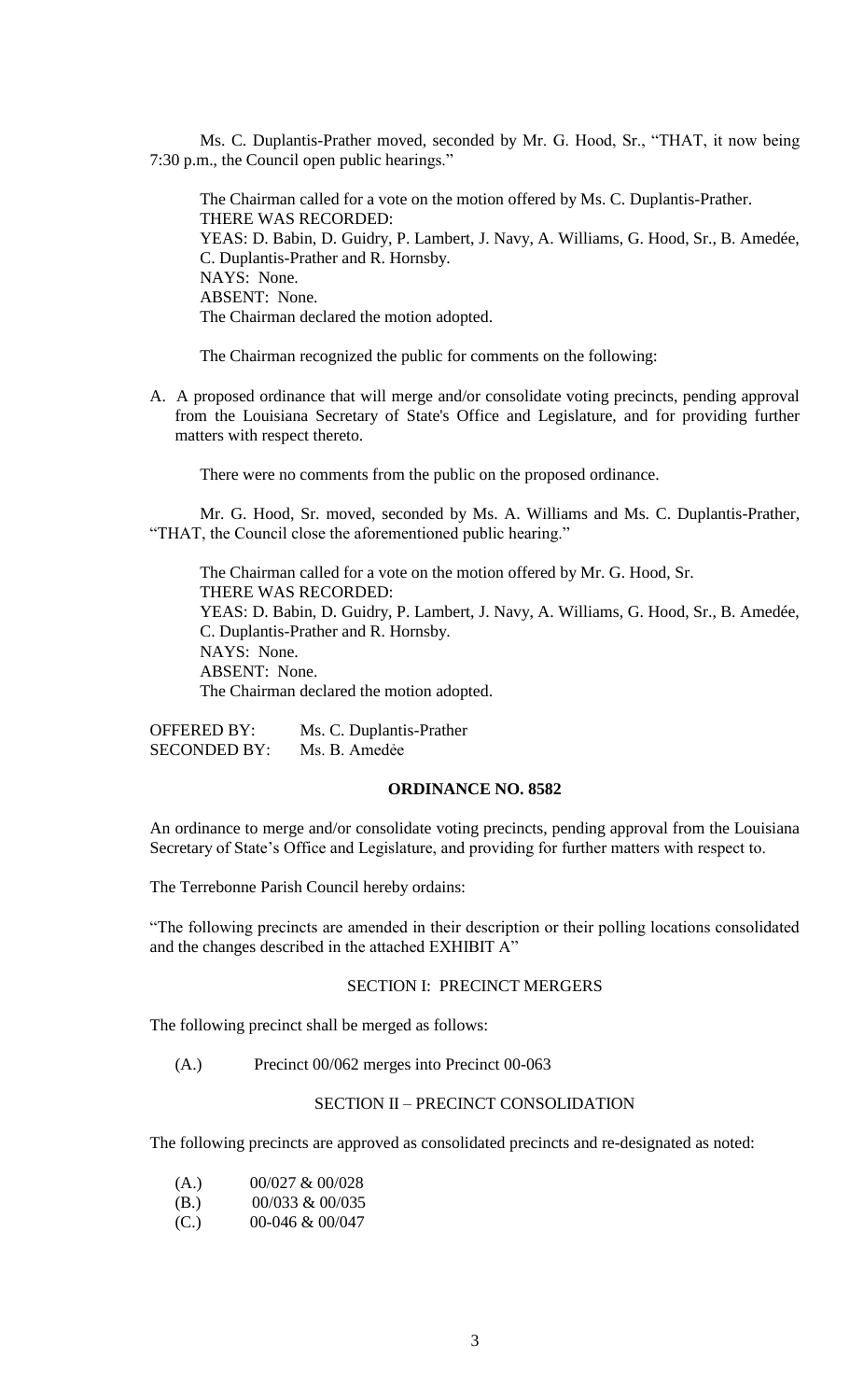| 00/065 & 00/066     |
|---------------------|
| $00/074 \& 0014A$   |
| 00/078 & 0014A      |
| 00/081 & 00/064     |
| 00/082 & 00/068     |
| 00/095 & 00/005     |
| 00/099 & 00/018J    |
| $00/105 \& 00/038$  |
| $00/106 \& 00/041$  |
| 00/107 & 00/040     |
| $00/109$ & $00/110$ |
| $00/112 \& 00/063$  |
| 00/115 & 00/071     |
| $00/116 \& 00/014K$ |
| 00/118 & 00/052     |
|                     |

# SECTION II

If any word, clause, phrase, section or other portion of this ordinance shall be declared null, void, invalid, illegal, or unconstitutional, the remaining words, clauses, phrases, sections or other portions of this ordinance shall remain in full force and effect, the provisions of this section hereby being declared to be severable.

#### SECTION III

Any ordinance or part thereof in conflict herewith is hereby repealed.

### SECTION IV

This ordinance shall become effective upon approval by the Parish President or as otherwise provided in Section 2-13 (b) of the Home Rule Charter for Consolidated Government for Terrebonne Parish, whichever occurs sooner.

This ordinance, having been introduced and laid on the table for at least two weeks, was voted upon as follows:

YEAS: D. Babin, D. Guidry, P. Lambert, J. Navy, A. Williams, G. Hood, Sr., B. Amedẻe, C. Duplantis-Prather, and R. Hornsby. NAYS: None. NOT VOTING: None. ABSTAINING: None. ABSENT: None. The Chairman declared the ordinance adopted on this the 26th day of August 2015.

The Chairman recognized the public for comments on the following:

B. A proposed ordinance to create a "4-Way" Stop at the intersection of Hache Street and Central Avenue.

There were no comments from the public on the proposed ordinance.

Ms. C. Duplantis-Prather moved, seconded by Mr. G. Hood, Sr., "THAT, the Council close the aforementioned public hearing."

The Chairman called for a vote on the motion offered by Ms. C. Duplantis-Prather.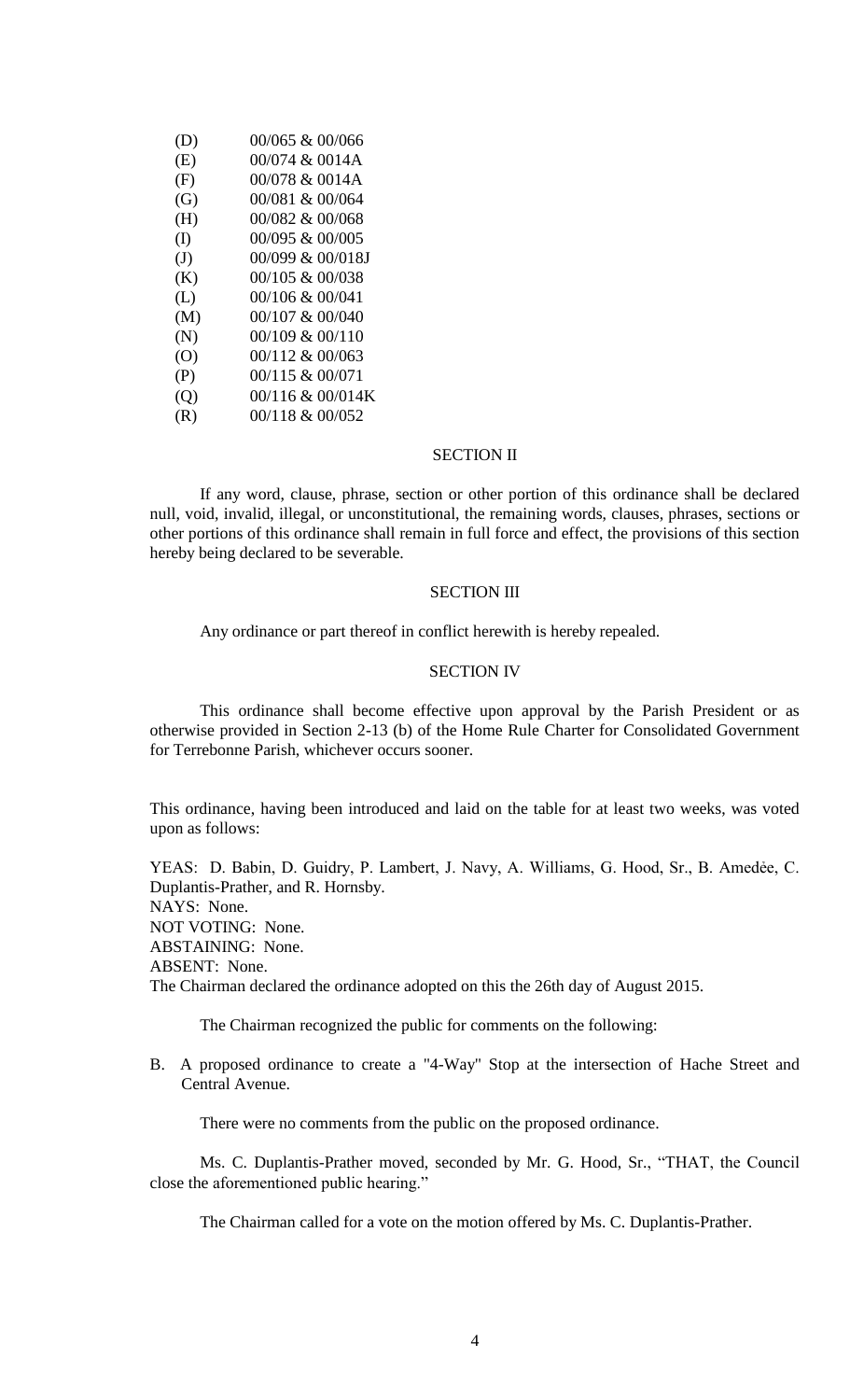THERE WAS RECORDED: YEAS: D. Babin, D. Guidry, P. Lambert, J. Navy, A. Williams, G. Hood, Sr., B. Amedée, C. Duplantis-Prather and R. Hornsby. NAYS: None. ABSENT: None. The Chairman declared the motion adopted.

OFFERED BY: Ms. C. Duplantis-Prather SECONDED BY: Mr. G. Hood, Sr.

## **ORDINANCE NO. 8583**

An ordinance amending the Parish Code of Terrebonne Parish, Chapter 18, Motor Vehicles and Traffic, Article IV. Operation Of Vehicles, Division 2. Parish, Section 18-87. Four-Way Stop Intersections, to establish a "4-Way Stop" at the intersection of Hache Street and Central Avenue; to authorize the installation of the required signs; and to address other matters relative thereto.

#### SECTION I

BE IT ORDAINED by the Terrebonne Parish Council, in regular session convened, acting pursuant to the authority invested in it by the Constitution and laws of the State of Louisiana, the Home Rule Charter for a Consolidated Government for Terrebonne Parish, and including, but not limited to, LSA R.S. 33:1368 and other statutes of the State of Louisiana, to amend the parish Codes of Terrebonne Parish, Chapter 18. Motor Vehicles and Traffic, Article IV. Operation of Vehicles, Division 2. Parish, Section 18-87. Four-way stop intersections, so as to establish a "4 Way Stop" at the intersection of Hache Street and Central Avenue, as follows:

# CHAPTER 18. MOTOR VEHICLES AND TRAFFIC ARTICLE IV. OPERATION OF VEHICLES DIVISION 2. PARISH SECTION 18-87. FOUR-WAY STOP INTERSECTIONS

The intersection of Hache Street and Central Avenue shall hereby be established as a "4 Way Stop" and the appropriate "4 Way Stop" signs shall be erected and maintained at said location. Any vehicle traveling at the aforementioned location shall respect and adhere to the signs as posted.

# *SECTION II*

If any word, clause, phrase, section or other portion of this ordinance shall be declared null, void, invalid, illegal, or unconstitutional, the remaining words, clauses, phrases, sections or other portions of this ordinance shall remain in full force and effect, the provisions of this section hereby being declared to be severable.

# *SECTION III*

Any ordinance or part thereof in conflict herewith is hereby repealed.

## *SECTION IV*

This ordinance shall become effective upon approval by the Parish President or as otherwise provided in Section 2-13 (b) of the Home Rule Charter for Consolidated Government for Terrebonne Parish, whichever occurs sooner.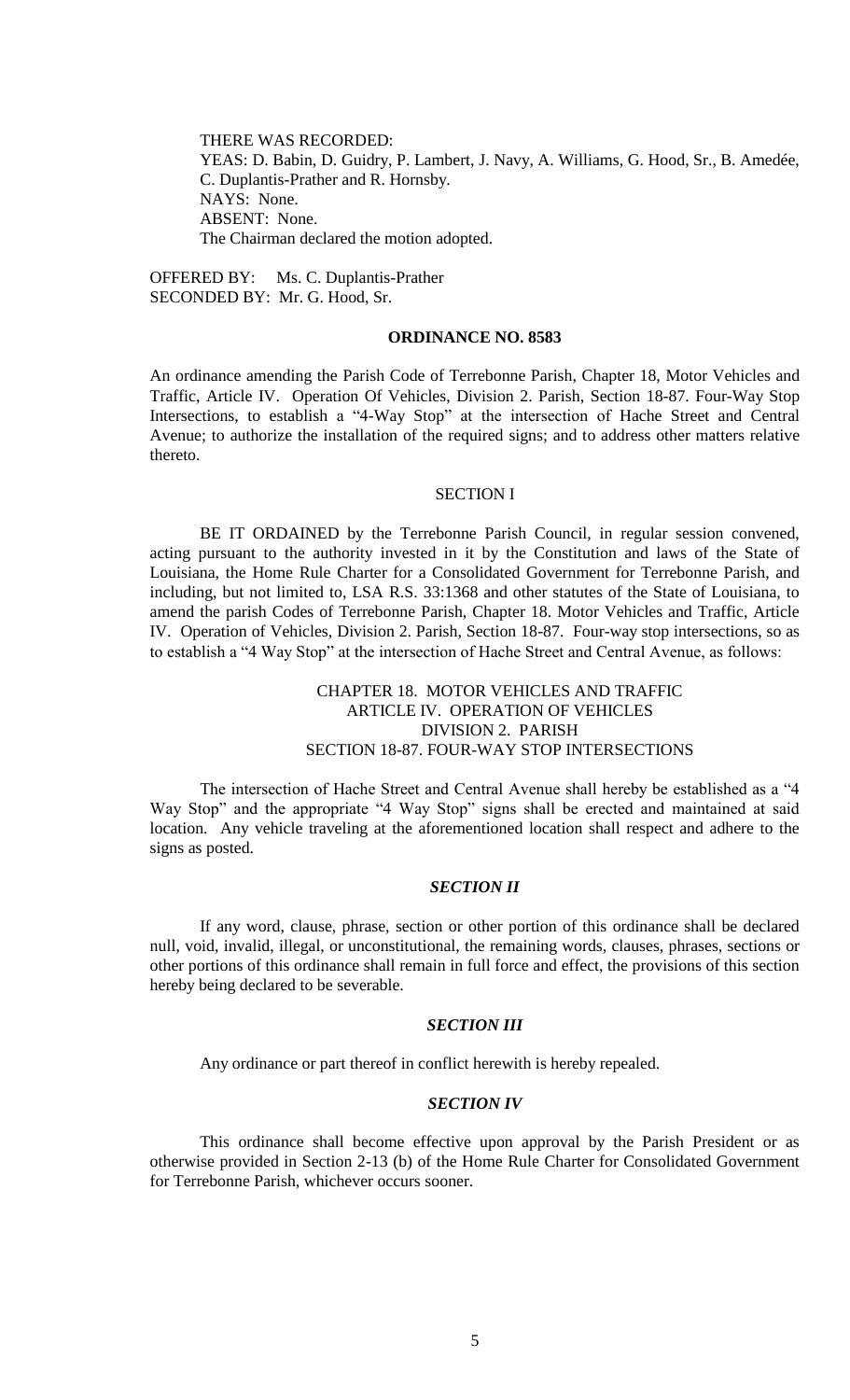This ordinance, having been introduced and laid on the table for at least two weeks, was voted upon as follows: YEAS: D. Babin, D. Guidry, P. Lambert, J. Navy, A. Williams, G. Hood, Sr., B. Amedẻe, C. Duplantis-Prather, and R. Hornsby. NAYS: None. NOT VOTING: None. ABSTAINING: None. ABSENT: None.

The Chairman declared the ordinance adopted on this the 26th day of August 2015.

C. Twenty-three (23) proposed ordinance to declare as surplus tax properties adjudicated to the Terrebonne Parish Consolidated Government: 529 Marmande Street, 515 Marietta Place, 405 Ash Street, 135 B King Street, 425 Champion Street,9170 Grand Caillou Road, 337 Broadway Avenue, 1512 Highway 20, 202 Santa

Monica Drive, 1879 Prospect Boulevard, 413 Ashland Drive, 103 Roseland Boulevard, 128 Kevin Street, 145 Rouen Street, 8972 Main Street, 120 Antoine Street, 236 American Boulevard, 107 Fresno Drive, 5258 North Bayou Black Drive, 201 Blair Drive, 404 Buquet Street, 327 Naquin Street, and 7565 Grand Caillou Road

and to acquire authorization to dispose of said properties in accordance with LA R.S. 47:2196.

The Chairman recognized the public for comments on the following surplus tax properties: 529 Marmande Street, 515 Marietta Place, 405 Ash Street, 135 B King Street, and 425 Champion Street.

There were no comments from the public on the proposed ordinance.

Ms. C. Duplantis-Prather moved, seconded by Mr. G. Hood, Sr., "THAT, the Council close the aforementioned public hearing."

The Chairman called for a vote on the motion offered by Ms. C. Duplantis-Prather. THERE WAS RECORDED: YEAS: D. Babin, D. Guidry, P. Lambert, J. Navy, A. Williams, G. Hood, Sr., B. Amedée, C. Duplantis-Prather and R. Hornsby. NAYS: None. ABSENT: None. The Chairman declared the motion adopted.

OFFERED BY: Ms. C. Duplantis-Prather SECONDED BY: Ms. A. Williams

### **ORDINANCE NO. 8584**

AN ORDINANCE DECLARING PROPERTY ADJUDICATED TO TERREBONNE PARISH CONSOLIDATED GOVERNMENT AS SURPLUS AND NOT NEEDED FOR A PUBLIC PURPOSE; LOT 3 BLOCK 4 ADDEN. 1 SAADI SITES. CB 2293/417. (ACCOUNT #T03C-24859) (529 MARMANDE STREET) WITH AN OWNER OF RECORD OF CORA BELLE SCURLOCK DERRICK (9/40), LOYMAN SCURLOCK (9/40), DARREL SCURLOCK (9/40), ARCHIE PAUL SCURLOCK, JR. (13/480), RITCHIE P. SCURLOCK (13/480), TINA SCURLOCK TROSCLAIR (13/480), ORPHEUS J. SCURLOCK (13/480), STEPHANIE SCURLOCK (13/480), NICHOLAS SCURLOCK (13/480), LESLEY CLARKE SCURLOCK (1/16), WILLIE SCURLOCK (1/10) AND TO ADDRESS OTHER MATTERS RELATIVE THERETO.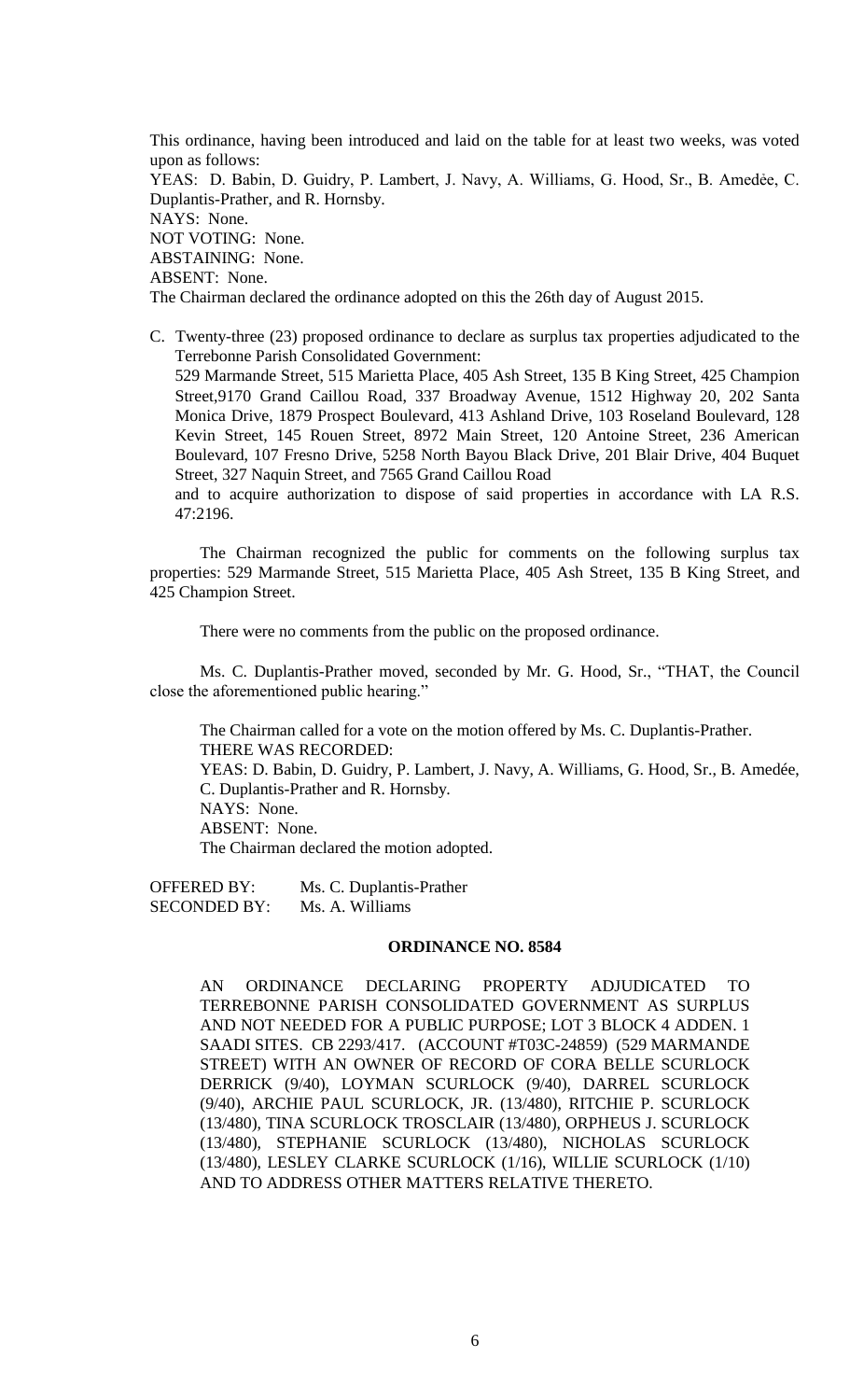WHEREAS, 100% of immovable property owned by CORA BELLE SCURLOCK DERRICK (9/40), LOYMAN SCURLOCK (9/40), DARREL SCURLOCK (9/40), ARCHIE PAUL SCURLOCK, JR. (13/480), RITCHIE P. SCURLOCK (13/480), TINA SCURLOCK TROSCLAIR (13/480), ORPHEUS J. SCURLOCK (13/480), STEPHANIE SCURLOCK (13/480), NICHOLAS SCURLOCK (13/480), LESLEY CLARKE SCURLOCK (1/16), WILLIE SCURLOCK (1/10) and described below was adjudicated to the Terrebonne Parish Consolidated Government on JULY 6, 2012 for nonpayment of taxes; and

WHEREAS, LA R.S. 47:2196, et seq. authorizes the parish to sell adjudicated property in accordance with law; and

WHEREAS, the three (3) year period for redemption provided by Art. 7, §25 of the Louisiana Constitution has elapsed without redemption; and

WHEREAS, the Terrebonne Parish Consolidated Government now wishes to declare the property described below surplus and not needed for a public purpose and to dispose of said property in accordance with LA R.S. 47:2196, et seq.; and

NOW BE IT ORDAINED by the Terrebonne Parish Council, on behalf of the Terrebonne Parish Consolidated Government, that the following described property adjudicated to the Terrebonne Parish Consolidated Government, with an owner of record of CORA BELLE SCURLOCK DERRICK (9/40), LOYMAN SCURLOCK (9/40), DARREL SCURLOCK (9/40), ARCHIE PAUL SCURLOCK, JR. (13/480), RITCHIE P. SCURLOCK (13/480), TINA SCURLOCK TROSCLAIR (13/480), ORPHEUS J. SCURLOCK (13/480), STEPHANIE SCURLOCK (13/480), NICHOLAS SCURLOCK (13/480), LESLEY CLARKE SCURLOCK (1/16), WILLIE SCURLOCK (1/10) and depicted on the attached plat, if any, is hereby declared surplus:

LOT 3 BLOCK 4 ADDEN. 1 SAADI SITES. CB 2293/417. (ACCOUNT #T03C-24859) (529 MARMANDE STREET)

BE IT FURTHER ORDAINED, by the Terrebonne Parish Council, on behalf of the Terrebonne Parish Consolidated Government, that Administration be hereby authorized to dispose of the property in accordance with LA R.S. 47:2196, et seq. and inclusive of the following terms.

# SECTION I

Each bid shall be accompanied by a deposit in the form of a Certified Check, Cashier's Check, Money Order or Bid Bond with Power of Attorney (Letters of Credit WILL NOT be accepted) in the amount of five percent (5%) of the proposed price made payable to the Terrebonne Parish Consolidated Government. Bid deposits made for non-winning bids shall be returned. The bid deposit made with the winning bid shall be non-refundable, unless redemption occurs, and paid towards the purchase price. The balance of the purchase price is due at the time of closing and payable in the form of a Certified Check, Cashier's Check, or Money Order.

## SECTION II

Additionally, the winning bidder shall bear the cost of recording the sale document into the conveyance records of the Parish of Terrebonne pursuant to La. R.S. 47:2207.

## SECTION III

The winning bidder, otherwise known as the Purchaser or Acquirer, of this adjudicated property is solely responsible for compliance with La. R.S. 47:2206 regarding notification of parties who may have had an interest in the property regarding their rights of redemption and La. R.S. 47:2208 regarding recordation of those notices. Copies of the applicable law will be distributed along with bid packets for this adjudicated property. Terrebonne Parish Consolidated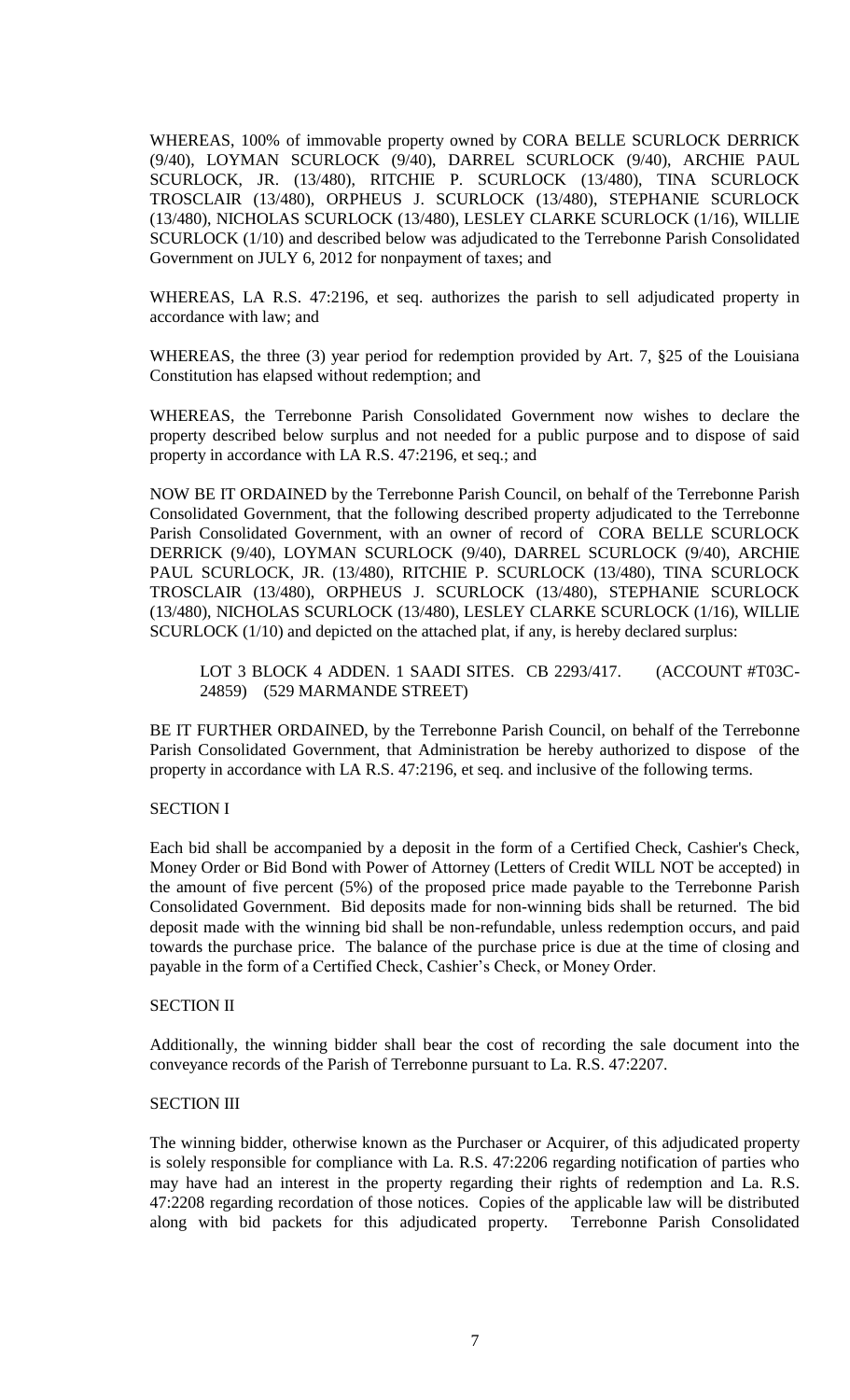Government has not and will not perform these requirements; thus, it is the purchaser's or acquiring person's responsibility to do so. Terrebonne Parish Consolidated Government encourages the Purchaser or Acquiring Person to consult legal counsel regarding Louisiana law on adjudicated property.

## SECTION IV

By acquiring bid documents for the bid/purchase of this adjudicated property, each bidder acknowledges that he/she/it has received all information discussed in this ordinance as well as the statutes (laws) discussed in Section II above, and that he/she/it understands these procedures must be followed in order to fully protect he/she/its rights in the adjudicated property purchased from the parish.

### SECTION V

If any word, clause, phrase, section or other portion of this ordinance shall be declared null, void, invalid, illegal, or unconstitutional, the remaining words, clauses, phrases, sections or other portions of this ordinance shall remain in full force and effect, the provisions of this section hereby being declared to be severable.

### SECTION VI

Any ordinance or part thereof in conflict herewith is hereby repealed.

### SECTION VII

This ordinance shall become effective upon approval by the Parish President or as otherwise provided in Section 2-13 (b) of the Home Rule Charter for Consolidated Government for Terrebonne Parish, whichever occurs sooner.

This ordinance, having been introduced and laid on the table for at least two weeks, was voted upon as follows:

THERE WAS RECORDED:

YEAS: D. Babin, D. Guidry, P. Lambert, J. Navy, A. Williams, G. Hood, Sr., B. Amedẻe, C. Duplantis-Prather, and R. Hornsby. NAYS: None. NOT VOTING: None. ABSTAINING: None. ABSENT: None. The Chairman declared the ordinance adopted on this the 26th day of August 2015.

OFFERED BY: Ms. C. Duplantis-Prather SECONDED BY: Ms. A. Williams

### **ORDINANCE NO. 8585**

AN ORDINANCE DECLARING PROPERTY ADJUDICATED TO TERREBONNE PARISH CONSOLIDATED GOVERNMENT AS SURPLUS AND NOT NEEDED FOR A PUBLIC PURPOSE; LOT 8 BLOCK 12 ADDEN. 3 TARA SUBD. CB 2293/206. (ACCOUNT #T01-7726) (515 MARIETTA PLACE) WITH AN OWNER OF RECORD OF HARRY STEVENS AND TO ADDRESS OTHER MATTERS RELATIVE THERETO.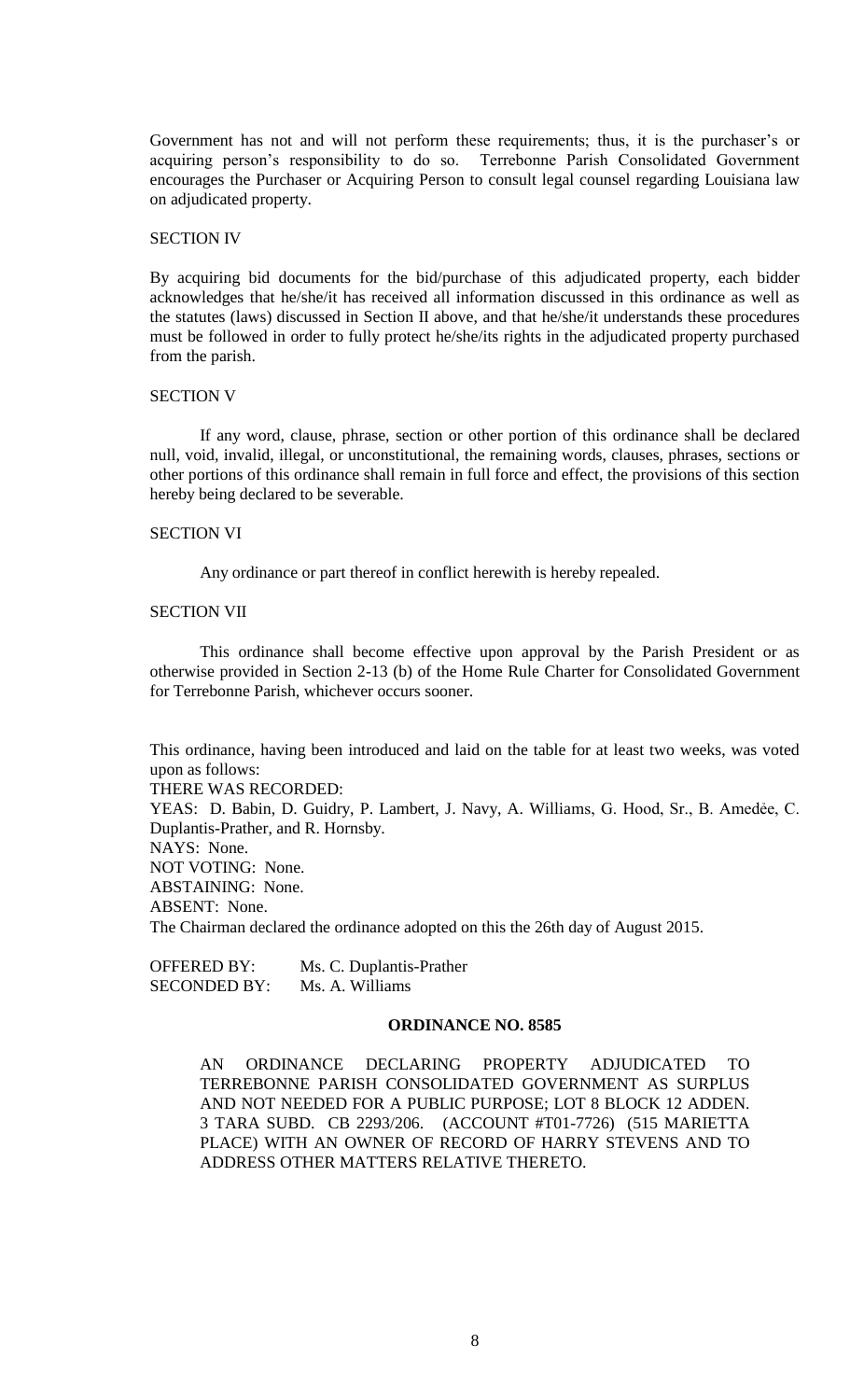WHEREAS, 100% of immovable property owned by HARRY STEVENS and described below was adjudicated to the Terrebonne Parish Consolidated Government on JULY 6, 2012 for nonpayment of taxes; and

WHEREAS, LA R.S. 47:2196, et seq. authorizes the parish to sell adjudicated property in accordance with law; and

WHEREAS, the three (3) year period for redemption provided by Art. 7, §25 of the Louisiana Constitution has elapsed without redemption; and

WHEREAS, the Terrebonne Parish Consolidated Government now wishes to declare the property described below surplus and not needed for a public purpose and to dispose of said property in accordance with LA R.S. 47:2196, et seq.; and

NOW BE IT ORDAINED by the Terrebonne Parish Council, on behalf of the Terrebonne Parish Consolidated Government, that the following described property adjudicated to the Terrebonne Parish Consolidated Government, with an owner of record of HARRY STEVENS and depicted on the attached plat, if any, is hereby declared surplus:

# LOT 8 BLOCK 12 ADDEN. 3 TARA SUBD. CB 2293/206. (ACCOUNT #T01-7726) (515 MARIETTA PLACE)

BE IT FURTHER ORDAINED, by the Terrebonne Parish Council, on behalf of the Terrebonne Parish Consolidated Government, that Administration be hereby authorized to dispose of the property in accordance with LA R.S. 47:2196, et seq. and inclusive of the following terms.

# SECTION I

Each bid shall be accompanied by a deposit in the form of a Certified Check, Cashier's Check, Money Order or Bid Bond with Power of Attorney (Letters of Credit WILL NOT be accepted) in the amount of five percent (5%) of the proposed price made payable to the Terrebonne Parish Consolidated Government. Bid deposits made for non-winning bids shall be returned. The bid deposit made with the winning bid shall be non-refundable, unless redemption occurs, and paid towards the purchase price. The balance of the purchase price is due at the time of closing and payable in the form of a Certified Check, Cashier's Check, or Money Order.

# SECTION II

Additionally, the winning bidder shall bear the cost of recording the sale document into the conveyance records of the Parish of Terrebonne pursuant to La. R.S. 47:2207.

### SECTION III

The winning bidder, otherwise known as the Purchaser or Acquirer, of this adjudicated property is solely responsible for compliance with La. R.S. 47:2206 regarding notification of parties who may have had an interest in the property regarding their rights of redemption and La. R.S. 47:2208 regarding recordation of those notices. Copies of the applicable law will be distributed along with bid packets for this adjudicated property. Terrebonne Parish Consolidated Government has not and will not perform these requirements; thus, it is the purchaser's or acquiring person's responsibility to do so. Terrebonne Parish Consolidated Government encourages the Purchaser or Acquiring Person to consult legal counsel regarding Louisiana law on adjudicated property.

# SECTION IV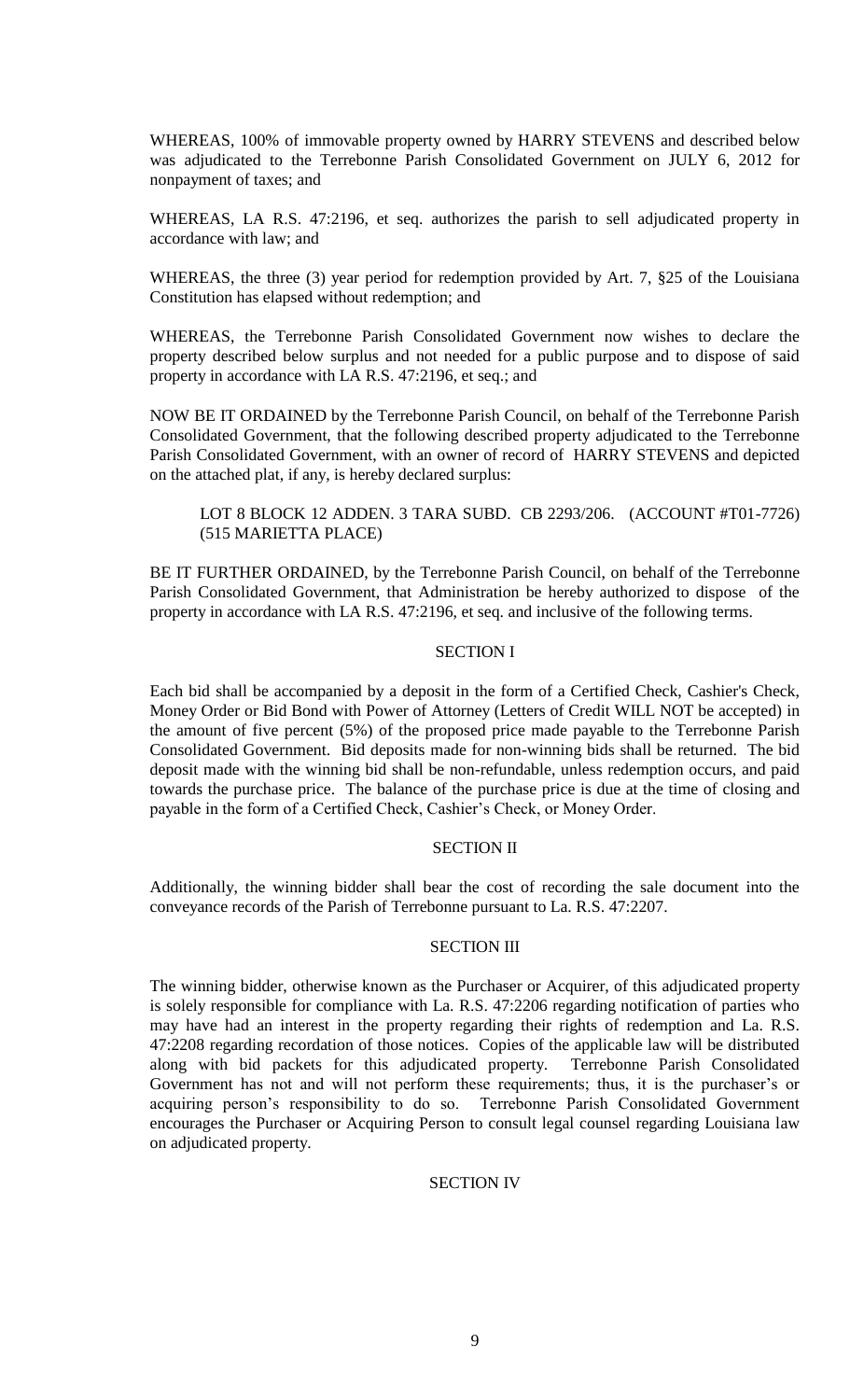By acquiring bid documents for the bid/purchase of this adjudicated property, each bidder acknowledges that he/she/it has received all information discussed in this ordinance as well as the statutes (laws) discussed in Section II above, and that he/she/it understands these procedures must be followed in order to fully protect he/she/its rights in the adjudicated property purchased from the parish.

# SECTION V

If any word, clause, phrase, section or other portion of this ordinance shall be declared null, void, invalid, illegal, or unconstitutional, the remaining words, clauses, phrases, sections or other portions of this ordinance shall remain in full force and effect, the provisions of this section hereby being declared to be severable.

#### SECTION VI

Any ordinance or part thereof in conflict herewith is hereby repealed.

#### SECTION VII

This ordinance shall become effective upon approval by the Parish President or as otherwise provided in Section 2-13 (b) of the Home Rule Charter for Consolidated Government for Terrebonne Parish, whichever occurs sooner.

This ordinance, having been introduced and laid on the table for at least two weeks, was voted upon as follows:

THERE WAS RECORDED: YEAS: D. Babin, D. Guidry, P. Lambert, J. Navy, A. Williams, G. Hood, Sr., B. Amedẻe, C. Duplantis-Prather, and R. Hornsby. NAYS: None. NOT VOTING: None. ABSTAINING: None. ABSENT: None. The Chairman declared the ordinance adopted on this the 26th day of August 2015.

OFFERED BY: Ms. C. Duplantis-Prather SECONDED BY: Ms. A. Williams

### **ORDINANCE NO. 8586**

AN ORDINANCE DECLARING PROPERTY ADJUDICATED TO TERREBONNE PARISH CONSOLIDATED GOVERNMENT AS SURPLUS AND NOT NEEDED FOR A PUBLIC PURPOSE; LOT 3 BLOCK 15 CONNELY SUBDIVISION. (ACCOUNT #T03C-24733) (405 ASH STREET) WITH AN OWNER OF RECORD OF FIRST AMERICAN TITLE INSURANCE COMPANY AND TO ADDRESS OTHER MATTERS RELATIVE THERETO.

WHEREAS, 100% of immovable property owned by FIRST AMERICAN TITLE INSURANCE COMPANY and described below was adjudicated to the Terrebonne Parish Consolidated Government on JULY 6, 2012 for nonpayment of taxes; and

WHEREAS, LA R.S. 47:2196, et seq. authorizes the parish to sell adjudicated property in accordance with law; and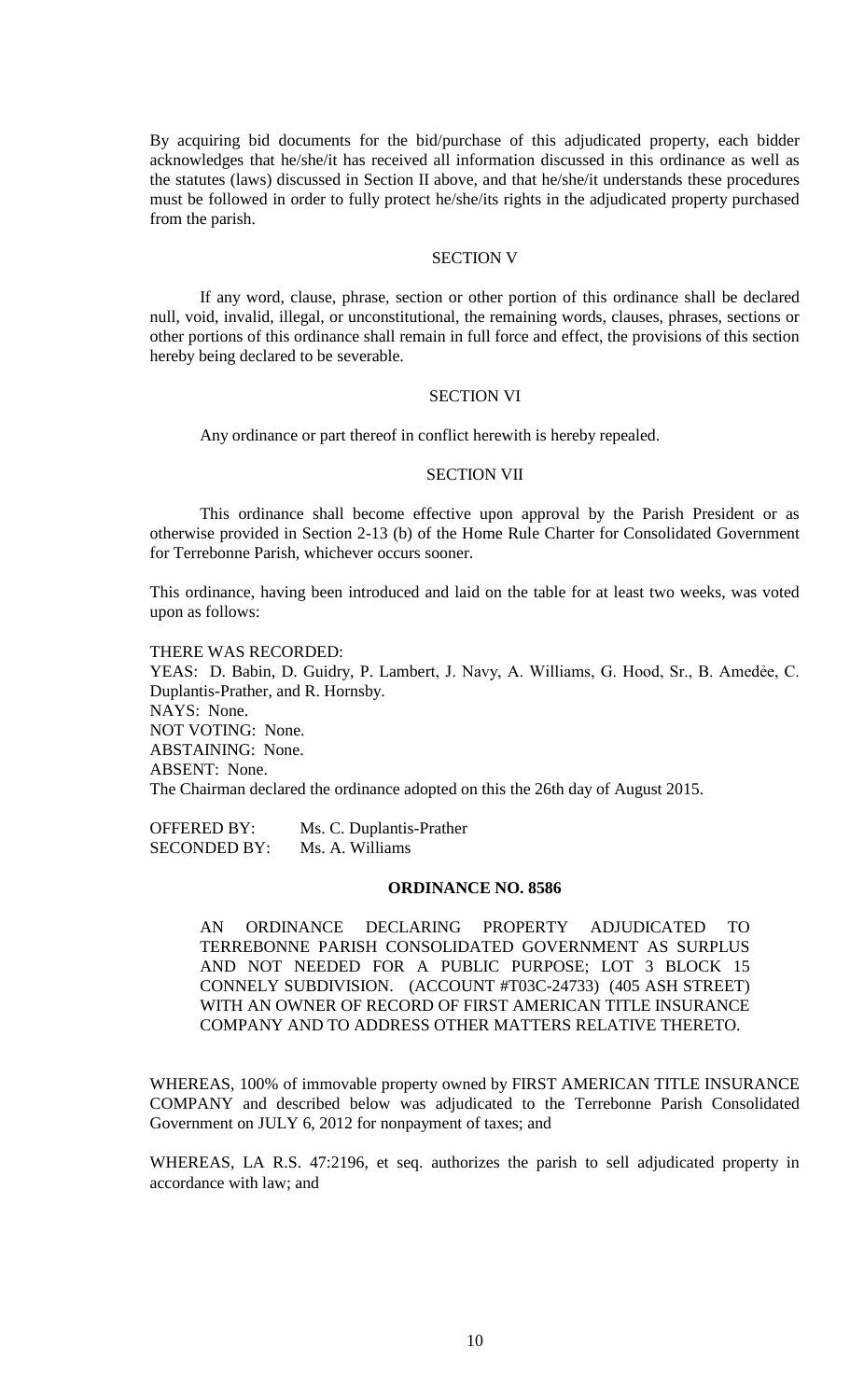WHEREAS, the three (3) year period for redemption provided by Art. 7, §25 of the Louisiana Constitution has elapsed without redemption; and

WHEREAS, the Terrebonne Parish Consolidated Government now wishes to declare the property described below surplus and not needed for a public purpose and to dispose of said property in accordance with LA R.S. 47:2196, et seq.; and

NOW BE IT ORDAINED by the Terrebonne Parish Council, on behalf of the Terrebonne Parish Consolidated Government, that the following described property adjudicated to the Terrebonne Parish Consolidated Government, with an owner of record of FIRST AMERICAN TITLE INSURANCE COMPANY and depicted on the attached plat, if any, is hereby declared surplus:

# LOT 3 BLOCK 15 CONNELY SUBDIVISION. (ACCOUNT #T03C-24733) (405 ASH STREET)

BE IT FURTHER ORDAINED, by the Terrebonne Parish Council, on behalf of the Terrebonne Parish Consolidated Government, that Administration be hereby authorized to dispose of the property in accordance with LA R.S. 47:2196, et seq. and inclusive of the following terms.

# SECTION I

Each bid shall be accompanied by a deposit in the form of a Certified Check, Cashier's Check, Money Order or Bid Bond with Power of Attorney (Letters of Credit WILL NOT be accepted) in the amount of five percent (5%) of the proposed price made payable to the Terrebonne Parish Consolidated Government. Bid deposits made for non-winning bids shall be returned. The bid deposit made with the winning bid shall be non-refundable, unless redemption occurs, and paid towards the purchase price. The balance of the purchase price is due at the time of closing and payable in the form of a Certified Check, Cashier's Check, or Money Order.

## SECTION II

Additionally, the winning bidder shall bear the cost of recording the sale document into the conveyance records of the Parish of Terrebonne pursuant to La. R.S. 47:2207.

## SECTION III

The winning bidder, otherwise known as the Purchaser or Acquirer, of this adjudicated property is solely responsible for compliance with La. R.S. 47:2206 regarding notification of parties who may have had an interest in the property regarding their rights of redemption and La. R.S. 47:2208 regarding recordation of those notices. Copies of the applicable law will be distributed along with bid packets for this adjudicated property. Terrebonne Parish Consolidated Government has not and will not perform these requirements; thus, it is the purchaser's or acquiring person's responsibility to do so. Terrebonne Parish Consolidated Government encourages the Purchaser or Acquiring Person to consult legal counsel regarding Louisiana law on adjudicated property.

## SECTION IV

By acquiring bid documents for the bid/purchase of this adjudicated property, each bidder acknowledges that he/she/it has received all information discussed in this ordinance as well as the statutes (laws) discussed in Section II above, and that he/she/it understands these procedures must be followed in order to fully protect he/she/its rights in the adjudicated property purchased from the parish.

SECTION V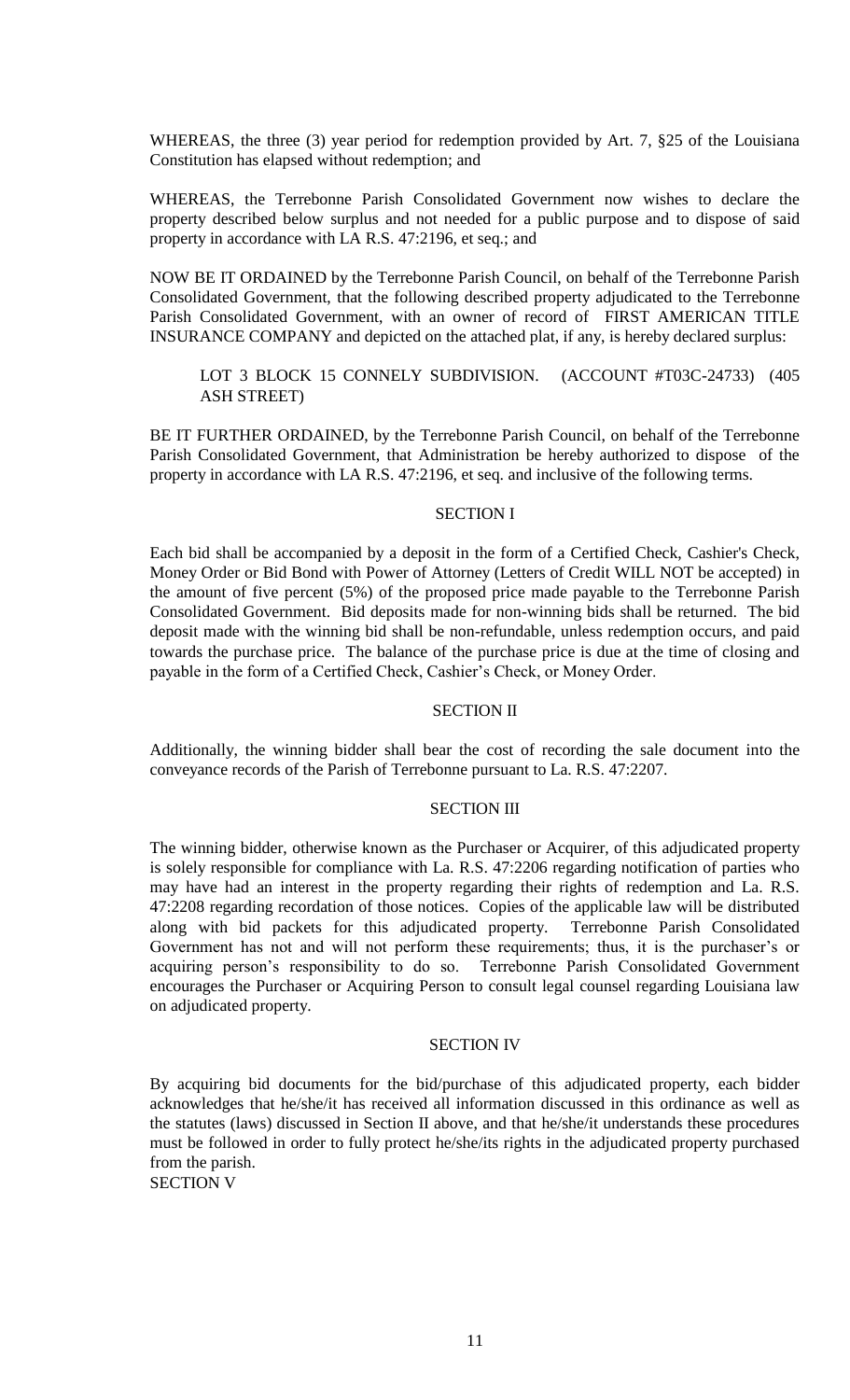If any word, clause, phrase, section or other portion of this ordinance shall be declared null, void, invalid, illegal, or unconstitutional, the remaining words, clauses, phrases, sections or other portions of this ordinance shall remain in full force and effect, the provisions of this section hereby being declared to be severable.

## SECTION VI

Any ordinance or part thereof in conflict herewith is hereby repealed.

### SECTION VII

This ordinance shall become effective upon approval by the Parish President or as otherwise provided in Section 2-13 (b) of the Home Rule Charter for Consolidated Government for Terrebonne Parish, whichever occurs sooner.

This ordinance, having been introduced and laid on the table for at least two weeks, was voted upon as follows:

THERE WAS RECORDED: YEAS: D. Babin, D. Guidry, P. Lambert, J. Navy, A. Williams, G. Hood, Sr., B. Amedẻe, C. Duplantis-Prather, and R. Hornsby. NAYS: None. NOT VOTING: None. ABSTAINING: None. ABSENT: None. The Chairman declared the ordinance adopted on this the 26th day of August 2015.

OFFERED BY: Ms. C. Duplantis-Prather SECONDED BY: Ms. A. Williams

### **ORDINANCE NO. 8587**

AN ORDINANCE DECLARING PROPERTY ADJUDICATED TO TERREBONNE PARISH CONSOLIDATED GOVERNMENT AS SURPLUS AND NOT NEEDED FOR A PUBLIC PURPOSE; SOUTH PART LOT 17 BLOCK D MECHANICVILLE. CB 2293/465. (ACCOUNT #T03C-23666) (135 B KING STREET (PREVIOUSLY 135 KING STREET)) WITH AN OWNER OF RECORD OF O'NEAL REALTY, INC. AND TO ADDRESS OTHER MATTERS RELATIVE THERETO.

WHEREAS, 100% of immovable property owned by O'NEAL REALTY, INC. and described below was adjudicated to the Terrebonne Parish Consolidated Government on JULY 6, 2012 for nonpayment of taxes; and

WHEREAS, LA R.S. 47:2196, et seq. authorizes the parish to sell adjudicated property in accordance with law; and

WHEREAS, the three (3) year period for redemption provided by Art. 7, §25 of the Louisiana Constitution has elapsed without redemption; and

WHEREAS, the Terrebonne Parish Consolidated Government now wishes to declare the property described below surplus and not needed for a public purpose and to dispose of said property in accordance with LA R.S. 47:2196, et seq.; and

NOW BE IT ORDAINED by the Terrebonne Parish Council, on behalf of the Terrebonne Parish Consolidated Government, that the following described property adjudicated to the Terrebonne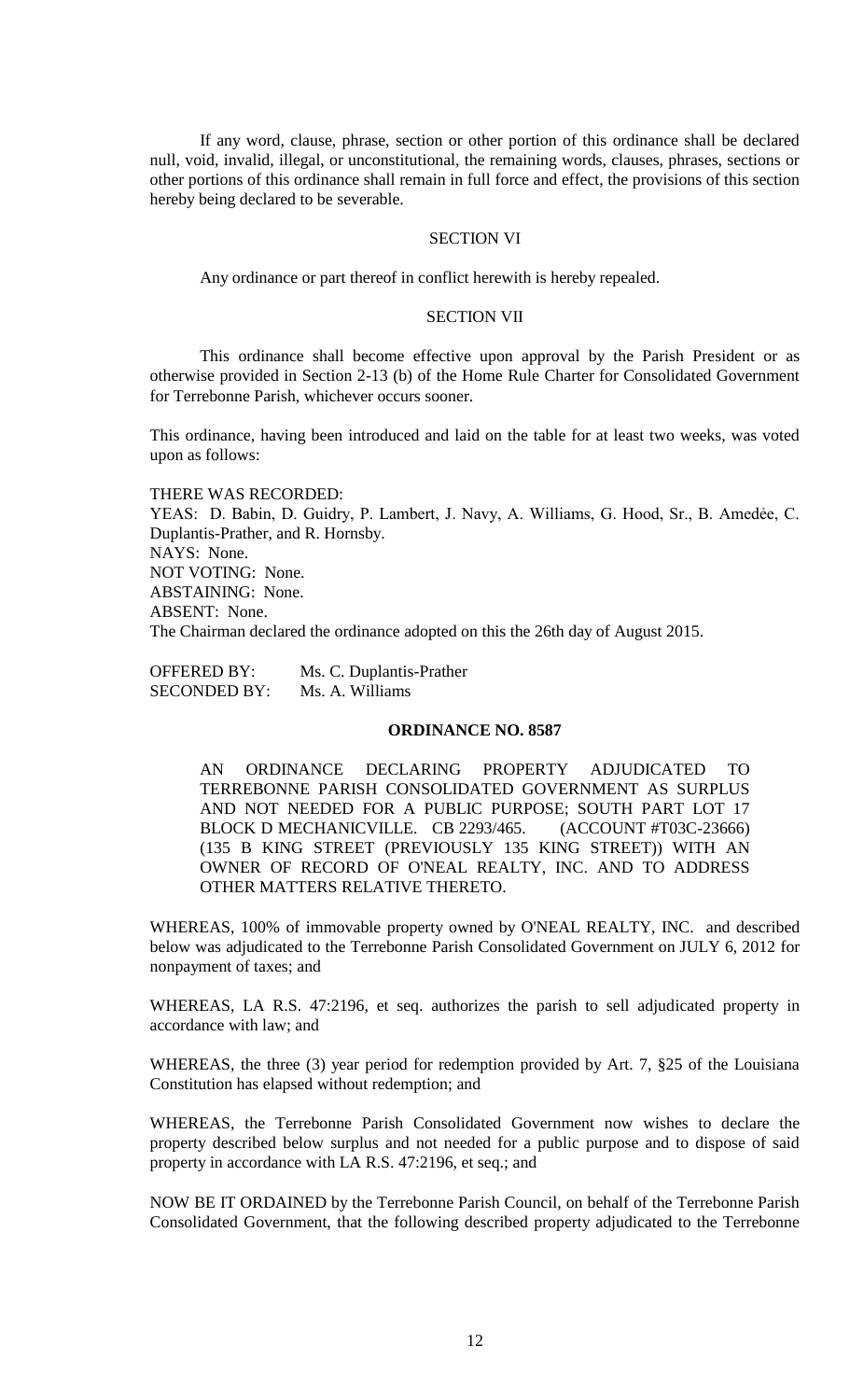Parish Consolidated Government, with an owner of record of O'NEAL REALTY, INC. and depicted on the attached plat, if any, is hereby declared surplus:

## SOUTH PART LOT 17 BLOCK D MECHANICVILLE. CB 2293/465. (ACCOUNT #T03C-23666) [135 B KING STREET (PREVIOUSLY 135 KING STREET)]

BE IT FURTHER ORDAINED, by the Terrebonne Parish Council, on behalf of the Terrebonne Parish Consolidated Government, that Administration be hereby authorized to dispose of the property in accordance with LA R.S. 47:2196, et seq. and inclusive of the following terms.

## SECTION I

Each bid shall be accompanied by a deposit in the form of a Certified Check, Cashier's Check, Money Order or Bid Bond with Power of Attorney (Letters of Credit WILL NOT be accepted) in the amount of five percent (5%) of the proposed price made payable to the Terrebonne Parish Consolidated Government. Bid deposits made for non-winning bids shall be returned. The bid deposit made with the winning bid shall be non-refundable, unless redemption occurs, and paid towards the purchase price. The balance of the purchase price is due at the time of closing and payable in the form of a Certified Check, Cashier's Check, or Money Order.

### SECTION II

Additionally, the winning bidder shall bear the cost of recording the sale document into the conveyance records of the Parish of Terrebonne pursuant to La. R.S. 47:2207.

# SECTION III

The winning bidder, otherwise known as the Purchaser or Acquirer, of this adjudicated property is solely responsible for compliance with La. R.S. 47:2206 regarding notification of parties who may have had an interest in the property regarding their rights of redemption and La. R.S. 47:2208 regarding recordation of those notices. Copies of the applicable law will be distributed along with bid packets for this adjudicated property. Terrebonne Parish Consolidated Government has not and will not perform these requirements; thus, it is the purchaser's or acquiring person's responsibility to do so. Terrebonne Parish Consolidated Government encourages the Purchaser or Acquiring Person to consult legal counsel regarding Louisiana law on adjudicated property.

# SECTION IV

By acquiring bid documents for the bid/purchase of this adjudicated property, each bidder acknowledges that he/she/it has received all information discussed in this ordinance as well as the statutes (laws) discussed in Section II above, and that he/she/it understands these procedures must be followed in order to fully protect he/she/its rights in the adjudicated property purchased from the parish.

## SECTION V

If any word, clause, phrase, section or other portion of this ordinance shall be declared null, void, invalid, illegal, or unconstitutional, the remaining words, clauses, phrases, sections or other portions of this ordinance shall remain in full force and effect, the provisions of this section hereby being declared to be severable.

#### SECTION VI

Any ordinance or part thereof in conflict herewith is hereby repealed.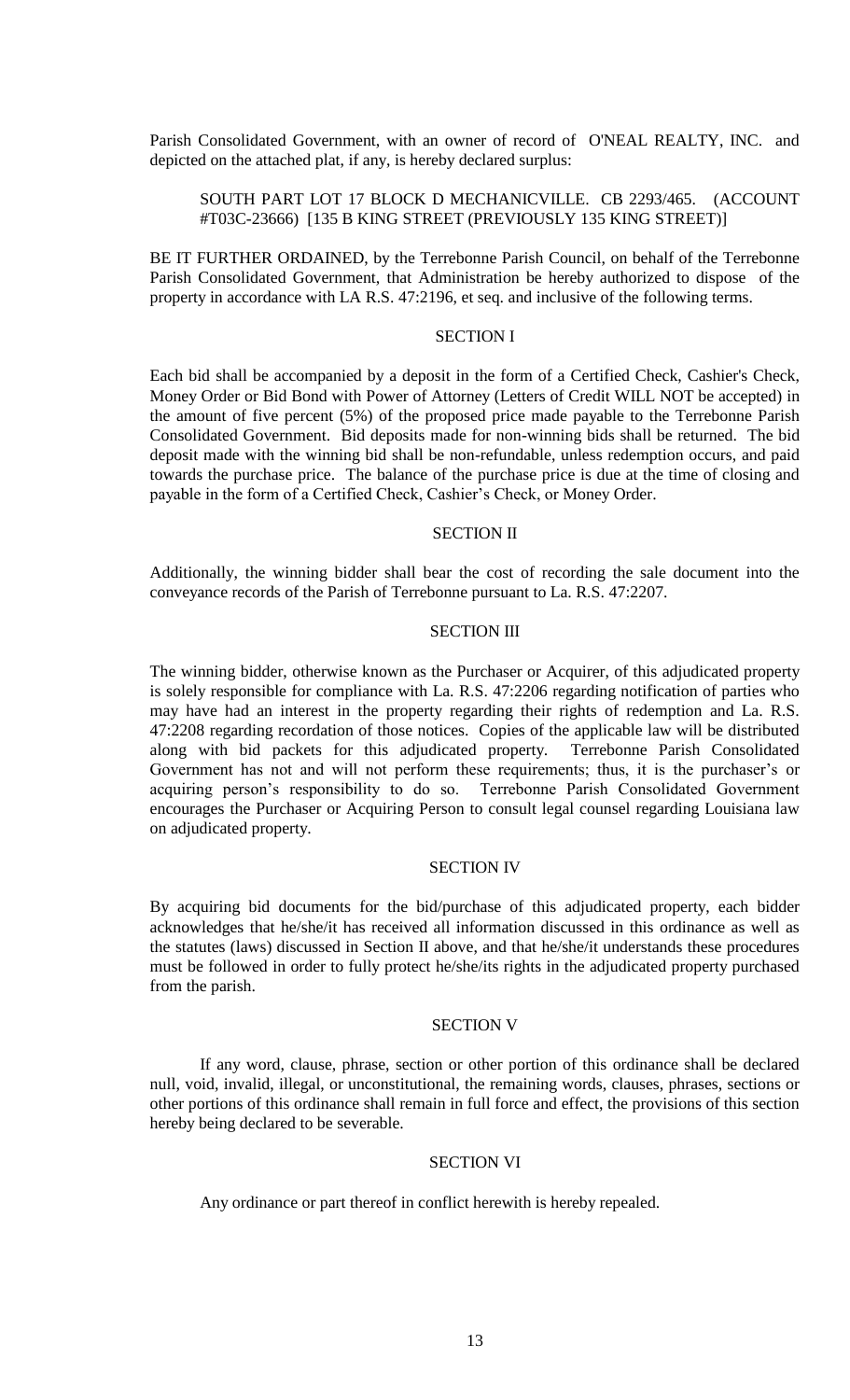### SECTION VII

This ordinance shall become effective upon approval by the Parish President or as otherwise provided in Section 2-13 (b) of the Home Rule Charter for Consolidated Government for Terrebonne Parish, whichever occurs sooner.

This ordinance, having been introduced and laid on the table for at least two weeks, was voted upon as follows:

THERE WAS RECORDED:

YEAS: D. Babin, D. Guidry, P. Lambert, J. Navy, A. Williams, G. Hood, Sr., B. Amedẻe, C. Duplantis-Prather, and R. Hornsby. NAYS: None. NOT VOTING: None. ABSTAINING: None. ABSENT: None. The Chairman declared the ordinance adopted on this the 26th day of August 2015.

OFFERED BY: Ms. C. Duplantis-Prather SECONDED BY: Ms. A. Williams

## **ORDINANCE NO. 8588**

AN ORDINANCE DECLARING PROPERTY ADJUDICATED TO TERREBONNE PARISH CONSOLIDATED GOVERNMENT AS SURPLUS AND NOT NEEDED FOR A PUBLIC PURPOSE; LOT 13 BLOCK 9 MOBILE ESTATES SUBD. CB 2293/185. (ACCOUNT #T01-4259) (425 CHAMPION STREET)WITH AN OWNER OF RECORD OF KENNETH ELDON BERNARD AND TO ADDRESS OTHER MATTERS RELATIVE THERETO.

WHEREAS, 100% of immovable property owned by KENNETH ELDON BERNARD and described below was adjudicated to the Terrebonne Parish Consolidated Government on JULY 6, 2012 for nonpayment of taxes; and

WHEREAS, LA R.S. 47:2196, et seq. authorizes the parish to sell adjudicated property in accordance with law; and

WHEREAS, the three (3) year period for redemption provided by Art. 7, §25 of the Louisiana Constitution has elapsed without redemption; and

WHEREAS, the Terrebonne Parish Consolidated Government now wishes to declare the property described below surplus and not needed for a public purpose and to dispose of said property in accordance with LA R.S. 47:2196, et seq.; and

NOW BE IT ORDAINED by the Terrebonne Parish Council, on behalf of the Terrebonne Parish Consolidated Government, that the following described property adjudicated to the Terrebonne Parish Consolidated Government, with an owner of record of KENNETH ELDON BERNARD and depicted on the attached plat, if any, is hereby declared surplus:

LOT 13 BLOCK 9 MOBILE ESTATES SUBD. CB 2293/185. (ACCOUNT #T01-4259) (425 CHAMPION STREET)

BE IT FURTHER ORDAINED, by the Terrebonne Parish Council, on behalf of the Terrebonne Parish Consolidated Government, that Administration be hereby authorized to dispose of the property in accordance with LA R.S. 47:2196, et seq. and inclusive of the following terms.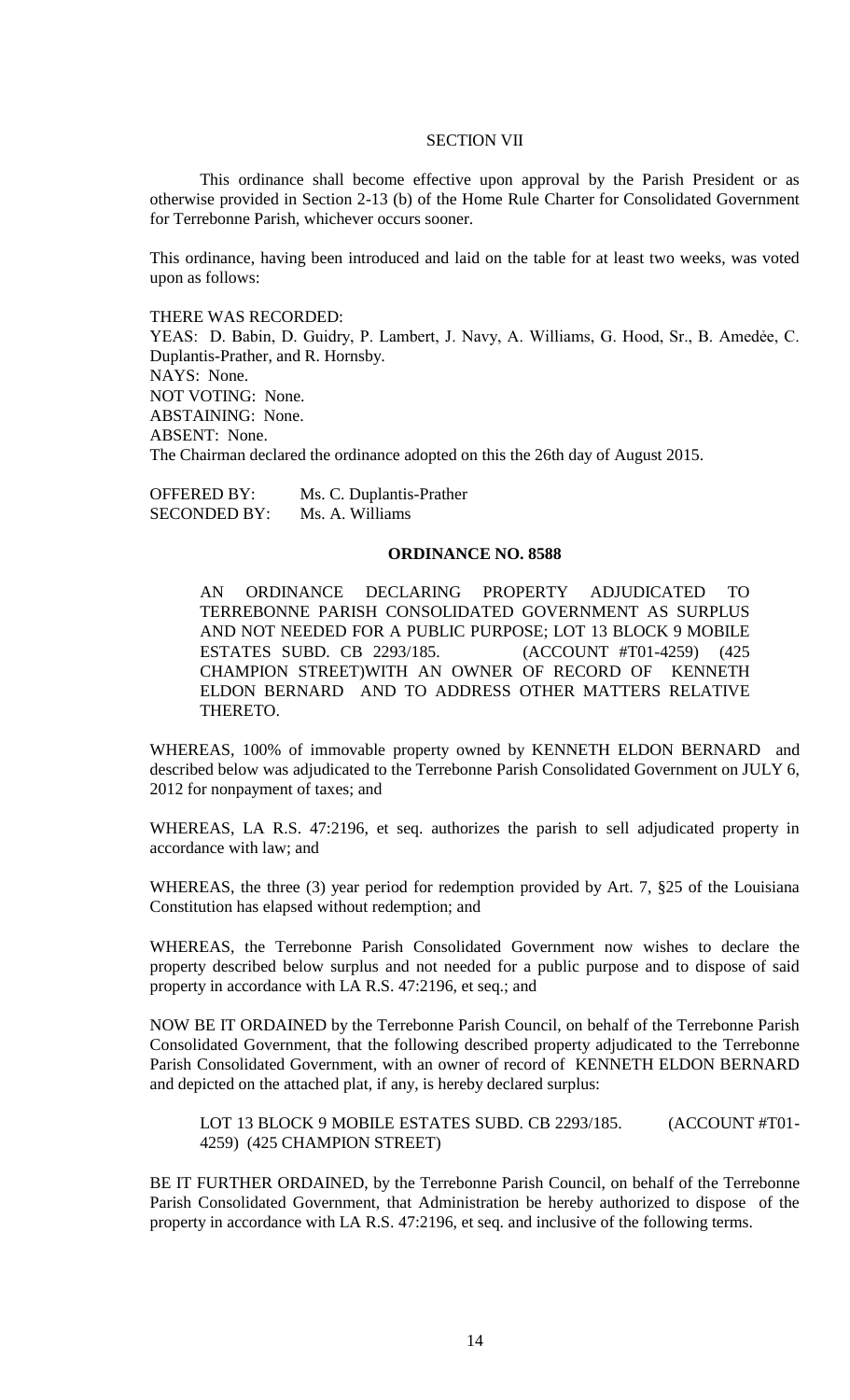### SECTION I

Each bid shall be accompanied by a deposit in the form of a Certified Check, Cashier's Check, Money Order or Bid Bond with Power of Attorney (Letters of Credit WILL NOT be accepted) in the amount of five percent (5%) of the proposed price made payable to the Terrebonne Parish Consolidated Government. Bid deposits made for non-winning bids shall be returned. The bid deposit made with the winning bid shall be non-refundable, unless redemption occurs, and paid towards the purchase price. The balance of the purchase price is due at the time of closing and payable in the form of a Certified Check, Cashier's Check, or Money Order.

#### SECTION II

Additionally, the winning bidder shall bear the cost of recording the sale document into the conveyance records of the Parish of Terrebonne pursuant to La. R.S. 47:2207.

# SECTION III

The winning bidder, otherwise known as the Purchaser or Acquirer, of this adjudicated property is solely responsible for compliance with La. R.S. 47:2206 regarding notification of parties who may have had an interest in the property regarding their rights of redemption and La. R.S. 47:2208 regarding recordation of those notices. Copies of the applicable law will be distributed along with bid packets for this adjudicated property. Terrebonne Parish Consolidated Government has not and will not perform these requirements; thus, it is the purchaser's or acquiring person's responsibility to do so. Terrebonne Parish Consolidated Government encourages the Purchaser or Acquiring Person to consult legal counsel regarding Louisiana law on adjudicated property.

### SECTION IV

By acquiring bid documents for the bid/purchase of this adjudicated property, each bidder acknowledges that he/she/it has received all information discussed in this ordinance as well as the statutes (laws) discussed in Section II above, and that he/she/it understands these procedures must be followed in order to fully protect he/she/its rights in the adjudicated property purchased from the parish.

### SECTION V

If any word, clause, phrase, section or other portion of this ordinance shall be declared null, void, invalid, illegal, or unconstitutional, the remaining words, clauses, phrases, sections or other portions of this ordinance shall remain in full force and effect, the provisions of this section hereby being declared to be severable.

## SECTION VI

Any ordinance or part thereof in conflict herewith is hereby repealed.

#### SECTION VII

This ordinance shall become effective upon approval by the Parish President or as otherwise provided in Section 2-13 (b) of the Home Rule Charter for Consolidated Government for Terrebonne Parish, whichever occurs sooner.

This ordinance, having been introduced and laid on the table for at least two weeks, was voted upon as follows: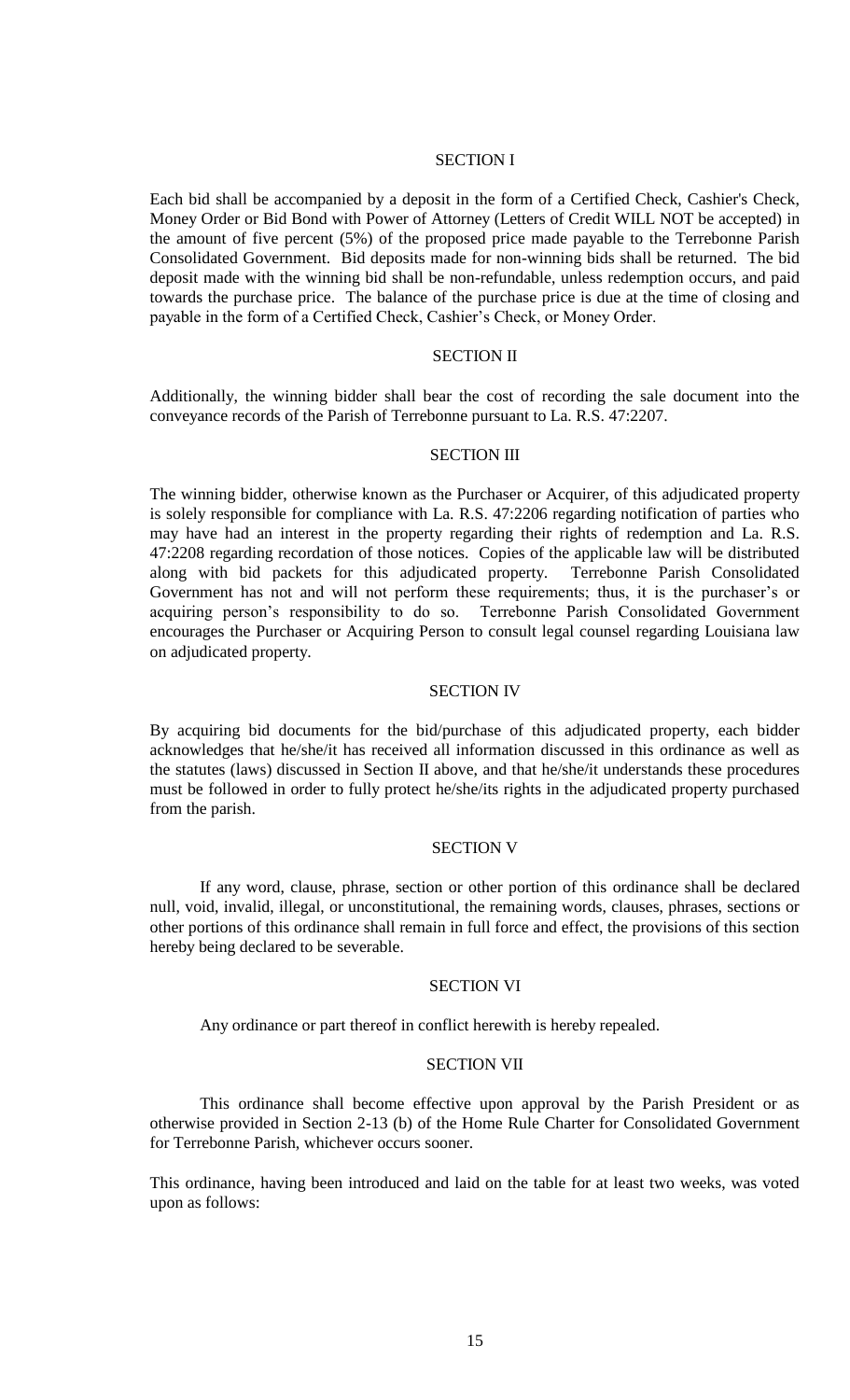THERE WAS RECORDED: YEAS: D. Babin, D. Guidry, P. Lambert, J. Navy, A. Williams, G. Hood, Sr., B. Amedẻe, C. Duplantis-Prather, and R. Hornsby. NAYS: None. NOT VOTING: None. ABSTAINING: None. ABSENT: None. The Chairman declared the ordinance adopted on this the 26th day of August 2015.

The Chairman recognized the public for comments on the following adjudicated surplus tax properties: 9170 Grand Caillou Road, 337 Broadway Avenue, 1512 Highway 20, 202 Santa Monica Drive, and 1879 Prospect Boulevard.

There were no comments from the public on the proposed ordinance.

Mr. D. Guidry moved, seconded by Mr. D. Babin, "THAT, the Council close the aforementioned public hearing."

The Chairman called for a vote on the motion offered by Mr. D. Guidry. THERE WAS RECORDED: YEAS: D. Babin, D. Guidry, P. Lambert, J. Navy, A. Williams, G. Hood, Sr., B. Amedée, C. Duplantis-Prather and R. Hornsby. NAYS: None. ABSENT: None. The Chairman declared the motion adopted.

OFFERED BY: Mr. D. Babin SECONDED BY: Mr. D. Guidry

#### **ORDINANCE NO. 8589**

AN ORDINANCE DECLARING PROPERTY ADJUDICATED TO TERREBONNE PARISH CONSOLIDATED GOVERNMENT AS SURPLUS AND NOT NEEDED FOR A PUBLIC PURPOSE; ON THE LEFT DESCENDING BANK OF BAYOU GRAND CAILLOU. BOUNDED ABOVE BY FELIX BOURG, FORMERLY. BOUNDED BELOW BY ADOLPH & THEOGENE PELLEGRIN, FORMERLY. HAVING A FRONTAGE 4 ARPENTS BY DEPTH 25 FT. CB 2293/519. (ACCOUNT #R04- 26687) (9170 GRAND CAILLOU ROAD) WITH AN OWNER OF RECORD KARL E. LEWIS, JR. (14/26) AND TO ADDRESS OTHER MATTERS RELATIVE THERETO.

WHEREAS, 53.8500% of immovable property owned by KARL E. LEWIS, JR. (14/26) and described below was adjudicated to the Terrebonne Parish Consolidated Government on JULY 6, 2012 for nonpayment of taxes; and

WHEREAS, LA R.S. 47:2196, *et seq.* authorizes the parish to sell adjudicated property in accordance with law; and

WHEREAS, the three (3) year period for redemption provided by Art. 7, §25 of the Louisiana Constitution has elapsed without redemption; and

WHEREAS, the Terrebonne Parish Consolidated Government now wishes to declare the property described below surplus and not needed for a public purpose and to dispose of said property in accordance with LA R.S. 47:2196, *et seq*.; and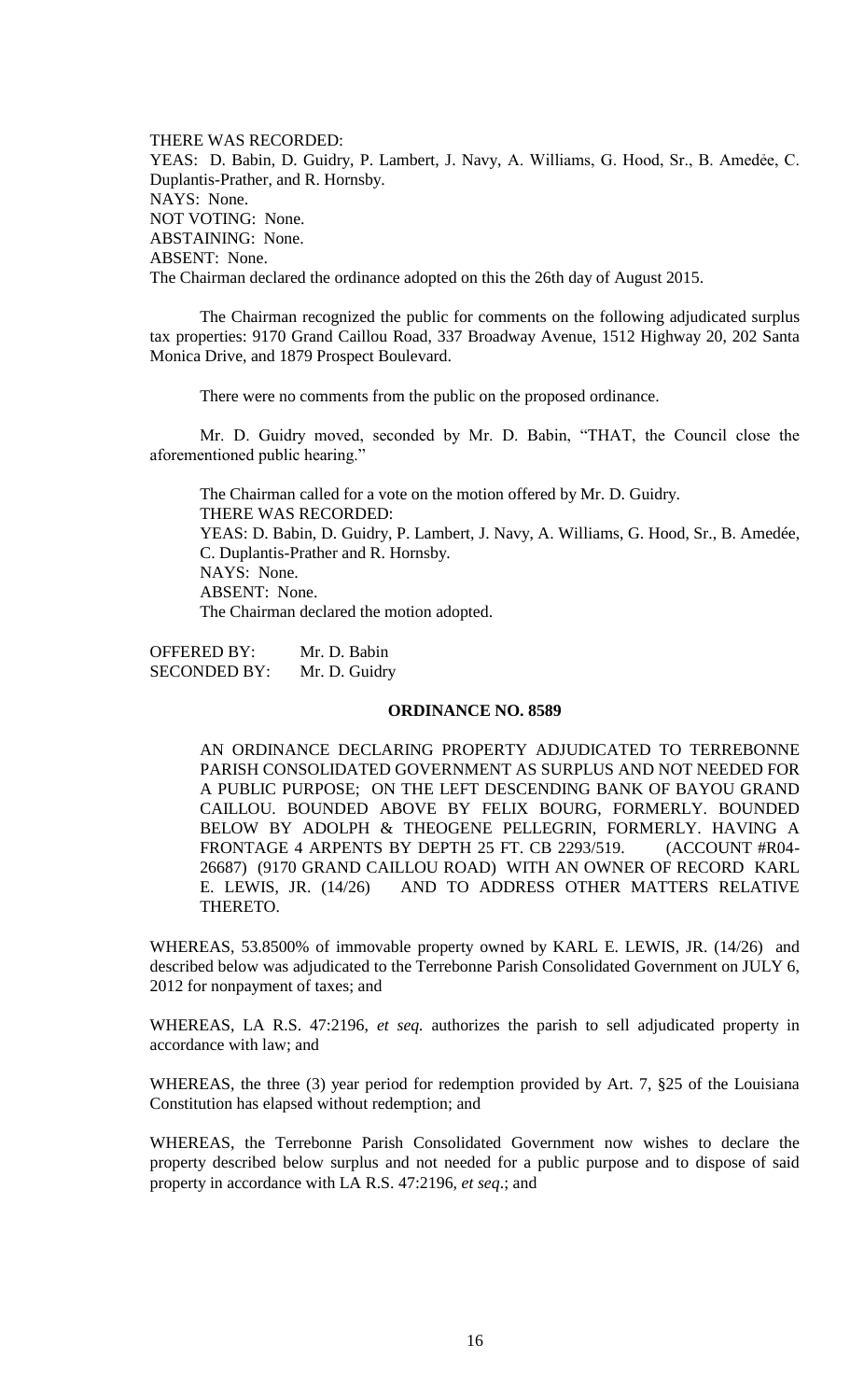NOW BE IT ORDAINED by the Terrebonne Parish Council, on behalf of the Terrebonne Parish Consolidated Government, that the following described property adjudicated to the Terrebonne Parish Consolidated Government, with an owner of record of KARL E. LEWIS, JR. (14/26) and depicted on the attached plat, if any, is hereby declared surplus:

ON THE LEFT DESCENDING BANK OF BAYOU GRAND CAILLOU. BOUNDED ABOVE BY FELIX BOURG, FORMERLY. BOUNDED BELOW BY ADOLPH & THEOGENE PELLEGRIN, FORMERLY. HAVING A FRONTAGE 4 ARPENTS BY DEPTH 25 FT. CB 2293/519. (ACCOUNT #R04-26687) (9170 GRAND CAILLOU ROAD)

BE IT FURTHER ORDAINED, by the Terrebonne Parish Council, on behalf of the Terrebonne Parish Consolidated Government, that Administration be hereby authorized to dispose of the property in accordance with LA R.S. 47:2196, *et seq*. and inclusive of the following terms.

#### SECTION I

Each bid shall be accompanied by a deposit in the form of a Certified Check, Cashier's Check, Money Order or Bid Bond with Power of Attorney (Letters of Credit WILL NOT be accepted) in the amount of five percent (5%) of the proposed price made payable to the Terrebonne Parish Consolidated Government. Bid deposits made for non-winning bids shall be returned. The bid deposit made with the winning bid shall be non-refundable, unless redemption occurs, and paid towards the purchase price. The balance of the purchase price is due at the time of closing and payable in the form of a Certified Check, Cashier's Check, or Money Order.

## SECTION II

Additionally, the winning bidder shall bear the cost of recording the sale document into the conveyance records of the Parish of Terrebonne pursuant to La. R.S. 47:2207.

## SECTION III

The winning bidder, otherwise known as the Purchaser or Acquirer, of this adjudicated property is solely responsible for compliance with La. R.S. 47:2206 regarding notification of parties who may have had an interest in the property regarding their rights of redemption and La. R.S. 47:2208 regarding recordation of those notices. Copies of the applicable law will be distributed along with bid packets for this adjudicated property. Terrebonne Parish Consolidated Government has not and will not perform these requirements; thus, it is the purchaser's or acquiring person's responsibility to do so. Terrebonne Parish Consolidated Government encourages the Purchaser or Acquiring Person to consult legal counsel regarding Louisiana law on adjudicated property.

### SECTION IV

By acquiring bid documents for the bid/purchase of this adjudicated property, each bidder acknowledges that he/she/it has received all information discussed in this ordinance as well as the statutes (laws) discussed in Section II above, and that he/she/it understands these procedures must be followed in order to fully protect he/she/its rights in the adjudicated property purchased from the parish.

## SECTION V

If any word, clause, phrase, section or other portion of this ordinance shall be declared null, void, invalid, illegal, or unconstitutional, the remaining words, clauses, phrases, sections or other portions of this ordinance shall remain in full force and effect, the provisions of this section hereby being declared to be severable.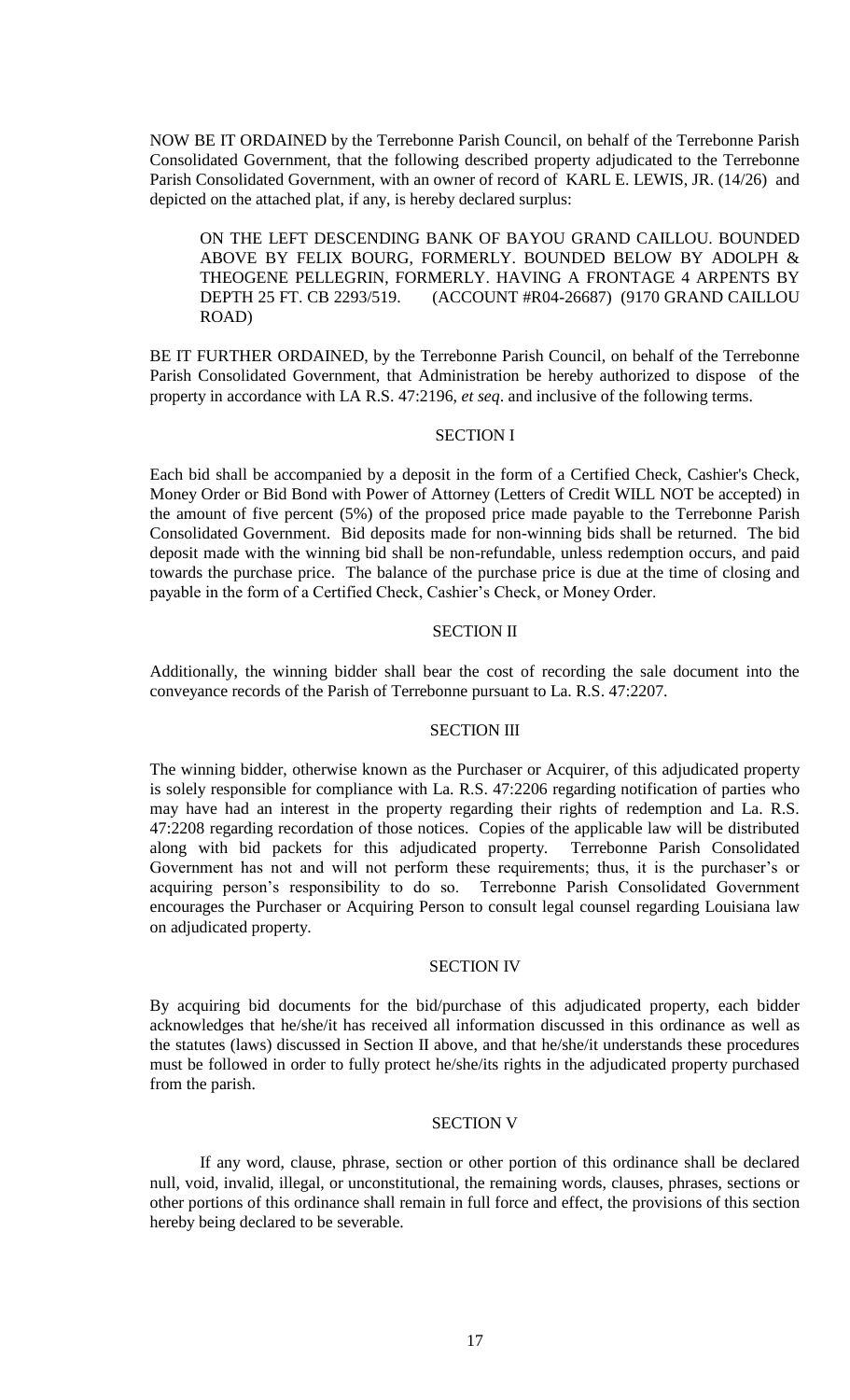# SECTION VI

Any ordinance or part thereof in conflict herewith is hereby repealed.

### SECTION VII

This ordinance shall become effective upon approval by the Parish President or as otherwise provided in Section 2-13 (b) of the Home Rule Charter for Consolidated Government for Terrebonne Parish, whichever occurs sooner.

This ordinance, having been introduced and laid on the table for at least two weeks, was voted upon as follows:

THERE WAS RECORDED: YEAS: D. Babin, D. Guidry, P. Lambert, J. Navy, A. Williams, G. Hood, Sr., B. Amedẻe, C. Duplantis-Prather, and R. Hornsby. NAYS: None. NOT VOTING: None. ABSTAINING: None. ABSENT: None. The Chairman declared the ordinance adopted on this the 26th day of August 2015.

OFFERED BY: Mr. D. Babin SECONDED BY: Mr. D. Guidry

## **ORDINANCE NO. 8590**

AN ORDINANCE DECLARING PROPERTY ADJUDICATED TO TERREBONNE PARISH CONSOLIDATED GOVERNMENT AS SURPLUS AND NOT NEEDED FOR A PUBLIC PURPOSE; LOTS 6 & 7-B BLOCK 1 ADDEN. 1 BROADWAY COMMERCIAL PARK. CB 2293/357. (ACCOUNT #T01-4246) (337 BROADWAY AVENUE) WITH AN OWNER OF RECORD PATTERSON J. & RHONDA LOMBAS AND TO ADDRESS OTHER MATTERS RELATIVE THERETO.

WHEREAS, 100% of immovable property owned by PATTERSON J. & RHONDA LOMBAS and described below was adjudicated to the Terrebonne Parish Consolidated Government on JULY 6, 2012 for nonpayment of taxes; and

WHEREAS, LA R.S. 47:2196, et seq. authorizes the parish to sell adjudicated property in accordance with law; and

WHEREAS, the three (3) year period for redemption provided by Art. 7, §25 of the Louisiana Constitution has elapsed without redemption; and

WHEREAS, the Terrebonne Parish Consolidated Government now wishes to declare the property described below surplus and not needed for a public purpose and to dispose of said property in accordance with LA R.S. 47:2196, et seq.; and

NOW BE IT ORDAINED by the Terrebonne Parish Council, on behalf of the Terrebonne Parish Consolidated Government, that the following described property adjudicated to the Terrebonne Parish Consolidated Government, with an owner of record of PATTERSON J. & RHONDA LOMBAS and depicted on the attached plat, if any, is hereby declared surplus: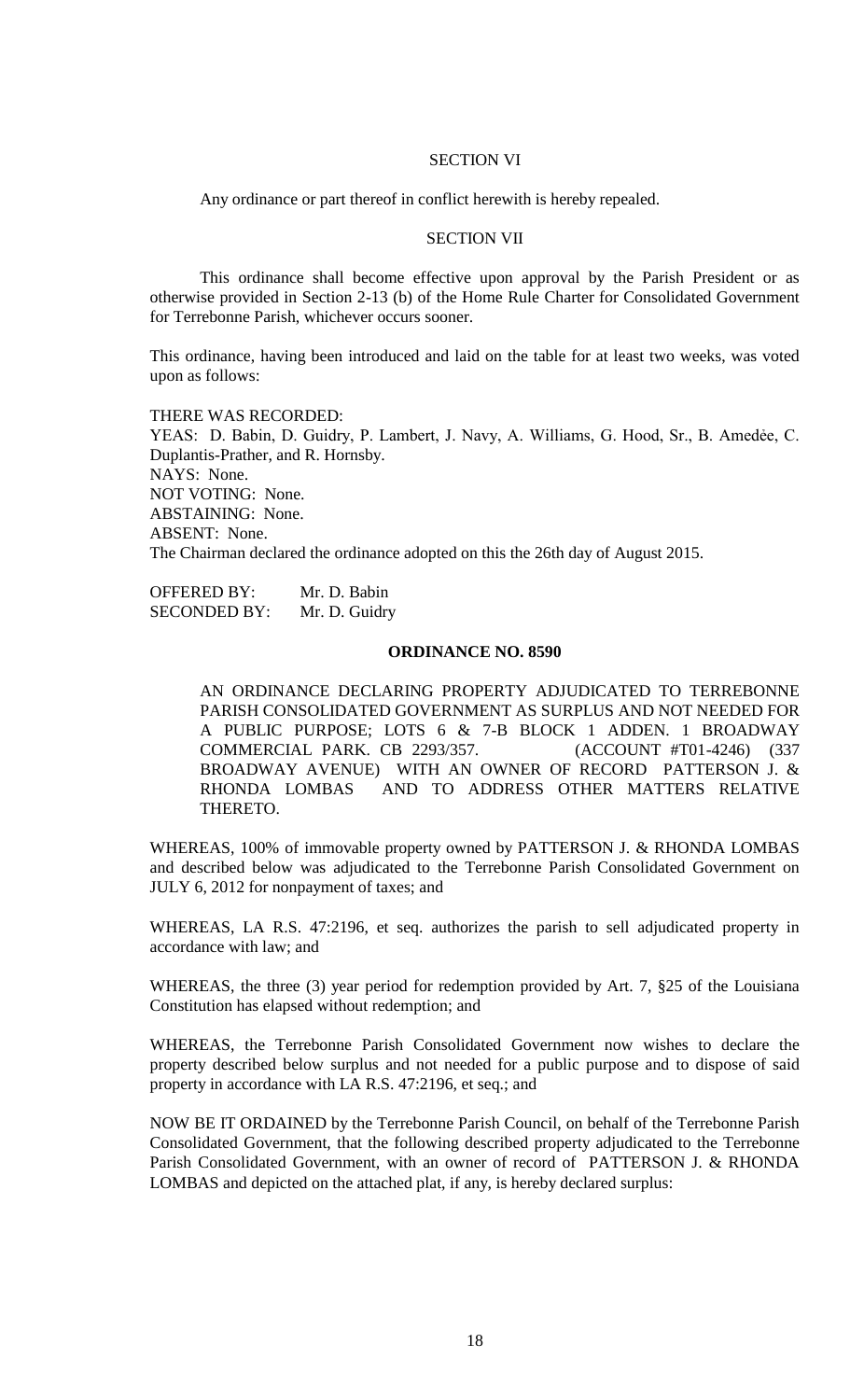# LOTS 6 & 7-B BLOCK 1 ADDEN. 1 BROADWAY COMMERCIAL PARK. CB 2293/357. (ACCOUNT #T01-4246) (337 BROADWAY AVENUE)

BE IT FURTHER ORDAINED, by the Terrebonne Parish Council, on behalf of the Terrebonne Parish Consolidated Government, that Administration be hereby authorized to dispose of the property in accordance with LA R.S. 47:2196, et seq. and inclusive of the following terms.

# SECTION I

Each bid shall be accompanied by a deposit in the form of a Certified Check, Cashier's Check, Money Order or Bid Bond with Power of Attorney (Letters of Credit WILL NOT be accepted) in the amount of five percent (5%) of the proposed price made payable to the Terrebonne Parish Consolidated Government. Bid deposits made for non-winning bids shall be returned. The bid deposit made with the winning bid shall be non-refundable, unless redemption occurs, and paid towards the purchase price. The balance of the purchase price is due at the time of closing and payable in the form of a Certified Check, Cashier's Check, or Money Order.

#### SECTION II

Additionally, the winning bidder shall bear the cost of recording the sale document into the conveyance records of the Parish of Terrebonne pursuant to La. R.S. 47:2207.

#### SECTION III

The winning bidder, otherwise known as the Purchaser or Acquirer, of this adjudicated property is solely responsible for compliance with La. R.S. 47:2206 regarding notification of parties who may have had an interest in the property regarding their rights of redemption and La. R.S. 47:2208 regarding recordation of those notices. Copies of the applicable law will be distributed along with bid packets for this adjudicated property. Terrebonne Parish Consolidated Government has not and will not perform these requirements; thus, it is the purchaser's or acquiring person's responsibility to do so. Terrebonne Parish Consolidated Government encourages the Purchaser or Acquiring Person to consult legal counsel regarding Louisiana law on adjudicated property.

## SECTION IV

By acquiring bid documents for the bid/purchase of this adjudicated property, each bidder acknowledges that he/she/it has received all information discussed in this ordinance as well as the statutes (laws) discussed in Section II above, and that he/she/it understands these procedures must be followed in order to fully protect he/she/its rights in the adjudicated property purchased from the parish.

### SECTION V

If any word, clause, phrase, section or other portion of this ordinance shall be declared null, void, invalid, illegal, or unconstitutional, the remaining words, clauses, phrases, sections or other portions of this ordinance shall remain in full force and effect, the provisions of this section hereby being declared to be severable.

## SECTION VI

Any ordinance or part thereof in conflict herewith is hereby repealed.

## SECTION VII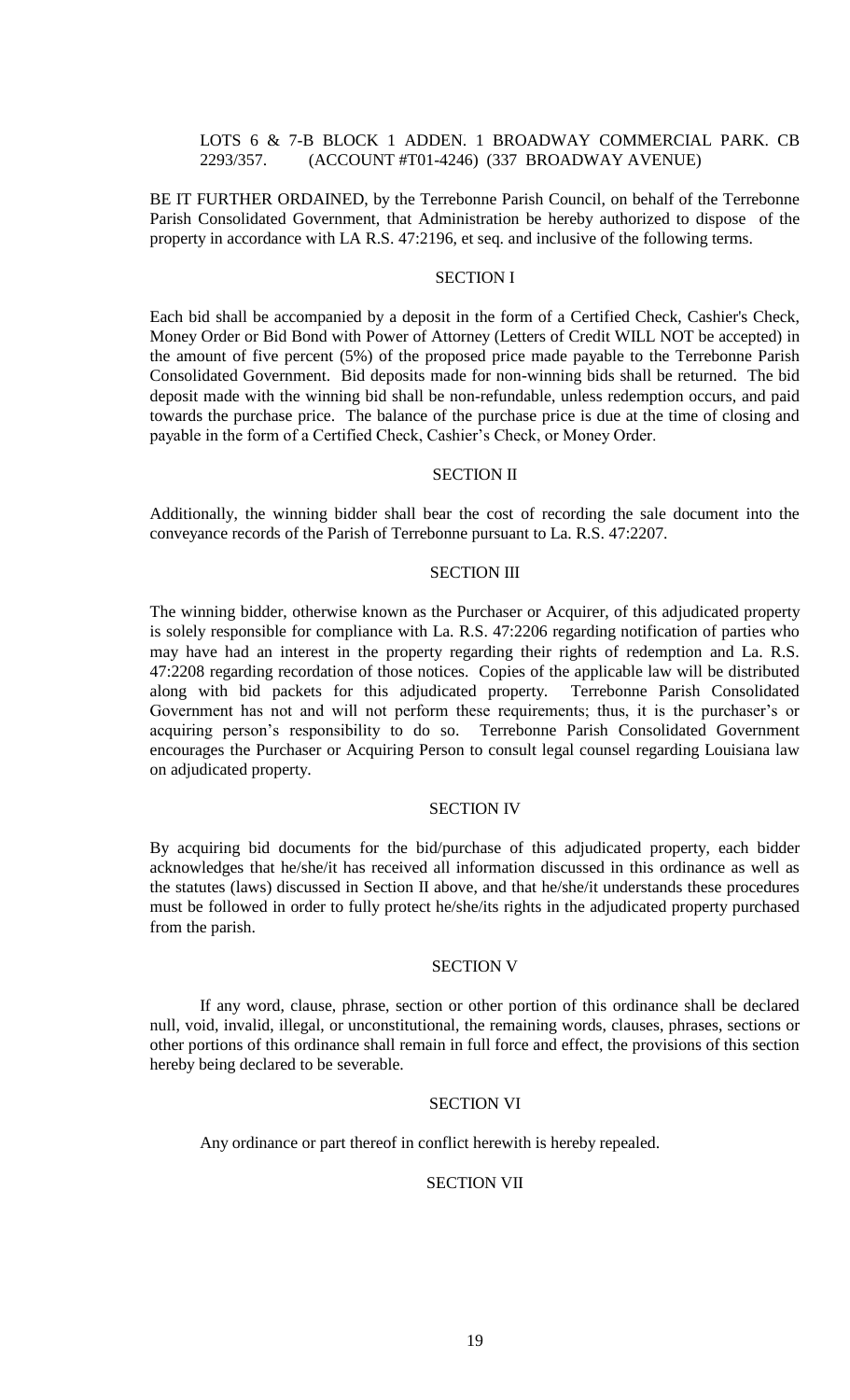This ordinance shall become effective upon approval by the Parish President or as otherwise provided in Section 2-13 (b) of the Home Rule Charter for Consolidated Government for Terrebonne Parish, whichever occurs sooner.

This ordinance, having been introduced and laid on the table for at least two weeks, was voted upon as follows:

THERE WAS RECORDED:

YEAS: D. Babin, D. Guidry, P. Lambert, J. Navy, A. Williams, G. Hood, Sr., B. Amedẻe, C. Duplantis-Prather, and R. Hornsby. NAYS: None. NOT VOTING: None. ABSTAINING: None. ABSENT: None. The Chairman declared the ordinance adopted on this the 26th day of August 2015.

OFFERED BY: Mr. D. Babin SECONDED BY: Mr. D. Guidry

#### **ORDINANCE NO. 8591**

AN ORDINANCE DECLARING PROPERTY ADJUDICATED TO TERREBONNE PARISH CONSOLIDATED GOVERNMENT AS SURPLUS AND NOT NEEDED FOR A PUBLIC PURPOSE; BOUNDED ABOVE BY ALBERT M. BOUDREAUX. BOUNDED BELOW BY L.S. BOUDREAUX. LOT 102' FRONT ON RAILROAD (SECTION 10, T16S - R15E) CB 2293/668. (ACCOUNT #T08-37533) (1512 HIGHWAY 20) WITH AN OWNER OF RECORD BARRY PAUL DOMINIQUE, JR. AND TO ADDRESS OTHER MATTERS RELATIVE THERETO.

WHEREAS, 100% of immovable property owned by BARRY PAUL DOMINIQUE, JR. and described below was adjudicated to the Terrebonne Parish Consolidated Government on JULY 6, 2012 for nonpayment of taxes; and

WHEREAS, LA R.S. 47:2196, et seq. authorizes the parish to sell adjudicated property in accordance with law; and

WHEREAS, the three (3) year period for redemption provided by Art. 7, §25 of the Louisiana Constitution has elapsed without redemption; and

WHEREAS, the Terrebonne Parish Consolidated Government now wishes to declare the property described below surplus and not needed for a public purpose and to dispose of said property in accordance with LA R.S. 47:2196, et seq.; and

NOW BE IT ORDAINED by the Terrebonne Parish Council, on behalf of the Terrebonne Parish Consolidated Government, that the following described property adjudicated to the Terrebonne Parish Consolidated Government, with an owner of record of BARRY PAUL DOMINIQUE, JR. and depicted on the attached plat, if any, is hereby declared surplus:

BOUNDED ABOVE BY ALBERT M. BOUDREAUX. BOUNDED BELOW BY L.S. BOUDREAUX. LOT 102' FRONT ON RAILROAD (SECTION 10, T16S - R15E) CB 2293/668. (ACCOUNT #T08-37533) (1512 HIGHWAY 20)

BE IT FURTHER ORDAINED, by the Terrebonne Parish Council, on behalf of the Terrebonne Parish Consolidated Government, that Administration be hereby authorized to dispose of the property in accordance with LA R.S. 47:2196, et seq. and inclusive of the following terms.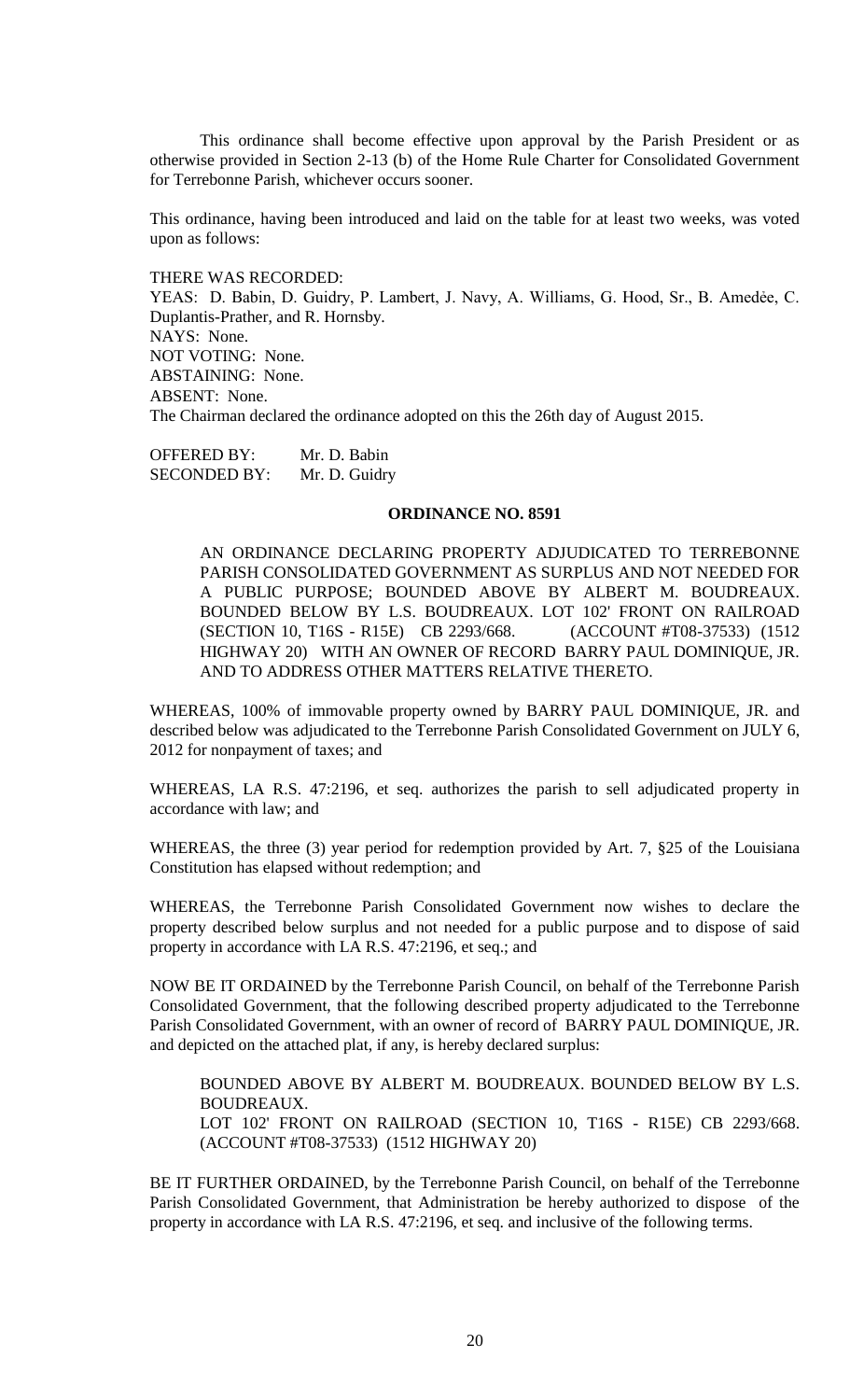### SECTION I

Each bid shall be accompanied by a deposit in the form of a Certified Check, Cashier's Check, Money Order or Bid Bond with Power of Attorney (Letters of Credit WILL NOT be accepted) in the amount of five percent (5%) of the proposed price made payable to the Terrebonne Parish Consolidated Government. Bid deposits made for non-winning bids shall be returned. The bid deposit made with the winning bid shall be non-refundable, unless redemption occurs, and paid towards the purchase price. The balance of the purchase price is due at the time of closing and payable in the form of a Certified Check, Cashier's Check, or Money Order.

#### SECTION II

Additionally, the winning bidder shall bear the cost of recording the sale document into the conveyance records of the Parish of Terrebonne pursuant to La. R.S. 47:2207.

# SECTION III

The winning bidder, otherwise known as the Purchaser or Acquirer, of this adjudicated property is solely responsible for compliance with La. R.S. 47:2206 regarding notification of parties who may have had an interest in the property regarding their rights of redemption and La. R.S. 47:2208 regarding recordation of those notices. Copies of the applicable law will be distributed along with bid packets for this adjudicated property. Terrebonne Parish Consolidated Government has not and will not perform these requirements; thus, it is the purchaser's or acquiring person's responsibility to do so. Terrebonne Parish Consolidated Government encourages the Purchaser or Acquiring Person to consult legal counsel regarding Louisiana law on adjudicated property.

#### SECTION IV

By acquiring bid documents for the bid/purchase of this adjudicated property, each bidder acknowledges that he/she/it has received all information discussed in this ordinance as well as the statutes (laws) discussed in Section II above, and that he/she/it understands these procedures must be followed in order to fully protect he/she/its rights in the adjudicated property purchased from the parish.

## SECTION IV

By acquiring bid documents for the bid/purchase of this adjudicated property, each bidder acknowledges that he/she/it has received all information discussed in this ordinance as well as the statutes (laws) discussed in Section II above, and that he/she/it understands these procedures must be followed in order to fully protect he/she/its rights in the adjudicated property purchased from the parish.

## SECTION V

If any word, clause, phrase, section or other portion of this ordinance shall be declared null, void, invalid, illegal, or unconstitutional, the remaining words, clauses, phrases, sections or other portions of this ordinance shall remain in full force and effect, the provisions of this section hereby being declared to be severable.

## SECTION VI

Any ordinance or part thereof in conflict herewith is hereby repealed.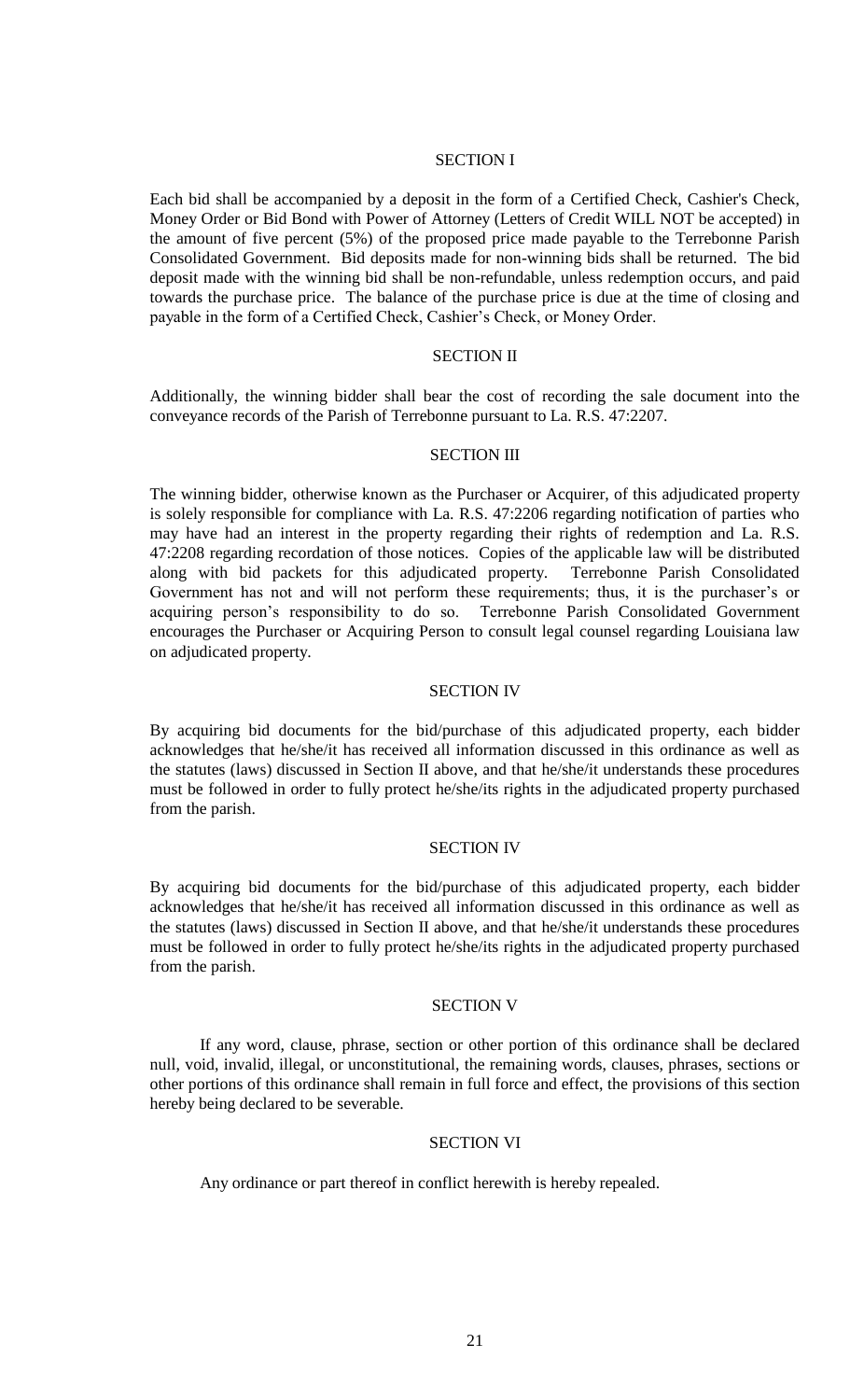### SECTION VII

This ordinance shall become effective upon approval by the Parish President or as otherwise provided in Section 2-13 (b) of the Home Rule Charter for Consolidated Government for Terrebonne Parish, whichever occurs sooner.

This ordinance, having been introduced and laid on the table for at least two weeks, was voted upon as follows:

THERE WAS RECORDED:

YEAS: D. Babin, D. Guidry, P. Lambert, J. Navy, A. Williams, G. Hood, Sr., B. Amedẻe, C. Duplantis-Prather, and R. Hornsby. NAYS: None. NOT VOTING: None. ABSTAINING: None. ABSENT: None. The Chairman declared the ordinance adopted on this, the 26th day of August 2015.

OFFERED BY: Mr. D. Babin SECONDED BY: Mr. D. Guidry

#### **ORDINANCE NO. 8592**

AN ORDINANCE DECLARING PROPERTY ADJUDICATED TO TERREBONNE PARISH CONSOLIDATED GOVERNMENT AS SURPLUS AND NOT NEEDED FOR A PUBLIC PURPOSE; LOT 27 BLOCK 24 PHASE VII ASHLAND NORTH SUBD. CB 2293/327. (ACCOUNT #T04-46583) (202 SANTA MONICA DRIVE) WITH AN OWNER OF RECORD DONALD J. DUGAS ESTATE AND TO ADDRESS OTHER MATTERS RELATIVE THERETO.

WHEREAS, 100% of immovable property owned by DONALD J. DUGAS ESTATE and described below was adjudicated to the Terrebonne Parish Consolidated Government on JULY 6, 2012 for nonpayment of taxes; and

WHEREAS, LA R.S. 47:2196, *et seq.* authorizes the parish to sell adjudicated property in accordance with law; and

WHEREAS, the three (3) year period for redemption provided by Art. 7, §25 of the Louisiana Constitution has elapsed without redemption; and

WHEREAS, the Terrebonne Parish Consolidated Government now wishes to declare the property described below surplus and not needed for a public purpose and to dispose of said property in accordance with LA R.S. 47:2196, *et seq*.; and

NOW BE IT ORDAINED by the Terrebonne Parish Council, on behalf of the Terrebonne Parish Consolidated Government, that the following described property adjudicated to the Terrebonne Parish Consolidated Government, with an owner of record of DONALD J. DUGAS ESTATE and depicted on the attached plat, if any, is hereby declared surplus:

LOT 27 BLOCK 24 PHASE VII ASHLAND NORTH SUBD. CB 2293/327. (ACCOUNT #T04-46583) (202 SANTA MONICA DRIVE)

BE IT FURTHER ORDAINED, by the Terrebonne Parish Council, on behalf of the Terrebonne Parish Consolidated Government, that Administration be hereby authorized to dispose of the property in accordance with LA R.S. 47:2196, *et seq*. and inclusive of the following terms.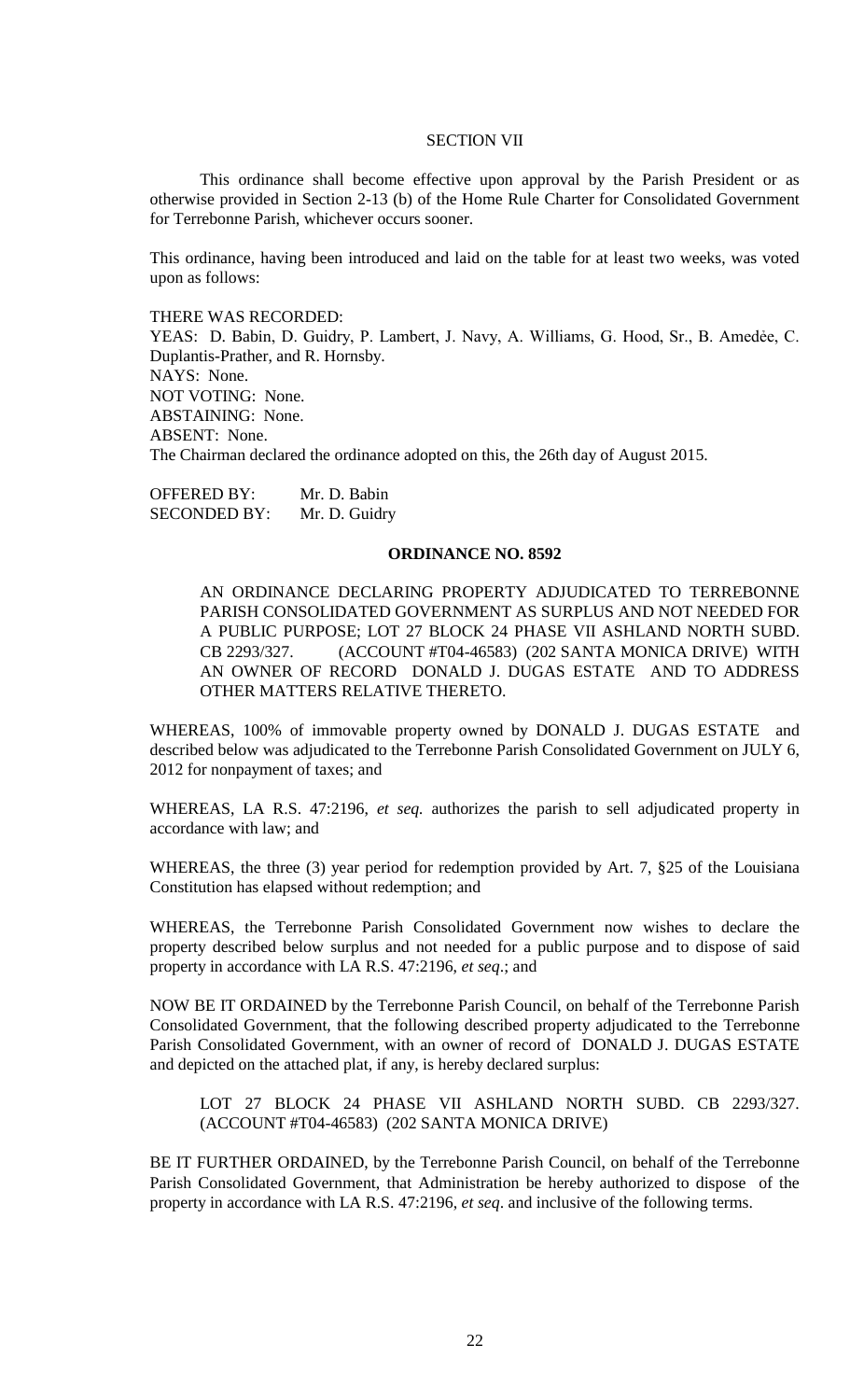### SECTION I

Each bid shall be accompanied by a deposit in the form of a Certified Check, Cashier's Check, Money Order or Bid Bond with Power of Attorney (Letters of Credit WILL NOT be accepted) in the amount of five percent (5%) of the proposed price made payable to the Terrebonne Parish Consolidated Government. Bid deposits made for non-winning bids shall be returned. The bid deposit made with the winning bid shall be non-refundable, unless redemption occurs, and paid towards the purchase price. The balance of the purchase price is due at the time of closing and payable in the form of a Certified Check, Cashier's Check, or Money Order.

# SECTION II

Additionally, the winning bidder shall bear the cost of recording the sale document into the conveyance records of the Parish of Terrebonne pursuant to La. R.S. 47:2207.

#### SECTION III

The winning bidder, otherwise known as the Purchaser or Acquirer, of this adjudicated property is solely responsible for compliance with La. R.S. 47:2206 regarding notification of parties who may have had an interest in the property regarding their rights of redemption and La. R.S. 47:2208 regarding recordation of those notices. Copies of the applicable law will be distributed along with bid packets for this adjudicated property. Terrebonne Parish Consolidated Government has not and will not perform these requirements; thus, it is the purchaser's or acquiring person's responsibility to do so. Terrebonne Parish Consolidated Government encourages the Purchaser or Acquiring Person to consult legal counsel regarding Louisiana law on adjudicated property.

### SECTION IV

By acquiring bid documents for the bid/purchase of this adjudicated property, each bidder acknowledges that he/she/it has received all information discussed in this ordinance as well as the statutes (laws) discussed in Section II above, and that he/she/it understands these procedures must be followed in order to fully protect he/she/its rights in the adjudicated property purchased from the parish.

## SECTION V

If any word, clause, phrase, section or other portion of this ordinance shall be declared null, void, invalid, illegal, or unconstitutional, the remaining words, clauses, phrases, sections and other portions of this ordinance shall remain in force and effect, the provisions of this ordinance hereby being declared to be severable.

### SECTION VI

Any ordinance or part thereof in conflict herewith is hereby repealed.

## SECTION VII

This ordinance shall become effective upon approval by the Parish President or as otherwise provided in Section 2-13 (b) of the Home Rule Charter for Consolidated Government for Terrebonne Parish, whichever occurs sooner.

This ordinance, having been introduced and laid on the table for at least two weeks, was voted upon as follows:

## THERE WAS RECORDED: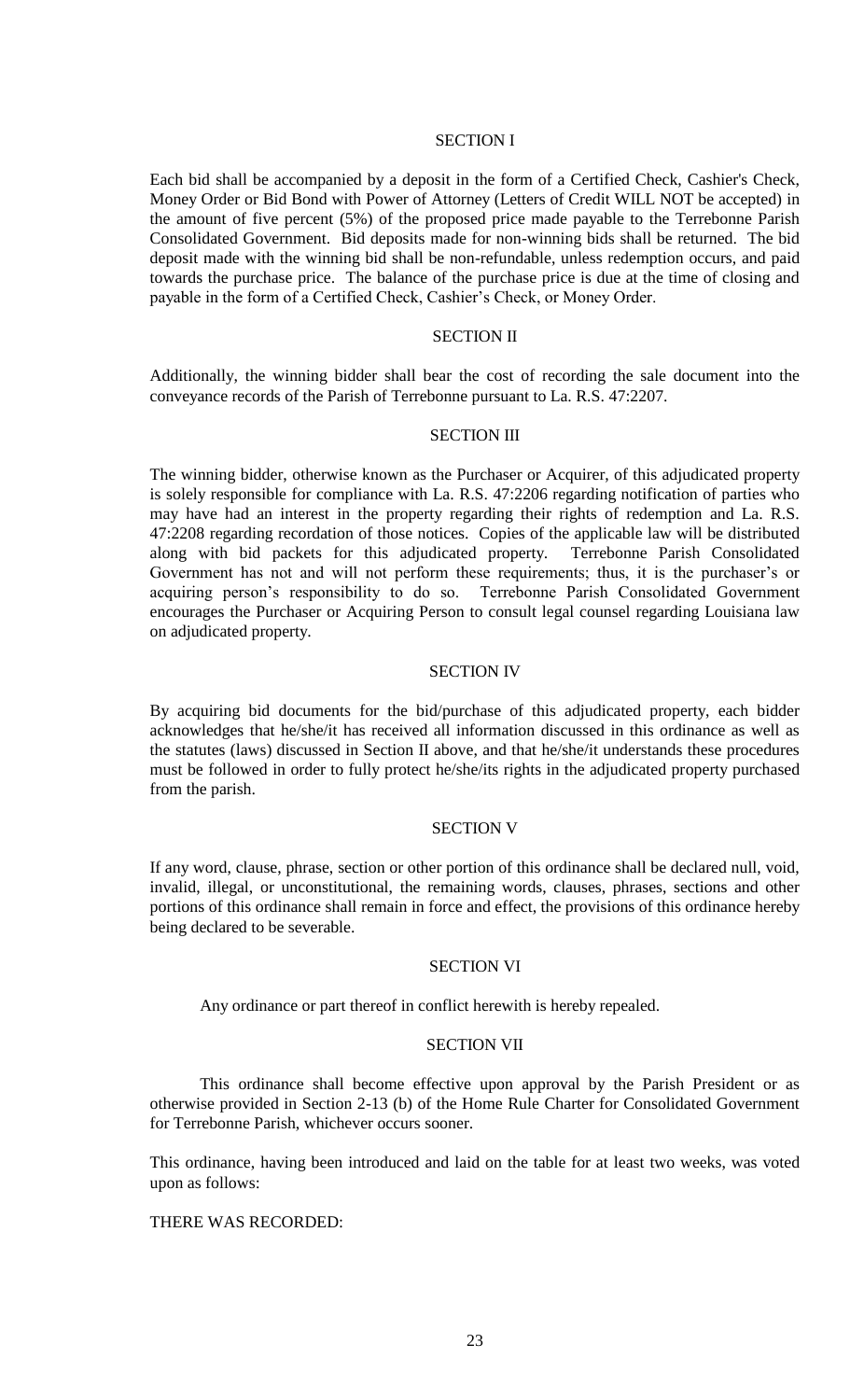YEAS: D. Babin, D. Guidry, P. Lambert, J. Navy, A. Williams, G. Hood, Sr., B. Amedẻe, C. Duplantis-Prather, and R. Hornsby. NAYS: None. NOT VOTING: None. ABSTAINING: None. ABSENT: None. The Chairman declared the ordinance adopted on this the 26th day of August 2015.

OFFERED BY: Mr. D. Babin SECONDED BY: Mr. D. Guidry

#### **ORDINANCE NO. 8593**

AN ORDINANCE DECLARING PROPERTY ADJUDICATED TO TERREBONNE PARISH CONSOLIDATED GOVERNMENT AS SURPLUS AND NOT NEEDED FOR A PUBLIC PURPOSE; LOTS 29, 30, 31, 32 & 33 BLOCK 7. LOT 34 BLOCK 1 ADDEN. 3 ROBERTA GROVE SUBD. CB 2299/405. (ACCOUNT #T03C-11787) (1879, 1883, 1887, 1891, 1895, 1899 PROSPECT BOULEVARD AND 624, 625 WOODSIDE DRIVE) WITH AN OWNER OF RECORD HAZEL B. ACOSTA (1/2), PHYLLIS A. POIENCOT (1/16), RUSSELL ACOSTA (1/16), LACY ACOSTA (1/16), THOMAS ACOSTA (1/16), PERRY ACOSTA (1/16), BYRON ACOSTA (1/16), CRYSTAL ACOSTA (1/16), TRAVIS ACOSTA (1/16) AND TO ADDRESS OTHER MATTERS RELATIVE THERETO.

WHEREAS, 100% of immovable property owned by HAZEL B. ACOSTA (1/2), PHYLLIS A. POIENCOT (1/16), RUSSELL ACOSTA (1/16), LACY ACOSTA (1/16), THOMAS ACOSTA (1/16), PERRY ACOSTA (1/16), BYRON ACOSTA (1/16), CRYSTAL ACOSTA (1/16), TRAVIS ACOSTA (1/16) and described below was adjudicated to the Terrebonne Parish Consolidated Government on JULY 6, 2012 for nonpayment of taxes; and

WHEREAS, LA R.S. 47:2196, *et seq.* authorizes the parish to sell adjudicated property in accordance with law; and

WHEREAS, the three (3) year period for redemption provided by Art. 7, §25 of the Louisiana Constitution has elapsed without redemption; and

WHEREAS, the Terrebonne Parish Consolidated Government now wishes to declare the property described below surplus and not needed for a public purpose and to dispose of said property in accordance with LA R.S. 47:2196, *et seq*.; and

NOW BE IT ORDAINED by the Terrebonne Parish Council, on behalf of the Terrebonne Parish Consolidated Government, that the following described property adjudicated to the Terrebonne Parish Consolidated Government, with an owner of record of HAZEL B. ACOSTA (1/2), PHYLLIS A. POIENCOT (1/16), RUSSELL ACOSTA (1/16), LACY ACOSTA (1/16), THOMAS ACOSTA (1/16), PERRY ACOSTA (1/16), BYRON ACOSTA (1/16), CRYSTAL ACOSTA (1/16), TRAVIS ACOSTA (1/16) and depicted on the attached plat, if any, is hereby declared surplus:

LOTS 29, 30, 31, 32 & 33 BLOCK 7. LOT 34 BLOCK 1 ADDEN. 3 ROBERTA GROVE SUBD. CB 2299/405. (ACCOUNT #T03C-11787) (1879, 1883, 1887, 1891, 1895, 1899 PROSPECT BOULEVARD AND 624, 625 WOODSIDE DRIVE)

BE IT FURTHER ORDAINED, by the Terrebonne Parish Council, on behalf of the Terrebonne Parish Consolidated Government, that Administration be hereby authorized to dispose of the property in accordance with LA R.S. 47:2196, *et seq*. and inclusive of the following terms.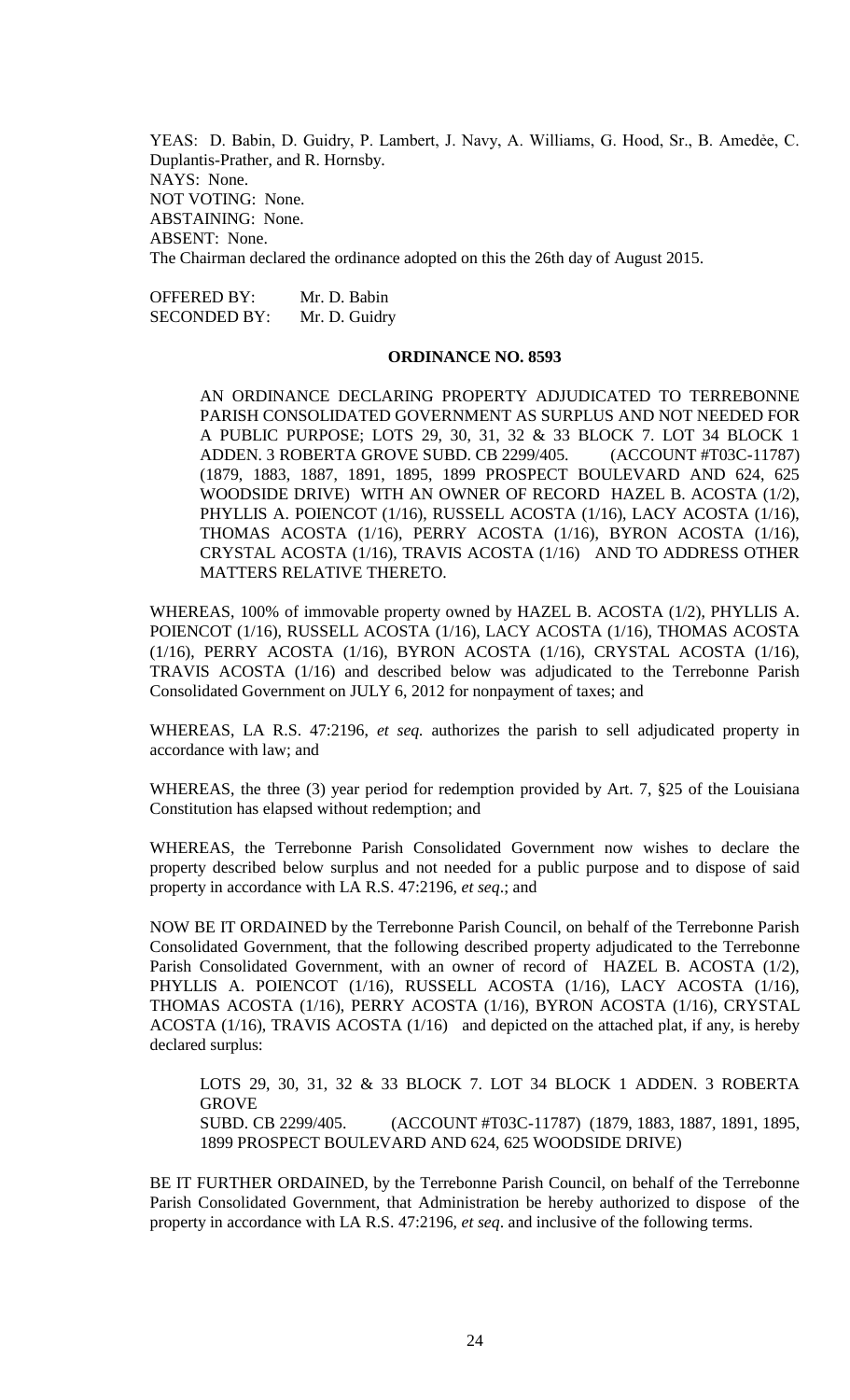### SECTION I

Each bid shall be accompanied by a deposit in the form of a Certified Check, Cashier's Check, Money Order or Bid Bond with Power of Attorney (Letters of Credit WILL NOT be accepted) in the amount of five percent (5%) of the proposed price made payable to the Terrebonne Parish Consolidated Government. Bid deposits made for non-winning bids shall be returned. The bid deposit made with the winning bid shall be non-refundable, unless redemption occurs, and paid towards the purchase price. The balance of the purchase price is due at the time of closing and payable in the form of a Certified Check, Cashier's Check, or Money Order.

#### SECTION II

Additionally, the winning bidder shall bear the cost of recording the sale document into the conveyance records of the Parish of Terrebonne pursuant to La. R.S. 47:2207.

# SECTION III

The winning bidder, otherwise known as the Purchaser or Acquirer, of this adjudicated property is solely responsible for compliance with La. R.S. 47:2206 regarding notification of parties who may have had an interest in the property regarding their rights of redemption and La. R.S. 47:2208 regarding recordation of those notices. Copies of the applicable law will be distributed along with bid packets for this adjudicated property. Terrebonne Parish Consolidated Government has not and will not perform these requirements; thus, it is the purchaser's or acquiring person's responsibility to do so. Terrebonne Parish Consolidated Government encourages the Purchaser or Acquiring Person to consult legal counsel regarding Louisiana law on adjudicated property.

#### SECTION IV

By acquiring bid documents for the bid/purchase of this adjudicated property, each bidder acknowledges that he/she/it has received all information discussed in this ordinance as well as the statutes (laws) discussed in Section II above, and that he/she/it understands these procedures must be followed in order to fully protect he/she/its rights in the adjudicated property purchased from the parish.

## SECTION V

If any word, clause, phrase, section or other portion of this ordinance shall be declared null, void, invalid, illegal, or unconstitutional, the remaining words, clauses, phrases, sections and other portions of this ordinance shall remain in force and effect, the provisions of this ordinance hereby being declared to be severable.

### SECTION VI

Any ordinance or part thereof in conflict herewith is hereby repealed.

#### SECTION VII

This ordinance shall become effective upon approval by the Parish President or as otherwise provided in Section 2-13 (b) of the Home Rule Charter for Consolidated Government for Terrebonne Parish, whichever occurs sooner.

This ordinance, having been introduced and laid on the table for at least two weeks, was voted upon as follows: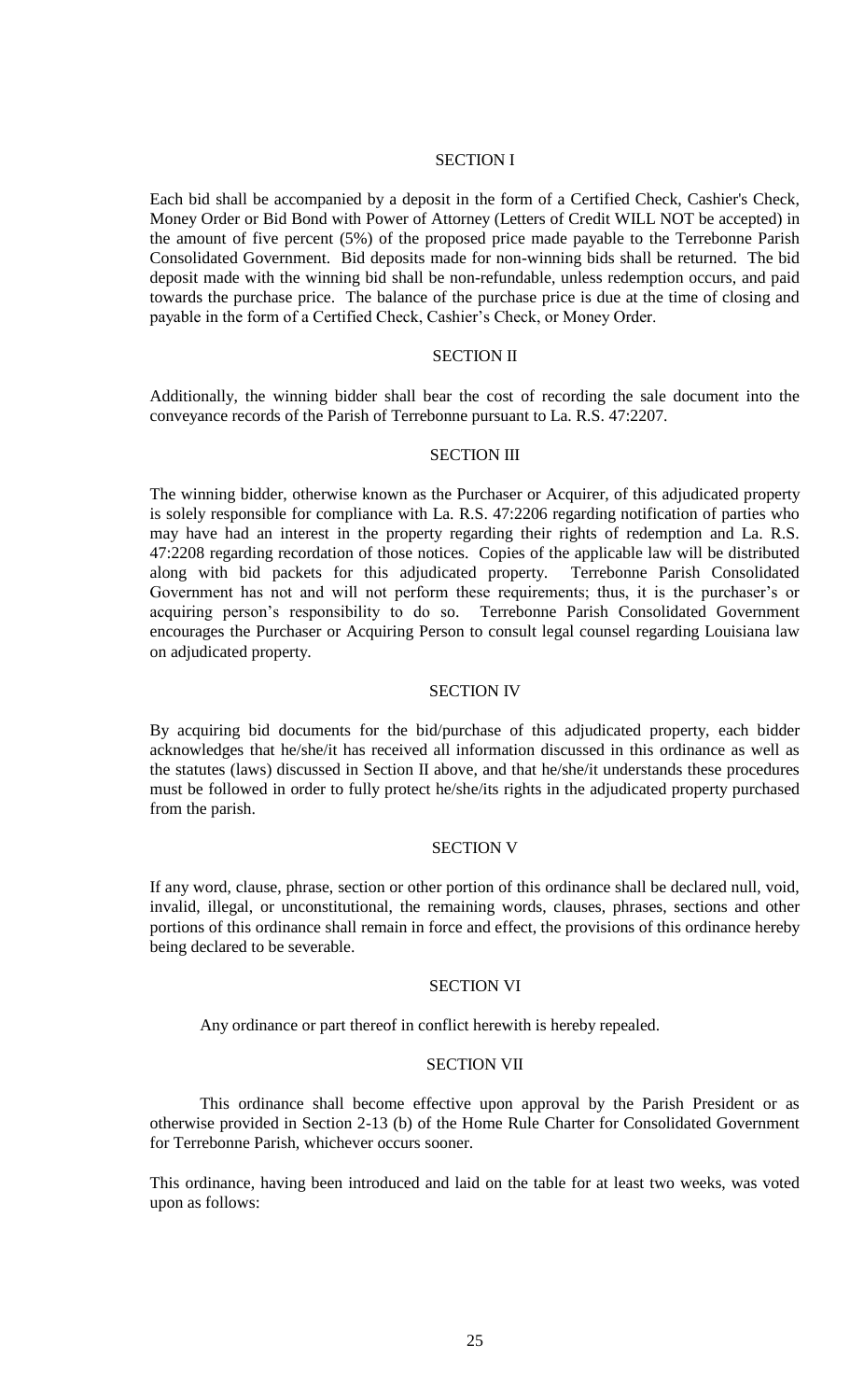THERE WAS RECORDED: YEAS: D. Babin, D. Guidry, P. Lambert, J. Navy, A. Williams, G. Hood, Sr., B. Amedẻe, C. Duplantis-Prather, and R. Hornsby. NAYS: None. NOT VOTING: None. ABSTAINING: None. ABSENT: None. The Chairman declared the ordinance adopted on this the 26th day of August 2015.

The Chairman recognized the public for comments on the following surplus tax properties: 413 Ashland Drive, 103 Roseland Boulevard, 128 Kevin Street, 145 Rouen Street, and 8972 Main Street.

There were no comments from the public on the proposed ordinance.

Mr. D. Guidry moved, seconded by Mr. D. Babin, "THAT, the Council close the aforementioned public hearing."

The Chairman called for a vote on the motion offered by Mr. D. Guidry. THERE WAS RECORDED: YEAS: D. Babin, D. Guidry, P. Lambert, J. Navy, A. Williams, G. Hood, Sr., B. Amedée, C. Duplantis-Prather and R. Hornsby. NAYS: None. ABSENT: None. The Chairman declared the motion adopted.

OFFERED BY: Mr. D. Babin SECONDED BY: Mr. D. Guidry

### **ORDINANCE NO. 8594**

AN ORDINANCE DECLARING PROPERTY ADJUDICATED TO TERREBONNE PARISH CONSOLIDATED GOVERNMENT AS SURPLUS AND NOT NEEDED FOR A PUBLIC PURPOSE; LOT 47 BLOCK 1 ASHLAND PLANTATION SOUTH. CB 2293/324. (ACCOUNT #T04-27392) (413 ASHLAND DRIVE) WITH AN OWNER OF RECORD BENJAMIN & JUDY GUIDROZ AND TO ADDRESS OTHER MATTERS RELATIVE THERETO.

WHEREAS, 100% of immovable property owned by BENJAMIN & JUDY GUIDROZ and described below was adjudicated to the Terrebonne Parish Consolidated Government on JULY 6, 2012 for nonpayment of taxes; and

WHEREAS, LA R.S. 47:2196, *et seq.* authorizes the parish to sell adjudicated property in accordance with law; and

WHEREAS, the three (3) year period for redemption provided by Art. 7, §25 of the Louisiana Constitution has elapsed without redemption; and

WHEREAS, the Terrebonne Parish Consolidated Government now wishes to declare the property described below surplus and not needed for a public purpose and to dispose of said property in accordance with LA R.S. 47:2196, *et seq*.; and

NOW BE IT ORDAINED by the Terrebonne Parish Council, on behalf of the Terrebonne Parish Consolidated Government, that the following described property adjudicated to the Terrebonne Parish Consolidated Government, with an owner of record of BENJAMIN & JUDY GUIDROZ and depicted on the attached plat, if any, is hereby declared surplus: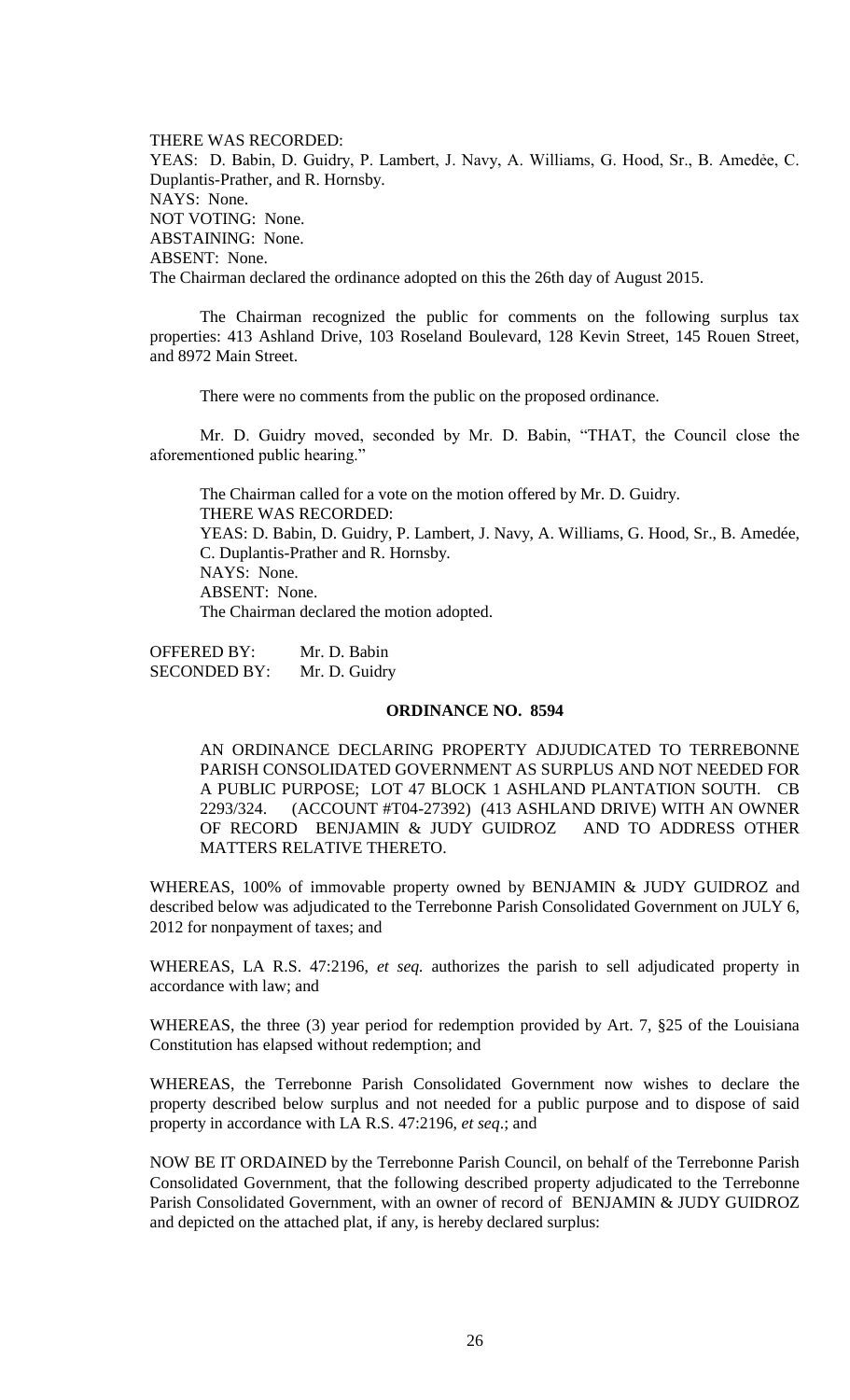# LOT 47 BLOCK 1 ASHLAND PLANTATION SOUTH. CB 2293/324. (ACCOUNT #T04-27392) (413 ASHLAND DRIVE)

BE IT FURTHER ORDAINED, by the Terrebonne Parish Council, on behalf of the Terrebonne Parish Consolidated Government, that Administration be hereby authorized to dispose of the property in accordance with LA R.S. 47:2196, *et seq*. and inclusive of the following terms.

## SECTION I

Each bid shall be accompanied by a deposit in the form of a Certified Check, Cashier's Check, Money Order or Bid Bond with Power of Attorney (Letters of Credit WILL NOT be accepted) in the amount of five percent (5%) of the proposed price made payable to the Terrebonne Parish Consolidated Government. Bid deposits made for non-winning bids shall be returned. The bid deposit made with the winning bid shall be non-refundable, unless redemption occurs, and paid towards the purchase price. The balance of the purchase price is due at the time of closing and payable in the form of a Certified Check, Cashier's Check, or Money Order.

#### SECTION II

Additionally, the winning bidder shall bear the cost of recording the sale document into the conveyance records of the Parish of Terrebonne pursuant to La. R.S. 47:2207.

#### SECTION III

The winning bidder, otherwise known as the Purchaser or Acquirer, of this adjudicated property is solely responsible for compliance with La. R.S. 47:2206 regarding notification of parties who may have had an interest in the property regarding their rights of redemption and La. R.S. 47:2208 regarding recordation of those notices. Copies of the applicable law will be distributed along with bid packets for this adjudicated property. Terrebonne Parish Consolidated Government has not and will not perform these requirements; thus, it is the purchaser's or acquiring person's responsibility to do so. Terrebonne Parish Consolidated Government encourages the Purchaser or Acquiring Person to consult legal counsel regarding Louisiana law on adjudicated property.

## SECTION IV

By acquiring bid documents for the bid/purchase of this adjudicated property, each bidder acknowledges that he/she/it has received all information discussed in this ordinance as well as the statutes (laws) discussed in Section II above, and that he/she/it understands these procedures must be followed in order to fully protect he/she/its rights in the adjudicated property purchased from the parish.

### SECTION V

If any word, clause, phrase, section or other portion of this ordinance shall be declared null, void, invalid, illegal, or unconstitutional, the remaining words, clauses, phrases, sections or other portions of this ordinance shall remain in full force and effect, the provisions of this section hereby being declared to be severable.

### SECTION VI

Any ordinance or part thereof in conflict herewith is hereby repealed.

### SECTION VII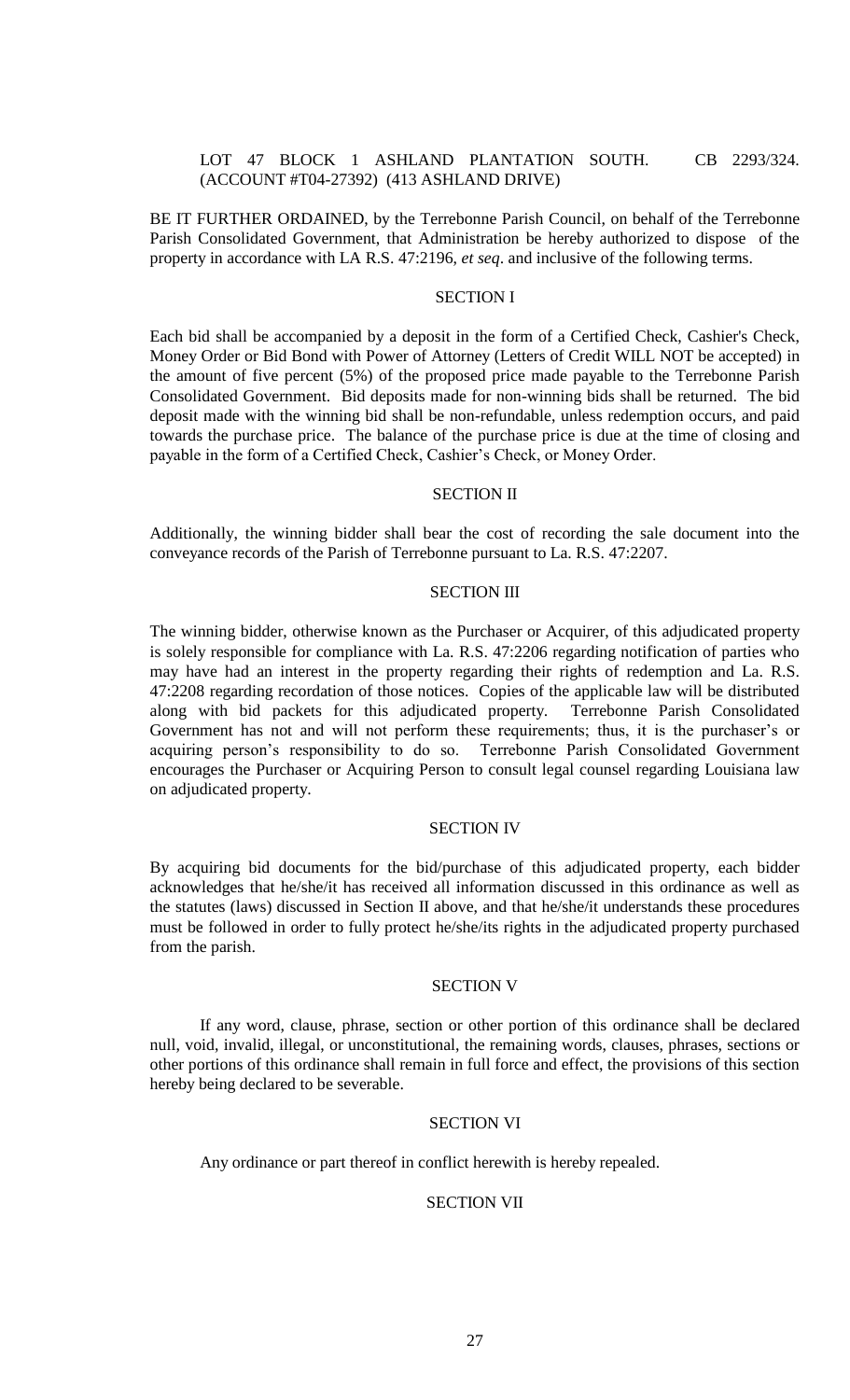This ordinance shall become effective upon approval by the Parish President or as otherwise provided in Section 2-13 (b) of the Home Rule Charter for Consolidated Government for Terrebonne Parish, whichever occurs sooner.

This ordinance, having been introduced and laid on the table for at least two weeks, was voted upon as follows:

THERE WAS RECORDED:

YEAS: D. Babin, D. Guidry, P. Lambert, J. Navy, A. Williams, G. Hood, Sr., B. Amedẻe, C. Duplantis-Prather, and R. Hornsby. NAYS: None. NOT VOTING: None. ABSTAINING: None. ABSENT: None. The Chairman declared the ordinance adopted on this the 26th day of August 2015.

OFFERED BY: Mr. D. Babin SECONDED BY: Mr. D. Guidry

#### **ORDINANCE NO. 8595**

AN ORDINANCE DECLARING PROPERTY ADJUDICATED TO TERREBONNE PARISH CONSOLIDATED GOVERNMENT AS SURPLUS AND NOT NEEDED FOR A PUBLIC PURPOSE; A CERTAIN TRACT OF LAND LOCATED IN SECTION 84 T15S R16E AND BEING SITUATED IN SCHRIEVER, LA. ON WEST SIDE OF HWY. 24 STARTING AT THE NORTHWEST CORNER OF LOT 1 IN ROSELAND TERRACE SUBD., THENCE SOUTH 39 DEGREES 14 MINUTES EAST 497 FT. TO THE CENTER OF THE DRAINAGE DITCH ALONG THE SOUTH PROPERTY LINE, THENCE SOUTH 69 DEGREES 48 MINUTES WEST 607 FT. ALONG THE CENTER LINE OF THE DRAINAGE DITCH TO A POINT ON THE WEST PROPERTY LINE, THENCE NORTH 24 DEGREES 33 MINUTES 16 SECONDS WEST 543.92 FT. TO A POINT ON THE NORTH PROPERTY LINE, THENCE NORTH 78 DEGREES 17 MINUTES EAST 491.60 FT. TO THE NORTHWEST CORNER OF LOT 1 IN ROSELAND TERRACE S/D, THIS BEING THE POINT OF BEGINNING. LESS LOT 1, ORIGINAL ADDEN. #1 ROSELAND SUBD. EXCHANGED WITH IVY PAUL THIBODAUX CB 416/280. LESS ADDEN. #1 ROSELAND TERRACE S/D 476/291. LESS ADDEN. #1 ROSELAND TERRACE SUBD. (REVISED) CB 476/ 368. ALSO IRREGULAR SHAPED FRACTIONAL LOT ADJOINING LOT 1 BLOCK 1. CB 2293/345. (ACCOUNT #T01-6384) (103 ROSELAND BOULEVARD) WITH AN OWNER OF RECORD SHIRLEY SARTIN HUNT (5/6), STEPHANIE HUNT TOMENY (1/24), NORMAN S. HUNT, JR. (1/24), SUZANNE HUNT SEGARI (1/24), JEANNE HUNT (1/24) AND TO ADDRESS OTHER MATTERS RELATIVE THERETO.

WHEREAS, 100% of immovable property owned by SHIRLEY SARTIN HUNT (5/6), STEPHANIE HUNT TOMENY (1/24), NORMAN S. HUNT, JR. (1/24), SUZANNE HUNT SEGARI (1/24), JEANNE HUNT (1/24) and described below was adjudicated to the Terrebonne Parish Consolidated Government on JULY 6, 2012 for nonpayment of taxes; and

WHEREAS, LA R.S. 47:2196, *et seq.* authorizes the parish to sell adjudicated property in accordance with law; and

WHEREAS, the three (3) year period for redemption provided by Art. 7, §25 of the Louisiana Constitution has elapsed without redemption; and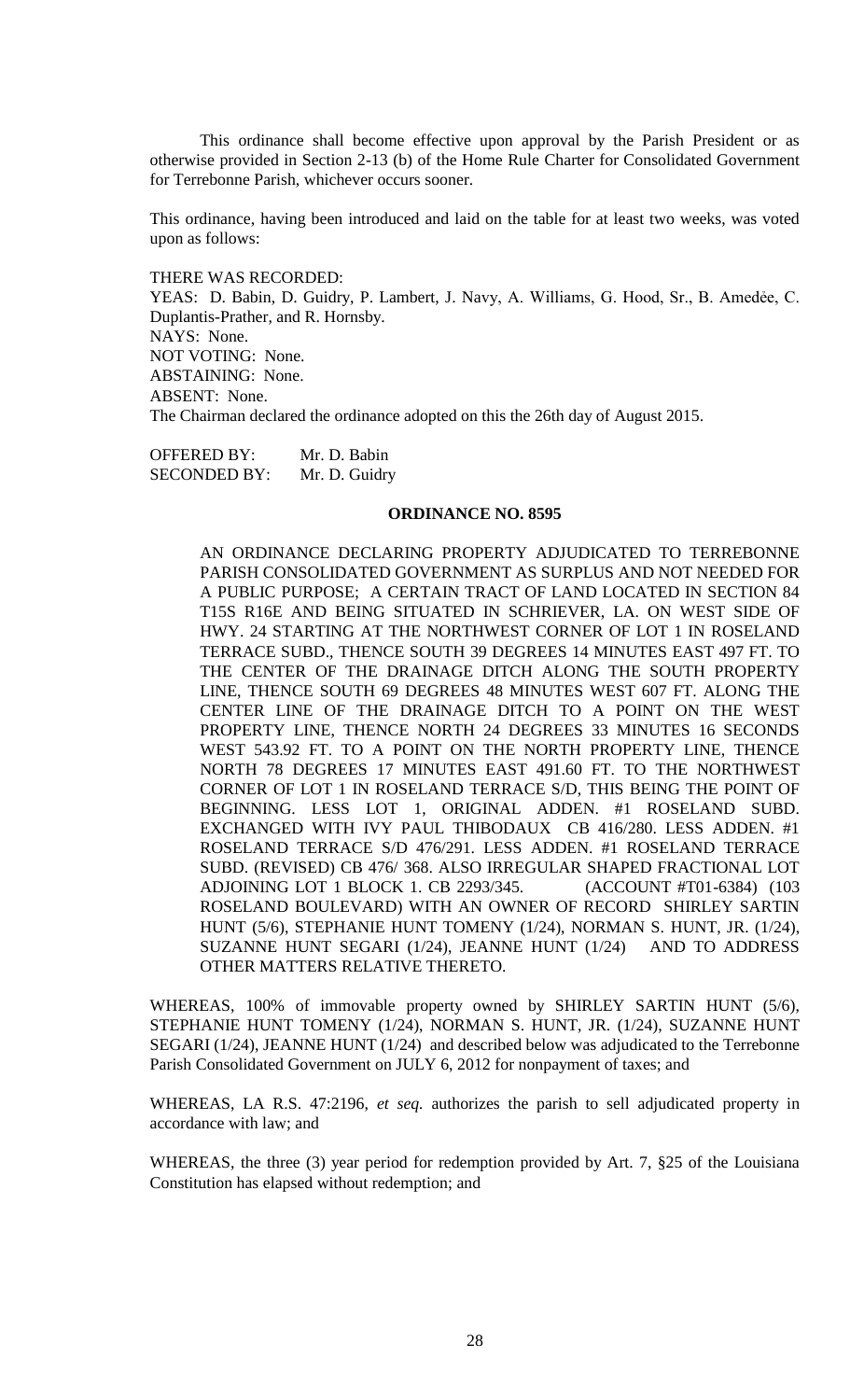WHEREAS, the Terrebonne Parish Consolidated Government now wishes to declare the property described below surplus and not needed for a public purpose and to dispose of said property in accordance with LA R.S. 47:2196, *et seq*.; and

NOW BE IT ORDAINED by the Terrebonne Parish Council, on behalf of the Terrebonne Parish Consolidated Government, that the following described property adjudicated to the Terrebonne Parish Consolidated Government, with an owner of record of SHIRLEY SARTIN HUNT (5/6), STEPHANIE HUNT TOMENY (1/24), NORMAN S. HUNT, JR. (1/24), SUZANNE HUNT SEGARI ( $1/24$ ), JEANNE HUNT ( $1/24$ ) and depicted on the attached plat, if any, is hereby declared surplus:

A CERTAIN TRACT OF LAND LOCATED IN SECTION 84 T15S R16E AND BEING SITUATED IN SCHRIEVER, LA. ON WEST SIDE OF HWY. 24 STARTING AT THE NORTHWEST CORNER OF LOT 1 IN ROSELAND TERRACE SUBD., THENCE SOUTH 39 DEGREES 14 MINUTES EAST 497 FT. TO THE CENTER OF THE DRAINAGE DITCH ALONG THE SOUTH PROPERTY LINE, THENCE SOUTH 69 DEGREES 48 MINUTES WEST 607 FT. ALONG THE CENTER LINE OF THE DRAINAGE DITCH TO A POINT ON THE WEST PROPERTY LINE, THENCE NORTH 24 DEGREES 33 MINUTES 16 SECONDS WEST 543.92 FT. TO A POINT ON THE NORTH PROPERTY LINE, THENCE NORTH 78 DEGREES 17 MINUTES EAST 491.60 FT. TO THE NORTHWEST CORNER OF LOT 1 IN ROSELAND TERRACE S/D, THIS BEING THE POINT OF BEGINNING. LESS LOT 1, ORIGINAL ADDEN. #1 ROSELAND SUBD. EXCHANGED WITH IVY PAUL THIBODAUX CB 416/280. LESS ADDEN. #1 ROSELAND TERRACE S/D 476/291. LESS ADDEN. #1 ROSELAND TERRACE SUBD. (REVISED) CB 476/ 368. ALSO IRREGULAR SHAPED FRACTIONAL LOT ADJOINING LOT 1 BLOCK 1. CB 2293/345. (ACCOUNT #T01-6384) (103 ROSELAND BOULEVARD)

BE IT FURTHER ORDAINED, by the Terrebonne Parish Council, on behalf of the Terrebonne Parish Consolidated Government, that Administration be hereby authorized to dispose of the property in accordance with LA R.S. 47:2196, *et seq*. and inclusive of the following terms.

### SECTION I

Each bid shall be accompanied by a deposit in the form of a Certified Check, Cashier's Check, Money Order or Bid Bond with Power of Attorney (Letters of Credit WILL NOT be accepted) in the amount of five percent (5%) of the proposed price made payable to the Terrebonne Parish Consolidated Government. Bid deposits made for non-winning bids shall be returned. The bid deposit made with the winning bid shall be non-refundable, unless redemption occurs, and paid towards the purchase price. The balance of the purchase price is due at the time of closing and payable in the form of a Certified Check, Cashier's Check, or Money Order.

### SECTION II

Additionally, the winning bidder shall bear the cost of recording the sale document into the conveyance records of the Parish of Terrebonne pursuant to La. R.S. 47:2207.

#### SECTION III

The winning bidder, otherwise known as the Purchaser or Acquirer, of this adjudicated property is solely responsible for compliance with La. R.S. 47:2206 regarding notification of parties who may have had an interest in the property regarding their rights of redemption and La. R.S. 47:2208 regarding recordation of those notices. Copies of the applicable law will be distributed along with bid packets for this adjudicated property. Terrebonne Parish Consolidated Government has not and will not perform these requirements; thus, it is the purchaser's or acquiring person's responsibility to do so. Terrebonne Parish Consolidated Government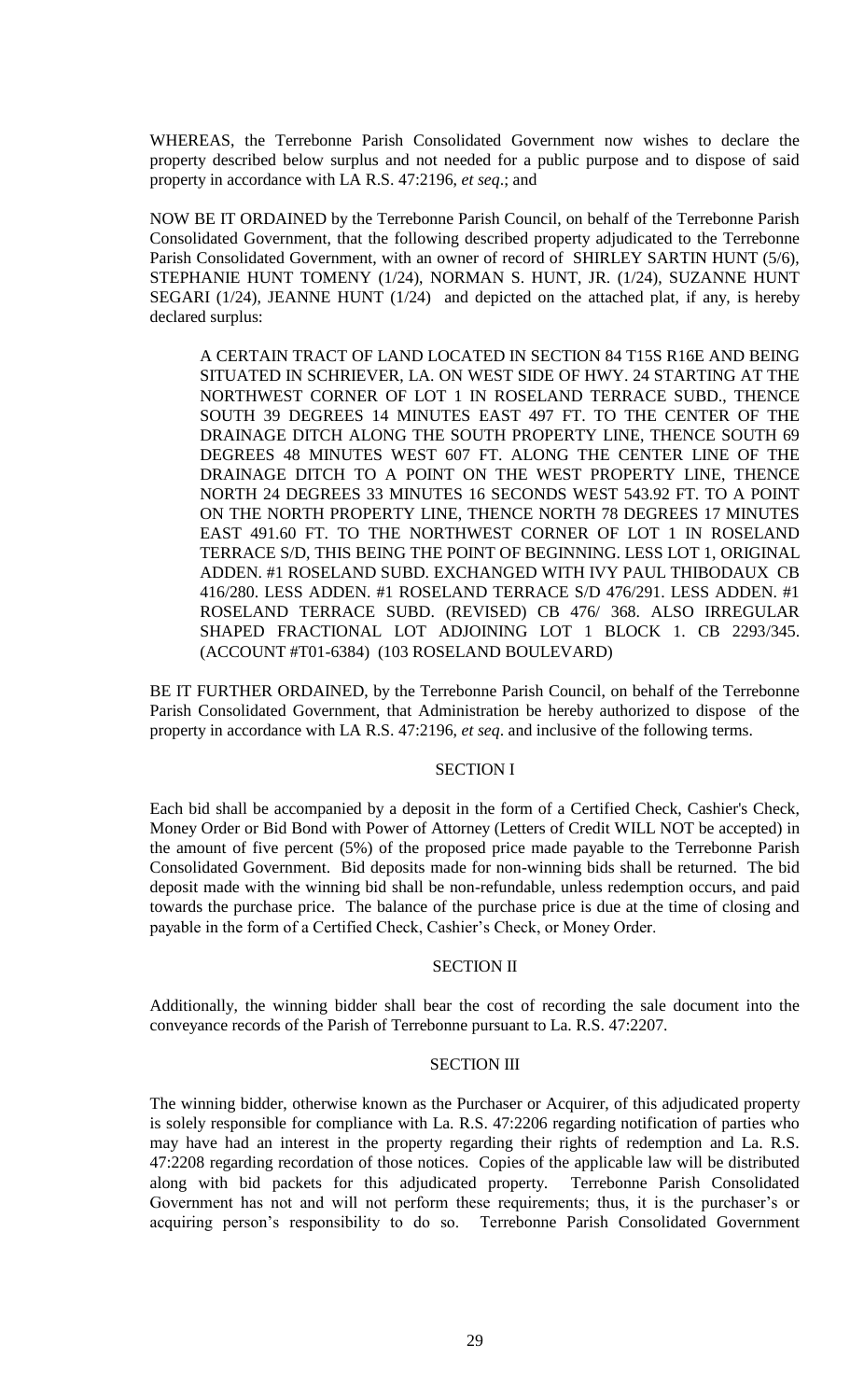encourages the Purchaser or Acquiring Person to consult legal counsel regarding Louisiana law on adjudicated property.

## SECTION IV

By acquiring bid documents for the bid/purchase of this adjudicated property, each bidder acknowledges that he/she/it has received all information discussed in this ordinance as well as the statutes (laws) discussed in Section II above, and that he/she/it understands these procedures must be followed in order to fully protect he/she/its rights in the adjudicated property purchased from the parish.

# SECTION V

If any word, clause, phrase, section or other portion of this ordinance shall be declared null, void, invalid, illegal, or unconstitutional, the remaining words, clauses, phrases, sections or other portions of this ordinance shall remain in full force and effect, the provisions of this section hereby being declared to be severable.

### SECTION VI

Any ordinance or part thereof in conflict herewith is hereby repealed.

#### SECTION VII

This ordinance shall become effective upon approval by the Parish President or as otherwise provided in Section 2-13 (b) of the Home Rule Charter for Consolidated Government for Terrebonne Parish, whichever occurs sooner.

This ordinance, having been introduced and laid on the table for at least two weeks, was voted upon as follows:

THERE WAS RECORDED: YEAS: D. Babin, D. Guidry, P. Lambert, J. Navy, A. Williams, G. Hood, Sr., B. Amedée, C. Duplantis-Prather, and R. Hornsby. NAYS: None. NOT VOTING: None. ABSTAINING: None. ABSENT: None. The Chairman declared the ordinance adopted on this the 26th day of August 2015.

OFFERED BY: Mr. D. Babin SECONDED BY: Mr. D. Guidry

### **ORDINANCE NO. 8596**

AN ORDINANCE DECLARING PROPERTY ADJUDICATED TO TERREBONNE PARISH CONSOLIDATED GOVERNMENT AS SURPLUS AND NOT NEEDED FOR A PUBLIC PURPOSE; LOT 2 BLOCK 4 GRANDVIEW HEIGHTS SUBD. CB 2293/581. (ACCOUNT #T05-29882) (128 KEVIN STREET) WITH AN OWNER OF RECORD ALFRED J. LEBOUEF AND TO ADDRESS OTHER MATTERS RELATIVE THERETO.

WHEREAS, 100% of immovable property owned by ALFRED J. LEBOUEF and described below was adjudicated to the Terrebonne Parish Consolidated Government on JULY 6, 2012 for nonpayment of taxes; and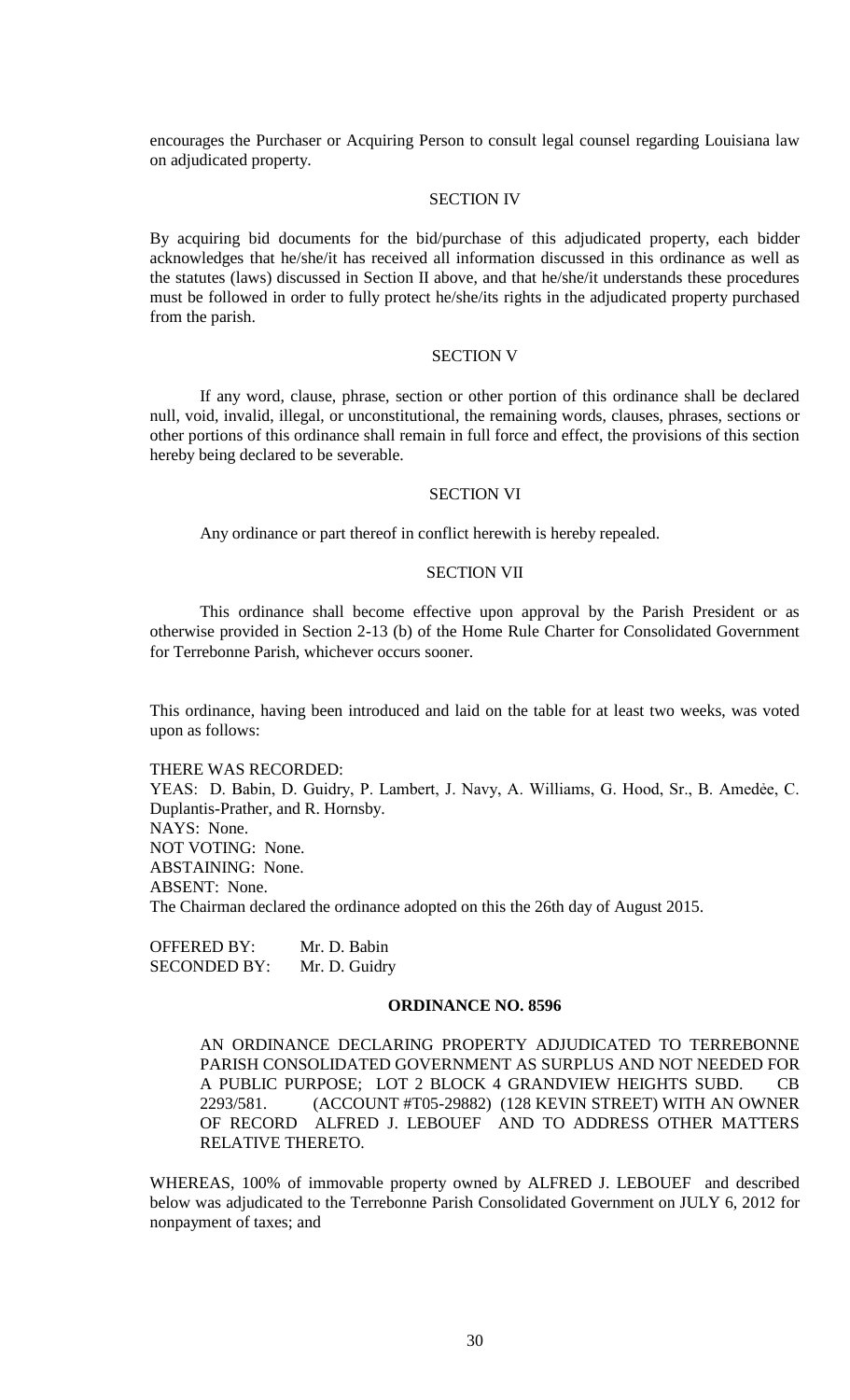WHEREAS, LA R.S. 47:2196, *et seq.* authorizes the parish to sell adjudicated property in accordance with law; and

WHEREAS, the three (3) year period for redemption provided by Art. 7, §25 of the Louisiana Constitution has elapsed without redemption; and

WHEREAS, the Terrebonne Parish Consolidated Government now wishes to declare the property described below surplus and not needed for a public purpose and to dispose of said property in accordance with LA R.S. 47:2196, *et seq*.; and

NOW BE IT ORDAINED by the Terrebonne Parish Council, on behalf of the Terrebonne Parish Consolidated Government, that the following described property adjudicated to the Terrebonne Parish Consolidated Government, with an owner of record of ALFRED J. LEBOUEF and depicted on the attached plat, if any, is hereby declared surplus:

LOT 2 BLOCK 4 GRANDVIEW HEIGHTS SUBD. CB 2293/581. (ACCOUNT #T05-29882) (128 KEVIN STREET)

BE IT FURTHER ORDAINED, by the Terrebonne Parish Council, on behalf of the Terrebonne Parish Consolidated Government, that Administration be hereby authorized to dispose of the property in accordance with LA R.S. 47:2196, *et seq*. and inclusive of the following terms.

### SECTION I

Each bid shall be accompanied by a deposit in the form of a Certified Check, Cashier's Check, Money Order or Bid Bond with Power of Attorney (Letters of Credit WILL NOT be accepted) in the amount of five percent (5%) of the proposed price made payable to the Terrebonne Parish Consolidated Government. Bid deposits made for non-winning bids shall be returned. The bid deposit made with the winning bid shall be non-refundable, unless redemption occurs, and paid towards the purchase price. The balance of the purchase price is due at the time of closing and payable in the form of a Certified Check, Cashier's Check, or Money Order.

## SECTION II

Additionally, the winning bidder shall bear the cost of recording the sale document into the conveyance records of the Parish of Terrebonne pursuant to La. R.S. 47:2207.

# SECTION III

The winning bidder, otherwise known as the Purchaser or Acquirer, of this adjudicated property is solely responsible for compliance with La. R.S. 47:2206 regarding notification of parties who may have had an interest in the property regarding their rights of redemption and La. R.S. 47:2208 regarding recordation of those notices. Copies of the applicable law will be distributed along with bid packets for this adjudicated property. Terrebonne Parish Consolidated Government has not and will not perform these requirements; thus, it is the purchaser's or acquiring person's responsibility to do so. Terrebonne Parish Consolidated Government encourages the Purchaser or Acquiring Person to consult legal counsel regarding Louisiana law on adjudicated property.

## SECTION IV

By acquiring bid documents for the bid/purchase of this adjudicated property, each bidder acknowledges that he/she/it has received all information discussed in this ordinance as well as the statutes (laws) discussed in Section II above, and that he/she/it understands these procedures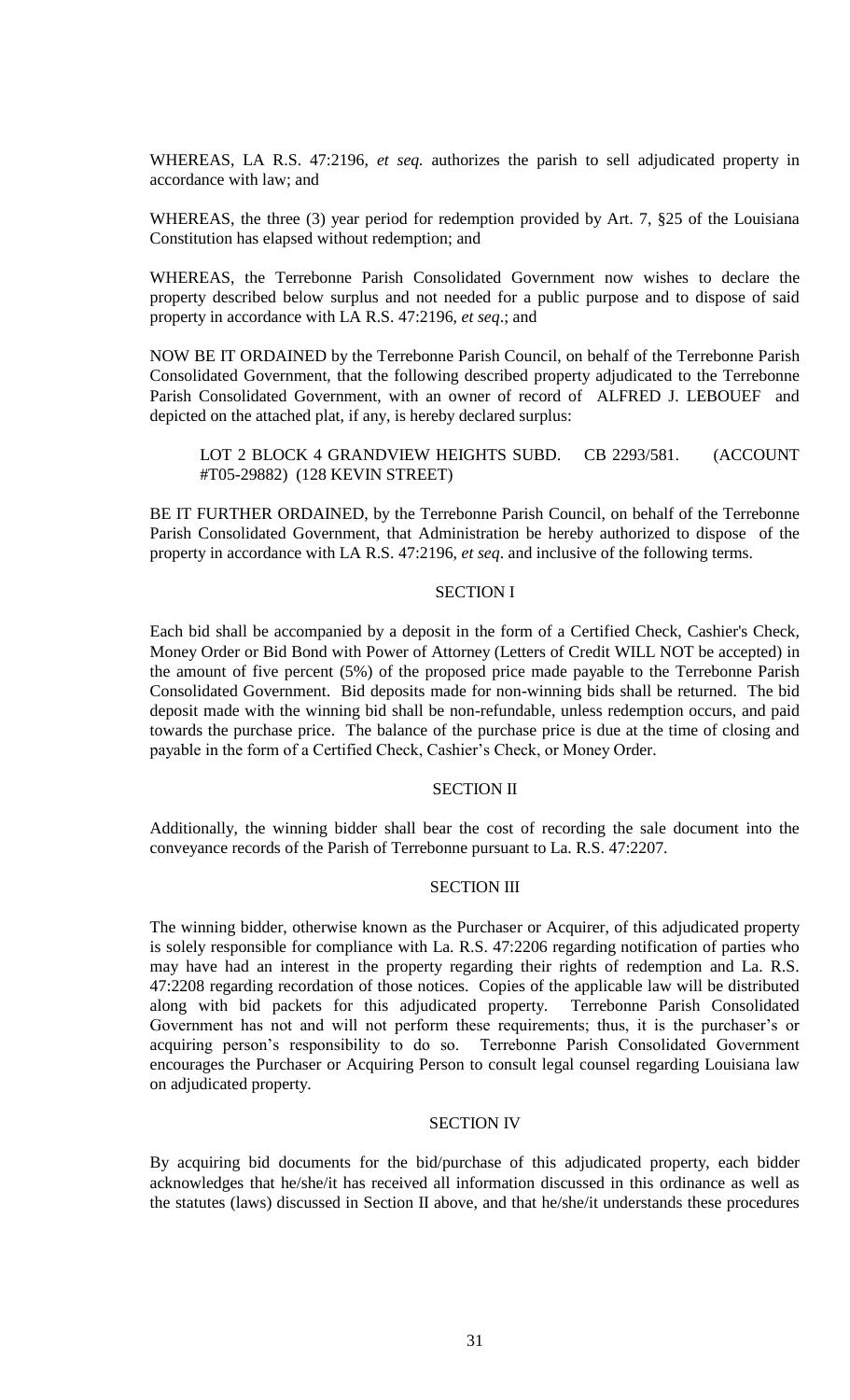must be followed in order to fully protect he/she/its rights in the adjudicated property purchased from the parish.

## SECTION V

If any word, clause, phrase, section or other portion of this ordinance shall be declared null, void, invalid, illegal, or unconstitutional, the remaining words, clauses, phrases, sections or other portions of this ordinance shall remain in full force and effect, the provisions of this section hereby being declared to be severable.

# SECTION VI

Any ordinance or part thereof in conflict herewith is hereby repealed.

#### SECTION VII

This ordinance shall become effective upon approval by the Parish President or as otherwise provided in Section 2-13 (b) of the Home Rule Charter for Consolidated Government for Terrebonne Parish, whichever occurs sooner.

This ordinance, having been introduced and laid on the table for at least two weeks, was voted upon as follows:

THERE WAS RECORDED: YEAS: D. Babin, D. Guidry, P. Lambert, J. Navy, A. Williams, G. Hood, Sr., B. Amedẻe, C. Duplantis-Prather, and R. Hornsby. NAYS: None. NOT VOTING: None. ABSTAINING: None. ABSENT: None. The Chairman declared the ordinance adopted on this the 26th day of August 2015.

OFFERED BY: Mr. D. Babin SECONDED BY: Mr. D. Guidry

## **ORDINANCE NO. 8597**

AN ORDINANCE DECLARING PROPERTY ADJUDICATED TO TERREBONNE PARISH CONSOLIDATED GOVERNMENT AS SURPLUS AND NOT NEEDED FOR A PUBLIC PURPOSE; LOTS 1 & 2 SQUARE 1 BARROWTOWN. CB 2293/453. (ACCOUNT #T03C-18377) (8972 MAIN STREET) WITH AN OWNER OF RECORD CHERYLE MCCANN ESTATE AND TO ADDRESS OTHER MATTERS RELATIVE THERETO.

WHEREAS, 100% of immovable property owned by CHERYLE MCCANN ESTATE and described below was adjudicated to the Terrebonne Parish Consolidated Government on JULY 6, 2012 for nonpayment of taxes; and

WHEREAS, LA R.S. 47:2196, *et seq.* authorizes the parish to sell adjudicated property in accordance with law; and

WHEREAS, the three (3) year period for redemption provided by Art. 7, §25 of the Louisiana Constitution has elapsed without redemption; and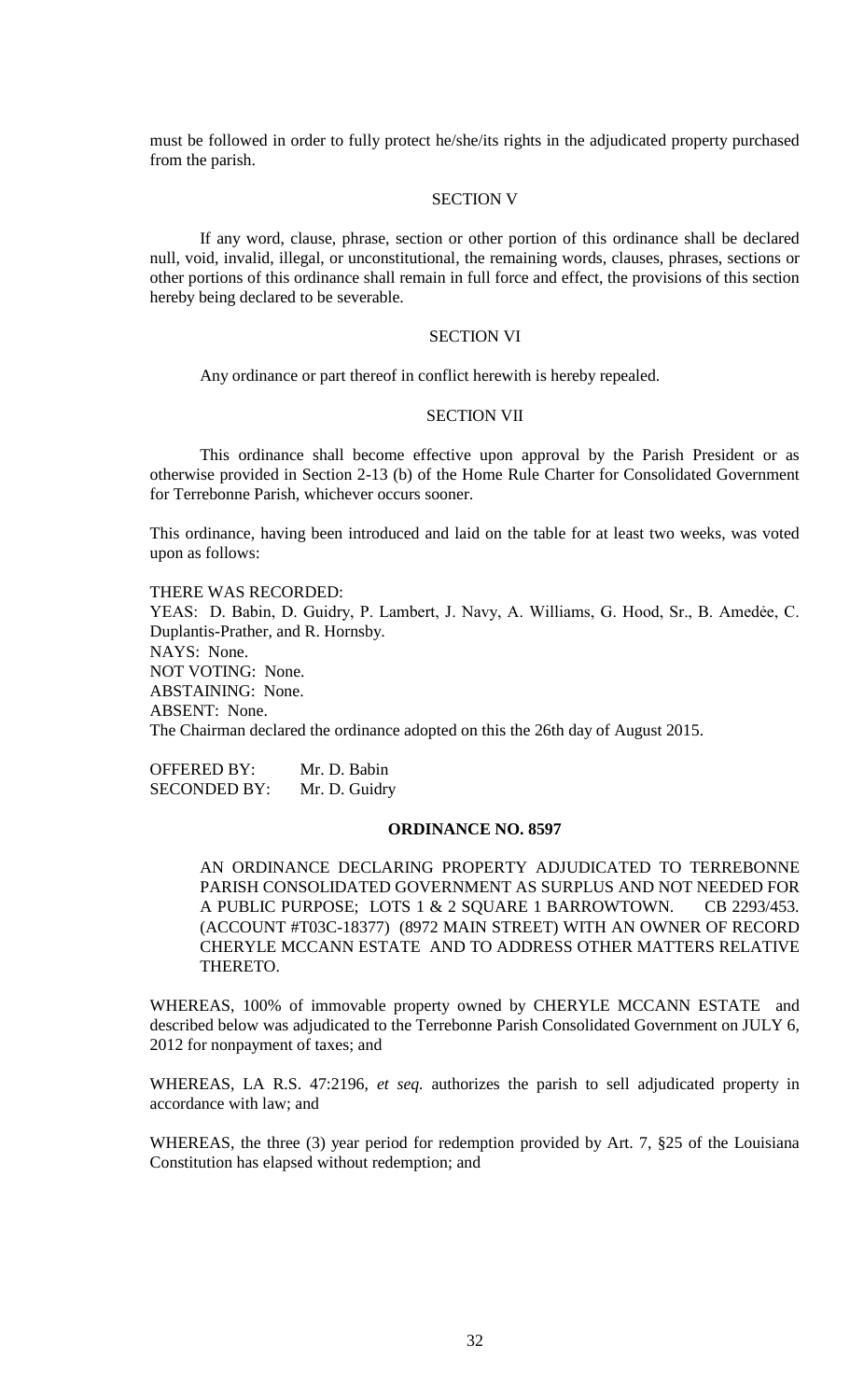WHEREAS, the Terrebonne Parish Consolidated Government now wishes to declare the property described below surplus and not needed for a public purpose and to dispose of said property in accordance with LA R.S. 47:2196, *et seq*.; and

NOW BE IT ORDAINED by the Terrebonne Parish Council, on behalf of the Terrebonne Parish Consolidated Government, that the following described property adjudicated to the Terrebonne Parish Consolidated Government, with an owner of record of CHERYLE MCCANN ESTATE and depicted on the attached plat, if any, is hereby declared surplus:

LOTS 1 & 2 SQUARE 1 BARROWTOWN. CB 2293/453. (ACCOUNT #T03C-18377) (8972 MAIN STREET)

BE IT FURTHER ORDAINED, by the Terrebonne Parish Council, on behalf of the Terrebonne Parish Consolidated Government, that Administration be hereby authorized to dispose of the property in accordance with LA R.S. 47:2196, *et seq*. and inclusive of the following terms.

#### SECTION I

Each bid shall be accompanied by a deposit in the form of a Certified Check, Cashier's Check, Money Order or Bid Bond with Power of Attorney (Letters of Credit WILL NOT be accepted) in the amount of five percent (5%) of the proposed price made payable to the Terrebonne Parish Consolidated Government. Bid deposits made for non-winning bids shall be returned. The bid deposit made with the winning bid shall be non-refundable, unless redemption occurs, and paid towards the purchase price. The balance of the purchase price is due at the time of closing and payable in the form of a Certified Check, Cashier's Check, or Money Order.

## SECTION II

Additionally, the winning bidder shall bear the cost of recording the sale document into the conveyance records of the Parish of Terrebonne pursuant to La. R.S. 47:2207.

## SECTION III

The winning bidder, otherwise known as the Purchaser or Acquirer, of this adjudicated property is solely responsible for compliance with La. R.S. 47:2206 regarding notification of parties who may have had an interest in the property regarding their rights of redemption and La. R.S. 47:2208 regarding recordation of those notices. Copies of the applicable law will be distributed along with bid packets for this adjudicated property. Terrebonne Parish Consolidated Government has not and will not perform these requirements; thus, it is the purchaser's or acquiring person's responsibility to do so. Terrebonne Parish Consolidated Government encourages the Purchaser or Acquiring Person to consult legal counsel regarding Louisiana law on adjudicated property.

### SECTION IV

By acquiring bid documents for the bid/purchase of this adjudicated property, each bidder acknowledges that he/she/it has received all information discussed in this ordinance as well as the statutes (laws) discussed in Section II above, and that he/she/it understands these procedures must be followed in order to fully protect he/she/its rights in the adjudicated property purchased from the parish.

### SECTION V

If any word, clause, phrase, section or other portion of this ordinance shall be declared null, void, invalid, illegal, or unconstitutional, the remaining words, clauses, phrases, sections or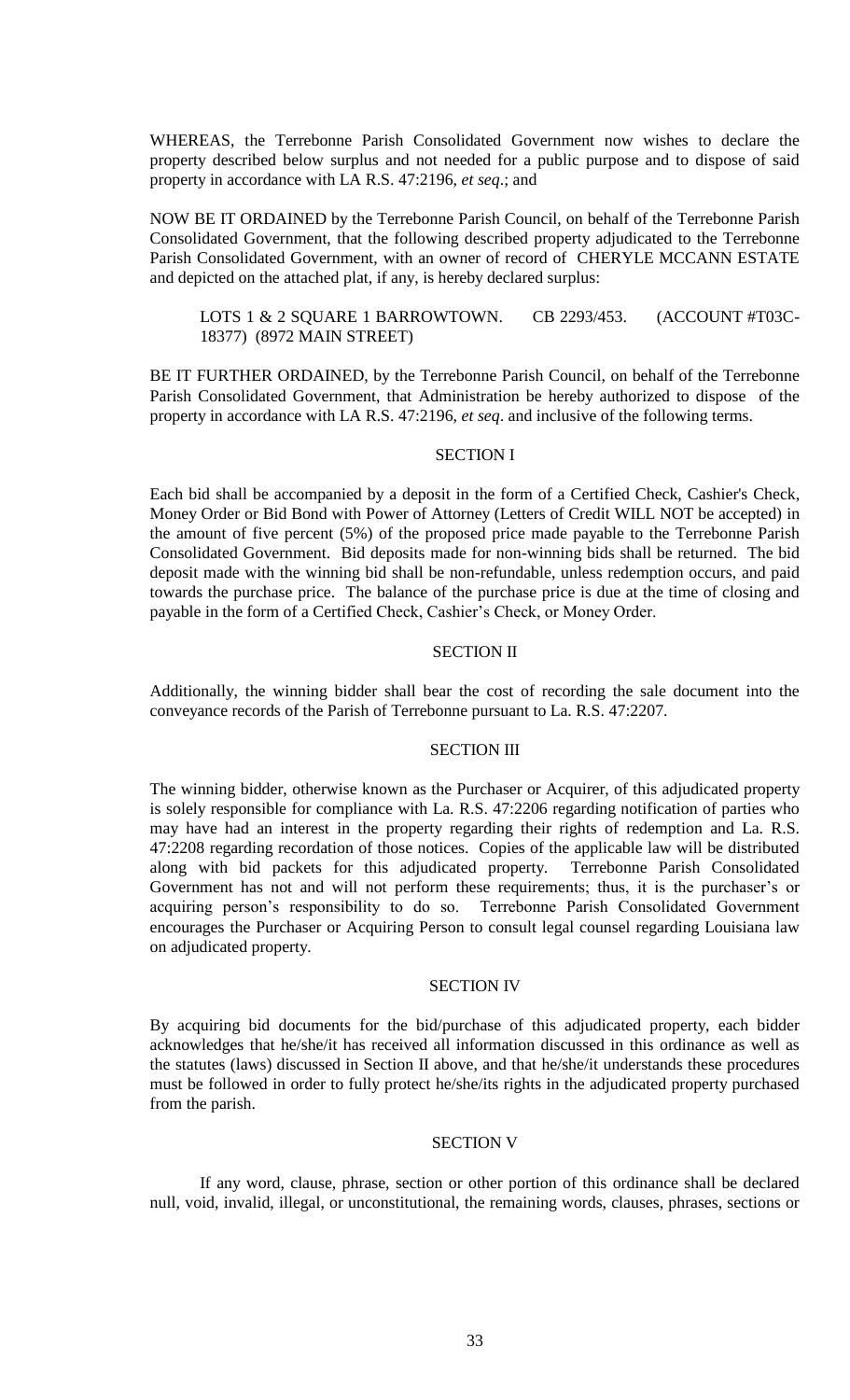other portions of this ordinance shall remain in full force and effect, the provisions of this section hereby being declared to be severable.

## SECTION VI

Any ordinance or part thereof in conflict herewith is hereby repealed.

# SECTION VII

This ordinance shall become effective upon approval by the Parish President or as otherwise provided in Section 2-13 (b) of the Home Rule Charter for Consolidated Government for Terrebonne Parish, whichever occurs sooner.

This ordinance, having been introduced and laid on the table for at least two weeks, was voted upon as follows:

THERE WAS RECORDED: YEAS: D. Babin, D. Guidry, P. Lambert, J. Navy, A. Williams, G. Hood, Sr., B. Amedẻe, C. Duplantis-Prather, and R. Hornsby. NAYS: None. NOT VOTING: None. ABSTAINING: None. ABSENT: None. The Chairman declared the ordinance adopted on this the 26th day of August 2015.

| <b>OFFERED BY:</b>  | Mr. D. Babin  |
|---------------------|---------------|
| <b>SECONDED BY:</b> | Mr. D. Guidry |

#### **ORDINANCE NO. 8598**

AN ORDINANCE DECLARING PROPERTY ADJUDICATED TO TERREBONNE PARISH CONSOLIDATED GOVERNMENT AS SURPLUS AND NOT NEEDED FOR A PUBLIC PURPOSE; LOTS 1 & 2 SQUARE 1 BARROWTOWN. CB 2293/453. (ACCOUNT #T03C-18377) (8972 MAIN STREET) WITH AN OWNER OF RECORD CHERYLE MCCANN ESTATE AND TO ADDRESS OTHER MATTERS RELATIVE THERETO.

WHEREAS, 100% of immovable property owned by CHERYLE MCCANN ESTATE and described below was adjudicated to the Terrebonne Parish Consolidated Government on JULY 6, 2012 for nonpayment of taxes; and

WHEREAS, LA R.S. 47:2196, *et seq.* authorizes the parish to sell adjudicated property in accordance with law; and

WHEREAS, the three (3) year period for redemption provided by Art. 7, §25 of the Louisiana Constitution has elapsed without redemption; and

WHEREAS, the Terrebonne Parish Consolidated Government now wishes to declare the property described below surplus and not needed for a public purpose and to dispose of said property in accordance with LA R.S. 47:2196, *et seq*.; and

NOW BE IT ORDAINED by the Terrebonne Parish Council, on behalf of the Terrebonne Parish Consolidated Government, that the following described property adjudicated to the Terrebonne Parish Consolidated Government, with an owner of record of CHERYLE MCCANN ESTATE and depicted on the attached plat, if any, is hereby declared surplus: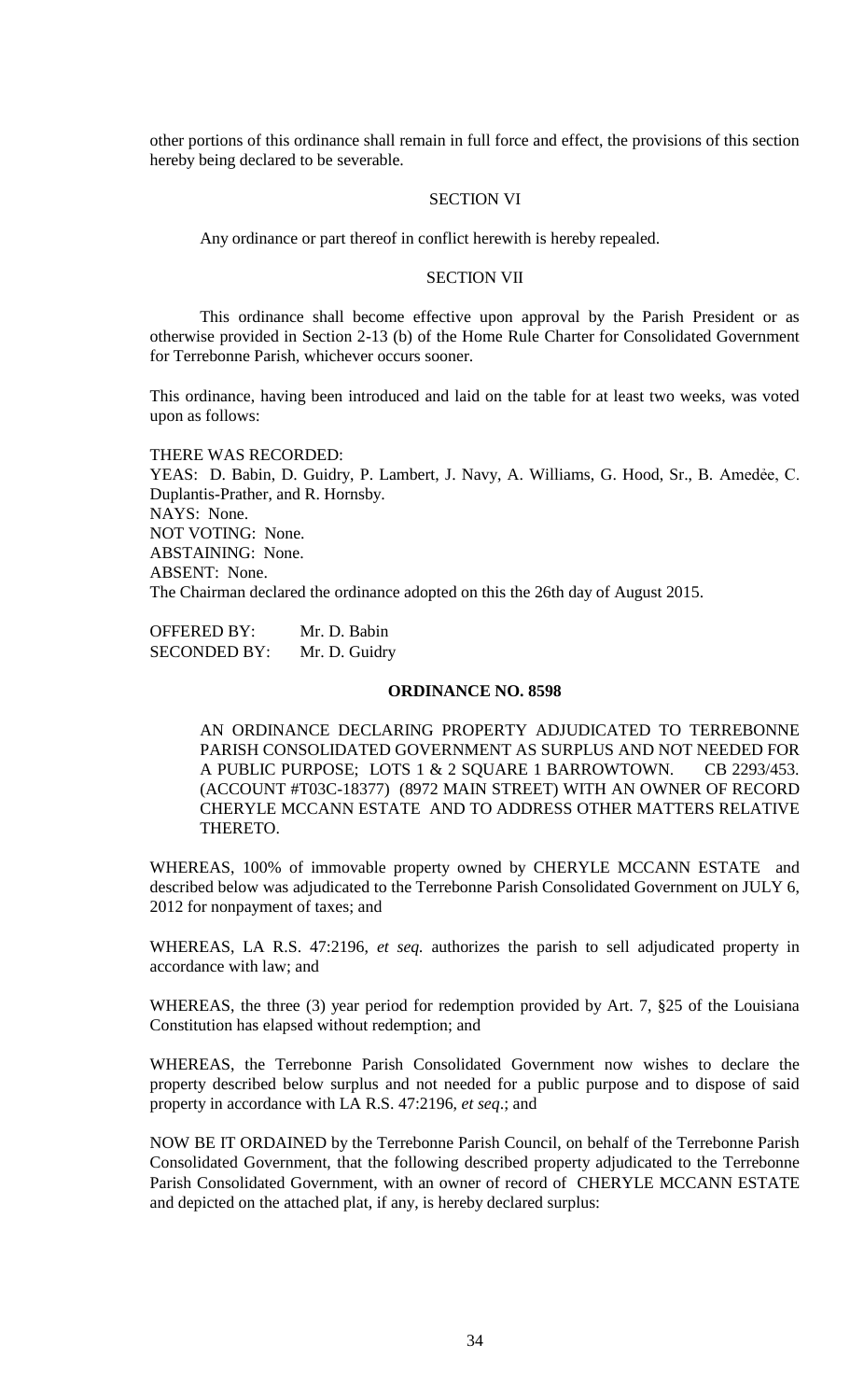## LOTS 1 & 2 SQUARE 1 BARROWTOWN. CB 2293/453. (ACCOUNT #T03C-18377) (8972 MAIN STREET)

BE IT FURTHER ORDAINED, by the Terrebonne Parish Council, on behalf of the Terrebonne Parish Consolidated Government, that Administration be hereby authorized to dispose of the property in accordance with LA R.S. 47:2196, *et seq*. and inclusive of the following terms.

# SECTION I

Each bid shall be accompanied by a deposit in the form of a Certified Check, Cashier's Check, Money Order or Bid Bond with Power of Attorney (Letters of Credit WILL NOT be accepted) in the amount of five percent (5%) of the proposed price made payable to the Terrebonne Parish Consolidated Government. Bid deposits made for non-winning bids shall be returned. The bid deposit made with the winning bid shall be non-refundable, unless redemption occurs, and paid towards the purchase price. The balance of the purchase price is due at the time of closing and payable in the form of a Certified Check, Cashier's Check, or Money Order.

#### SECTION II

Additionally, the winning bidder shall bear the cost of recording the sale document into the conveyance records of the Parish of Terrebonne pursuant to La. R.S. 47:2207.

#### SECTION III

The winning bidder, otherwise known as the Purchaser or Acquirer, of this adjudicated property is solely responsible for compliance with La. R.S. 47:2206 regarding notification of parties who may have had an interest in the property regarding their rights of redemption and La. R.S. 47:2208 regarding recordation of those notices. Copies of the applicable law will be distributed along with bid packets for this adjudicated property. Terrebonne Parish Consolidated Government has not and will not perform these requirements; thus, it is the purchaser's or acquiring person's responsibility to do so. Terrebonne Parish Consolidated Government encourages the Purchaser or Acquiring Person to consult legal counsel regarding Louisiana law on adjudicated property.

### SECTION IV

By acquiring bid documents for the bid/purchase of this adjudicated property, each bidder acknowledges that he/she/it has received all information discussed in this ordinance as well as the statutes (laws) discussed in Section II above, and that he/she/it understands these procedures must be followed in order to fully protect he/she/its rights in the adjudicated property purchased from the parish.

### SECTION V

If any word, clause, phrase, section or other portion of this ordinance shall be declared null, void, invalid, illegal, or unconstitutional, the remaining words, clauses, phrases, sections or other portions of this ordinance shall remain in full force and effect, the provisions of this section hereby being declared to be severable.

## SECTION VI

Any ordinance or part thereof in conflict herewith is hereby repealed.

### SECTION VII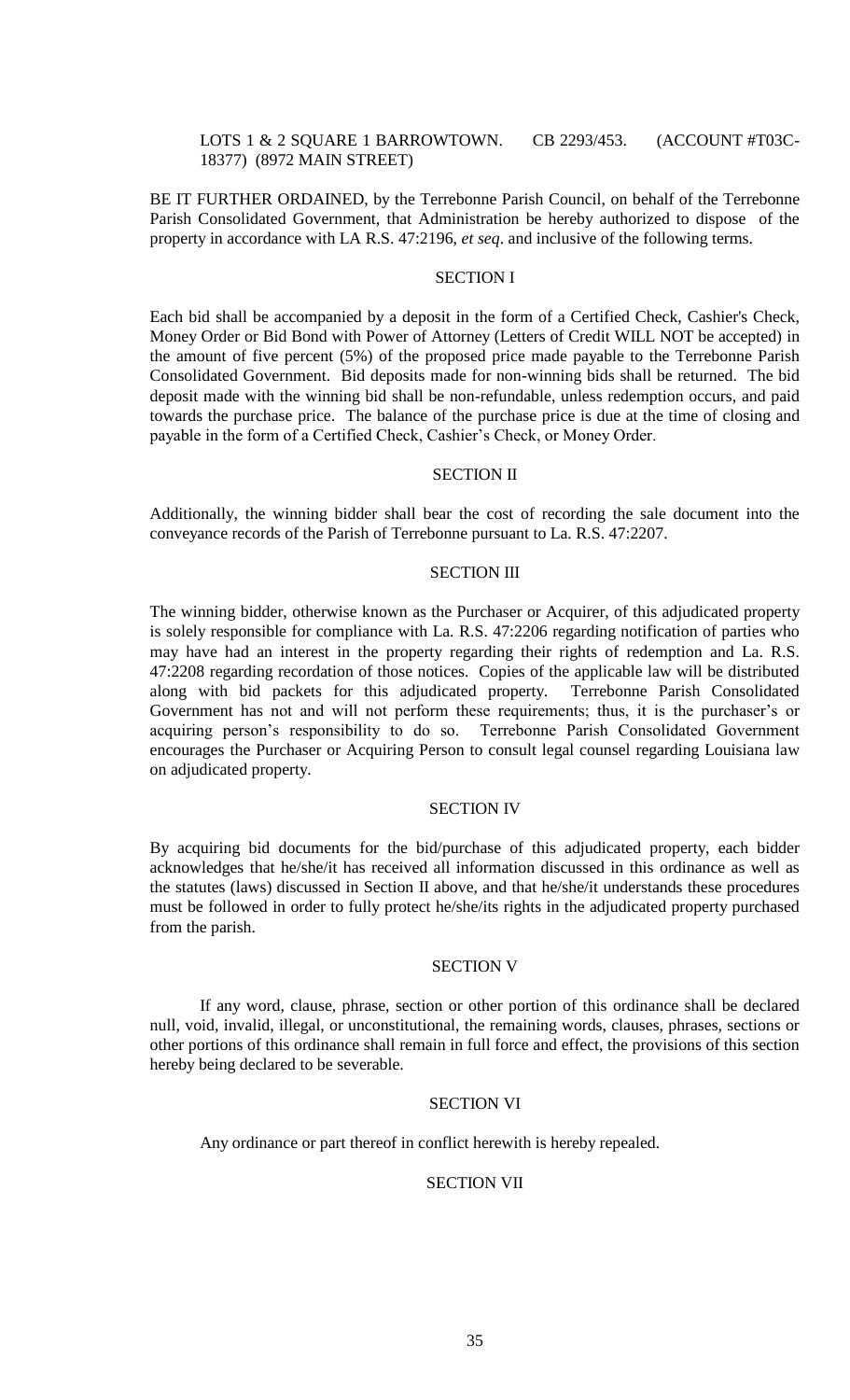This ordinance shall become effective upon approval by the Parish President or as otherwise provided in Section 2-13 (b) of the Home Rule Charter for Consolidated Government for Terrebonne Parish, whichever occurs sooner.

This ordinance, having been introduced and laid on the table for at least two weeks, was voted upon as follows:

# THERE WAS RECORDED:

YEAS: D. Babin, D. Guidry, P. Lambert, J. Navy, A. Williams, G. Hood, Sr., B. Amedẻe, C. Duplantis-Prather, and R. Hornsby. NAYS: None. NOT VOTING: None. ABSTAINING: None. ABSENT: None. The Chairman declared the ordinance adopted on this the 26th day of August 2015.

The Chairman recognized the public for comments on the following surplus tax properties: 120 Antoine Street, 236 American Boulevard, 107 Fresno Drive, 5258 North Bayou Black Drive, and 201 Blair Drive.

There were no comments from the public on the proposed ordinance.

Mr. R. Hornsby moved, seconded by Mr. G. Hood, Sr., "THAT, the Council close the aforementioned public hearing."

The Chairman called for a vote on the motion offered by Mr. R. Hornsby. THERE WAS RECORDED: YEAS: D. Babin, D. Guidry, P. Lambert, J. Navy, A. Williams, G. Hood, Sr., B. Amedée, C. Duplantis-Prather and R. Hornsby. NAYS: None. ABSENT: None. The Chairman declared the motion adopted.

OFFERED BY: Mr. R. Hornsby SECONDED BY: Ms. A. Williams

### **ORDINANCE NO. 8599**

AN ORDINANCE DECLARING PROPERTY ADJUDICATED TO TERREBONNE PARISH CONSOLIDATED GOVERNMENT AS SURPLUS AND NOT NEEDED FOR A PUBLIC PURPOSE; LOT 12 BLOCK 14 ADDEN. #2 WEST END SUBDIVISION. CB 2293/297. (ACCOUNT #T03C-23267) (120 ANTOINE STREET) WITH AN OWNER OF RECORD BETSY ANN MICHEL AND TO ADDRESS OTHER MATTERS RELATIVE THERETO.

WHEREAS, 100% of immovable property owned by BETSY ANN MICHEL and described below was adjudicated to the Terrebonne Parish Consolidated Government on JULY 6, 2012 for nonpayment of taxes; and

WHEREAS, LA R.S. 47:2196, *et seq.* authorizes the parish to sell adjudicated property in accordance with law; and

WHEREAS, the three (3) year period for redemption provided by Art. 7, §25 of the Louisiana Constitution has elapsed without redemption; and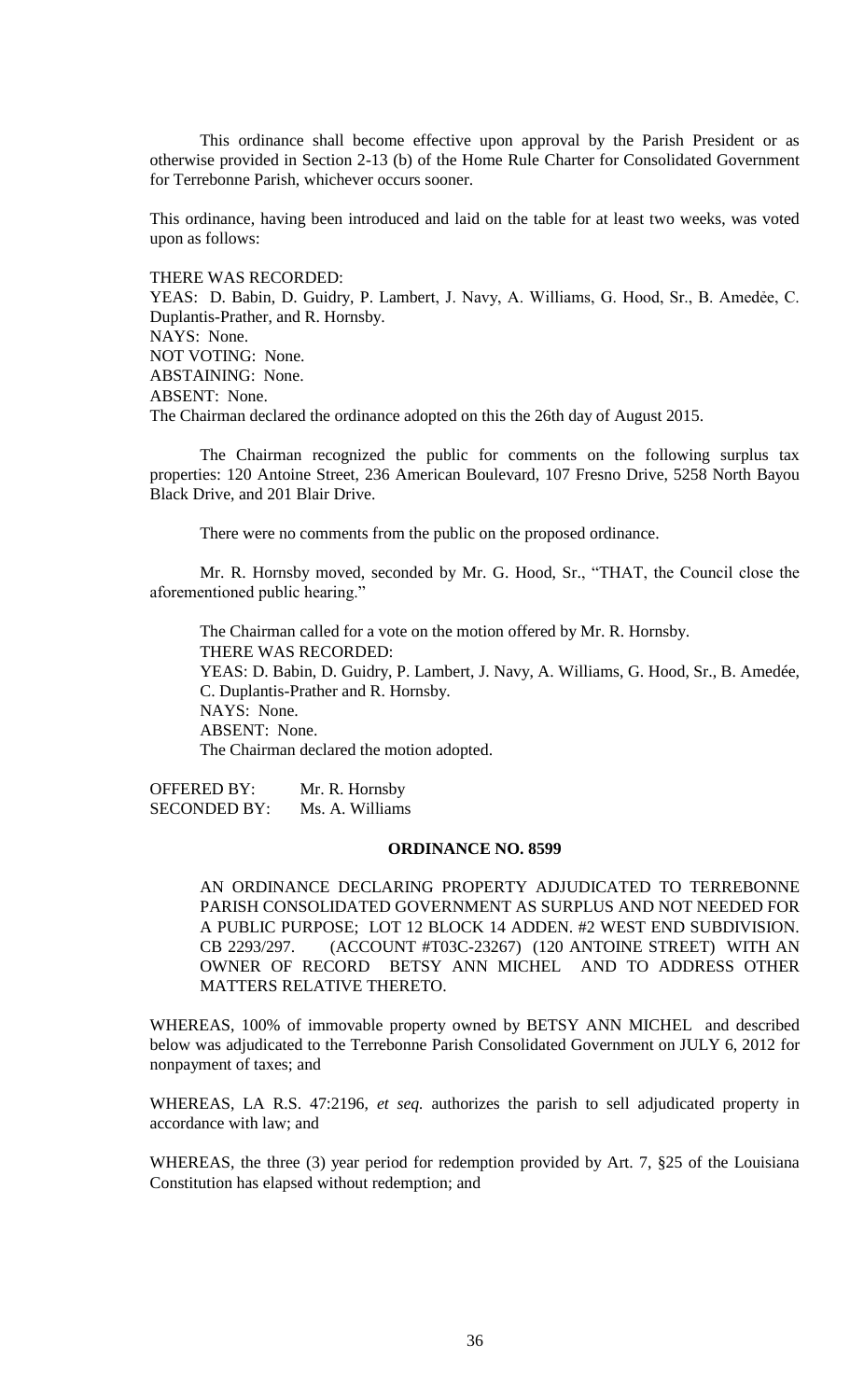WHEREAS, the Terrebonne Parish Consolidated Government now wishes to declare the property described below surplus and not needed for a public purpose and to dispose of said property in accordance with LA R.S. 47:2196, *et seq*.; and

NOW BE IT ORDAINED by the Terrebonne Parish Council, on behalf of the Terrebonne Parish Consolidated Government, that the following described property adjudicated to the Terrebonne Parish Consolidated Government, with an owner of record of BETSY ANN MICHEL and depicted on the attached plat, if any, is hereby declared surplus:

# LOT 12 BLOCK 14 ADDEN. #2 WEST END SUBDIVISION. CB 2293/297. (ACCOUNT #T03C-23267) (120 ANTOINE STREET)

BE IT FURTHER ORDAINED, by the Terrebonne Parish Council, on behalf of the Terrebonne Parish Consolidated Government, that Administration be hereby authorized to dispose of the property in accordance with LA R.S. 47:2196, *et seq*. and inclusive of the following terms.

### SECTION I

Each bid shall be accompanied by a deposit in the form of a Certified Check, Cashier's Check, Money Order or Bid Bond with Power of Attorney (Letters of Credit WILL NOT be accepted) in the amount of five percent (5%) of the proposed price made payable to the Terrebonne Parish Consolidated Government. Bid deposits made for non-winning bids shall be returned. The bid deposit made with the winning bid shall be non-refundable, unless redemption occurs, and paid towards the purchase price. The balance of the purchase price is due at the time of closing and payable in the form of a Certified Check, Cashier's Check, or Money Order.

### SECTION II

Additionally, the winning bidder shall bear the cost of recording the sale document into the conveyance records of the Parish of Terrebonne pursuant to La. R.S. 47:2207.

### SECTION III

The winning bidder, otherwise known as the Purchaser or Acquirer, of this adjudicated property is solely responsible for compliance with La. R.S. 47:2206 regarding notification of parties who may have had an interest in the property regarding their rights of redemption and La. R.S. 47:2208 regarding recordation of those notices. Copies of the applicable law will be distributed along with bid packets for this adjudicated property. Terrebonne Parish Consolidated Government has not and will not perform these requirements; thus, it is the purchaser's or acquiring person's responsibility to do so. Terrebonne Parish Consolidated Government encourages the Purchaser or Acquiring Person to consult legal counsel regarding Louisiana law on adjudicated property.

### SECTION IV

By acquiring bid documents for the bid/purchase of this adjudicated property, each bidder acknowledges that he/she/it has received all information discussed in this ordinance as well as the statutes (laws) discussed in Section II above, and that he/she/it understands these procedures must be followed in order to fully protect he/she/its rights in the adjudicated property purchased from the parish.

### SECTION V

If any word, clause, phrase, section or other portion of this ordinance shall be declared null, void, invalid, illegal, or unconstitutional, the remaining words, clauses, phrases, sections or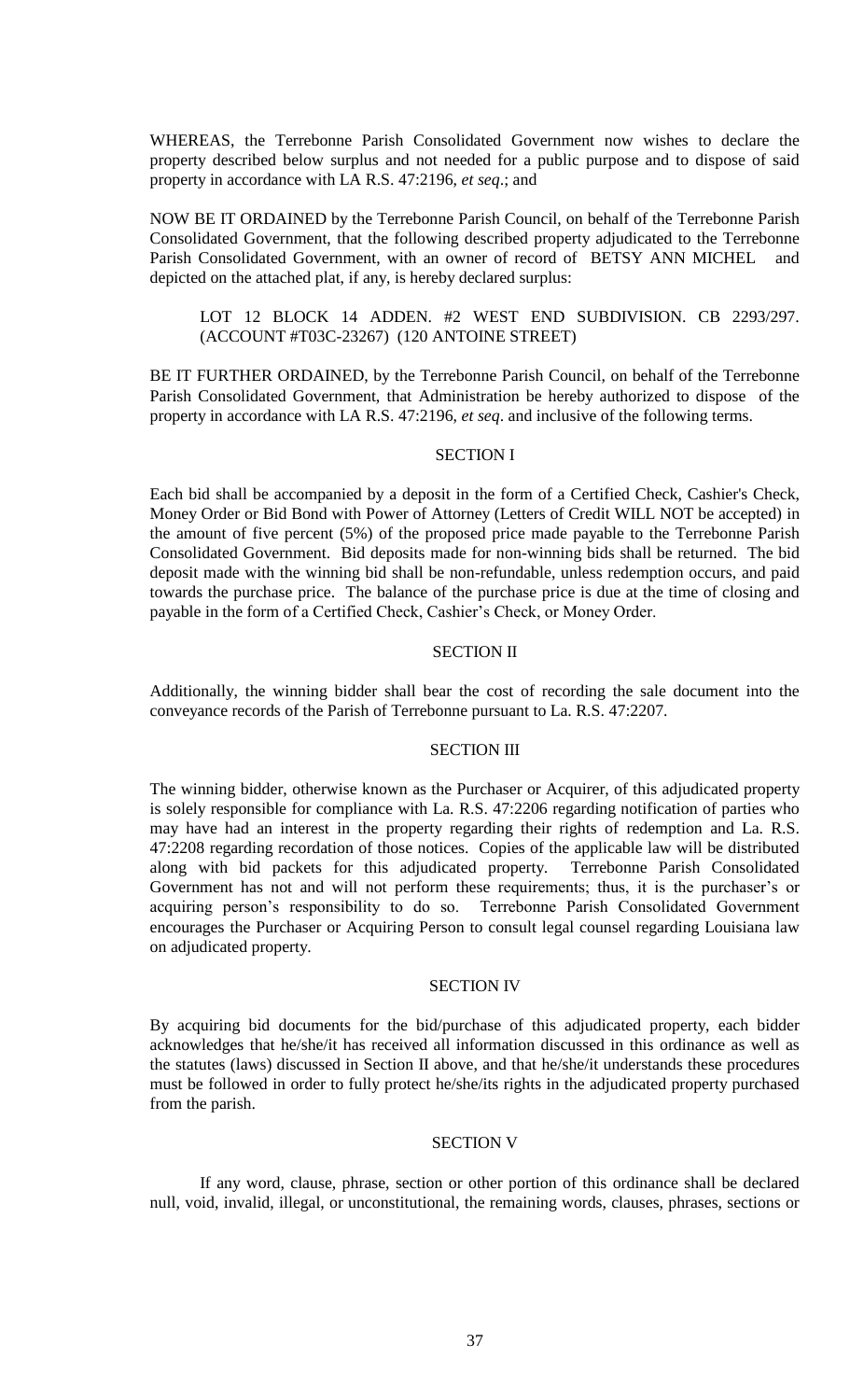other portions of this ordinance shall remain in full force and effect, the provisions of this section hereby being declared to be severable.

### SECTION VI

Any ordinance or part thereof in conflict herewith is hereby repealed.

### SECTION VII

This ordinance shall become effective upon approval by the Parish President or as otherwise provided in Section 2-13 (b) of the Home Rule Charter for Consolidated Government for Terrebonne Parish, whichever occurs sooner.

This ordinance, having been introduced and laid on the table for at least two weeks, was voted upon as follows:

THERE WAS RECORDED: YEAS: D. Babin, D. Guidry, P. Lambert, J. Navy, A. Williams, G. Hood, Sr., B. Amedẻe, C. Duplantis-Prather, and R. Hornsby. NAYS: None. NOT VOTING: None. ABSTAINING: None. ABSENT: None. The Chairman declared the ordinance adopted on this the 26th day of August 2015.

OFFERED BY: Mr. R. Hornsby SECONDED BY: Ms. A. Williams

#### **ORDINANCE NO. 8600**

AN ORDINANCE DECLARING PROPERTY ADJUDICATED TO TERREBONNE PARISH CONSOLIDATED GOVERNMENT AS SURPLUS AND NOT NEEDED FOR A PUBLIC PURPOSE; LOTS 3-A & 3-B BLOCK 16 (REDIVISION) PHASE I, ASHLAND NORTH SUBD. CB 2293/543. (ACCOUNT #T04-46480) (236 AMERICAN BOULEVARD) WITH AN OWNER OF RECORD QUOC THANH PHAN AND TO ADDRESS OTHER MATTERS RELATIVE THERETO.

WHEREAS, 100% of immovable property owned by QUOC THANH PHAN and described below was adjudicated to the Terrebonne Parish Consolidated Government on JULY 6, 2012 for nonpayment of taxes; and

WHEREAS, LA R.S. 47:2196, *et seq.* authorizes the parish to sell adjudicated property in accordance with law; and

WHEREAS, the three (3) year period for redemption provided by Art. 7, §25 of the Louisiana Constitution has elapsed without redemption; and

WHEREAS, the Terrebonne Parish Consolidated Government now wishes to declare the property described below surplus and not needed for a public purpose and to dispose of said property in accordance with LA R.S. 47:2196, *et seq*.; and

NOW BE IT ORDAINED by the Terrebonne Parish Council, on behalf of the Terrebonne Parish Consolidated Government, that the following described property adjudicated to the Terrebonne Parish Consolidated Government, with an owner of record of QUOC THANH PHAN and depicted on the attached plat, if any, is hereby declared surplus: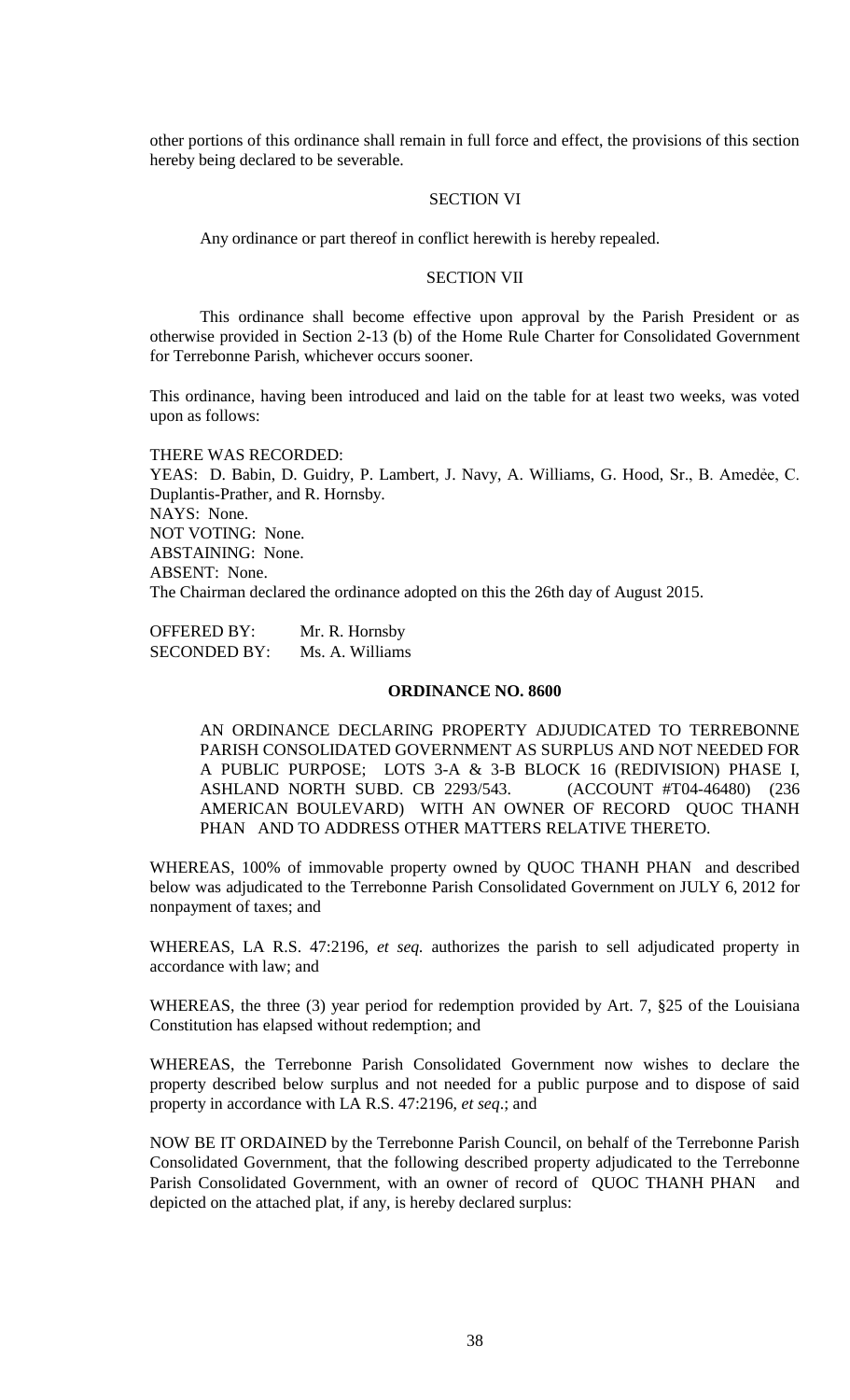# LOTS 3-A & 3-B BLOCK 16 (REDIVISION) PHASE I, ASHLAND NORTH SUBD. CB 2293/543. (ACCOUNT #T04-46480) (236 AMERICAN BOULEVARD)

BE IT FURTHER ORDAINED, by the Terrebonne Parish Council, on behalf of the Terrebonne Parish Consolidated Government, that Administration be hereby authorized to dispose of the property in accordance with LA R.S. 47:2196, *et seq*. and inclusive of the following terms.

# SECTION I

Each bid shall be accompanied by a deposit in the form of a Certified Check, Cashier's Check, Money Order or Bid Bond with Power of Attorney (Letters of Credit WILL NOT be accepted) in the amount of five percent (5%) of the proposed price made payable to the Terrebonne Parish Consolidated Government. Bid deposits made for non-winning bids shall be returned. The bid deposit made with the winning bid shall be non-refundable, unless redemption occurs, and paid towards the purchase price. The balance of the purchase price is due at the time of closing and payable in the form of a Certified Check, Cashier's Check, or Money Order.

#### SECTION II

Additionally, the winning bidder shall bear the cost of recording the sale document into the conveyance records of the Parish of Terrebonne pursuant to La. R.S. 47:2207.

#### SECTION III

The winning bidder, otherwise known as the Purchaser or Acquirer, of this adjudicated property is solely responsible for compliance with La. R.S. 47:2206 regarding notification of parties who may have had an interest in the property regarding their rights of redemption and La. R.S. 47:2208 regarding recordation of those notices. Copies of the applicable law will be distributed along with bid packets for this adjudicated property. Terrebonne Parish Consolidated Government has not and will not perform these requirements; thus, it is the purchaser's or acquiring person's responsibility to do so. Terrebonne Parish Consolidated Government encourages the Purchaser or Acquiring Person to consult legal counsel regarding Louisiana law on adjudicated property.

### SECTION IV

By acquiring bid documents for the bid/purchase of this adjudicated property, each bidder acknowledges that he/she/it has received all information discussed in this ordinance as well as the statutes (laws) discussed in Section II above, and that he/she/it understands these procedures must be followed in order to fully protect he/she/its rights in the adjudicated property purchased from the parish.

### SECTION V

If any word, clause, phrase, section or other portion of this ordinance shall be declared null, void, invalid, illegal, or unconstitutional, the remaining words, clauses, phrases, sections or other portions of this ordinance shall remain in full force and effect, the provisions of this section hereby being declared to be severable.

### SECTION VI

Any ordinance or part thereof in conflict herewith is hereby repealed.

### SECTION VII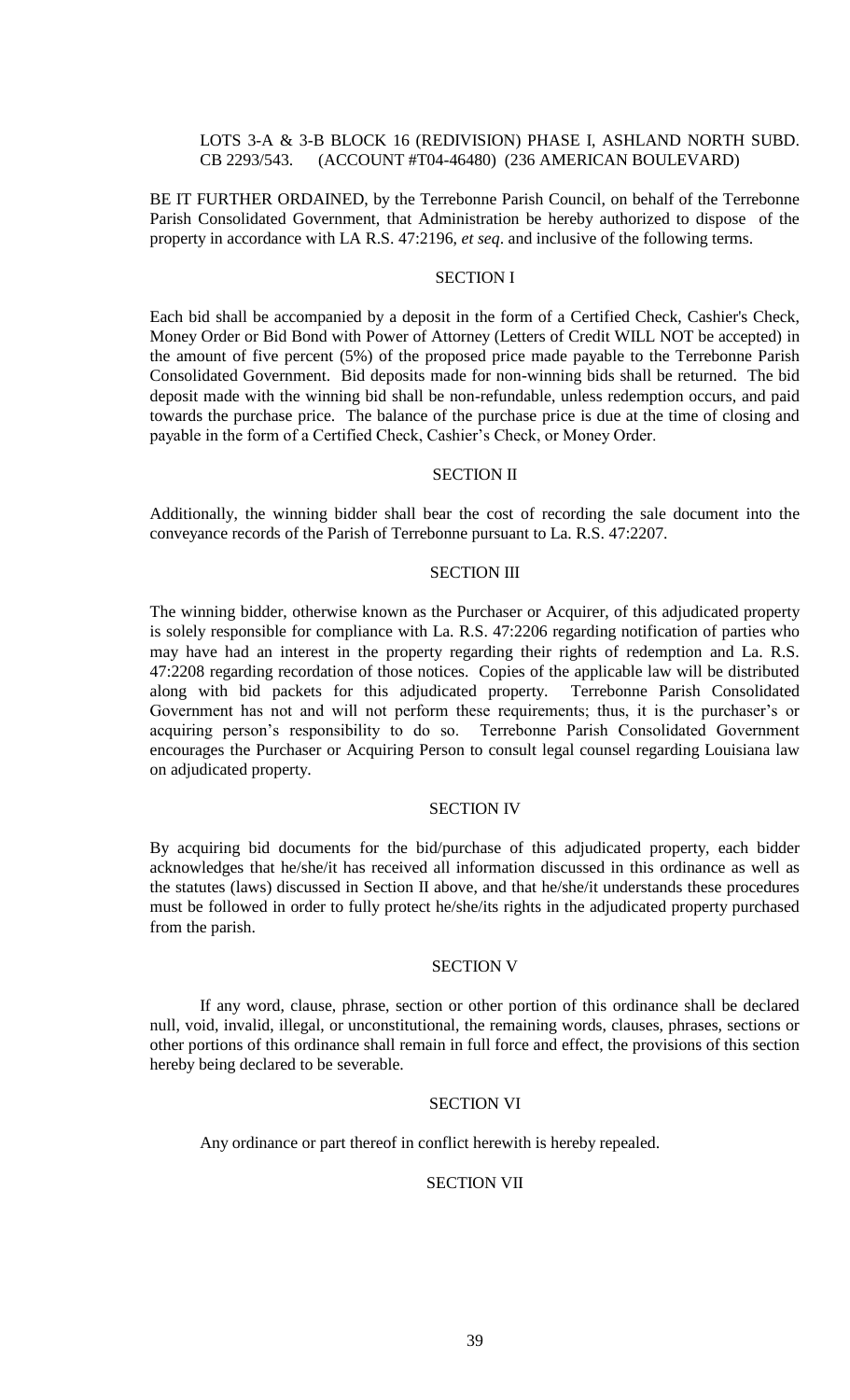This ordinance shall become effective upon approval by the Parish President or as otherwise provided in Section 2-13 (b) of the Home Rule Charter for Consolidated Government for Terrebonne Parish, whichever occurs sooner.

This ordinance, having been introduced and laid on the table for at least two weeks, was voted upon as follows:

THERE WAS RECORDED: YEAS: D. Babin, D. Guidry, P. Lambert, J. Navy, A. Williams, G. Hood, Sr., B. Amedẻe, C. Duplantis-Prather, and R. Hornsby. NAYS: None. NOT VOTING: None. ABSTAINING: None. ABSENT: None. The Chairman declared the ordinance adopted on this, the 26th day of August 2015.

OFFERED BY: Mr. R. Hornsby SECONDED BY: Ms. A. Williams

### **ORDINANCE NO. 8601**

AN ORDINANCE DECLARING PROPERTY ADJUDICATED TO TERREBONNE PARISH CONSOLIDATED GOVERNMENT AS SURPLUS AND NOT NEEDED FOR A PUBLIC PURPOSE; LOT 4 BLOCK 23 PHASE VI, ASHLAND NORTH SUBD. CB 2293/563. (ACCOUNT #T04-46558) (107 FRESNO DRIVE) WITH AN OWNER OF RECORD ALI RENDE AND TO ADDRESS OTHER MATTERS AND TO ADDRESS OTHER MATTERS RELATIVE THERETO.

WHEREAS, 100% of immovable property owned by ALI RENDE and described below was adjudicated to the Terrebonne Parish Consolidated Government on JULY 6, 2012 for nonpayment of taxes; and

WHEREAS, LA R.S. 47:2196, *et seq.* authorizes the parish to sell adjudicated property in accordance with law; and

WHEREAS, the three (3) year period for redemption provided by Art. 7, §25 of the Louisiana Constitution has elapsed without redemption; and

WHEREAS, the Terrebonne Parish Consolidated Government now wishes to declare the property described below surplus and not needed for a public purpose and to dispose of said property in accordance with LA R.S. 47:2196, *et seq*.; and

NOW BE IT ORDAINED by the Terrebonne Parish Council, on behalf of the Terrebonne Parish Consolidated Government, that the following described property adjudicated to the Terrebonne Parish Consolidated Government, with an owner of record of ALI RENDE and depicted on the attached plat, if any, is hereby declared surplus:

LOT 4 BLOCK 23 PHASE VI, ASHLAND NORTH SUBD. CB 2293/563. (ACCOUNT #T04-46558) (107 FRESNO DRIVE)

BE IT FURTHER ORDAINED, by the Terrebonne Parish Council, on behalf of the Terrebonne Parish Consolidated Government, that Administration be hereby authorized to dispose of the property in accordance with LA R.S. 47:2196, *et seq*. and inclusive of the following terms.

# SECTION I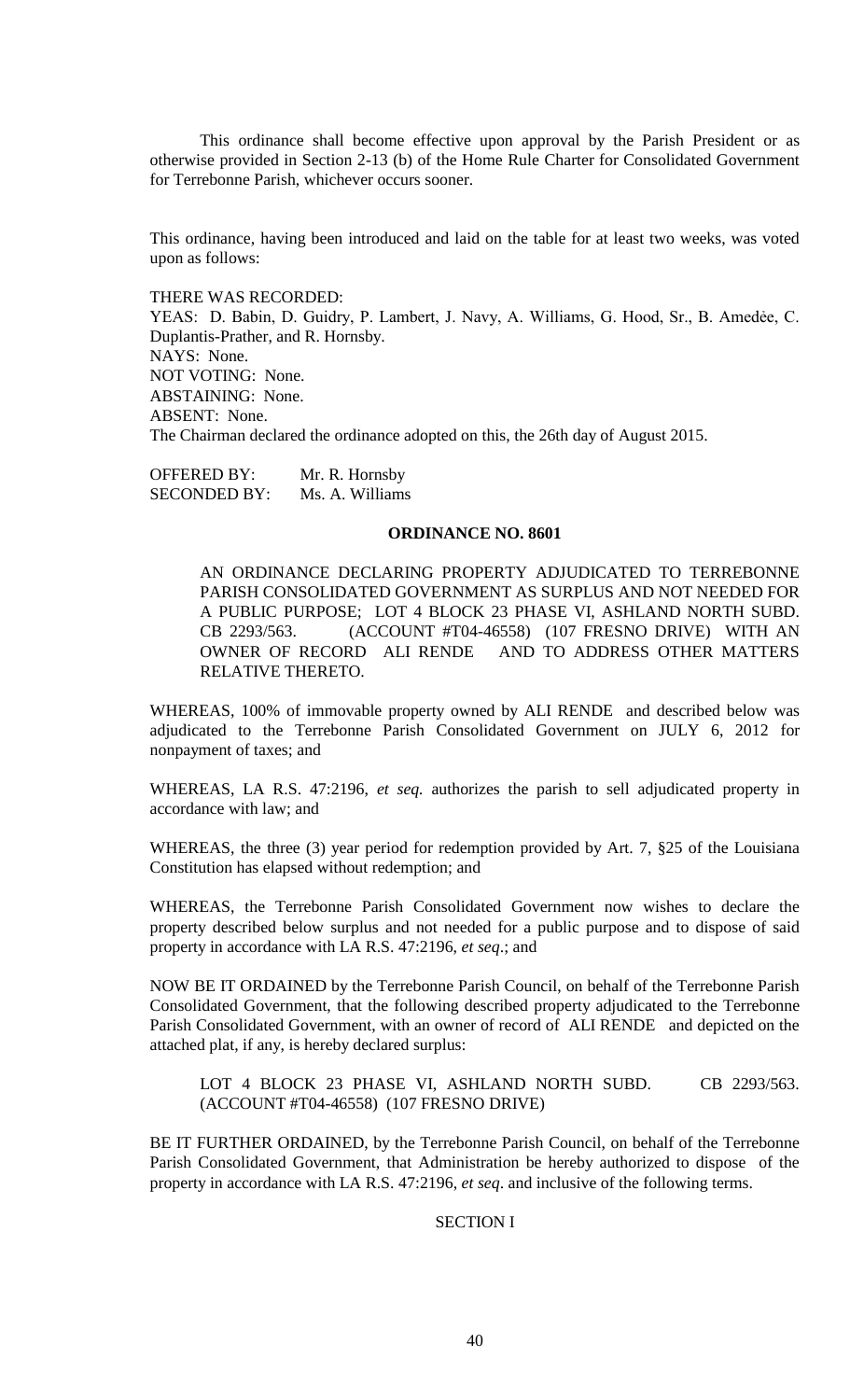Each bid shall be accompanied by a deposit in the form of a Certified Check, Cashier's Check, Money Order or Bid Bond with Power of Attorney (Letters of Credit WILL NOT be accepted) in the amount of five percent (5%) of the proposed price made payable to the Terrebonne Parish Consolidated Government. Bid deposits made for non-winning bids shall be returned. The bid deposit made with the winning bid shall be non-refundable, unless redemption occurs, and paid towards the purchase price. The balance of the purchase price is due at the time of closing and payable in the form of a Certified Check, Cashier's Check, or Money Order.

### SECTION II

Additionally, the winning bidder shall bear the cost of recording the sale document into the conveyance records of the Parish of Terrebonne pursuant to La. R.S. 47:2207.

#### SECTION III

The winning bidder, otherwise known as the Purchaser or Acquirer, of this adjudicated property is solely responsible for compliance with La. R.S. 47:2206 regarding notification of parties who may have had an interest in the property regarding their rights of redemption and La. R.S. 47:2208 regarding recordation of those notices. Copies of the applicable law will be distributed along with bid packets for this adjudicated property. Terrebonne Parish Consolidated Government has not and will not perform these requirements; thus, it is the purchaser's or acquiring person's responsibility to do so. Terrebonne Parish Consolidated Government encourages the Purchaser or Acquiring Person to consult legal counsel regarding Louisiana law on adjudicated property.

### SECTION IV

By acquiring bid documents for the bid/purchase of this adjudicated property, each bidder acknowledges that he/she/it has received all information discussed in this ordinance as well as the statutes (laws) discussed in Section II above, and that he/she/it understands these procedures must be followed in order to fully protect he/she/its rights in the adjudicated property purchased from the parish.

### SECTION V

If any word, clause, phrase, section or other portion of this ordinance shall be declared null, void, invalid, illegal, or unconstitutional, the remaining words, clauses, phrases, sections or other portions of this ordinance shall remain in full force and effect, the provisions of this section hereby being declared to be severable.

### SECTION VI

Any ordinance or part thereof in conflict herewith is hereby repealed.

### SECTION VII

This ordinance shall become effective upon approval by the Parish President or as otherwise provided in Section 2-13 (b) of the Home Rule Charter for Consolidated Government for Terrebonne Parish, whichever occurs sooner.

This ordinance, having been introduced and laid on the table for at least two weeks, was voted upon as follows:

# THERE WAS RECORDED: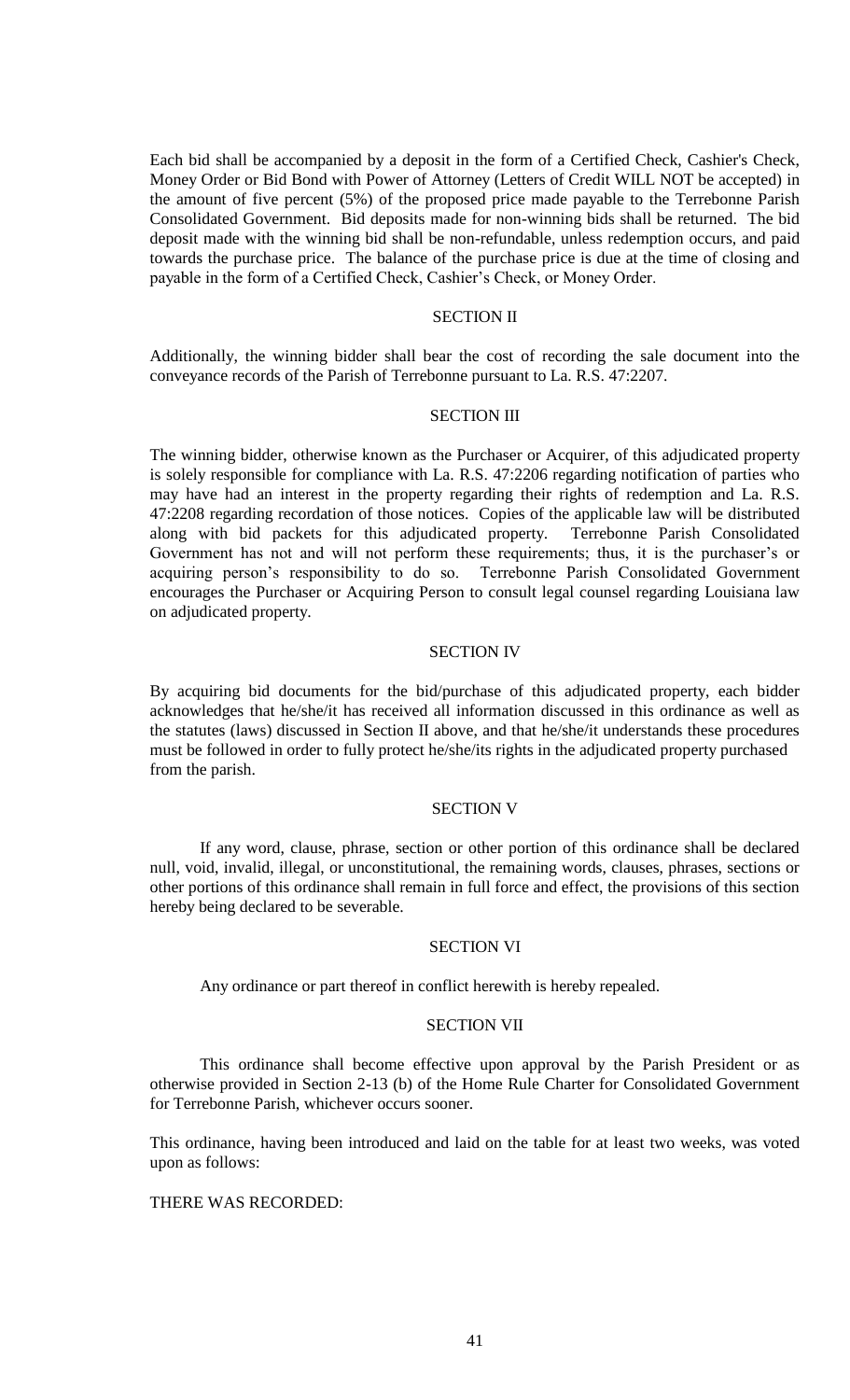YEAS: D. Babin, D. Guidry, P. Lambert, J. Navy, A. Williams, G. Hood, Sr., B. Amedẻe, C. Duplantis-Prather, and R. Hornsby. NAYS: None. NOT VOTING: None. ABSTAINING: None. ABSENT: None. The Chairman declared the ordinance adopted on this, the 26th day of August 2015.

OFFERED BY: Mr. R. Hornsby SECONDED BY: Ms. A. Williams

# **ORDINANCE NO. 8602**

AN ORDINANCE DECLARING PROPERTY ADJUDICATED TO TERREBONNE PARISH CONSOLIDATED GOVERNMENT AS SURPLUS AND NOT NEEDED FOR A PUBLIC PURPOSE; ON THE RIGHT DESCENDING BANK OF BAYOU BLACK. BOUNDED ABOVE BY STEWARD RUFFIN. BOUNDED BELOW BY HERMAN BOLDEN. BATTURE LOT 40' FRONT. ALSO LOT 40 X 150 ON PUBLIC ROAD. LOCATED IN SECTION 85 T16S - R15E. CB 2293/321. (ACCOUNT #T08-37628) (5258 NORTH BAYOU BLACK DRIVE) WITH AN OWNER OF RECORD RUFUS RUFFIN AND TO ADDRESS OTHER MATTERS RELATIVE THERETO.

WHEREAS, 100% of immovable property owned by RUFUS RUFFIN and described below was adjudicated to the Terrebonne Parish Consolidated Government on JULY 6, 2012 for nonpayment of taxes; and

WHEREAS, LA R.S. 47:2196, *et seq.* authorizes the parish to sell adjudicated property in accordance with law; and

WHEREAS, the three (3) year period for redemption provided by Art. 7, §25 of the Louisiana Constitution has elapsed without redemption; and

WHEREAS, the Terrebonne Parish Consolidated Government now wishes to declare the property described below surplus and not needed for a public purpose and to dispose of said property in accordance with LA R.S. 47:2196, *et seq*.; and

NOW BE IT ORDAINED by the Terrebonne Parish Council, on behalf of the Terrebonne Parish Consolidated Government, that the following described property adjudicated to the Terrebonne Parish Consolidated Government, with an owner of record of RUFUS RUFFIN and depicted on the attached plat, if any, is hereby declared surplus:

ON THE RIGHT DESCENDING BANK OF BAYOU BLACK. BOUNDED ABOVE BY STEWARD RUFFIN. BOUNDED BELOW BY HERMAN BOLDEN. BATTURE LOT 40' FRONT. ALSO LOT 40 X 150 ON PUBLIC ROAD. LOCATED IN SECTION 85 T16S - R15E. CB 2293/321. (ACCOUNT #T08-37628) (5258 NORTH BAYOU BLACK DRIVE)

BE IT FURTHER ORDAINED, by the Terrebonne Parish Council, on behalf of the Terrebonne Parish Consolidated Government, that Administration be hereby authorized to dispose of the property in accordance with LA R.S. 47:2196, *et seq*. and inclusive of the following terms.

### SECTION I

Each bid shall be accompanied by a deposit in the form of a Certified Check, Cashier's Check, Money Order or Bid Bond with Power of Attorney (Letters of Credit WILL NOT be accepted) in the amount of five percent (5%) of the proposed price made payable to the Terrebonne Parish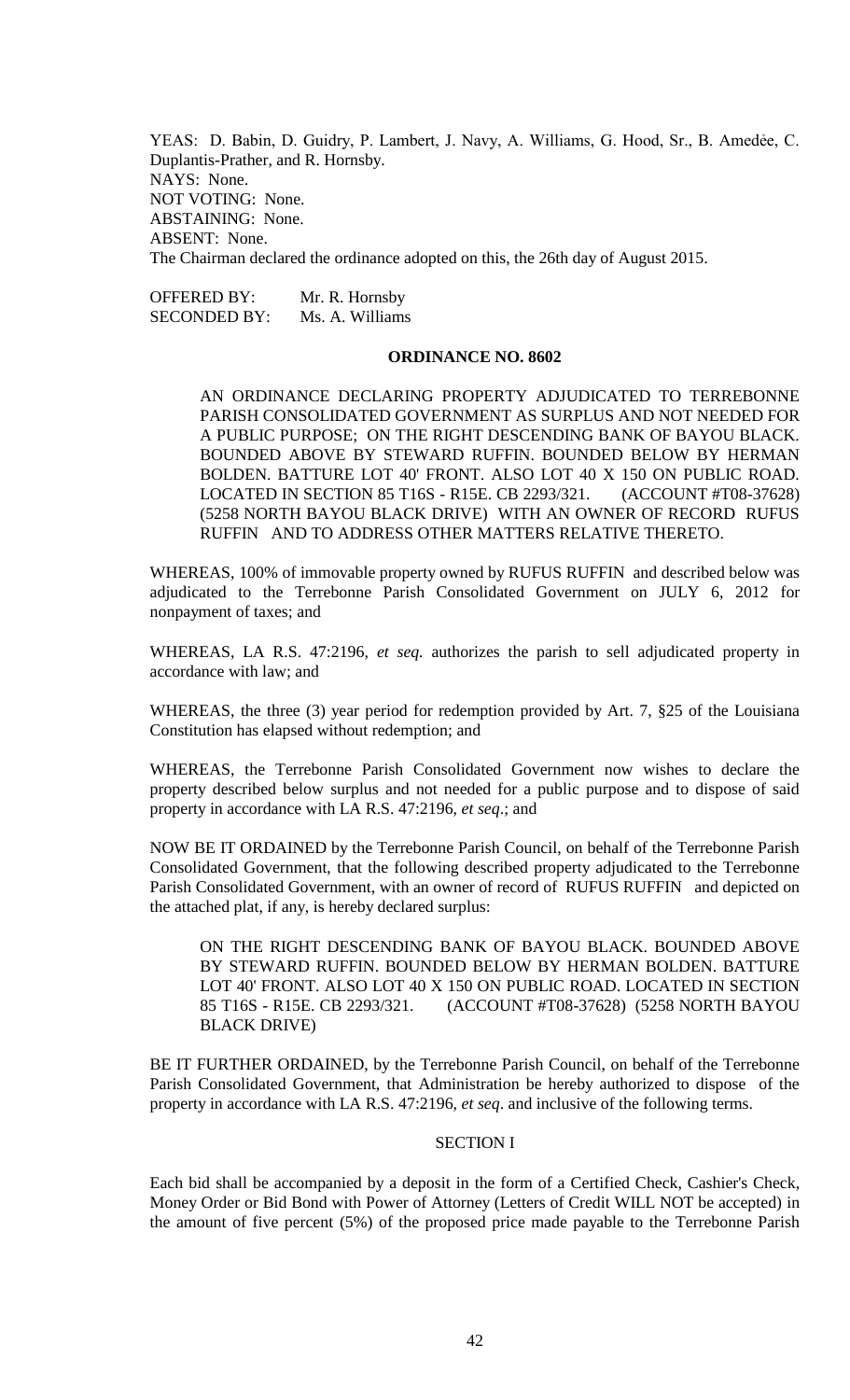Consolidated Government. Bid deposits made for non-winning bids shall be returned. The bid deposit made with the winning bid shall be non-refundable, unless redemption occurs, and paid towards the purchase price. The balance of the purchase price is due at the time of closing and payable in the form of a Certified Check, Cashier's Check, or Money Order.

### SECTION II

Additionally, the winning bidder shall bear the cost of recording the sale document into the conveyance records of the Parish of Terrebonne pursuant to La. R.S. 47:2207.

# SECTION III

The winning bidder, otherwise known as the Purchaser or Acquirer, of this adjudicated property is solely responsible for compliance with La. R.S. 47:2206 regarding notification of parties who may have had an interest in the property regarding their rights of redemption and La. R.S. 47:2208 regarding recordation of those notices. Copies of the applicable law will be distributed along with bid packets for this adjudicated property. Terrebonne Parish Consolidated Government has not and will not perform these requirements; thus, it is the purchaser's or acquiring person's responsibility to do so. Terrebonne Parish Consolidated Government encourages the Purchaser or Acquiring Person to consult legal counsel regarding Louisiana law on adjudicated property.

#### SECTION IV

By acquiring bid documents for the bid/purchase of this adjudicated property, each bidder acknowledges that he/she/it has received all information discussed in this ordinance as well as the statutes (laws) discussed in Section II above, and that he/she/it understands these procedures must be followed in order to fully protect he/she/its rights in the adjudicated property purchased from the parish.

### SECTION V

If any word, clause, phrase, section or other portion of this ordinance shall be declared null, void, invalid, illegal, or unconstitutional, the remaining words, clauses, phrases, sections or other portions of this ordinance shall remain in full force and effect, the provisions of this section hereby being declared to be severable.

### SECTION VI

Any ordinance or part thereof in conflict herewith is hereby repealed.

#### SECTION VII

This ordinance shall become effective upon approval by the Parish President or as otherwise provided in Section 2-13 (b) of the Home Rule Charter for Consolidated Government for Terrebonne Parish, whichever occurs sooner.

This ordinance, having been introduced and laid on the table for at least two weeks, was voted upon as follows:

THERE WAS RECORDED: YEAS: D. Babin, D. Guidry, P. Lambert, J. Navy, A. Williams, G. Hood, Sr., B. Amedẻe, C. Duplantis-Prather, and R. Hornsby. NAYS: None. NOT VOTING: None. ABSTAINING: None.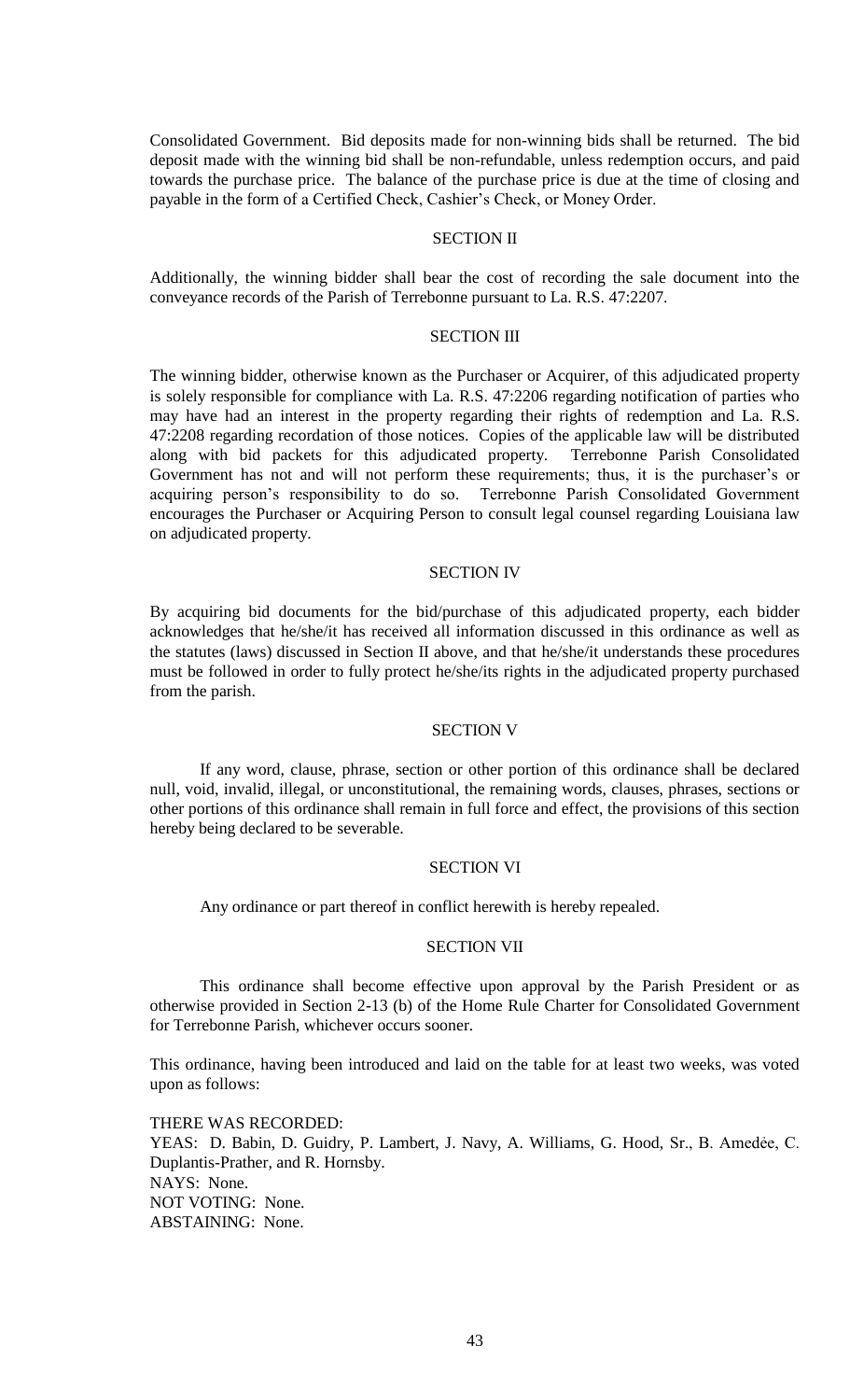ABSENT: None. The Chairman declared the ordinance adopted on this the 26th day of August 2015.

OFFERED BY: Mr. R. Hornsby SECONDED BY: Ms. A. Williams

### **ORDINANCE NO. 8603**

AN ORDINANCE DECLARING PROPERTY ADJUDICATED TO TERREBONNE PARISH CONSOLIDATED GOVERNMENT AS SURPLUS AND NOT NEEDED FOR A PUBLIC PURPOSE; LOTS 1 & 2 BLOCK 17, PHASE VI, ASHLAND NORTH SUBD. CB 2293/569. (ACCOUNT #T04-46694) (201 BLAIR DRIVE) WITH AN OWNER OF RECORD JOHN JOSEPH STEWART AND TO ADDRESS OTHER MATTERS RELATIVE THERETO.

WHEREAS, 100% of immovable property owned by JOHN JOSEPH STEWART and described below was adjudicated to the Terrebonne Parish Consolidated Government on JULY 6, 2012 for nonpayment of taxes; and

WHEREAS, LA R.S. 47:2196, *et seq.* authorizes the parish to sell adjudicated property in accordance with law; and

WHEREAS, the three (3) year period for redemption provided by Art. 7, §25 of the Louisiana Constitution has elapsed without redemption; and

WHEREAS, the Terrebonne Parish Consolidated Government now wishes to declare the property described below surplus and not needed for a public purpose and to dispose of said property in accordance with LA R.S. 47:2196, *et seq*.; and

NOW BE IT ORDAINED by the Terrebonne Parish Council, on behalf of the Terrebonne Parish Consolidated Government, that the following described property adjudicated to the Terrebonne Parish Consolidated Government, with an owner of record of JOHN JOSEPH STEWART and depicted on the attached plat, if any, is hereby declared surplus:

LOTS 1 & 2 BLOCK 17, PHASE VI, ASHLAND NORTH SUBD. CB 2293/569. (ACCOUNT #T04-46694) (201 BLAIR DRIVE)

BE IT FURTHER ORDAINED, by the Terrebonne Parish Council, on behalf of the Terrebonne Parish Consolidated Government, that Administration be hereby authorized to dispose of the property in accordance with LA R.S. 47:2196, *et seq*. and inclusive of the following terms.

### SECTION I

Each bid shall be accompanied by a deposit in the form of a Certified Check, Cashier's Check, Money Order or Bid Bond with Power of Attorney (Letters of Credit WILL NOT be accepted) in the amount of five percent (5%) of the proposed price made payable to the Terrebonne Parish Consolidated Government. Bid deposits made for non-winning bids shall be returned. The bid deposit made with the winning bid shall be non-refundable, unless redemption occurs, and paid towards the purchase price. The balance of the purchase price is due at the time of closing and payable in the form of a Certified Check, Cashier's Check, or Money Order.

# SECTION II

Additionally, the winning bidder shall bear the cost of recording the sale document into the conveyance records of the Parish of Terrebonne pursuant to La. R.S. 47:2207.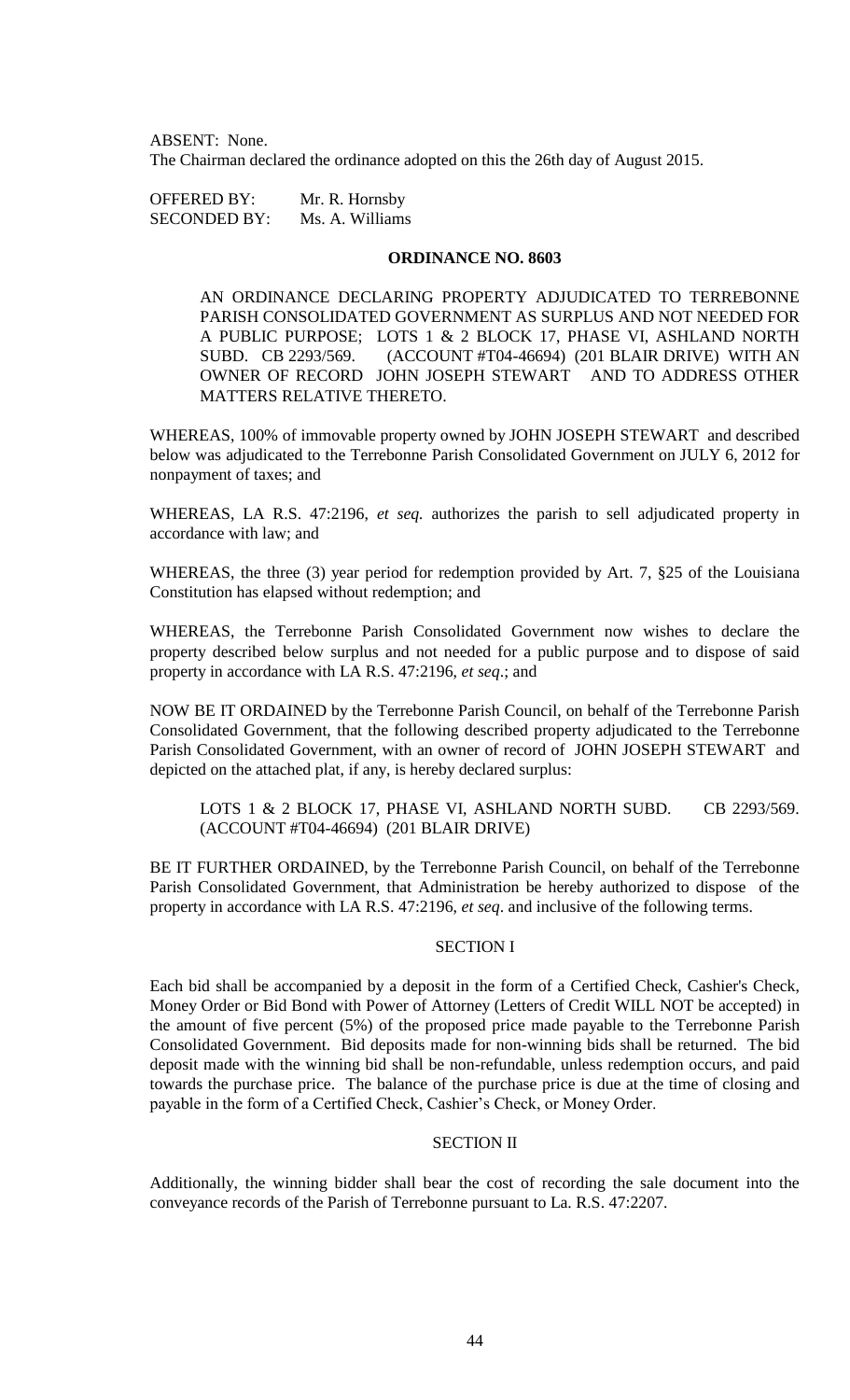### SECTION III

The winning bidder, otherwise known as the Purchaser or Acquirer, of this adjudicated property is solely responsible for compliance with La. R.S. 47:2206 regarding notification of parties who may have had an interest in the property regarding their rights of redemption and La. R.S. 47:2208 regarding recordation of those notices. Copies of the applicable law will be distributed along with bid packets for this adjudicated property. Terrebonne Parish Consolidated Government has not and will not perform these requirements; thus, it is the purchaser's or acquiring person's responsibility to do so. Terrebonne Parish Consolidated Government encourages the Purchaser or Acquiring Person to consult legal counsel regarding Louisiana law on adjudicated property.

# SECTION IV

By acquiring bid documents for the bid/purchase of this adjudicated property, each bidder acknowledges that he/she/it has received all information discussed in this ordinance as well as the statutes (laws) discussed in Section II above, and that he/she/it understands these procedures must be followed in order to fully protect he/she/its rights in the adjudicated property purchased from the parish.

#### SECTION V

If any word, clause, phrase, section or other portion of this ordinance shall be declared null, void, invalid, illegal, or unconstitutional, the remaining words, clauses, phrases, sections or other portions of this ordinance shall remain in full force and effect, the provisions of this section hereby being declared to be severable.

### SECTION VI

Any ordinance or part thereof in conflict herewith is hereby repealed.

### SECTION VII

This ordinance shall become effective upon approval by the Parish President or as otherwise provided in Section 2-13 (b) of the Home Rule Charter for Consolidated Government for Terrebonne Parish, whichever occurs sooner.

This ordinance, having been introduced and laid on the table for at least two weeks, was voted upon as follows:

THERE WAS RECORDED: YEAS: D. Babin, D. Guidry, P. Lambert, J. Navy, A. Williams, G. Hood, Sr., B. Amedẻe, C. Duplantis-Prather, and R. Hornsby. NAYS: None. NOT VOTING: None. ABSTAINING: None. ABSENT: None. The Chairman declared the ordinance adopted on this, the 26th day of August 2015.

The Chairman recognized the public for comments on the following surplus tax properties: 404 Buquet Street, 327 Naquin Street, and 7565 Grand Caillou Road.

There were no comments from the public on the proposed ordinance.

Mr. D. Babin moved, seconded by Mr. G. Hood, Sr., "THAT, the Council close the aforementioned public hearing."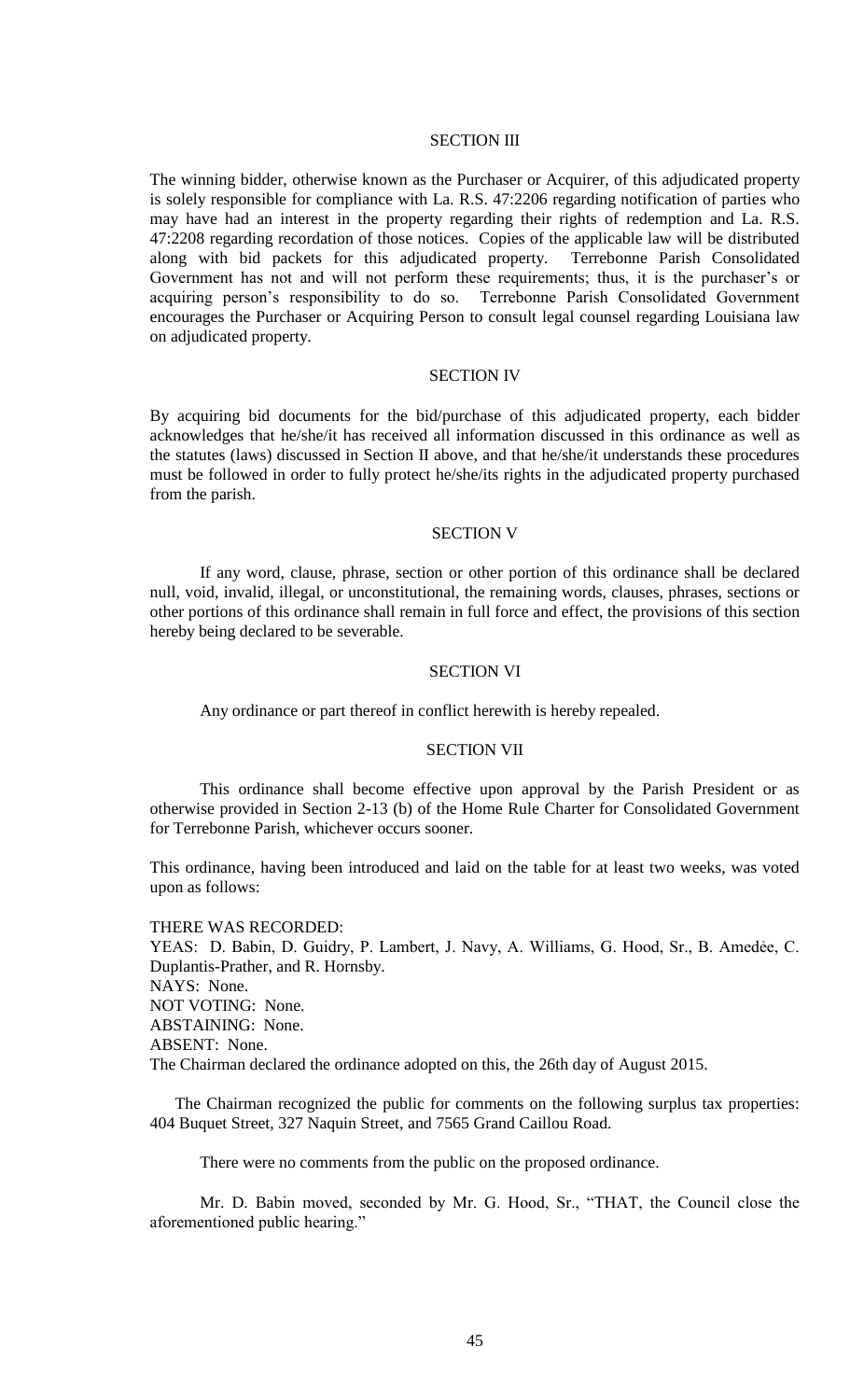The Chairman called for a vote on the motion offered by Mr. D. Babin. THERE WAS RECORDED: YEAS: D. Babin, D. Guidry, P. Lambert, J. Navy, A. Williams, G. Hood, Sr., B. Amedée, C. Duplantis-Prather and R. Hornsby. NAYS: None. ABSENT: None. The Chairman declared the motion adopted.

OFFERED BY: Mr. D. Babin SECONDED BY: Ms. A. Williams

#### **ORDINANCE NO. 8604**

AN ORDINANCE DECLARING PROPERTY ADJUDICATED TO TERREBONNE PARISH CONSOLIDATED GOVERNMENT AS SURPLUS AND NOT NEEDED FOR A PUBLIC PURPOSE; LOT 3 BLOCK 3 ADDEN. #2 JAMES BUQUET SUBD. CB 2293/209. (ACCOUNT #T03-16975) (404 BUQUET STREET) WITH AN OWNER OF RECORD SYLVESTER A. THERIOT ESTATE AND TO ADDRESS OTHER MATTERS RELATIVE THERETO.

WHEREAS, 100% of immovable property owned by SYLVESTER A. THERIOT ESTATE and described below was adjudicated to the Terrebonne Parish Consolidated Government on JULY 6, 2012 for nonpayment of taxes; and

WHEREAS, LA R.S. 47:2196, *et seq.* authorizes the parish to sell adjudicated property in accordance with law; and

WHEREAS, the three (3) year period for redemption provided by Art. 7, §25 of the Louisiana Constitution has elapsed without redemption; and

WHEREAS, the Terrebonne Parish Consolidated Government now wishes to declare the property described below surplus and not needed for a public purpose and to dispose of said property in accordance with LA R.S. 47:2196, *et seq*.; and

NOW BE IT ORDAINED by the Terrebonne Parish Council, on behalf of the Terrebonne Parish Consolidated Government, that the following described property adjudicated to the Terrebonne Parish Consolidated Government, with an owner of record of SYLVESTER A. THERIOT ESTATE and depicted on the attached plat, if any, is hereby declared surplus:

LOT 3 BLOCK 3 ADDEN. #2 JAMES BUQUET SUBD. CB 2293/209. (ACCOUNT #T03-16975) (404 BUQUET STREET)

BE IT FURTHER ORDAINED, by the Terrebonne Parish Council, on behalf of the Terrebonne Parish Consolidated Government, that Administration be hereby authorized to dispose of the property in accordance with LA R.S. 47:2196, *et seq*. and inclusive of the following terms.

#### SECTION I

Each bid shall be accompanied by a deposit in the form of a Certified Check, Cashier's Check, Money Order or Bid Bond with Power of Attorney (Letters of Credit WILL NOT be accepted) in the amount of five percent (5%) of the proposed price made payable to the Terrebonne Parish Consolidated Government. Bid deposits made for non-winning bids shall be returned. The bid deposit made with the winning bid shall be non-refundable, unless redemption occurs, and paid towards the purchase price. The balance of the purchase price is due at the time of closing and payable in the form of a Certified Check, Cashier's Check, or Money Order.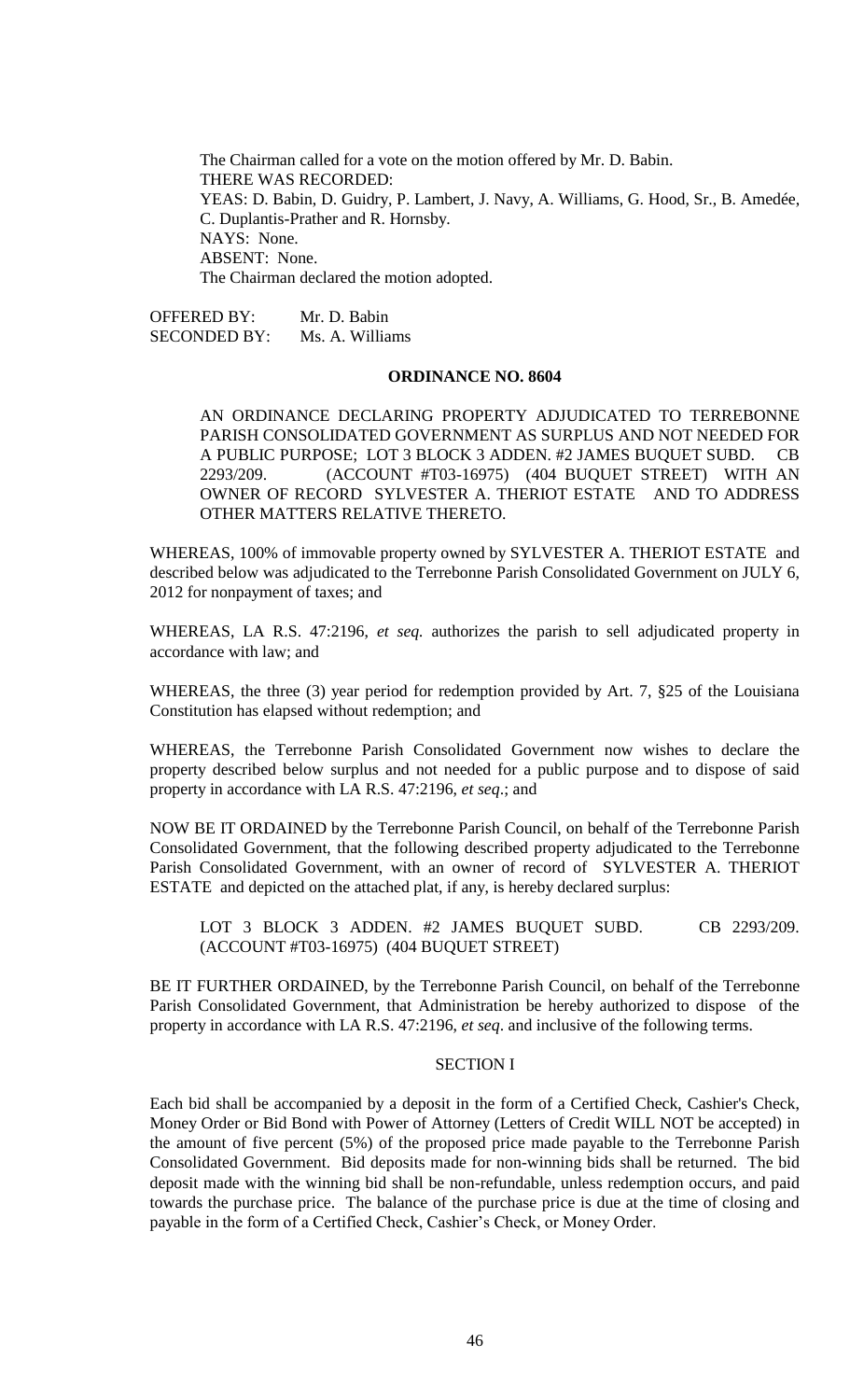# SECTION II

Additionally, the winning bidder shall bear the cost of recording the sale document into the conveyance records of the Parish of Terrebonne pursuant to La. R.S. 47:2207.

# SECTION III

The winning bidder, otherwise known as the Purchaser or Acquirer, of this adjudicated property is solely responsible for compliance with La. R.S. 47:2206 regarding notification of parties who may have had an interest in the property regarding their rights of redemption and La. R.S. 47:2208 regarding recordation of those notices. Copies of the applicable law will be distributed along with bid packets for this adjudicated property. Terrebonne Parish Consolidated Government has not and will not perform these requirements; thus, it is the purchaser's or acquiring person's responsibility to do so. Terrebonne Parish Consolidated Government encourages the Purchaser or Acquiring Person to consult legal counsel regarding Louisiana law on adjudicated property.

### SECTION IV

By acquiring bid documents for the bid/purchase of this adjudicated property, each bidder acknowledges that he/she/it has received all information discussed in this ordinance as well as the statutes (laws) discussed in Section II above, and that he/she/it understands these procedures must be followed in order to fully protect he/she/its rights in the adjudicated property purchased from the parish.

### SECTION V

If any word, clause, phrase, section or other portion of this ordinance shall be declared null, void, invalid, illegal, or unconstitutional, the remaining words, clauses, phrases, sections or other portions of this ordinance shall remain in full force and effect, the provisions of this section hereby being declared to be severable.

### SECTION VI

Any ordinance or part thereof in conflict herewith is hereby repealed.

# SECTION VII

This ordinance shall become effective upon approval by the Parish President or as otherwise provided in Section 2-13 (b) of the Home Rule Charter for Consolidated Government for Terrebonne Parish, whichever occurs sooner.

This ordinance, having been introduced and laid on the table for at least two weeks, was voted upon as follows:

THERE WAS RECORDED: YEAS: D. Babin, D. Guidry, P. Lambert, J. Navy, A. Williams, G. Hood, Sr., B. Amedẻe, C. Duplantis-Prather, and R. Hornsby. NAYS: None. NOT VOTING: None. ABSTAINING: None. ABSENT: None. The Chairman declared the ordinance adopted on this the 26th day of August 2015.

OFFERED BY: Mr. D. Babin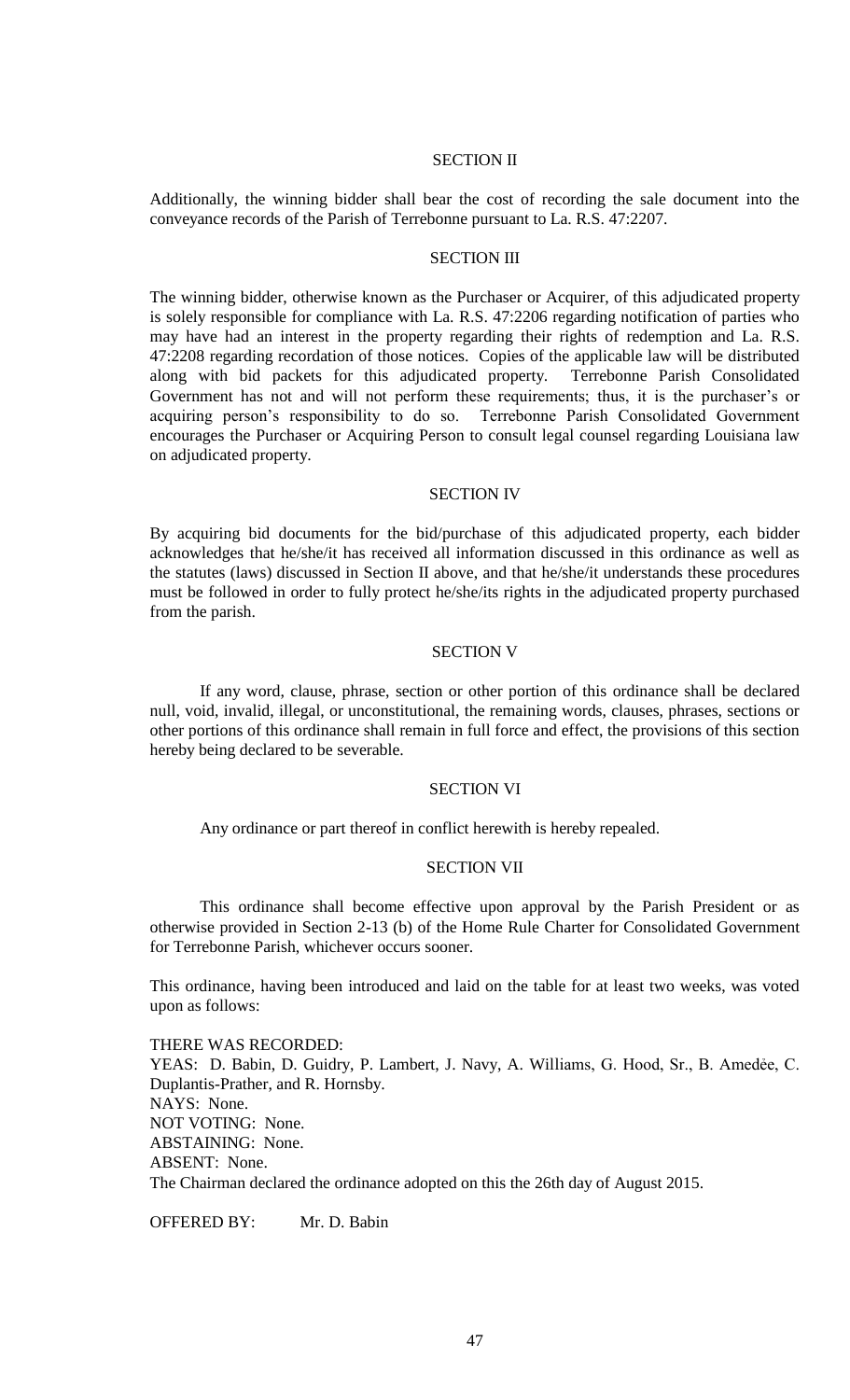# **ORDINANCE NO. 8605**

AN ORDINANCE DECLARING PROPERTY ADJUDICATED TO TERREBONNE PARISH CONSOLIDATED GOVERNMENT AS SURPLUS AND NOT NEEDED FOR A PUBLIC PURPOSE; 35 X 125 FT. LOT ON EAST SIDE NAQUIN ST. BOUNDED NORTH BY REV. HARRISON GARY. BOUNDED SOUTH BY SIMS DURKINS. CB 2293/303. (ACCOUNT #T03C-26077) (327 NAQUIN STREET) WITH AN OWNER OF RECORD ELI WILLIAMS AND TO ADDRESS OTHER MATTERS RELATIVE THERETO.

WHEREAS, 100% of immovable property owned by ELI WILLIAMS and described below was adjudicated to the Terrebonne Parish Consolidated Government on JULY 6, 2012 for nonpayment of taxes; and

WHEREAS, LA R.S. 47:2196, *et seq.* authorizes the parish to sell adjudicated property in accordance with law; and

WHEREAS, the three (3) year period for redemption provided by Art. 7, §25 of the Louisiana Constitution has elapsed without redemption; and

WHEREAS, the Terrebonne Parish Consolidated Government now wishes to declare the property described below surplus and not needed for a public purpose and to dispose of said property in accordance with LA R.S. 47:2196, *et seq*.; and

NOW BE IT ORDAINED by the Terrebonne Parish Council, on behalf of the Terrebonne Parish Consolidated Government, that the following described property adjudicated to the Terrebonne Parish Consolidated Government, with an owner of record of ELI WILLIAMS and depicted on the attached plat, if any, is hereby declared surplus:

35 X 125 FT. LOT ON EAST SIDE NAQUIN ST. BOUNDED NORTH BY REV. HARRISON GARY. BOUNDED SOUTH BY SIMS DURKINS. CB 2293/303. (ACCOUNT #T03C-26077) (327 NAQUIN STREET)

BE IT FURTHER ORDAINED, by the Terrebonne Parish Council, on behalf of the Terrebonne Parish Consolidated Government, that Administration be hereby authorized to dispose of the property in accordance with LA R.S. 47:2196, *et seq*. and inclusive of the following terms.

# SECTION I

Each bid shall be accompanied by a deposit in the form of a Certified Check, Cashier's Check, Money Order or Bid Bond with Power of Attorney (Letters of Credit WILL NOT be accepted) in the amount of five percent (5%) of the proposed price made payable to the Terrebonne Parish Consolidated Government. Bid deposits made for non-winning bids shall be returned. The bid deposit made with the winning bid shall be non-refundable, unless redemption occurs, and paid towards the purchase price. The balance of the purchase price is due at the time of closing and payable in the form of a Certified Check, Cashier's Check, or Money Order.

# SECTION II

Additionally, the winning bidder shall bear the cost of recording the sale document into the conveyance records of the Parish of Terrebonne pursuant to La. R.S. 47:2207.

# SECTION III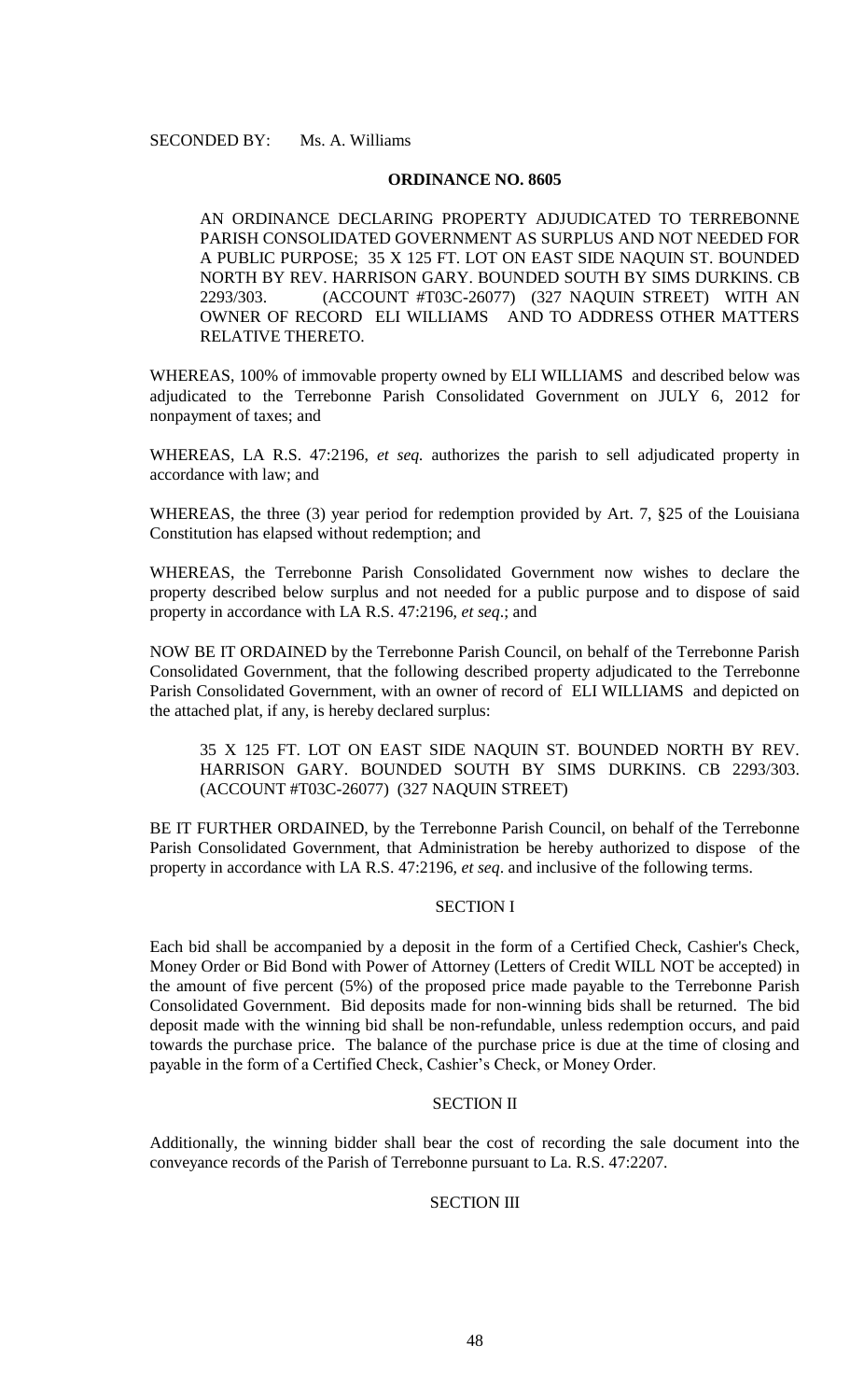The winning bidder, otherwise known as the Purchaser or Acquirer, of this adjudicated property is solely responsible for compliance with La. R.S. 47:2206 regarding notification of parties who may have had an interest in the property regarding their rights of redemption and La. R.S. 47:2208 regarding recordation of those notices. Copies of the applicable law will be distributed along with bid packets for this adjudicated property. Terrebonne Parish Consolidated Government has not and will not perform these requirements; thus, it is the purchaser's or acquiring person's responsibility to do so. Terrebonne Parish Consolidated Government encourages the Purchaser or Acquiring Person to consult legal counsel regarding Louisiana law on adjudicated property.

### SECTION IV

By acquiring bid documents for the bid/purchase of this adjudicated property, each bidder acknowledges that he/she/it has received all information discussed in this ordinance as well as the statutes (laws) discussed in Section II above, and that he/she/it understands these procedures must be followed in order to fully protect he/she/its rights in the adjudicated property purchased from the parish.

#### SECTION V

If any word, clause, phrase, section or other portion of this ordinance shall be declared null, void, invalid, illegal, or unconstitutional, the remaining words, clauses, phrases, sections or other portions of this ordinance shall remain in full force and effect, the provisions of this section hereby being declared to be severable.

### SECTION VI

Any ordinance or part thereof in conflict herewith is hereby repealed.

### SECTION VII

This ordinance shall become effective upon approval by the Parish President or as otherwise provided in Section 2-13 (b) of the Home Rule Charter for Consolidated Government for Terrebonne Parish, whichever occurs sooner.

This ordinance, having been introduced and laid on the table for at least two weeks, was voted upon as follows:

#### THERE WAS RECORDED:

YEAS: D. Babin, D. Guidry, P. Lambert, J. Navy, A. Williams, G. Hood, Sr., B. Amedẻe, C. Duplantis-Prather, and R. Hornsby. NAYS: None. NOT VOTING: None. ABSTAINING: None. ABSENT: None. The Chairman declared the ordinance adopted on this the 26th day of August 2015.

OFFERED BY: Mr. D. Babin SECONDED BY: Ms. A. Williams

# **ORDINANCE NO. 8606**

AN ORDINANCE DECLARING PROPERTY ADJUDICATED TO TERREBONNE PARISH CONSOLIDATED GOVERNMENT AS SURPLUS AND NOT NEEDED FOR A PUBLIC PURPOSE; ON THE LEFT DESCENDING BANK OF BAYOU GRAND CAILLOU. BOUNDED ABOVE BY CLAUDE F. BOUDREAUX. BOUNDED BELOW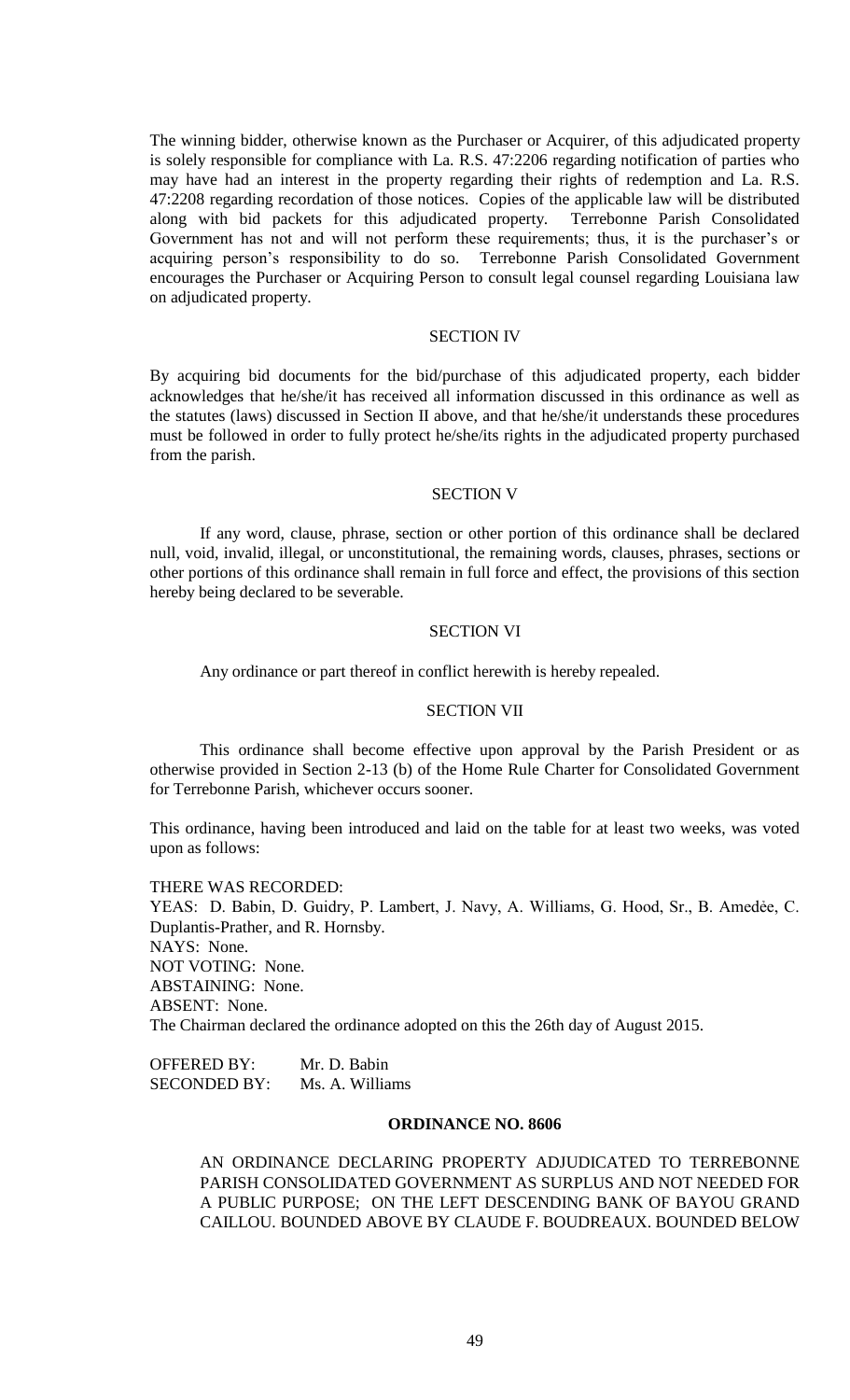BY CESTIVE THIBODAUX. LOT 40 X 135' AND BATTURE IN FRONT THEREOF. ALSO LOT 20' FRONT ON EASTERLY SIDE OF LA. HWY. 57 X DEPTH OF 135' NORTH OF AND ADJOINING ABOVE LOT. (PART OF LOT B) MAP SHOWING SURVEY OF LOTS FOR C.P. BOUDREAUX ESTATE IN SECTION 86, T19S - R17E. CB 2293/312. (ACCOUNT #T04-28392) (7565 GRAND CAILLOU ROAD) WITH AN OWNER OF RECORD DENNIS J. THIBODAUX AND TO ADDRESS OTHER MATTERS RELATIVE THERETO.

WHEREAS, 100% of immovable property owned by DENNIS J. THIBODAUX and described below was adjudicated to the Terrebonne Parish Consolidated Government on JULY 6, 2012 for nonpayment of taxes; and

WHEREAS, LA R.S. 47:2196, *et seq.* authorizes the parish to sell adjudicated property in accordance with law; and

WHEREAS, the three (3) year period for redemption provided by Art. 7, §25 of the Louisiana Constitution has elapsed without redemption; and

WHEREAS, the Terrebonne Parish Consolidated Government now wishes to declare the property described below surplus and not needed for a public purpose and to dispose of said property in accordance with LA R.S. 47:2196, *et seq*.; and

NOW BE IT ORDAINED by the Terrebonne Parish Council, on behalf of the Terrebonne Parish Consolidated Government, that the following described property adjudicated to the Terrebonne Parish Consolidated Government, with an owner of record of DENNIS J. THIBODAUX and depicted on the attached plat, if any, is hereby declared surplus:

ON THE LEFT DESCENDING BANK OF BAYOU GRAND CAILLOU. BOUNDED ABOVE BY CLAUDE F. BOUDREAUX. BOUNDED BELOW BY CESTIVE THIBODAUX. LOT 40 X 135' AND BATTURE IN FRONT THEREOF. ALSO LOT 20' FRONT ON EASTERLY SIDE OF LA. HWY. 57 X DEPTH OF 135' NORTH OF AND ADJOINING ABOVE LOT. (PART OF LOT B) MAP SHOWING SURVEY OF LOTS FOR C.P. BOUDREAUX ESTATE IN SECTION 86, T19S - R17E. CB 2293/312. (ACCOUNT #T04-28392) (7565 GRAND CAILLOU ROAD)

BE IT FURTHER ORDAINED, by the Terrebonne Parish Council, on behalf of the Terrebonne Parish Consolidated Government, that Administration be hereby authorized to dispose of the property in accordance with LA R.S. 47:2196, *et seq*. and inclusive of the following terms.

# SECTION I

Each bid shall be accompanied by a deposit in the form of a Certified Check, Cashier's Check, Money Order or Bid Bond with Power of Attorney (Letters of Credit WILL NOT be accepted) in the amount of five percent (5%) of the proposed price made payable to the Terrebonne Parish Consolidated Government. Bid deposits made for non-winning bids shall be returned. The bid deposit made with the winning bid shall be non-refundable, unless redemption occurs, and paid towards the purchase price. The balance of the purchase price is due at the time of closing and payable in the form of a Certified Check, Cashier's Check, or Money Order.

# SECTION II

Additionally, the winning bidder shall bear the cost of recording the sale document into the conveyance records of the Parish of Terrebonne pursuant to La. R.S. 47:2207.

### SECTION III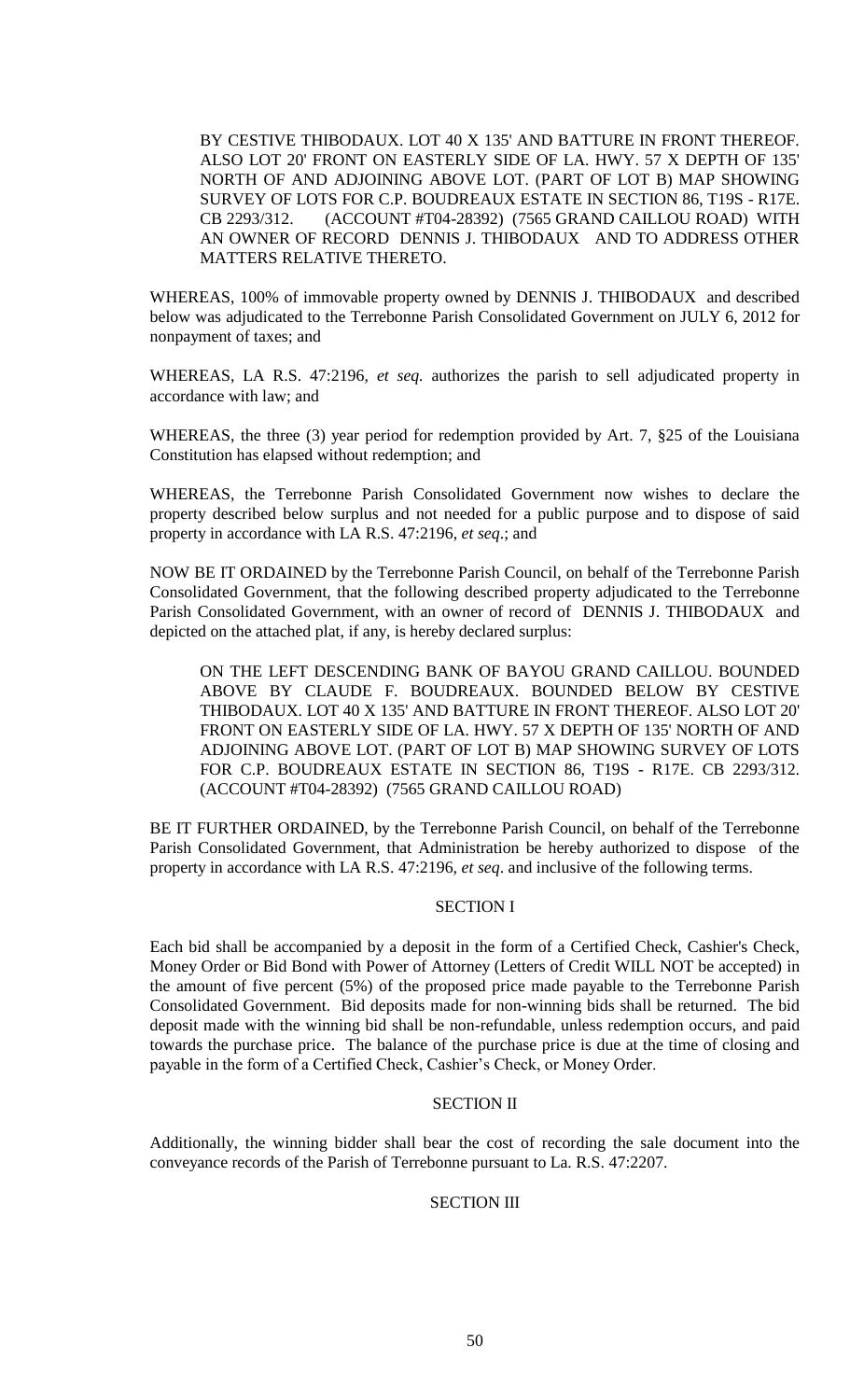The winning bidder, otherwise known as the Purchaser or Acquirer, of this adjudicated property is solely responsible for compliance with La. R.S. 47:2206 regarding notification of parties who may have had an interest in the property regarding their rights of redemption and La. R.S. 47:2208 regarding recordation of those notices. Copies of the applicable law will be distributed along with bid packets for this adjudicated property. Terrebonne Parish Consolidated Government has not and will not perform these requirements; thus, it is the purchaser's or acquiring person's responsibility to do so. Terrebonne Parish Consolidated Government encourages the Purchaser or Acquiring Person to consult legal counsel regarding Louisiana law on adjudicated property.

### SECTION IV

By acquiring bid documents for the bid/purchase of this adjudicated property, each bidder acknowledges that he/she/it has received all information discussed in this ordinance as well as the statutes (laws) discussed in Section II above, and that he/she/it understands these procedures must be followed in order to fully protect he/she/its rights in the adjudicated property purchased from the parish.

#### SECTION V

If any word, clause, phrase, section or other portion of this ordinance shall be declared null, void, invalid, illegal, or unconstitutional, the remaining words, clauses, phrases, sections or other portions of this ordinance shall remain in full force and effect, the provisions of this section hereby being declared to be severable.

### SECTION VI

Any ordinance or part thereof in conflict herewith is hereby repealed.

### SECTION VII

This ordinance shall become effective upon approval by the Parish President or as otherwise provided in Section 2-13 (b) of the Home Rule Charter for Consolidated Government for Terrebonne Parish, whichever occurs sooner.

This ordinance, having been introduced and laid on the table for at least two weeks, was voted upon as follows:

#### THERE WAS RECORDED:

YEAS: D. Babin, D. Guidry, P. Lambert, J. Navy, A. Williams, G. Hood, Sr., B. Amedẻe, C. Duplantis-Prather, and R. Hornsby. NAYS: None. NOT VOTING: None. ABSTAINING: None. ABSENT: None. The Chairman declared the ordinance adopted on this the 26th day of August 2015.

The Chairman recognized the public for comments on the following:

D. A proposed ordinance to declare one (1) 5 ton dump truck from Road & Bridge Division with a value of \$5,000.00 or greater, as surplus and authorizing said item to be disposed of through legally approved methods.

There were no comments from the public on the proposed ordinance.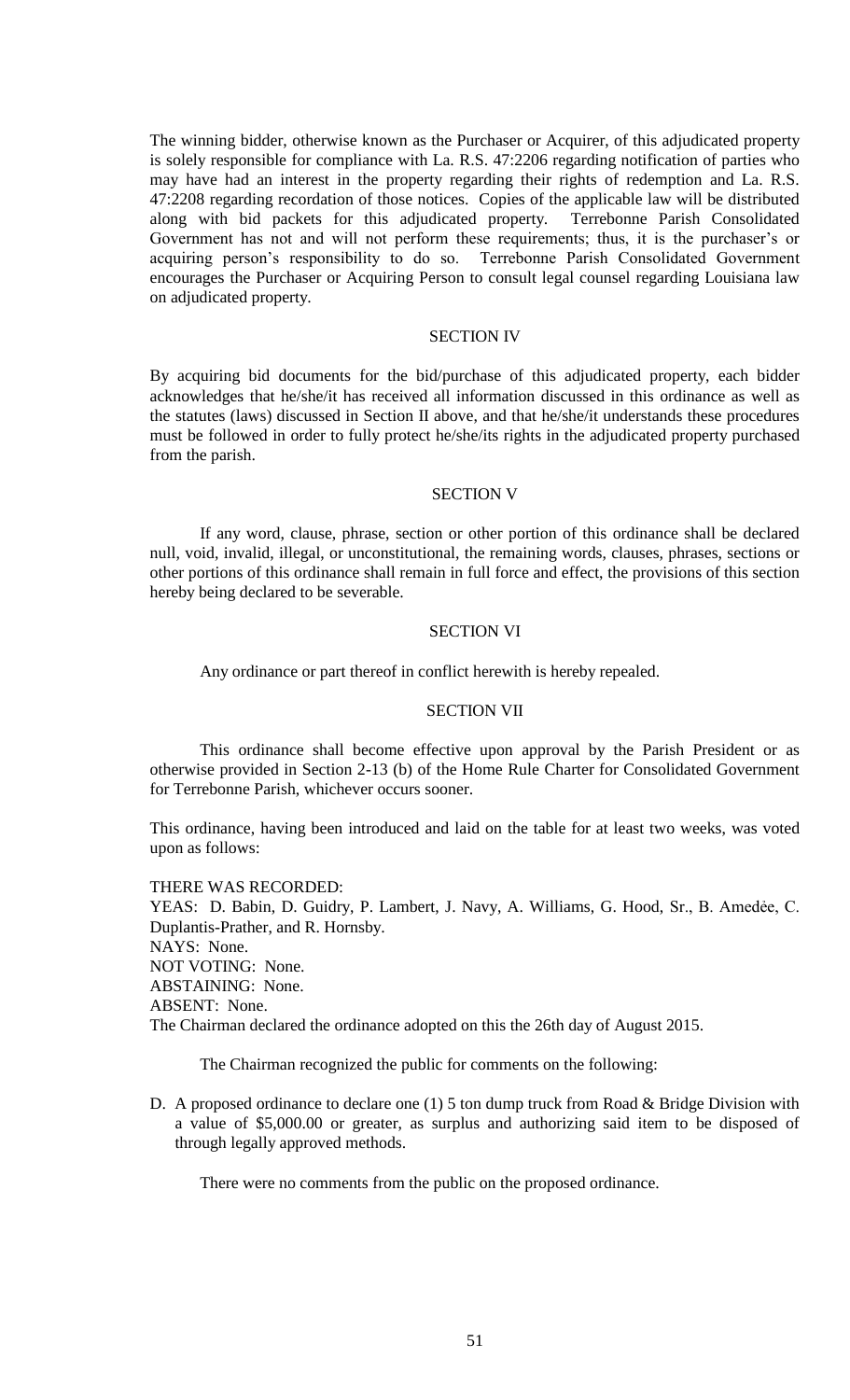Mr. D. Guidry moved, seconded by Mr. D. Babin, "THAT, the Council close the aforementioned public hearing."

The Chairman called for a vote on the motion offered by Mr. D. Guidry. THERE WAS RECORDED: YEAS: D. Babin, D. Guidry, P. Lambert, J. Navy, A. Williams, G. Hood, Sr., B. Amedée, C. Duplantis-Prather and R. Hornsby. NAYS: None. ABSENT: None. The Chairman declared the motion adopted.

OFFERED BY: Mr. D. Babin SECONDED BY: Mr. D. Guidry

### **ORDINANCE NO. 8607**

An Ordinance to declare equipment with a value of Five Thousand Dollars (\$5,000.00) or greater from the Road & Bridge Division of the Public Works Department as surplus as described in the attached Exhibit "A" and authorizing said item to be disposed of by public bid, negotiated sale, junked or by any other legally approved method.

### SECTION I

WHEREAS, the movable property listed in the attached Exhibit "A" has a value of \$5,000.00 or greater as indicated by the value set out next to the item on the attached Exhibit A; and

#### SECTION II

NOW THEREFORE BE IT ORDAINED that the Terrebonne Parish Council, on behalf of the Terrebonne Parish Consolidated Government, does hereby declare the attached Exhibit "A" surplus and authorizes the Parish President to dispose of said item(s) by public bid, negotiated sale, junked or by any other legally approved method.

### SECTION III

If any word, clause, phrase, section or other portion of this ordinance shall be declared null, void, invalid, illegal, or unconstitutional, the remaining words, clauses, phrases, sections and other portions of this ordinance shall remain in full force and effect, the provisions of this ordinance hereby being declared to be severable.

#### SECTION IV

This ordinance shall become effective upon approval by the Parish President or as otherwise provided in Section 2-13(b) of the Home Rule Charter for a Consolidated Government for Terrebonne Parish, whichever occurs sooner.

This ordinance, having been introduced and laid on the table for at least two weeks, was voted upon as follows:

THERE WAS RECORDED: YEAS: D. Babin, D. Guidry, P. Lambert, J. Navy, A. Williams, G. Hood, Sr., B. Amedẻe, C. Duplantis-Prather, and R. Hornsby. NAYS: None. NOT VOTING: None. ABSTAINING: None.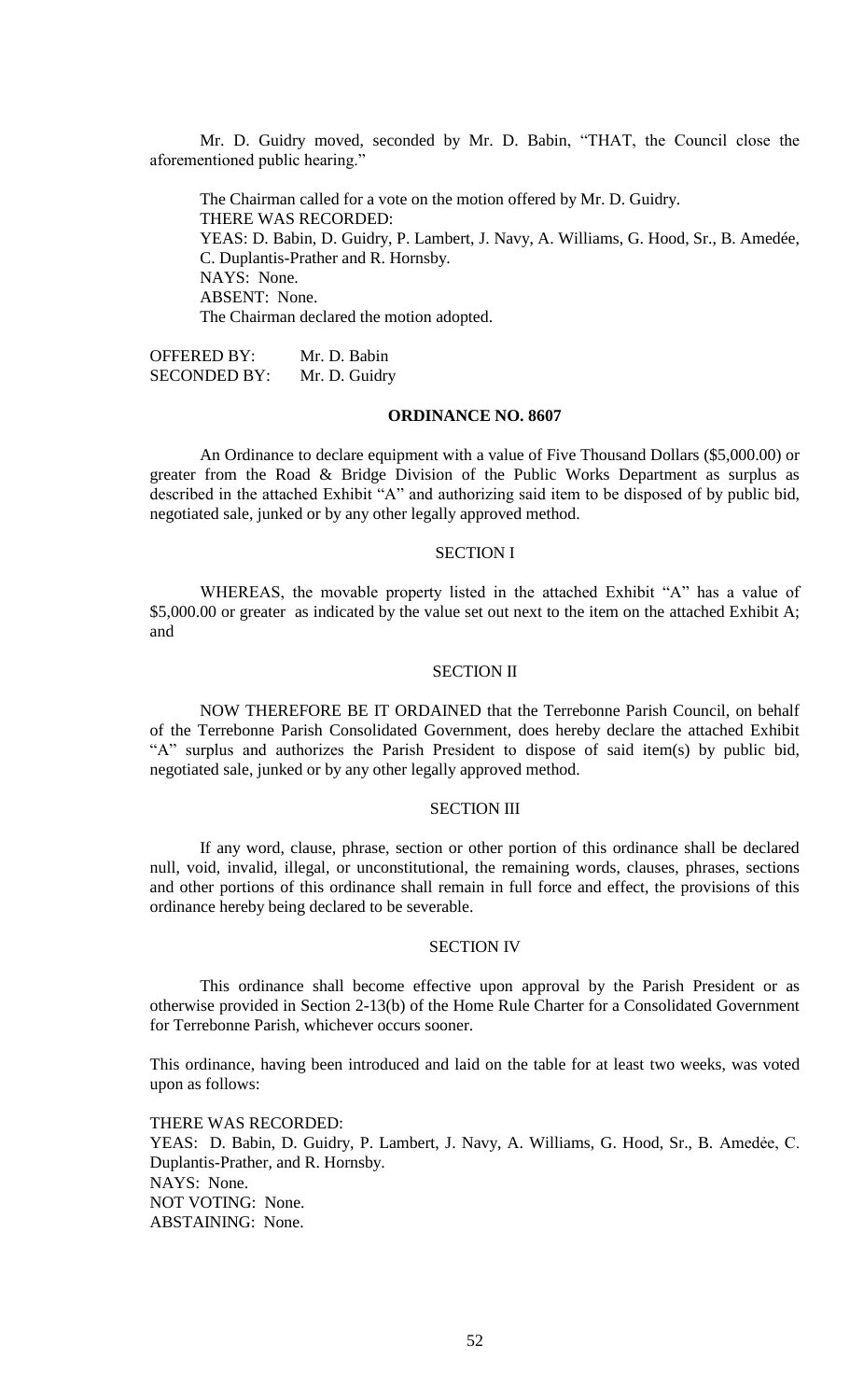ABSENT: None.

The Chairman declared the ordinance adopted on this the 26th day of August 2015.

 Surplus July 2015 (Value of \$5,000.00 or Greater)

> Road & Bridge: 1 - 1998 Ford F800 5 ton dump truck (Unit# 2123) / \$18,000.00

The Chairman recognized the public for comments on the following:

E. A proposed ordinance to declare six (6) Houma Police Department vehicles, with a value of \$5,000.00 or greater, as surplus and authorizing said items to be disposed of through legally approved methods.

There were no comments from the public on the proposed ordinance.

Ms. C. Duplantis-Prather moved, seconded by Mr. G. Hood, Sr. and Ms. A. Williams, "THAT, the Council close the aforementioned public hearing."

The Chairman called for a vote on the motion offered by Ms. C. Duplantis-Prather. THERE WAS RECORDED: YEAS: D. Babin, D. Guidry, P. Lambert, J. Navy, A. Williams, G. Hood, Sr., B. Amedée, C. Duplantis-Prather and R. Hornsby. NAYS: None. ABSENT: None. The Chairman declared the motion adopted.

OFFERED BY: Ms. C. Duplantis-Prather SECONDED BY: Mr. J. Navy

### **ORDINANCE NO. 8608**

ORDINANCE TO DECLARE CERTAIN AUTOMOBILES WITH A VALUE OF FIVE THOUSAND DOLLARS (\$5,000.00) OR LESS FROM THE HOUMA POLICE DEPARTMENT AS SURPLUS AS DESCRIBED IN THE ATTACHED EXHIBIT AND AUTHORIZING SAID ITEM TO BE DISPOSED OF BY PUBLIC BID, NEGOTIATED SALE, JUNKED OR BY ANY OTHER LEGALLY APPROVED METHOD.

### SECTION I

WHEREAS, the each item of movable property listed in the attached Exhibit A has a value of \$5,000.00 or less as indicated by the value set out next to the item on the attached Exhibit A; and

WHEREAS, the items on the attached Exhibit A are no longer needed by the Terrebonne Parish Consolidated Government for a public purpose; and

### SECTION II

NOW THEREFORE BE IT ORDAINED that the Terrebonne Parish Council, on behalf of the Terrebonne Parish Consolidated Government, does hereby declare the attached Exhibit A surplus and authorizes the Parish President to dispose of said item(s) by public bid, negotiated sale, junked or by any other legally approved method.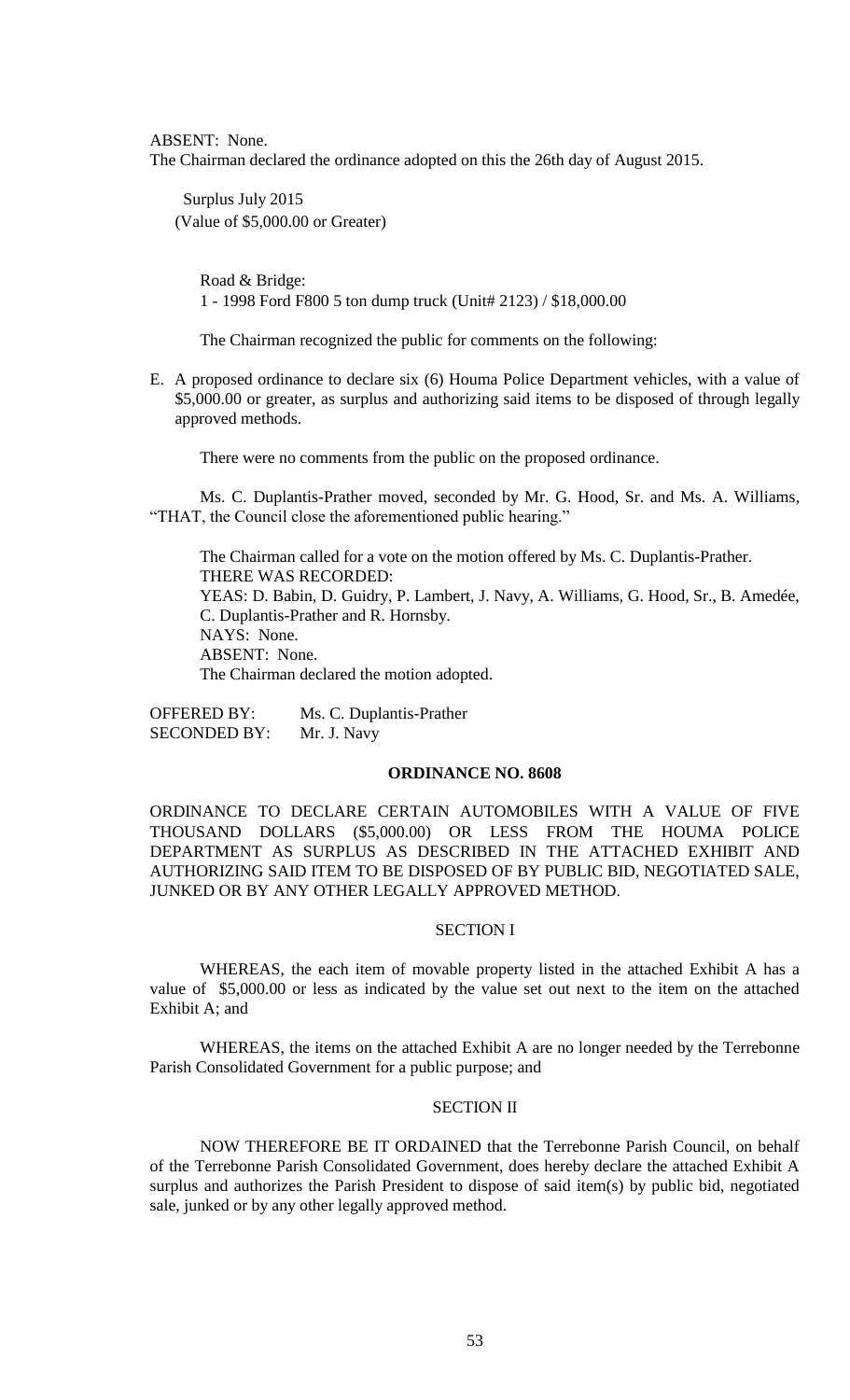### SECTION III

If any word, clause, phrase, section or other portion of this ordinance shall be declared null, void, invalid, illegal, or unconstitutional, the remaining words, clauses, phrases, sections and other portions of this ordinance shall remain in full force and effect, the provisions of this ordinance hereby being declared to be severable.

### SECTION IV

This ordinance shall become effective upon approval by the Parish President or as otherwise provided in Section 2-13(b) of the Home Rule Charter for a Consolidated Government for Terrebonne Parish, whichever occurs sooner.

This ordinance, having been introduced and laid on the table for at least two weeks, was voted upon as follows:

THERE WAS RECORDED: YEAS: D. Babin, D. Guidry, P. Lambert, J. Navy, A. Williams, G. Hood, Sr., B. Amedẻe, C. Duplantis-Prather, and R. Hornsby. NAYS: None. NOT VOTING: None. ABSTAINING: None. ABSENT: None. The Chairman declared the ordinance adopted on this, the 26th day of August 2015.

**Exhibit A Houma Police Department July 2015** 

| UNIT       | VIN               | YEAR/MAKE/MODEL            | <b>VALUE</b> |
|------------|-------------------|----------------------------|--------------|
| 286        | 2FAFP71V48X164315 | <b>2008 FORD CROWN VIC</b> | \$5,000      |
| <u>247</u> | 2FAHP71V79X148037 | <b>2009 FORD CROWN VIC</b> | \$5,000      |
| 245        | 2FAHP71V39X148035 | <b>2009 FORD CROWN VIC</b> | \$5,000      |
| 232        | 2FABP7BV8AX127996 | <b>2010 FORD CROWN VIC</b> | \$5,000      |
| 243        | 2FAHP71VX9X148033 | <b>2009 FORD CROWN VIC</b> | \$5,000      |
| 273        | 2FAFP71V88X101346 | <b>2008 FORD CROWN VIC</b> | \$5,000      |

The Chairman recognized the public for comments on the following:

- I. Emergency Shelter Grant Program, \$2,833
- II. Economic Development Other, \$3,000
- III. Fire Department, \$549
- IV. Emergency Preparedness Dept 2 Part-time Positions, \$11,892
- V. Recreation District #11 Payroll, \$66,365
- VI. Fire Department Part-time Position, \$0
- VII. Donation for Downtown Mural, \$60,000.

F. A proposed ordinance to amend the 2015 Adopted Operating Budget of the Terrebonne Parish Consolidated Government for the following items: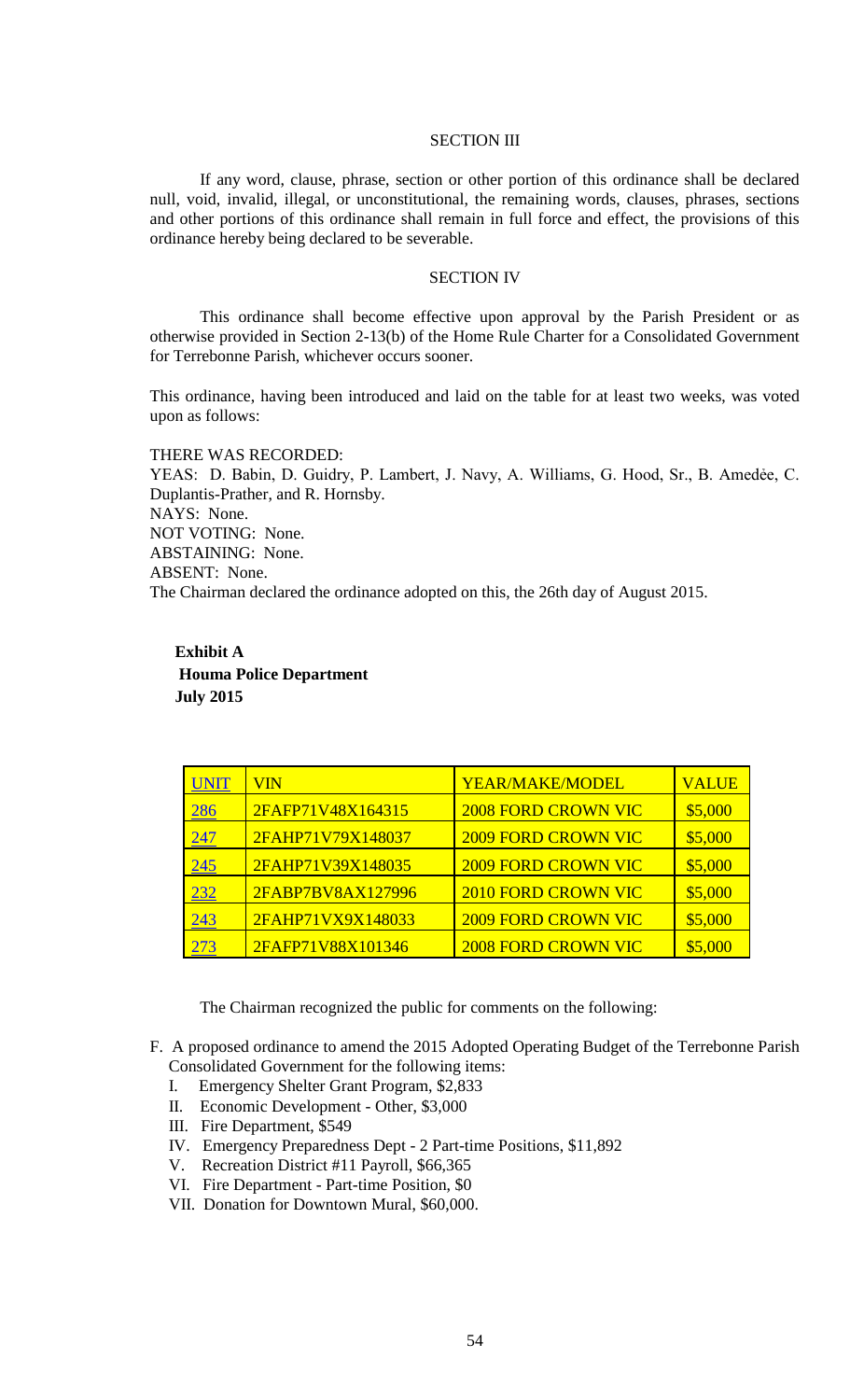There were no comments from the public on the proposed ordinance.

Mr. D. Babin moved, seconded by Mr. G. Hood, Sr., "THAT, the Council close the aforementioned public hearing."

The Chairman called for a vote on the motion offered by Mr. D. Babin. THERE WAS RECORDED: YEAS: D. Babin, D. Guidry, P. Lambert, J. Navy, A. Williams, G. Hood, Sr., B. Amedée, C. Duplantis-Prather and R. Hornsby. NAYS: None. ABSENT: None. The Chairman declared the motion adopted.

OFFERED BY: Mr. D. Babin SECONDED BY: Mr. D. Guidry

# **ORDINANCE NO. 8609**

AN ORDINANCE TO AMEND THE 2015 ADOPTED OPERATING BUDGET OF THE TERREBONNE PARISH CONSOLIDATED GOVERNMENT FOR THE FOLLOWING ITEMS:

- I. EMERGENCY SHELTER GRANT PROGRAM, \$2,833
- II. ECONOMIC DEVELOPMENT OTHER, \$3,000
- III. FIRE DEPARTMENT, \$549
- IV. EMERGENCY PREPAREDNESS DEPT 2 PART-TIME POSITIONS, \$11,892
- V. RECREATION DISTRICT #11 PAYROLL, \$66,365
- VI. FIRE DEPARTMENT PART-TIME POSITION, \$0
- VII. DONATION FOR DOWNTOWN MURAL, \$60,000

### SECTION I

WHEREAS, the Terrebonne Parish Consolidated Government – Emergency Shelter has received donations in prior year in the amount of \$2,833; and

WHEREAS, the Shelter is requesting that this money be reflected in the Operating Supplies for necessary purchases to assist in maintaining the building.

NOW, THEREFORE BE IT ORDAINED, by the Terrebonne Parish Council, on behalf of the Terrebonne Parish Consolidated Government, that the 2015 Adopted Budget of the Terrebonne Parish Consolidated Government be amended for the Emergency Shelter Grant Program. (Attachment A)

### SECTION II

WHEREAS, the Houma Downtown Development Corporation/Houma-Terrebonne Arts Council received \$3,000 from Louisiana Cultural Economy Foundation for a Pelican Sculpture, and

WHEREAS, the Houma Downtown Development Corporation already has budgeted \$2,000 towards the Pelican Sculpture for a total of \$5,000, and

WHEREAS, the Pelican Sculpture will be placed along the Bayouwalk and will be a great addition to downtown Houma.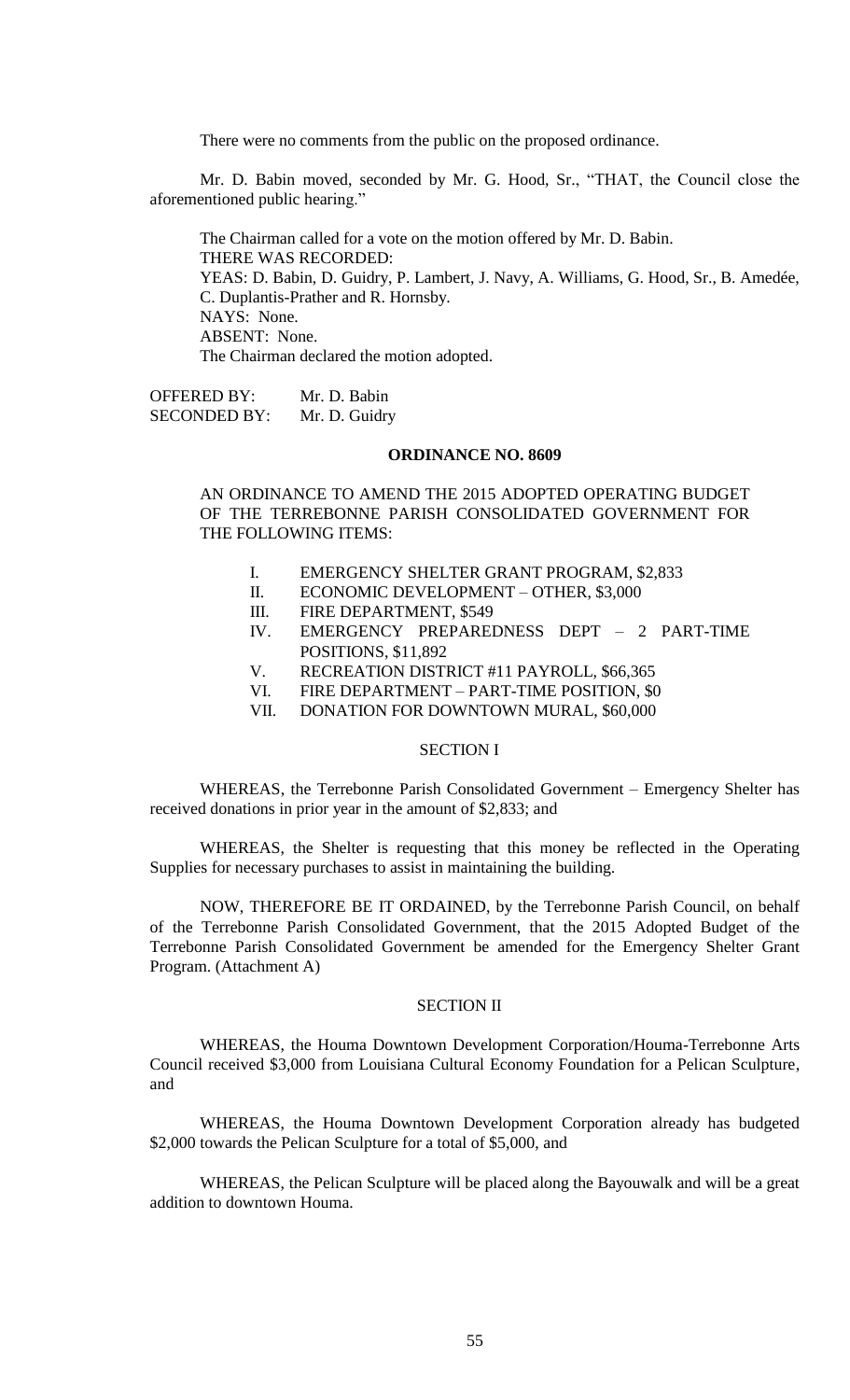NOW, THEREFORE BE IT FURTHER ORDAINED, by the Terrebonne Parish Council, on behalf of the Terrebonne Parish Consolidated Government, that the 2015 Adopted Operating Budget be amended to recognize the \$3,000 for the Pelican Sculpture. (Attachment B)

# SECTION III

WHEREAS, the Fire Department has received \$549 as a reimbursement from the Insurance Provider for the replacement cost for the portable generator, and

WHEREAS, this will be used to replenish the Machinery & Equipment Account.

NOW, THEREFORE BE IT FURTHER ORDAINED, by the Terrebonne Parish Council, on behalf of the Terrebonne Parish Consolidated Government, that the 2015 Adopted Operating Budget be amended to recognize the reimbursement for the portable generator at the Fire Department. (Attachment C)

# SECTION IV

WHEREAS, Emergency Preparedness Administration is requesting to implement 2 permanent part-time positions for a Administrative Technician I and a Bus Operator, and

WHEREAS, the cost of the Administrative Technician I part-time position for the remainder of this year is \$4,862 and the Bus Operator part-time position is \$7,030.

NOW, THEREFORE BE IT FURTHER ORDAINED, by the Terrebonne Parish Council, on behalf of the Terrebonne Parish Consolidated Government, that the 2015 Adopted Operating Budget be amended to recognize the implementing of the Administrative Technician I part-time position. (Attachment D)

### SECTION V

WHEREAS, the Terrebonne Parish Consolidated Government and Recreation District #11 have signed a cooperative endeavor agreement in April, 2015, which agrees that TPCG will assume all day to day administration of the operations, programs, and maintenance of Recreation District #11 in accordance with the most current budget and directives of the Board of Commissioners; and

WHEREAS, the employees shall have the opportunity to transfer their employment to TPCG in September 2015 and the cost of this transfer for the remainder of this year is \$66,365 which will be reimbursed from the millage of the District.

NOW, THEREFORE BE IT FURTHER ORDAINED, by the Terrebonne Parish Council, on behalf of the Terrebonne Parish Consolidated Government, that the 2015 Adopted Budget of the Terrebonne Parish Consolidated Government be amended for the transfer of activity from Recreation District #11. (Attachment E)

### SECTION VI

WHEREAS, Fire Department Administration is requesting to implement an Administrative Technician I (COE Student) permanent part-time position only, and

WHEREAS, the duties would include inputting large amount of data in the Firehouse Program.

NOW, THEREFORE BE IT FURTHER ORDAINED, by the Terrebonne Parish Council, on behalf of the Terrebonne Parish Consolidated Government, that the 2015 Adopted Budget of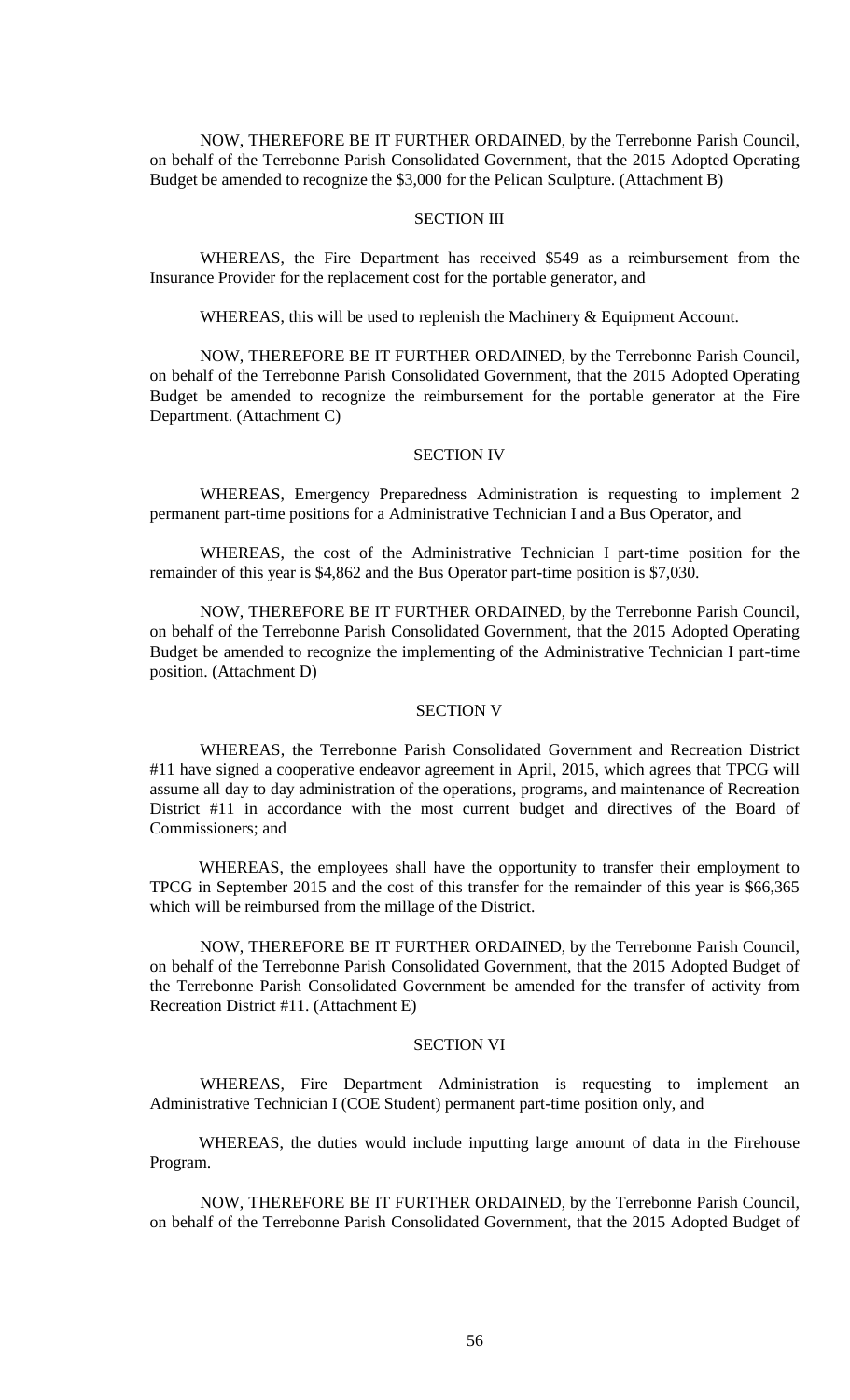the Terrebonne Parish Consolidated Government be amended for the new Administrative Technician I Part-time Position. (Attachment F)

### SECTION VII

WHEREAS, the Parish is in receipt of a \$60,000 donation for a Downtown Mural, and

WHEREAS, TPCG and/or HDDC desire to have the mural placed in a prominent area of Houma's Downtown Historical District; and

WHEREAS, the west facing wall of the building and property owned by Champagne located at municipal address 7928 Main Street, Houma, Louisiana is a desirable and appropriate location for the mural; and

WHEREAS, this mural adds to the beautification and the pride of the downtown area of Houma.

NOW, THEREFORE BE IT FURTHER ORDAINED, by the Terrebonne Parish Council, on behalf of the Terrebonne Parish Consolidated Government, that the 2015 Adopted Budget of the Terrebonne Parish Consolidated Government be amended for the donation of \$60,000 for the new Downtown Mural. (Attachment G)

#### SECTION VIII

If any word, clause, phrase, section or other portion of this ordinance shall be declared null, void, invalid, illegal, or unconstitutional, the remaining words, clauses, phrases, sections and other portions of this ordinance shall remain in full force and effect, the provisions of this ordinance hereby being declared to be severable.

### SECTION IX

This ordinance shall become effective upon approval by the Parish President or as otherwise provided in Section 2-13(b) of the Home Rule Charter for a Consolidated Government for Terrebonne Parish, whichever occurs sooner.

This ordinance, having been introduced and laid on the table for at least two weeks, was voted upon as follows:

#### THERE WAS RECORDED:

YEAS: D. Babin, D. Guidry, P. Lambert, J. Navy, A. Williams, G. Hood, Sr., B. Amedẻe, C. Duplantis-Prather, and R. Hornsby. NAYS: None. NOT VOTING: None. ABSTAINING: None. ABSENT: None. The Chairman declared the ordinance adopted on this the 26th day of August 2015.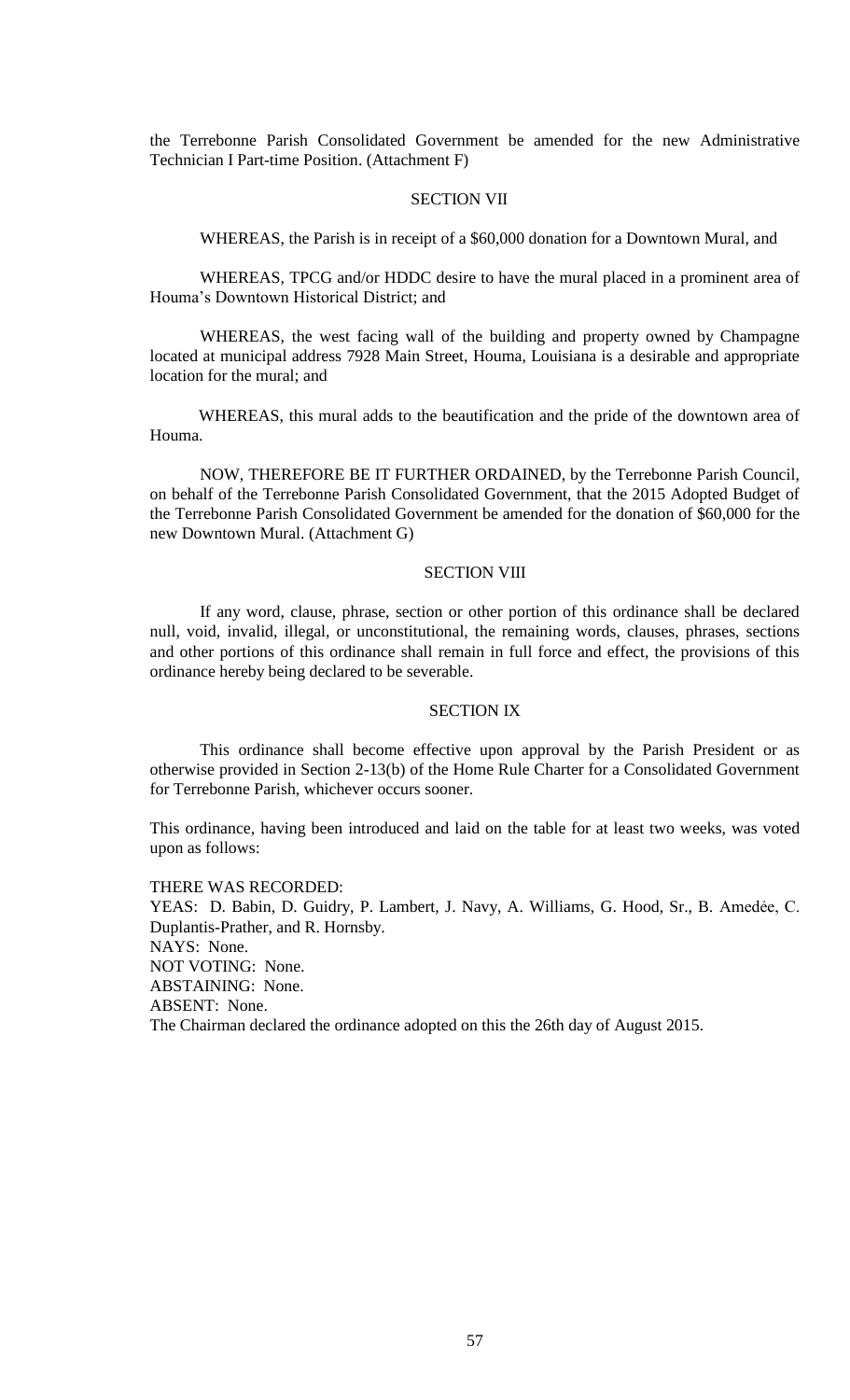# Prepared By: Finance Department PC File: 2015-Various Items - O Date Prepared: 8/4/2015 BA #23

| <b>ATTACHMENT A - Emergency Shelter Grant Program</b>                  |                |               |                |
|------------------------------------------------------------------------|----------------|---------------|----------------|
|                                                                        |                |               |                |
|                                                                        | 2015           |               |                |
|                                                                        | <b>Adopted</b> | <b>Change</b> | <b>Amended</b> |
|                                                                        |                |               |                |
| <b>Operating Supplies - Donations</b>                                  |                | 2,833         | 2,833          |
| Fund Balance (Decrease)                                                | N/A            | (2, 833)      | N/A            |
| <b>ATTACHMENT B - Economic Development - Other</b>                     |                |               |                |
|                                                                        |                | 2015          |                |
|                                                                        | <b>Adopted</b> | <b>Change</b> | Amended        |
|                                                                        |                |               |                |
| Pelican-Creative Place Making                                          |                | 3,000         | 3,000          |
| <b>Creative Place Making Revenue</b>                                   |                | (3,000)       | (3,000)        |
| <b>ATTACHMENT C - Fire Department</b>                                  |                |               |                |
|                                                                        |                | 2015          |                |
|                                                                        | <b>Adopted</b> | <b>Change</b> | <b>Amended</b> |
| Machinery & Equipment                                                  | 129,508        | 549           | 130,057        |
| Compensation of Propery Damage                                         | (8,581)        | (549)         | (9, 130)       |
|                                                                        |                |               |                |
| <b>ATTACHMENT D - Emergency Preparadness Dept - Part-time Position</b> |                |               |                |
|                                                                        |                | 2015          |                |
|                                                                        | <b>Adopted</b> | <b>Change</b> | <b>Amended</b> |
|                                                                        |                |               |                |
| Salaries/Fringes                                                       | 122,042        | 11,892        | 133,934        |
| Fund Balance (Decrease)                                                | N/A            | (11, 892)     | N/A            |

# **ATTACHMENT D - Emergency Preparadness Dept - Part-time Position**

|                     | 2015    |        |         |       |            |        |        |
|---------------------|---------|--------|---------|-------|------------|--------|--------|
|                     | Adopted | Change | Amended | Level | <b>MIN</b> | MID    | MAX    |
|                     |         |        |         |       |            |        |        |
| Admin Tech I        |         |        |         | 101   | 16.609     | 21.177 | 25.876 |
| <b>Bus Operator</b> |         |        |         | 104   | 21,509     | 27.424 | 33,511 |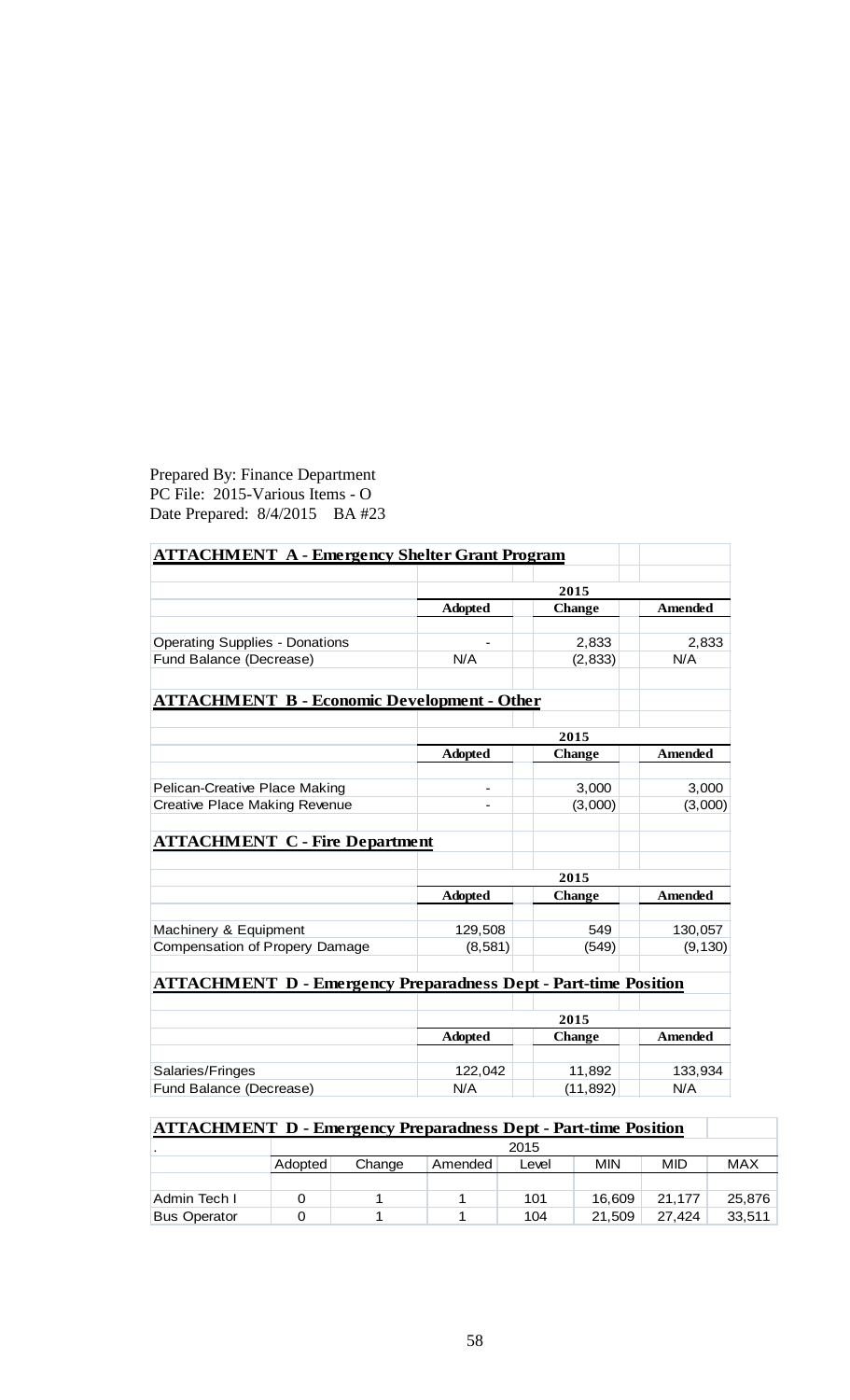| <b>ATTACHMENT E - Recreation Distict #11</b> |                                            |          |        |  |  |
|----------------------------------------------|--------------------------------------------|----------|--------|--|--|
|                                              | 2015                                       |          |        |  |  |
|                                              | <b>Adopted</b><br>Amended<br><b>Change</b> |          |        |  |  |
|                                              |                                            |          |        |  |  |
| Salaries & Wages                             | $\overline{\phantom{0}}$                   | 44,547   | 44,547 |  |  |
| FICA/Medicare                                | $\overline{\phantom{0}}$                   | 3,408    | 3,408  |  |  |
| Pension                                      | $\qquad \qquad \blacksquare$               | 3,194    | 3,194  |  |  |
| Group Insurance                              | $\qquad \qquad \blacksquare$               | 13,079   | 13,079 |  |  |
| Unemployment Compensation                    | $\overline{\phantom{0}}$                   | 668      | 668    |  |  |
| Workmen's Compensation                       | $\overline{\phantom{0}}$                   | 1,469    | 1,469  |  |  |
| Fund Balance (Decrease)                      | N/A                                        | (66,365) | N/A    |  |  |

| <b>ATTACHMENT F - Fire Department Part-time Position</b> |         |        |         |       |        |        |        |
|----------------------------------------------------------|---------|--------|---------|-------|--------|--------|--------|
|                                                          | 2015    |        |         |       |        |        |        |
|                                                          | Adopted | Change | Amended | Level | MIN    | MID    | MAX    |
|                                                          |         |        |         |       |        |        |        |
| Admin Tech I                                             |         |        |         | 101   | 16.609 | 21.177 | 25.876 |

| <b>ATTACHMENT F - Downtown Mural</b> |                |                          |          |  |  |
|--------------------------------------|----------------|--------------------------|----------|--|--|
|                                      | 2015           |                          |          |  |  |
|                                      | <b>Adopted</b> | <b>Change</b><br>Amended |          |  |  |
| Downtown Mural                       |                | 60,000                   | 60,000   |  |  |
| Donations - Downtown Development     | -              | (60,000)                 | (60,000) |  |  |

The Chairman recognized the public for comments on the following:

G. A proposed ordinance to dedicate and accept the maintenance/operation of the street(s), drainage servitudes, sewer, and rights-of-way for "Deroche Estates;" energize and accept the street lights; and to incorporate "Derussao Street" into the Enhanced 911 Emergency Response System for the purpose of providing a better means of locating addresses.

There were no comments from the public on the proposed ordinance.

Ms. C. Duplantis-Prather moved, seconded by Mr. G. Hood, Sr., "THAT, the Council close the aforementioned public hearing."

The Chairman called for a vote on the motion offered by Ms. C. Duplantis-Prather. THERE WAS RECORDED: YEAS: D. Babin, D. Guidry, P. Lambert, J. Navy, A. Williams, G. Hood, Sr., B. Amedée, C. Duplantis-Prather and R. Hornsby. NAYS: None. ABSENT: None. The Chairman declared the motion adopted.

OFFERED BY: Ms. C. Duplantis-Prather SECONDED BY: Mr. J. Navy

# **ORDINANCE NO. 8610**

AN ORDINANCE DEDICATING AND ACCEPTING THE MAINTENANCE/OPERATION OF THE STREET(S), DRAINAGE SERVITUDES, SEWER, AND RIGHTS-OF-WAY FOR "DEROCHE ESTATES;" ENERGIZE AND ACCEPT THE STREET LIGHTS; AND TO INCORPORATE "DERUSSO STREET" INTO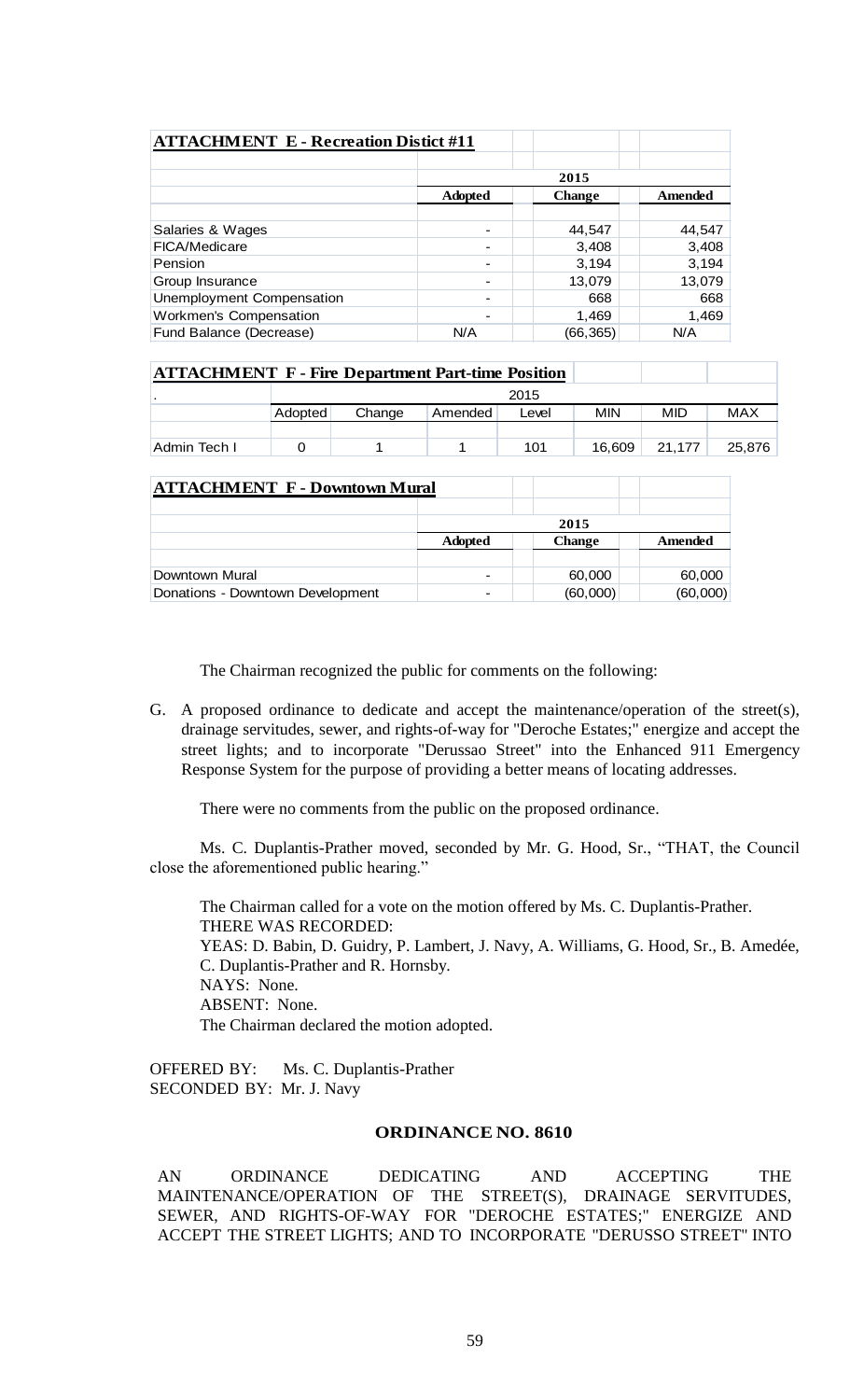THE ENHANCED 911 EMERGENCY RESPONSE SYSTEM FOR THE PURPOSE OF PROVIDING A BETTER MEANS OF LOCATING ADDRESSES; AND. TO SET FORTH AN EFFECTIVE DATE FOR THE INCORPORATION OF STREET NAME(S), TO INFORM THE PROPER AGENCIES OF THE STREET NAME(S), AND TO AUTHORIZE THE INSTALLATION OF THE APPROPRIATE STREET SIGN(S), AND TO ADDRESS OTHER MATTERS RELATIVE THERETO.

# **SECTIONI**

BE IT ORDAINED that the Terrebonne Parish Council, on behalf of Terrebonne Parish Consolidated Government, dedicates and accepts the maintenance/operation of the street(s), drainage servitudes, sewer, and rights-of-way; and energize and accept the street lights as depicted on a plat, prepared on May 19, 2015 by Milford & Associates, Inc. titled "Deroche Estates", a copy of which is attached hereto and made a part hereof;

BE IT FURTHER ORDAINED effective on the  $16<sup>th</sup>$  day of September 2015, that "Derusso Street" be incorporated into the Enhanced 911 Emergency Response System;

BE IT FURTHER ORDAINED that a copy of this ordinance be submitted to the Terrebonne Parish Communications Board, local U.S. Postal Services, fire districts, Acadian Ambulance, Terrebonne Parish Sheriff's Office, and any other appropriate agency; and

BE IT FURTHER ORDAINED that the Parish Forces be directed to install the proper street sign on the appropriate street, and that any other actions relative thereto be addressed.

#### SECTION II

If any word, clause, phrase, section or other portion of this ordinance shall be declared null, void, invalid, illegal, or unconstitutional, the remaining words, clauses, phrases, sections and other portions of this ordinance shall remain in full force and effect, the provisions of this ordinance hereby being declared to be severable.

#### SECTION III

This ordinance shall become effective upon approval by the Parish President or as otherwise provided in Section 2-13(b) of the Home Rule Charter for a Consolidated Government for Terrebonne Parish, whichever occurs sooner.

This ordinance, having been introduced and laid on the table for at least two weeks, was voted upon as follows:

THERE WAS RECORDED: YEAS: D. Babin, D. Guidry, P. Lambert, J. Navy, A. Williams, G. Hood, Sr., B. Amedẻe, C. Duplantis-Prather, and R. Hornsby. NAYS: None. NOT VOTING: None. ABSTAINING: None. ABSENT: None. The Chairman declared the ordinance adopted on this the 26th day of August 2015.

The Chairman recognized the public for comments on the following:

H. A proposed ordinance to dedicate and accept the maintenance/operation of the street(s), drainage servitudes, utilities, and rights-of-way for Rome Woodard Street and Barry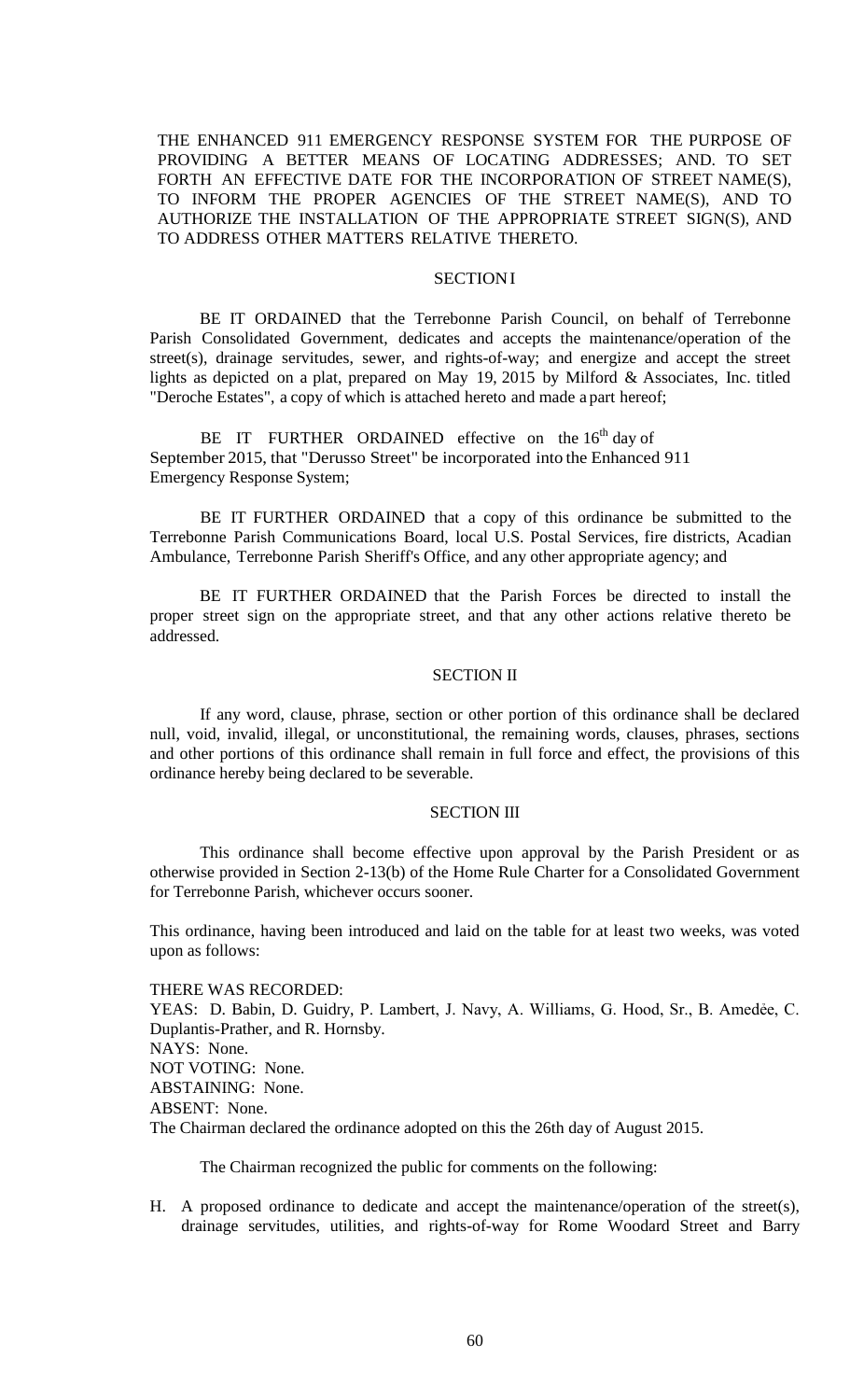Belanger Street into the Enhanced 911 Emergency Response System for the purpose of providing a better means of locating addresses.

There were no comments from the public on the proposed ordinance.

Mr. D. Babin moved, seconded by Mr. D. Guidry, "THAT, the Council close the aforementioned public hearing."

The Chairman called for a vote on the motion offered by Mr. D. Babin. THERE WAS RECORDED: YEAS: D. Babin, D. Guidry, P. Lambert, J. Navy, A. Williams, G. Hood, Sr., B. Amedée, C. Duplantis-Prather and R. Hornsby. NAYS: None. ABSENT: None. The Chairman declared the motion adopted.

OFFERED BY: Mr. D. Babin SECONDED BY: Mr. J. Navy

#### **ORDINANCE NO. 8611**

AN ORDINANCE DEDICATING AND ACCEPTING THE MAINTENANCE/OPERATION OF THE STREET(S), DRAINAGE SERVITUDES, UTILITIES, AND RIGHTS-OF-WAY FOR "ROME WOODARD STREET" AND "BARRY BELANGER STREET"; AND TO INCORPORATE INTO THE ENHANCED 911 EMERGENCY RESPONSE SYSTEM FOR THE PURPOSE OF PROVIDING A BETTER MEANS OF LOCATING ADDRESSES; AND TO SET FORTH AN EFFECTIVE DATE FOR THE INCORPORATION OF STREET NAME(S), TO INFORM THE PROPER AGENCIES OF THE STREET NAME(S), AND TO AUTHORIZE THE INSTALLATION OF THE APPROPRIATE STREET SIGN(S), AND TO ADDRESS OTHER MATTERS RELATIVE THERETO.

### SECTION I

BE IT ORDAINED that the Terrebonne Parish Council, on behalf of Terrebonne Parish Consolidated Government, dedicates and accepts the maintenance/operation of the street(s), drainage servitudes, utilities, and rights-of-way for the extension of "Rome Woodard Street" and "Barry Belanger Street" as depicted on the plat dated June 30, 2015, a copy of which is attached hereto and made a part hereof;

BE IT FURTHER ORDAINED effective on the 16th day of September 2015, that "Rome Woodard Street" and "Barry Belanger Street" be incorporated into the Enhanced 911 Emergency Response System;

BE IT FURTHER ORDAINED that a copy of this ordinance be submitted to the Terrebonne Parish Communications Board, local U.S. Postal Services, fire districts, Acadian Ambulance, Terrebonne Parish Sheriff's Office, and any other appropriate agency; and

BE IT FURTHER ORDAINED that the Parish Forces be directed to install the proper street sign on the appropriate street, and that any other actions relative thereto be addressed.

# SECTION II

If any word, clause, phrase, section or other portion of this ordinance shall be declared null, void, invalid, illegal, or unconstitutional, the remaining words, clauses, phrases, sections and other portions of this ordinance shall remain in full force and effect, the provisions of this ordinance hereby being declared to be severable.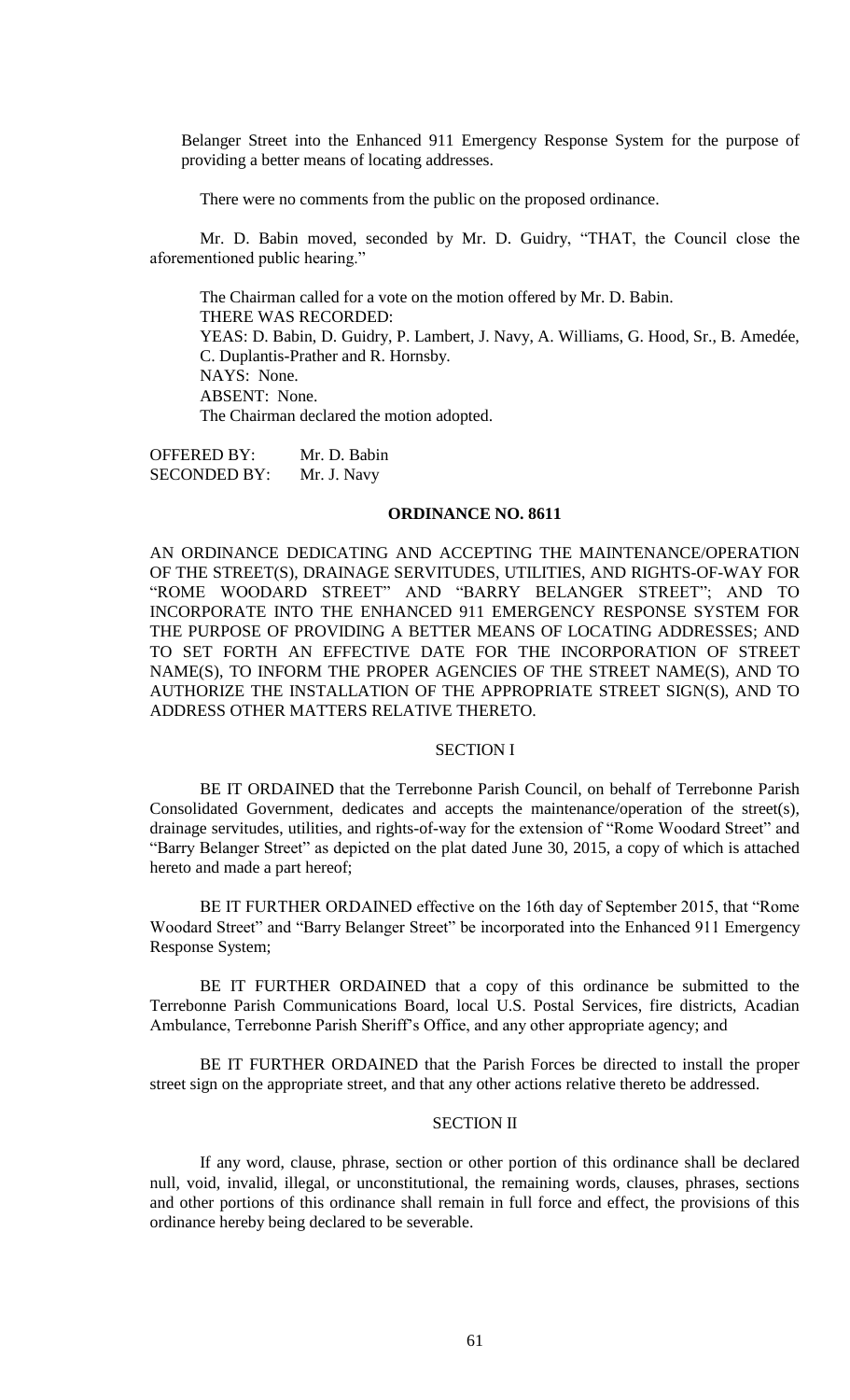# SECTION III

This ordinance shall become effective upon approval by the Parish President or as otherwise provided in Section 2-13(b) of the Home Rule Charter for a Consolidated Government for Terrebonne Parish, whichever occurs sooner.

This ordinance, having been introduced and laid on the table for at least two weeks, was voted upon as follows:

THERE WAS RECORDED:

YEAS: D. Babin, D. Guidry, P. Lambert, J. Navy, A. Williams, G. Hood, Sr., B. Amedẻe, C. Duplantis-Prather, and R. Hornsby. NAYS: None. NOT VOTING: None. ABSTAINING: None. ABSENT: None. The Chairman declared the ordinance adopted on this the 26th day of August 2015.

Mr. D. Babin moved, seconded by Ms. C. Duplantis-Prather, "THAT, the Council continue with the regular order of business."

The Chairman called for a vote on the motion offered by Mr. D. Babin. THERE WAS RECORDED: YEAS: D. Babin, D. Guidry, P. Lambert, J. Navy, A. Williams, G. Hood, Sr., B. Amedée, C. Duplantis-Prather and R. Hornsby. NAYS: None. ABSENT: None. The Chairman declared the motion adopted.

The Chairman acknowledged Sgt. Kyle Faulk, President of the Houma Police Association, who asked for a moment of silence in honor of the memory of fallen officer Senior Trooper Stephen Vincent. Sgt. Faulk addressed the Council relative to the Houma Police Department's pay. He stated that Louisiana is ranked number two, with Texas being number one, for the deadliest state on violent acts against police officers.

Ms. C. Duplantis-Prather moved, seconded by Ms. A. Williams, "THAT, the Council extend Mr. Faulk's time an additional minute."

The Chairman called for a vote on the motion offered by Ms. C. Duplantis-Prather. THERE WAS RECORDED: YEAS: D. Babin, D. Guidry, P. Lambert, J. Navy, A. Williams, G. Hood, Sr., B. Amedée, C. Duplantis-Prather and R. Hornsby. NAYS: None. ABSENT: None. The Chairman declared the motion adopted.

Mr. Faulk continued stating that the HPD (Houma Police Department) at present is working shorthanded and that they are not receiving any applicants to fill the vacant positions. Mr. Faulk urged the Council to invest in the employees of the HPD by utilizing funds that are currently available in the budget for raises.

Councilman G. Hood, Sr. expressed his experiences and concerns having worked as a HPD Officer and explained that the HPD needs more police officers and that he is in favor of the aforementioned raises.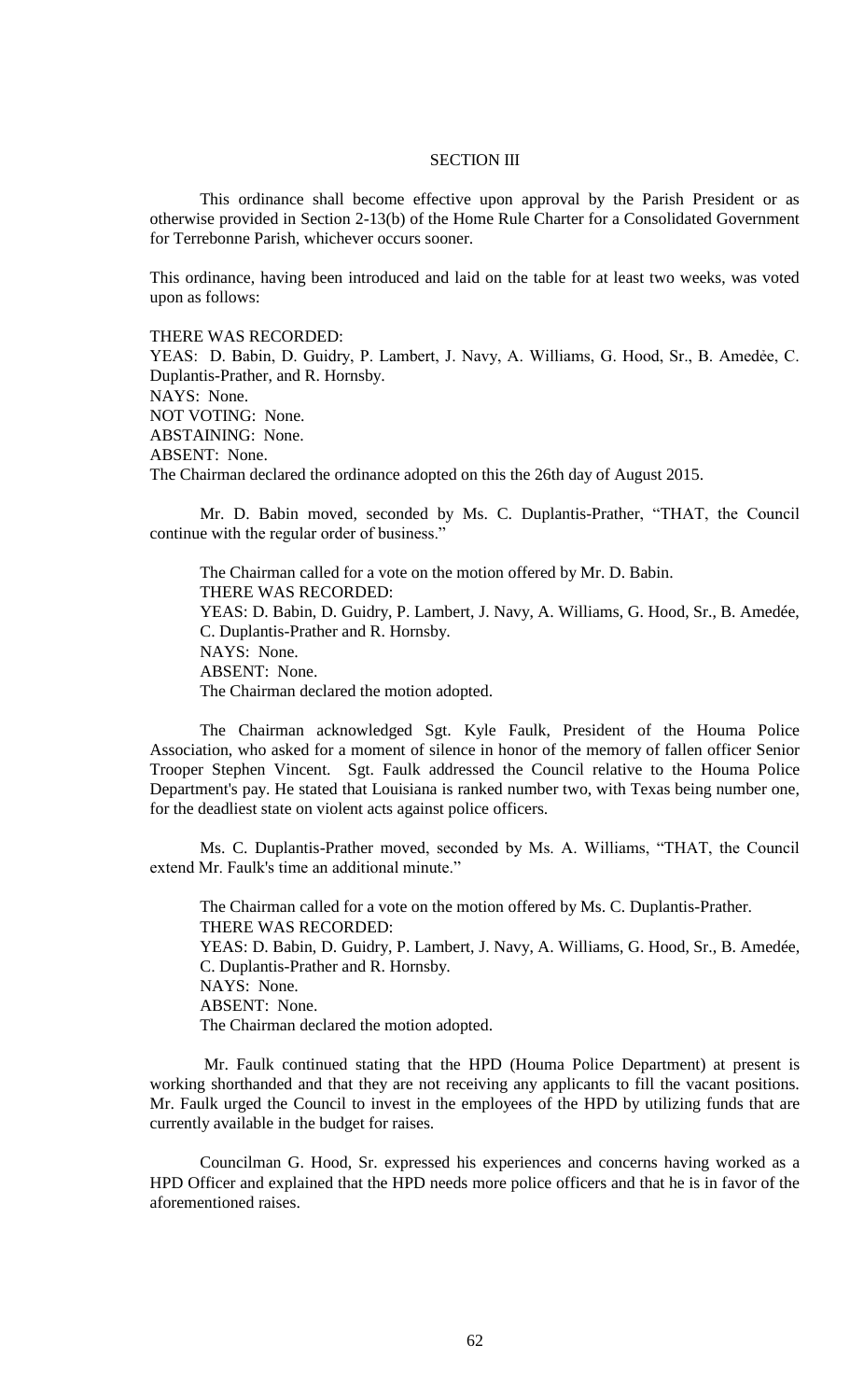Mr. G. Hood, Sr. moved, seconded unanimously, "THAT, the Council refer the matter of Houma Police Department Pay to the Budget and Finance Committee meeting to be held on September 8, 2015, for discussion and possible action." **\*(Motion Amended After Discussion)**

A lengthy discussion ensued relative to the HPD pay rates and the job they do protecting the citizens of Terrebonne Parish.

Upon questioning, HPD Lt. Bobbie O'Bryan explained how short staff is currently handled in the HPD.

\*Mr. G. Hood, Sr. amended the motion, seconded Ms. A. Williams, "THAT, the Council "add-on" to tonight's agenda to address HPD pay."

The Chairman called for a vote on the motion offered by Mr. G. Hood, Sr. THERE WAS RECORDED: YEAS: D. Babin, D. Guidry, P. Lambert, J. Navy, A. Williams, G. Hood, Sr., B. Amedée, C. Duplantis-Prather and R. Hornsby. NAYS: None. ABSENT: None. The Chairman declared the motion adopted.

The Chairman called for comments from the public on the aforementioned add-on.

Parish Attorney Courtney Alcock explained that Sec. 504 of the Parish Code, requires the Parish President to transfer allocations and would have to come before the Council by ordinance.

President M. Claudet explained that the monies currently in the budget are to be used for overtime in the event of a Hurricane, noting that there will be over a 2 million dollar reduction in the General Fund for next year's budget due to the current economy. President Claudet also noted that the 2016 budget has not been completed as of yet and by giving raises at this time is not good fiscal management.

Upon questioning from Councilman G. Hood, Sr., Lt. Bobby O'Brian, of the Houma Police Department, explained that monies are separately budgeted for overtime and that the monies currently in the budget are the salaries of vacant officer positions that remained in the salary account.

President M. Claudet mentioned that CFO Jamie Elfert has indicated that the aforementioned monies are generally used for overtime if there is a storm and furthermore if the monies aren't used it goes into the savings account which is used for the departments capital items; noting that the funds have to be reoccurring in order to give raises.

Upon questioning from Councilman D. Babin, Councilwoman A. Williams explained that the Committee regarding HPD raises is still viable and that they had not met again due to scheduling conflicts; noting that each Council member has previously received all the information needed from Mr. Faulk.

Councilman D. Babin explained that, if there is question as to whether action should be taken on this matter, the Council could make a motion to place this matter for discussion and possible action into the Budget and Finance committee.

Ms. Lucreita McBride, a Houma Resident, stated that she is in favor of the aforementioned add-on and asked the Council to discuss and vote on the matter at tonight's meeting.

There were no further comments from the public on the aforementioned add-on.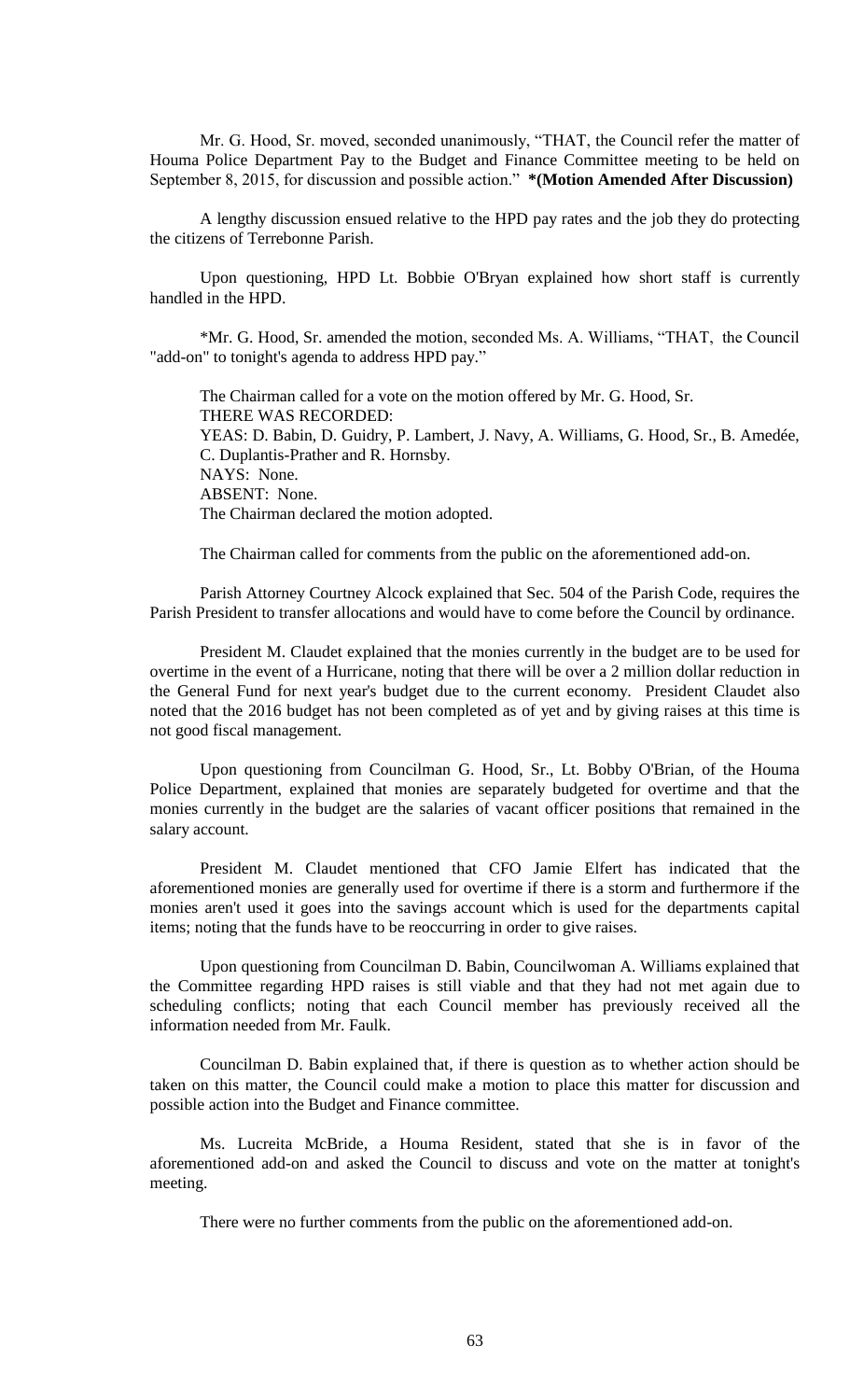Ms. A. Williams moved, seconded by Ms. C. Duplantis-Prather, "THAT, the Council close the comments from the public on the aforementioned add-on."

The Chairman called for a vote on the motion offered by Ms. A. Williams. THERE WAS RECORDED: YEAS: D. Babin, D. Guidry, P. Lambert, J. Navy, A. Williams, G. Hood, Sr., B. Amedée, C. Duplantis-Prather and R. Hornsby. NAYS: None. ABSENT: None. The Chairman declared the motion adopted.

Ms. A. Williams moved, seconded by Ms. C. Duplantis-Prather, "THAT, the Council request Administration to address the matter of allocating funds contained in the HPD Budget to be used for HPD Personnel Pay increases."

The Chairman called for a vote on the motion offered by Ms. A. Williams. THERE WAS RECORDED: YEAS: D. Babin, D. Guidry, P. Lambert, J. Navy, A. Williams, G. Hood, Sr., B. Amedée, C. Duplantis-Prather and R. Hornsby. NAYS: None. ABSENT: None. The Chairman declared the motion adopted.

The Chairman acknowledged Mr. Keith Ward, Captain of the Houma Fire Department, who addressed the Council relative to the matter of Fire pay and presented the Council with a packet of information detailing pay for the Houma Fire Department. Mr. Ward gave a brief overview of the Fire pay, thanked and asked the Council to review the information provided for Fire pay raises.

Several Council members thanked Mr. Ward for the detailed information that he provided and ensured him that they would look into and discuss these matters.

Parish Attorney C. Alcock explained that the aforementioned action the Council has taken is requesting the Parish President to make said changes in the budget and make a recommendation that would come before the Council to introduce and approve an ordinance.

The Chairman called for a report on the Public Services Committee meeting held on 08/24/15, whereupon the Committee Chairwoman noting ratification of minutes calls public hearings on September 9, 2015 at 6:30 p.m., rendered the following:

### **PUBLIC SERVICES COMMITTEE**

### **AUGUST 24, 2015**

The Chairwoman, A. Williams, called the Public Services Committee meeting to order at 5:32 p. m. in the Terrebonne Parish Council Meeting Room with an Invocation led by Committee Member J. Navy and the Pledge of Allegiance by Committee Member R. Hornsby. Upon roll call, Committee Members recorded as present were: D. Babin, D. Guidry, P. Lambert, J. Navy, A. Williams, Capt. Greg Hood, Sr., HPD Ret., B. Amedèe, C. Duplantis-Prather and R. Hornsby. A quorum was declared present.

Lt. Bobbie O'Bryan with the Houma Police Department presented a brief report on the traffic radar trailer assessment. He stated that placing the traffic trailers in different areas has decreased the number of tickets written and the number of motorists speeding in certain areas. Lt. O'Bryan stated that the completed study showed the peak time of speeding motorists was from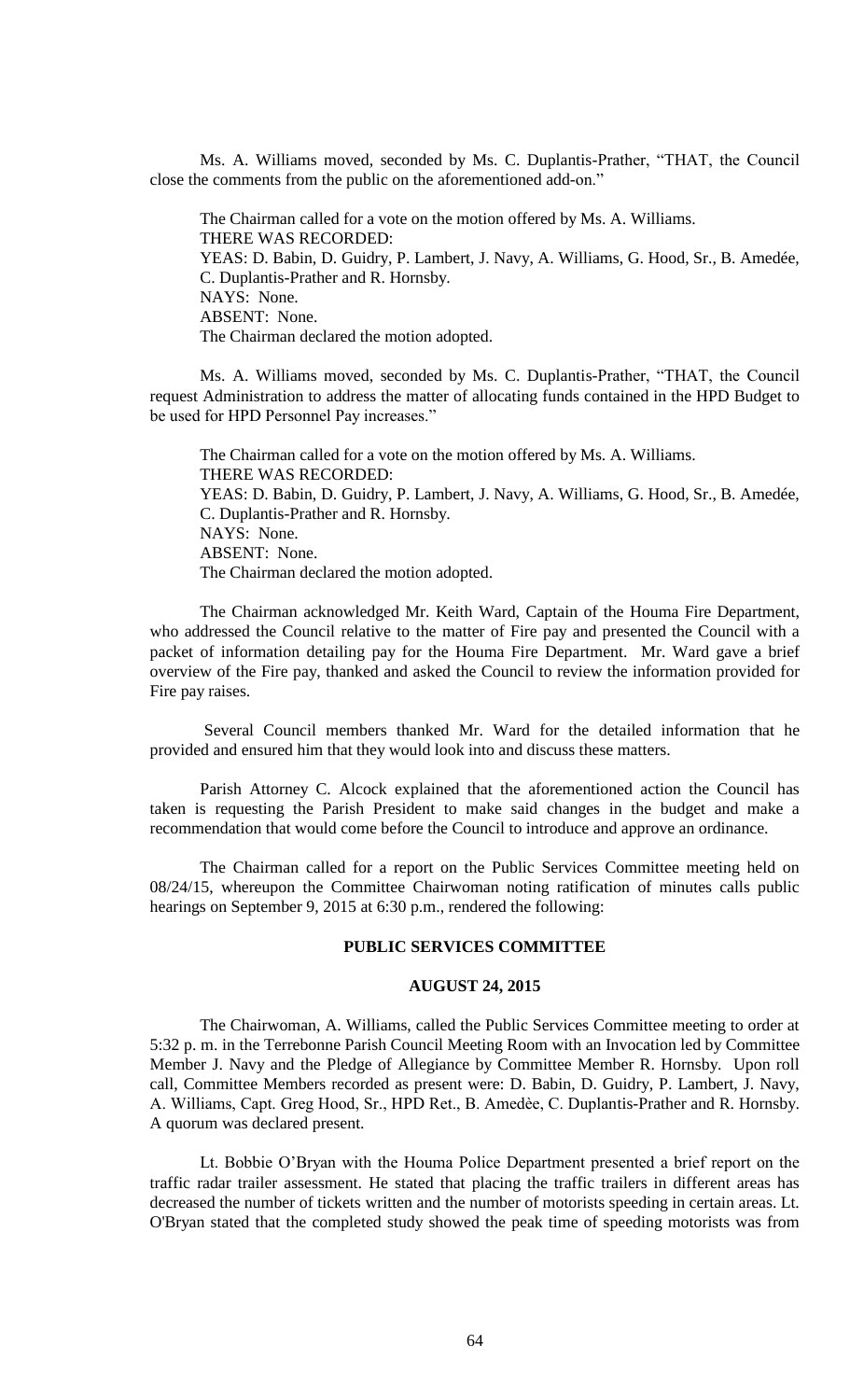11:00 a.m. to 1:00 p.m.; and noted that once motorists were aware that the traffic trailer was present in the area, they would reduce speed and comply to the speed limit in that particular area over a period of time. He stated that, thus far, the traffic trailer has been an effective tool used to reduce speeding.

Several Committee members thanked Lt. O'Bryan for the report who reiterated that technology and enforcement working together can ensure safety and reduce speeding. Some committee members suggested that the traffic trailer be moved to different parts of the parish to further reduce speeding and that Administration possibly look into ways to find additional funding, such as a grant that may be used to purchase and/or build additional traffic trailers that can be placed throughout the parish.

Mr. J. Navy moved, second by Ms. C. Duplantis-Prather, "THAT, the Public Services Committee place the matter of funding for additional traffic trailers on the agenda, in the appropriate committee, within ninety days for further discussion and action."

The Chairwoman called for the vote on the motion offered by Mr. J. Navy. THERE WAS RECORDED: YEAS: D. Babin, D. Guidry, P. Lambert, J. Navy, A. Williams, G. Hood, Sr., B. Amedèe, C. Duplantis-Prather and R. Hornsby. NAYS: None. ABSENT: None. The Chairwoman declared the motion adopted.

Committee Chairwoman A. Williams welcomed and recognized Mr. Roosevelt Thomas, Terrebonne Parish School Board President, who was in the audience for tonight's proceedings.

Committee member G. Hood, Sr. stated he placed the matter relative to discussion and possible action regarding speed control devices around schools, on the agenda because of the speeding problem that he is having in District 3. He asked whether or not speed humps or speed strips can be used to reduce speeding in and around area schools.

Mr. Roosevelt Thomas, Terrebonne Parish School Board President, stated that he, along with Terrebonne Parish School Board Superintendent Philip Martin are "on board" and will partner with the Terrebonne Parish Council and Administration to possibly reduce speeding in and around schools and school zones.

Parish President Michel Claudet stated that there are a number of traffic calming devices that can be used to reduce speeding motorists and with further discussion and evaluation, he is more than sure that a viable solution can be found to alleviate this speeding problem in and around school areas.

Committee member G. Hood, Sr. requested that Council Clerk V. Chauvin place the agenda item of speed control devices around schools and parks back on the agenda in two weeks for further discussion and action.

Upon questioning, Mr. Roosevelt Thomas stated that the flashing lights that are on around the school zones are set by timers and they are monitored by the school board maintenance department; and noted that there are some that are not functioning properly and have to be checked to ensure they are functioning at the proper times.

OFFERED BY: Mr. D. Babin SECONDED: Mr. G. Hood, Sr.

# **RESOLUTION NO. 15-445**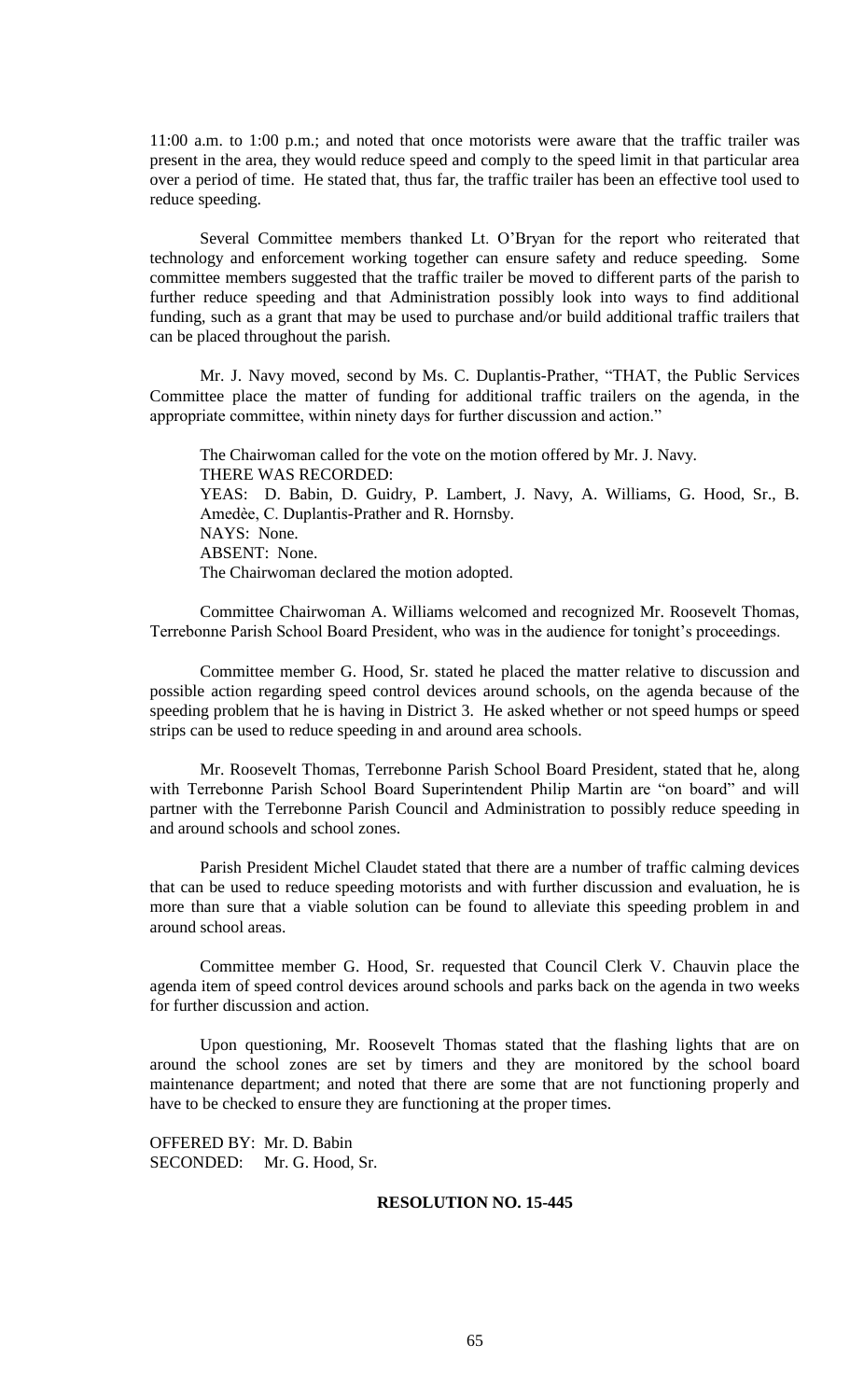A RESOLUTION AWARDING AND AUTHORIZING THE SIGNING OF THE CONSTRUCTION CONTRACT FOR PARISH PROJECT NO. 11-SEW-61, PACKAGE SEWER PLANT REHABILITATION FOR ORANGE STREET PLANT, TERREBONNE FPARISH, LOUISIANA AND AUTHORIZING THE ISSUANCE OF THE NOTICE TO PROCEED.

WHEREAS, the Terrebonne Parish Consolidated Government did receive construction bids on August 12, 2015, for Parish Project 11-SEW-61, Package Sewer Plant Rehabilitation for Orange Street Plant, Terrebonne Parish, Louisiana, and

WHEREAS, the lowest responsive bid was that submitted by Sealevel Construction, Inc., in the overall amount of \$280,700.00, and

NOW, THEREFORE BE IT RESOLVED, that the Terrebonne Parish Council (Public Services Committee), on behalf of the Terrebonne Parish Consolidated Government, award the construction contract to Sealevel Construction, Inc., in the overall amount of \$280,700.00, and

BE IT FURTHER RESOLVED, that the President of Terrebonne Parish Consolidated Government, be and he is hereby authorized and empowered to sign a construction contract for and on behalf of the Terrebonne Parish Consolidated Government with Sealevel Construction, Inc., upon receipt of the performance bond in the amount of the contract price, and

BE IT FURTHER RESOLVED, that upon receipt of required certificates of insurance evidencing coverage as provided in the project specifications and upon execution and recordation of all contract documents, that the Engineer is hereby authorized to issue the Notice to Proceed to the Contractor to commence construction of the project.

THERE WAS RECORDED:

YEAS: D. Babin, D. Guidry, P. Lambert, J. Navy, A. Williams, G. Hood, B. Amedée C. Duplantis-Prather, and R. Hornsby. NAYS: None. ABSTAINING: None. ABSENT: None. The Chairwoman declared the resolution adopted on this the 24th day of August 2015.

OFFERED BY: Mr. D. Babin SECONDED: Mr. D. Guidry

### RESOLUTION NO. 15-446

### RESOLUTION CERTIFYING COMPLIANCE WITH THE PUBLIC BID LAWS

STATE PROJECT NO. 50-J55-08B-02 PARISH OF Terrebonne

> Terrebonne Parish Consolidated Government

WHEREAS, the Terrebonne Parish Consolidated Government (TPCG), has solicited bids for State Project No. 50-J55-08B-02 in accordance with the current bid laws of the state of Louisiana, including, but not limited to R.S. 38:2211, et. seq; and

WHEREAS, the Terrebonne Parish Consolidated Government (TPCG), has submitted to Facility Planning and Control (FP&C) Final construction documents (plans and specifications), Construction document addenda, Certification that the cooperative endeavor agreement's ownership of property requirements have been met, Evidence of current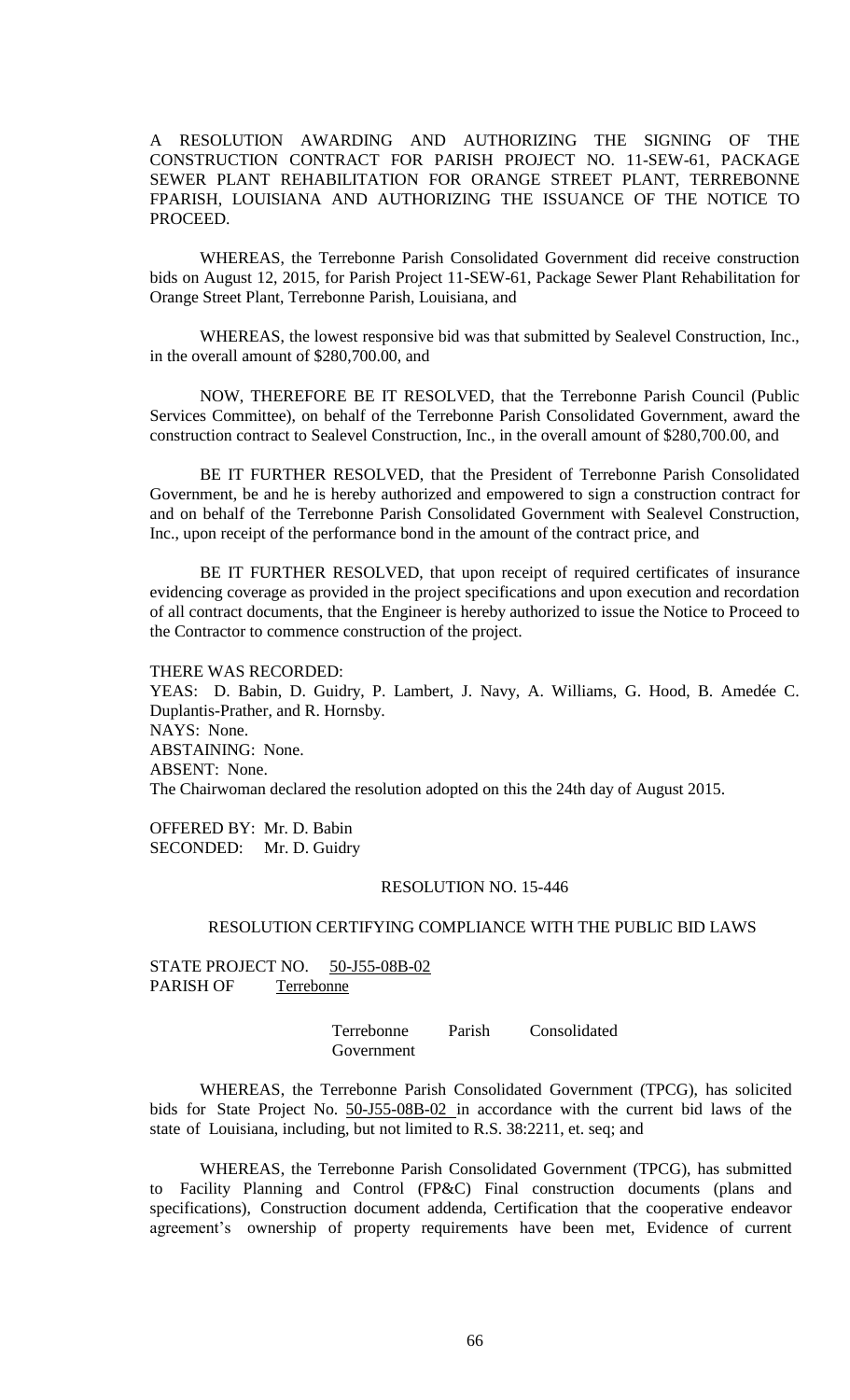commitment and availability of match/or in-kind match, Certified proof of publication of advertisement for procurement, Certified tabulation of bids or proposals with recommendation for award and Certification that the procurement was in accordance with the Public Bid Law.

NOW, THEREFORE, BE IT RESOLVED by the Terrebonne Parish Consolidated Government (TPCG), in Regular session, assembled on this  $24<sup>th</sup>$  day of August 2015., does hereby certify compliance of the bidding procedures of Louisiana Revised Statutes 38:2211, et. seq.

THERE WAS RECORDED:

YEAS: D. Babin, D. Guidry, P. Lambert, J. Navy, A. Williams, G. Hood, B. Amedée C. Duplantis-Prather, and R. Hornsby. NAYS: None. ABSTAINING: None. ABSENT: None. The Chairwoman declared the resolution adopted on this the 24th day of August 2015.

OFFERED BY: Mr. D. Guidry SECONDED: Mr. D. Babin

### RESOLUTION NO. 15-447

A resolution providing for the ratification of the appointment by Parish President Michel Claudet of the firm of Milford & Associates, Inc. to provide engineering services for Parish Project No. 15-SEW-39, Relocation of Three (3) Sewer Force Mains at Bayou Chauvin, and also authorizing Parish President Michel Claudet to execute the appropriate engineering contract documents for this project.

WHEREAS, Terrebonne Parish is desirous to relocate three (3) sewer force mains to an overhead crossing, in the vicinity of the proposed drainage retention pond, adjacent to Bayou Chauvin, and

WHEREAS, the Terrebonne Parish Consolidated Government would like to proceed with the design of this project for Parish Project No. 15-SEW-39, the Relocation of Three (3) Sewer Force Mains at Bayou Chauvin, and

WHEREAS, Parish President Michel Claudet has recommended that the firm of Milford & Associates, Inc. be retained to provide the necessary professional services for this project, and

NOW, THEREFORE BE IT RESOLVED, that the Terrebonne Parish Council (Public Services Committee), on behalf of the Terrebonne Parish Consolidated Government, that the appointment by Parish President Michel Claudet be ratified and that the engineering firm of Milford & Associates, Inc. be retained to provide the necessary professional services for Parish Project No. 15-SEW-39, Relocation of Three (3) Sewer Force Mains at Bayou Chauvin and that Parish President Michel Claudet be authorized to execute any and all documents with said firm for this project.

THERE WAS RECORDED: YEAS: D. Babin, D. Guidry, P. Lambert, J. Navy, A. Williams, G. Hood, B. Amedée C. Duplantis-Prather, and R. Hornsby. NAYS: None. ABSTAINING: None. ABSENT: None. The Chairwoman declared the resolution adopted on this the 24th day of August 2015.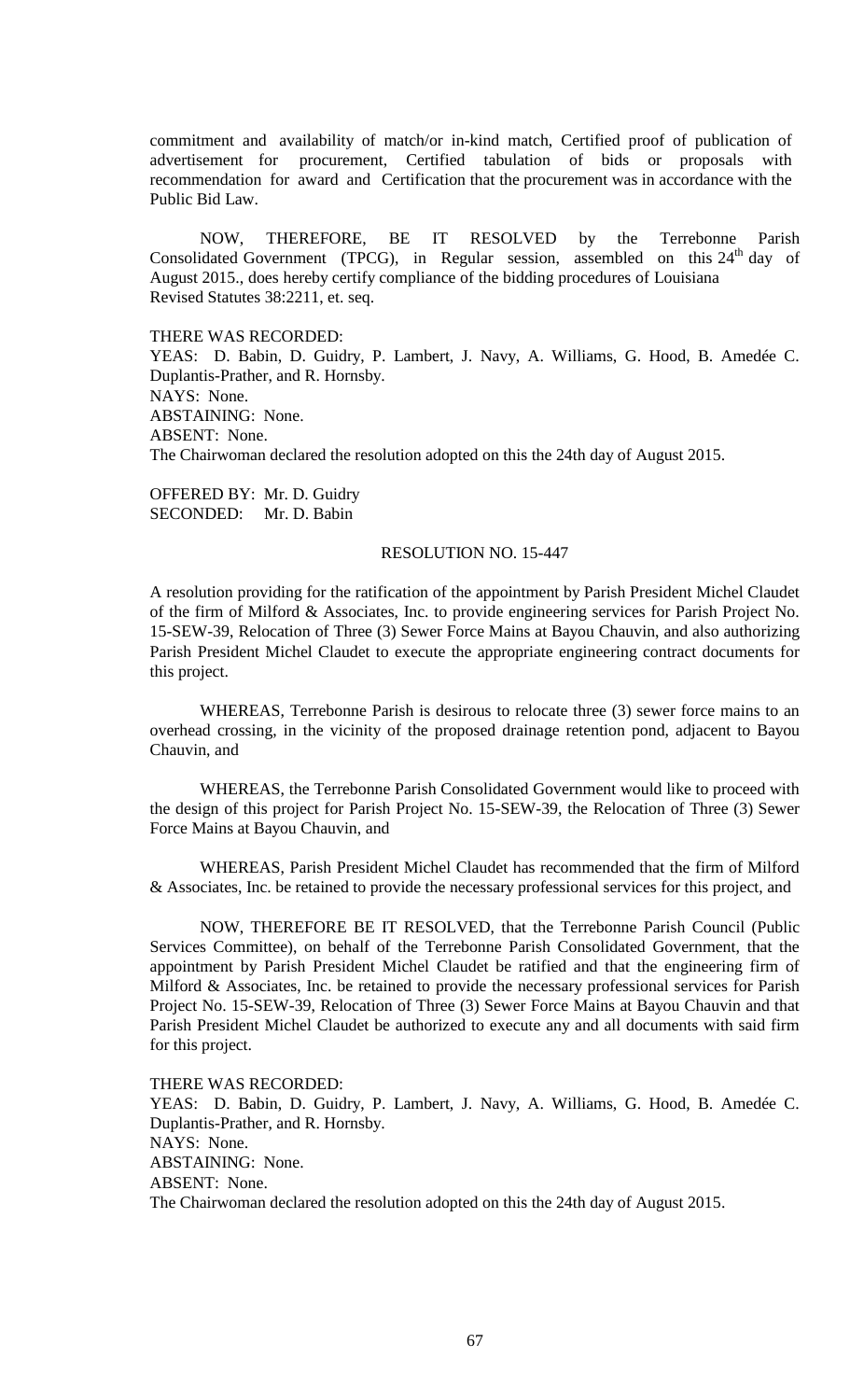OFFERED BY: Mr. D. Guidry SECONDED: Mr. R. Hornsby

#### **RESOLUTION NO. 15-448**

A RESOLUTION GIVING NOTICE OF INTENT TO ADOPT AN ORDINANCE TO AUTHORIZE THE ACQUISITION OF STRUCTURES AND LAND UNDER THE TERMS AND CONDITIONS OF THE COMMUNITY DEVELOPMENT BLOCK GRANT (CDBG) BUYOUT PROGRAM; TO AUTHORIZE THE PARISH PRESIDENT TO EXECUTE ANY AND ALL DOCUMENTS NECESSARY TO EFFECT ACQUISITION; AND CALLING A PUBLIC HEARING ON SAID MATTER FOR WEDNESDAY, SEPTEMBER 9, 2015 AT 6:30 P. M.

WHEREAS, THE TERREBONNE PARISH CONSOLIDATED GOVERNMENT AS PART OF THE IMPLEMENTATION OF THE GUSTAV/IKE RECOVERY PLAN CDBG BUYOUT PROGRAM PROJECT MAY ACQUIRE STORM DAMAGED PROPERTIES UNDER THE GRANT PROGRAM INCLUDING THE FOLLOWING PROPERTY; AND

WHEREAS, THE FOLLOWING PROPERTY OWNERS HAVE AGREED TO SELL ALL STRUCTURES AND LANDS LOCATED AT THE ADDRESS AND FOR THE AMOUNT STIPULATED BELOW:

Owner(s) and address:620 Woodside, Houma, LA 70363 Easton (Jr.) & Crystal Solet, owners;

Appraised Value: \$125,000.00

### **TOTAL PROJECT COSTS: \$155,425.00**

Offer Amount:\$125,000

Legal Description: Lot twenty-seven (27) of block seven (7) of addendum no. three (3), Roberta Grove Subdivision.

WHEREAS, THE ABOVE LISTED PROPERTY OWNER HAS AGREED TO THE OFFER TO PURCHASE FOR THE AMOUNTS STIPULATED.

NOW, THEREFORE, BE IT RESOLVED by the Terrebonne Parish Council that notice is hereby given to adopt an ordinance to authorize the acquisition of structures and lands under the terms and conditions of the Gustav/Ike Recovery Plan CDBG Buyout Program; to authorize the Parish President to execute any and all documents necessary to effect acquisition; and calling a public hearing on said matter for Wednesday, August 26, at 6:30 p. m.

THERE WAS RECORDED: YEAS: D. Babin, D. Guidry, P. Lambert, J. Navy, A. Williams, G. Hood, B. Amedée C. Duplantis-Prather, and R. Hornsby. NAYS: None. ABSTAINING: None. ABSENT: None. The Chairwoman declared the resolution adopted on this the 24th day of August 2015.

OFFERED BY: Ms. B. Amedẻe SECONDED: Mr. G. Hood, Sr.

RESOLUTION NO. 15-449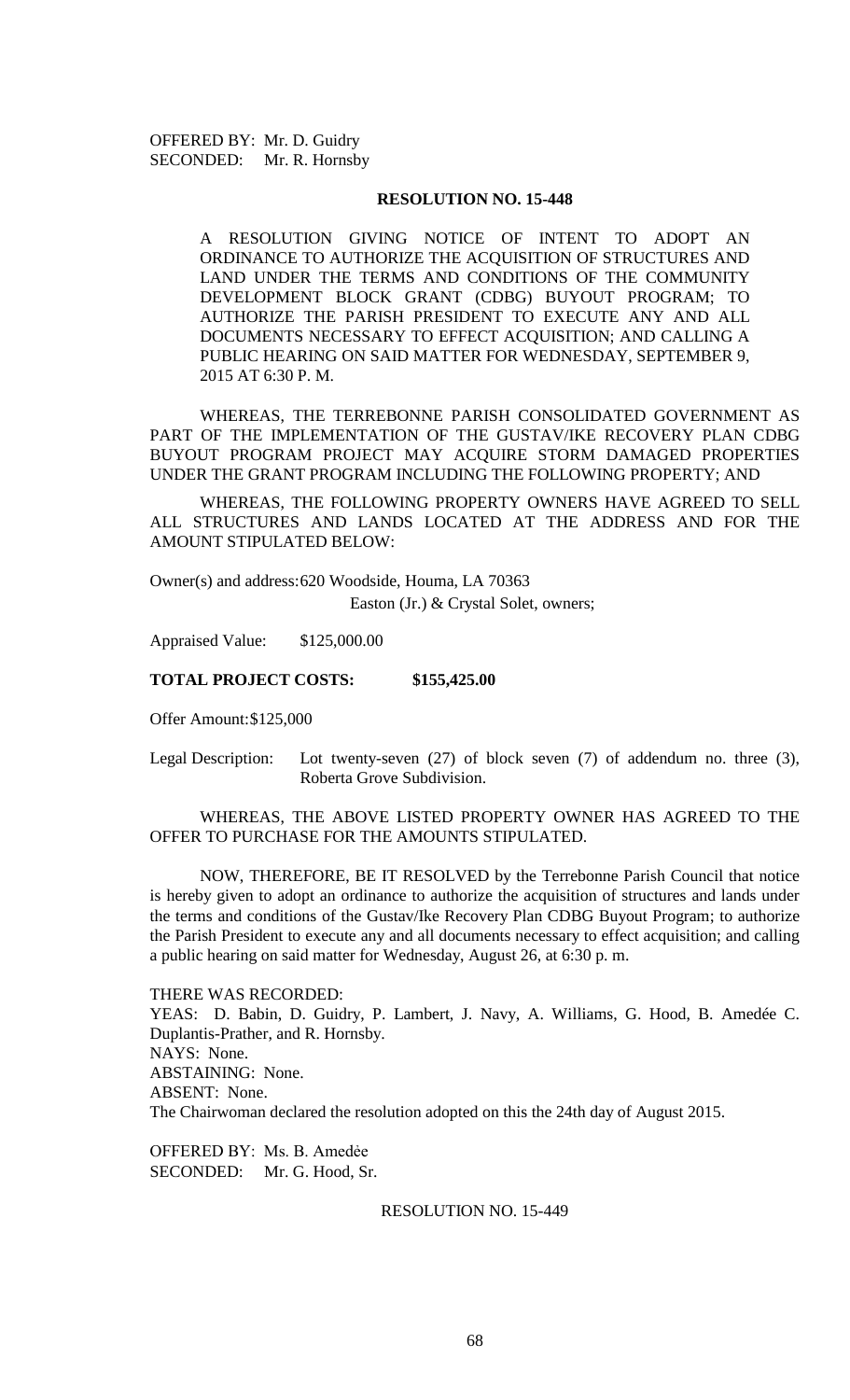A Resolution awarding and authorizing the signing of a Construction Contract to the firm of LA Contracting Enterprise, LLC, for Parish Project No.07-EXT-22, Bayou Gardens Extension Project (Coteau to Bayou Blue Road), Terrebonne Parish, Louisiana, and authorizing the issuance of the Notice to Proceed to commence construction of said Project.

WHEREAS, the Terrebonne Parish Consolidated Government did receive bids for Parish Project No. 07-EXT-22, Bayou Gardens Extension Project (Coteau to Bayou Blue Road), Terrebonne Parish, Louisiana, and

WHEREAS, the lowest, responsive and responsible bid for the construction of the project was that submitted by the firm of LA Contracting Enterprise, LLC, with a base bid in the amount of \$7,076,842.92, and Alternate for \$213,423.96 for a total amount of \$7,290,266.88, and

WHEREAS, the Engineer for this project, T. Baker Smith, LLC has recommended that the award of the contract be made to LA Contracting Enterprise, LLC, and

NOW, THEREFORE BE IT RESOLVED by the Terrebonne Parish Council, on behalf of the Terrebonne Parish Consolidated Government, does hereby accept the lowest, responsive and responsible base bid submitted by the firm of LA Contracting Enterprise, LLC, in the total bid amount of \$7,290,266.88 contingent upon Budget Amendment, and

BE IT FURTHER RESOLVED, the President of Terrebonne Parish Consolidated Government, be authorized and empowered to sign a construction contract for and on behalf of the Terrebonne Parish Consolidated Government with LA Contracting Enterprise, LLC, contingent upon Budget Amendment, and

BE IT FURTHER RESOLVED, that upon receipt of the required Certificate of Insurance evidencing coverage as provided in the project specifications and upon execution and recordation of all contract documents, T. Baker Smith, LLC is hereby authorized to issue the Notice to Proceed to LA Contracting Enterprise, LLC to commence construction of said project, and

BE IT FURTHER RESOLVED, that a certified copy of this resolution be forwarded to the Engineer, T. Baker Smith, LLC.

THERE WAS RECORDED:

YEAS: D. Babin, D. Guidry, P. Lambert, J. Navy, A. Williams, G. Hood, B. Amedée C. Duplantis-Prather, and R. Hornsby. NAYS: None. ABSTAINING: None. ABSENT: None. The Chairwoman declared the resolution adopted on this the 24th day of August 2015. OFFERED BY: Mr. G. Hood, Sr. SECONDED: Ms. B. Amedẻe

### RESOLUTION NO. 15-450

A resolution providing approval of Amendment No. 1 to the Engineering Agreement for Parish Project No. 13-HMGP-16, Bonanza Pump Station Infrastructure Improvements, Terrebonne Parish, Louisiana.

WHEREAS, the Terrebonne Parish Consolidated Government did enter into an original engineering agreement with T. Baker Smith, LLC dated June 19, 2013, recordation number 1429591, for the Bonanza Pump Station Infrastructure Improvements identified as Parish Project 13-HMGP-16, and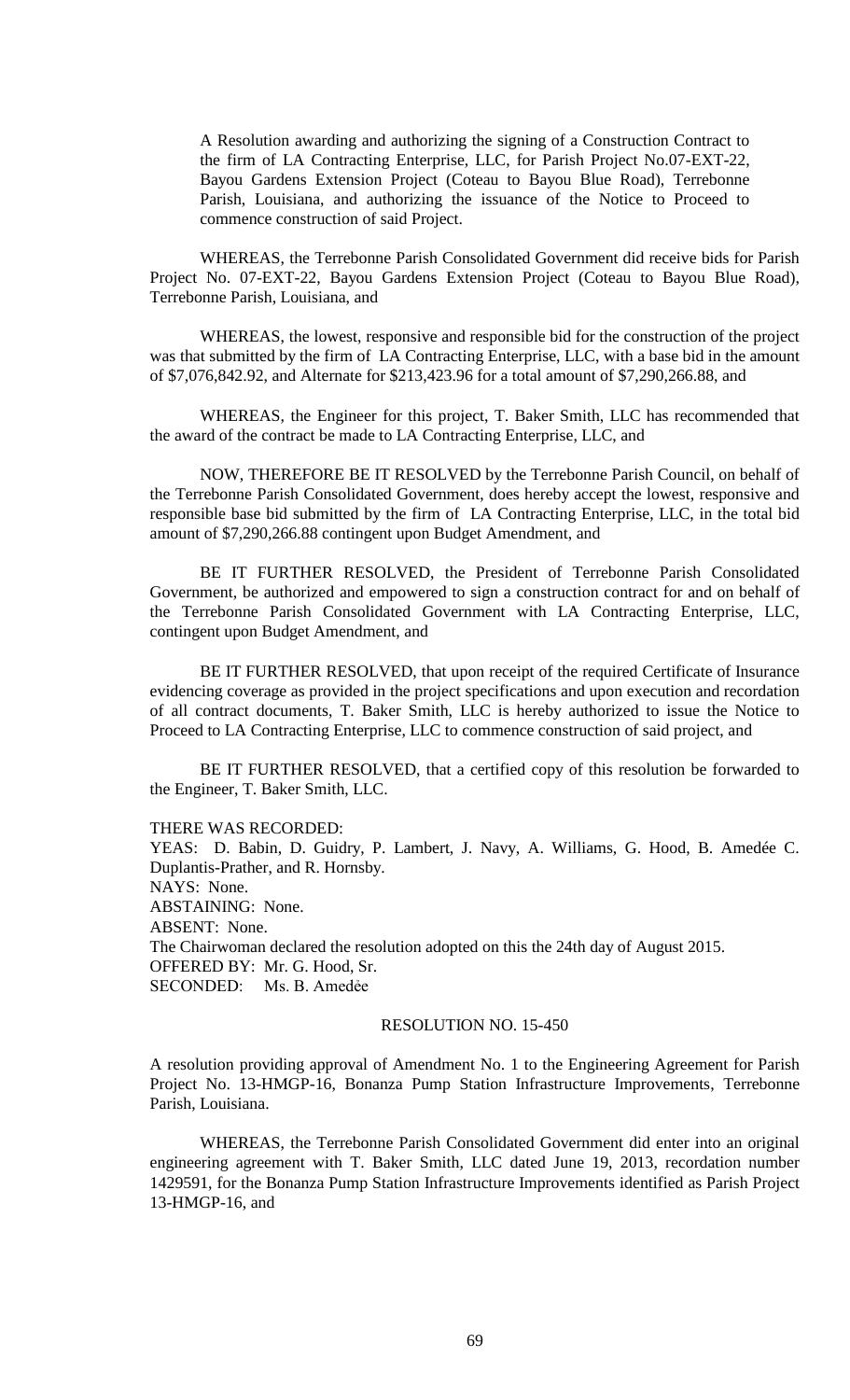WHEREAS, the Engineering Agreement between OWNER and ENGINEER provides for certain limitations for Basic Services and specific Additional Services, and

WHEREAS, TPCG submitted plans and specifications to GOHSEP/FEMA for review, and

WHEREAS GOHSEP requested a damage assessment to finish their review of the plans and specifications, and

WHEREAS, TPCG is desirous obtaining FEMA funding for the second phase of the project, and

WHEREAS, the Engineer will need to collect additional data to prepare damage estimates and a report for the 1-1A drainage area, and

WHEREAS, the Engineer requested an amendment to add HMGP Report Preparation as a task in additional services, and

WHEREAS, the TPCG is desirous of having these services continued so that there is a need for additional funds to be added to the contract, and

WHEREAS, this above work will increase the additional services section of the contract by an additional \$20,000.00.

NOW, THEREFORE BE IT RESOLVED that the Terrebonne Parish Council, on behalf of the Terrebonne Parish Consolidated Government, does hereby approve this Amendment No. 1 to the Engineering Agreement for an increase of \$20,000.00 in Additional Services authorizes Parish President Michel Claudet to execute this Amendment No. 1 to the Engineering Agreement for the Bonanza Pump Station Infrastructure Improvements Project Parish Project No. 13- HMGP-16, with T. Baker Smith, LLC, and

BE IT FURTHER RESOLVED that a certified copy of the resolution be forwarded to the Engineer, T. Baker Smith, LLC

THERE WAS RECORDED:

YEAS: D. Babin, D. Guidry, P. Lambert, J. Navy, A. Williams, G. Hood, B. Amedée C. Duplantis-Prather, and R. Hornsby. NAYS: None. ABSTAINING: None. ABSENT: None. The Chairwoman declared the resolution adopted on this the 24th day of August 2015.

OFFERED BY: Ms. B. Amedẻe

SECONDED: Ms. C. Duplantis-Prather

### RESOLUTION NO. 15-451

A resolution providing approval of Amendment No. 9 to the Engineering Agreement for Parish Project No. 95-DRA-67, Forced Drainage Project 2-1A Drainage Improvements Project, Phase VI, Honeysuckle, Terrebonne Parish, Louisiana.

WHEREAS, the Terrebonne Parish Consolidated Government did enter into an original engineering agreement with Providence/GSE Associates, LLC dated August 26, 1995, recordation number 960921, for the Forced Drainage Project 2-1A Drainage Improvements Project, identified as Parish Project 95-DRA-67, and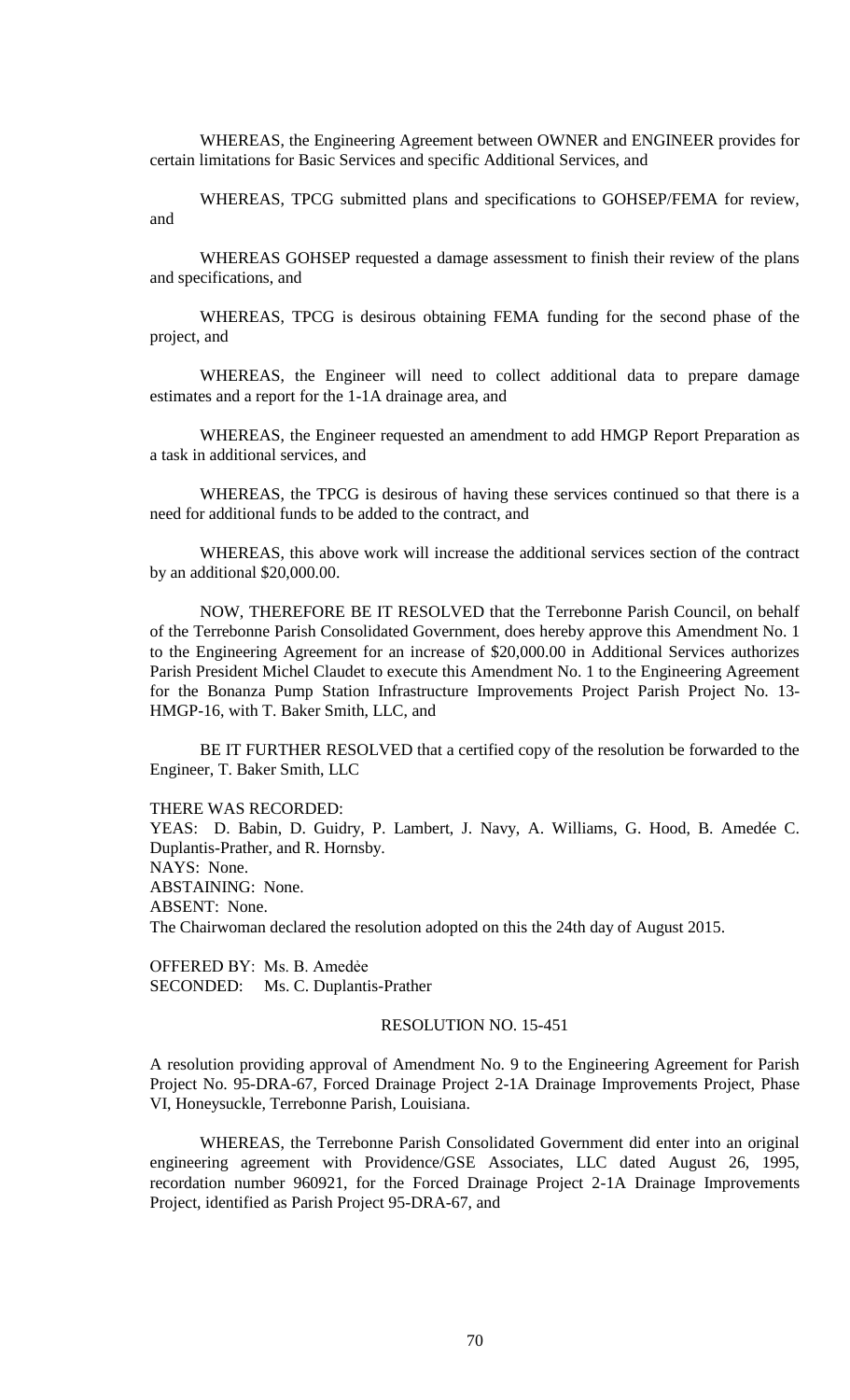WHEREAS, the Engineering Agreement between OWNER and ENGINEER provides for certain limitations for Basic Services and specific Additional Services, and

WHEREAS, the Terrebonne Parish Consolidated Government is desirous of proceeding with the drainage improvements within the Schriever Force Drainage Area 2-1A, and

WHEREAS, the area of concern in this investigation includes the subdivision along Honeysuckle Street, the roadside ditch along the southside of LA Hwy 20 and the outfall ditch paralleling Joyce Street, and

WHEREAS the scope of work included within this project would be in conformance with a drainage study that was performed by Gulf South Engineers, Inc. dated March 14, 1996, and

WHEREAS, this above work will increase the basic services section of the contract by \$52,800.00 and the additional services section by \$60,200.00, and

WHEREAS, the TPCG is desirous of having these services continued so that there is a need for additional funds to be added to the contract, and

NOW, THEREFORE BE IT RESOLVED that the Terrebonne Parish Council, on behalf of the Terrebonne Parish Consolidated Government, does hereby approve this Amendment No. 9 to the Engineering Agreement for an increase of \$52,800.00 in Basic Services and \$60,200.00 in Additional Services authorizes Parish President Michel Claudet to execute this Amendment No. 9 to the Engineering Agreement for the Forced Drainage Project 2-1A Drainage Improvements Project, Phase VI, Honeysuckle, Parish Project No. 95-DRA-67, with Providence/GSE Associates, LLC, and

BE IT FURTHER RESOLVED that a certified copy of the resolution be forwarded to the Engineer, Providence/GSE Associates, LLC

#### THERE WAS RECORDED:

YEAS: D. Babin, D. Guidry, P. Lambert, J. Navy, A. Williams, G. Hood, B. Amedée C. Duplantis-Prather, and R. Hornsby. NAYS: None. ABSTAINING: None. ABSENT: None. The Chairwoman declared the resolution adopted on this the 24th day of August 2015.

Committee member J. Navy stated he requested that this item, discussion and possible action regarding property adjacent to east Houma Walmart, be placed on the agenda to inform the public that the Council and Administration plan to place a dog park on this parcel of land.

Mr. Jonathan Foret, a member of Recreation District No. 11, explained that he has researched the matter of dog parks with certain amenities; and noted that this is an inexpensive process and that it would be the first in Terrebonne Parish. He stated that they will continue with the discussion on the criteria and management of the dog park.

Several Committee members thanked Mr. Foret for spearheading this idea; suggested that a camera system be placed in the area for safety reasons and to consider the use of a swipe card system for individuals who have registered their animals at the local Animal Shelter.

Parish President Claudet stated that this project is in the beginning stages and that it will be beneficial for the residents and pet lovers of Terrebonne Parish.

Mr. G. Hood, Sr., moved, seconded by Mr. D. Babin, "THAT, the Public Services Committee introduce an ordinance that will amend the Code of Ordinances of Terrebonne Parish,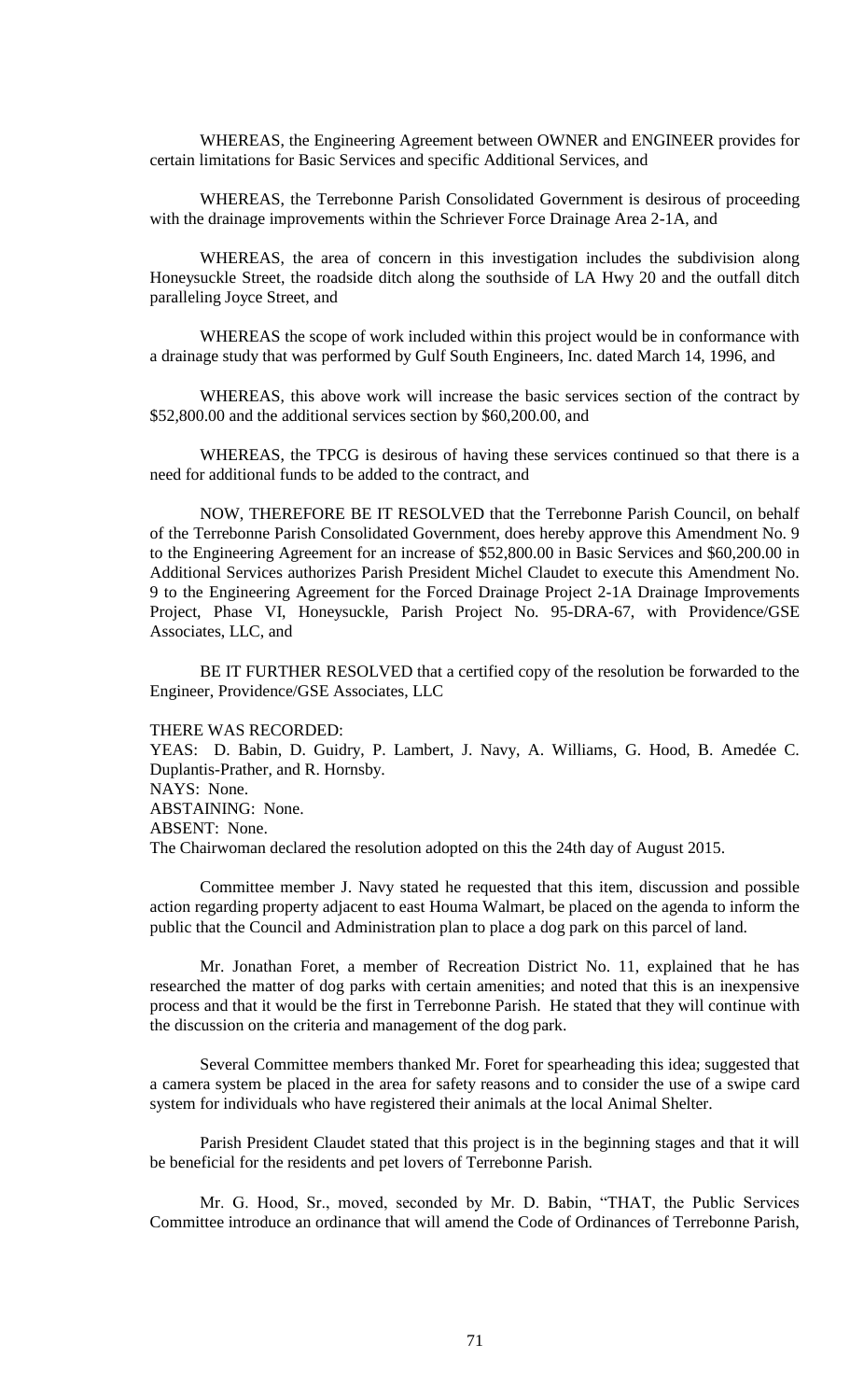Louisiana Chapter 18, Motor Vehicles and Traffic, Article V, Stopping, Standing Parking, to remove the distinction, as necessary, between application of offenses within the City or Parish Wide, to provide for related matters, and call a public hearing on September 9, 2015."

The Chairwoman called for the vote on the motion offered by Mr. G. Hood, Sr. THERE WAS RECORDED: YEAS: D. Babin, D. Guidry, P. Lambert, J. Navy, A. Williams, G. Hood, Sr., B. Amedèe, C. Duplantis-Prather and R. Hornsby. NAYS: None. ABSENT: None. The Chairwoman declared the motion adopted.

Committee member G. Hood, Sr. explained that the change to the aforementioned ordinance is needed to include the parish, not just the City of Houma.

Upon questioning, Parish Attorney C. Alcock explained that the provision in the ordinance for passenger buses and/or tour buses was no longer needed because they are not in existence; and noted that there are loading zones in and around Downtown Houma and general parking rules that the buses will have to adhere to.

OFFERED BY: Mr. D. Babin SECONDED: Mr. P. Lambert

#### **RESOLUTION NO. 15-452**

### RESOLUTION CERTIFYING COMPLIANCE WITH THE PUBLIC BID LAWS

STATE PROJECT NO. 50-J55-13-01 PARISH OF \_\_\_\_\_Terrebonne

Terrebonne Parish Consolidated Government

WHEREAS, the Terrebonne Parish Consolidated Government (TPCG), has solicited bids for State Project No. 50-J55-13-01 in accordance with the current bid laws of the state of Louisiana, including, but not limited to R.S. 38:2211, et. seq; and

WHEREAS, the Terrebonne Parish Consolidated Government (TPCG), has submitted to Facility Planning and Control (FP&C) Final construction documents (plans and specifications), Construction document addenda, Certification that the cooperative endeavor agreement's ownership of property requirements have been met, Evidence of current commitment and availability of match/or in-kind match, Certified proof of publication of advertisement for procurement, Certified tabulation of bids or proposals with recommendation for award and Certification that the procurement was in accordance with the Public Bid Law.

NOW, THEREFORE, BE IT RESOLVED by the Terrebonne Parish Consolidated Government (TPCG), in Regular session, assembled on this 26th day of August, 2015, does hereby certify that the bidding procedures of Louisiana Revised Statutes 38:2211, et. seq.

THERE WAS RECORDED: YEAS: D. Babin, D. Guidry, P. Lambert, J. Navy, A. Williams, G. Hood, B. Amedée C. Duplantis-Prather, and R. Hornsby. NAYS: None. ABSTAINING: None. ABSENT: None. The Chairwoman declared the resolution adopted on this the 24th day of August 2015.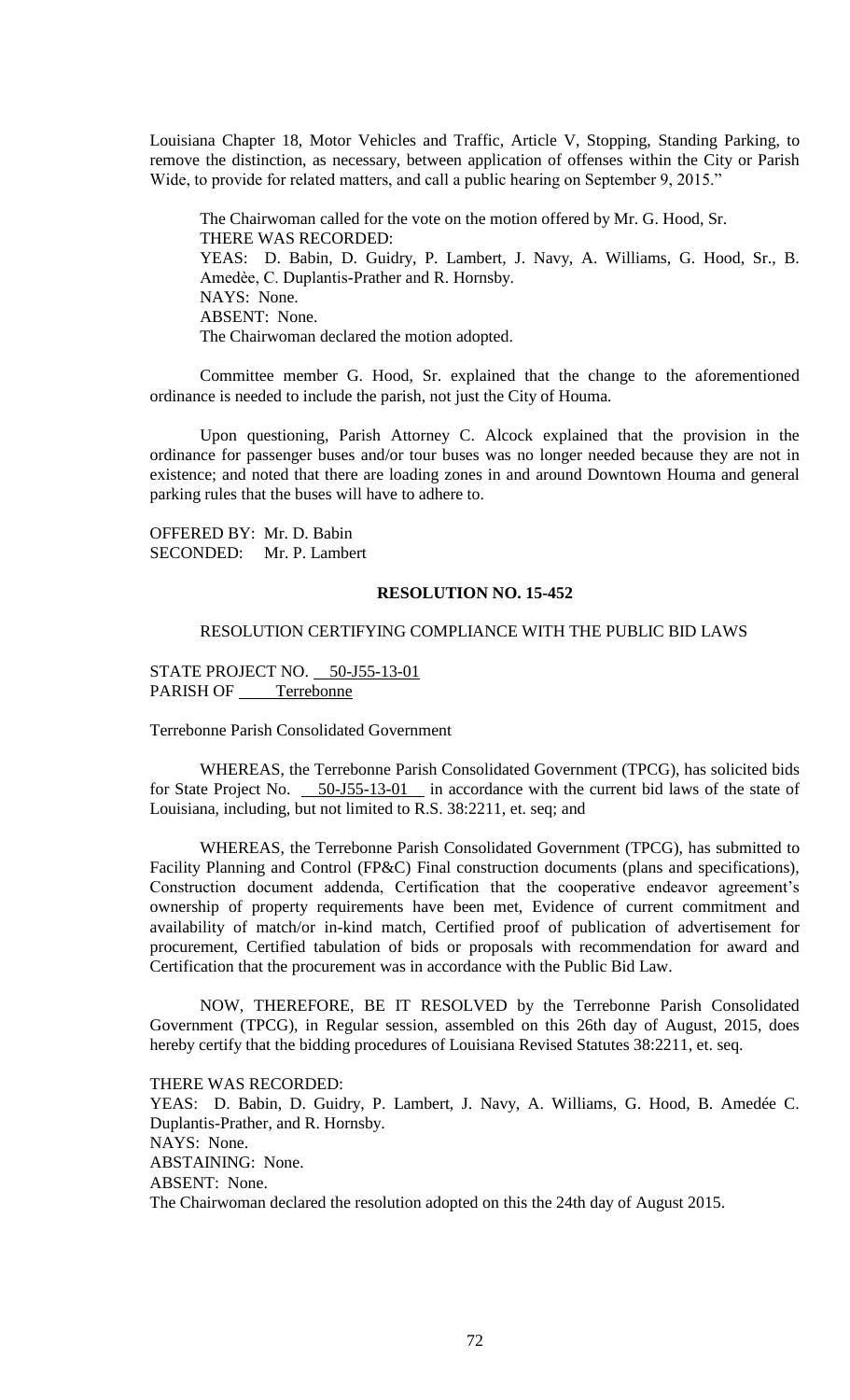Mr. G. Hood, Sr. moved, seconded by Mr. R. Hornsby, "THAT, there being no further business to come before the Public Services Committee, the meeting be adjourned."

The Chairwoman called for the vote on the motion offered by Mr. G. Hood, Sr. THERE WAS RECORDED: YEAS: D. Babin, D. Guidry, P. Lambert, J. Navy, A. Williams, G. Hood, Sr., B. Amedèe, C. Duplantis-Prather and R. Hornsby. NAYS: None. ABSENT: None. The Chairwoman declared the motion adopted and the meeting was adjourned at 6:22 p.m.

Arlanda Williams, Chairwoman

Tammy E. Triggs, Minute Clerk

Ms. A. Williams moved, seconded by Mr. G. Hood, Sr., "THAT, the Council accept and ratify the minutes of the Public Services Committee meeting held on 08/24/15."

The Chairman called for a vote on the motion offered by Ms. A. Williams. THERE WAS RECORDED: YEAS: D. Babin, D. Guidry, P. Lambert, J. Navy, A. Williams, G. Hood, Sr., B. Amedée, C. Duplantis-Prather and R. Hornsby. NAYS: None. ABSENT: None. The Chairman declared the motion adopted.

The Chairman called for a report on the Community Development and Planning Committee meeting held on 08/24/15, whereupon the Committee Chairwoman rendered the following:

#### **COMMUNITY DEVELOPMENT & PLANNING COMMITTEE**

#### **AUGUST 24, 2015**

The Chairwoman, C. Duplantis-Prather, called the Community Development & Planning Committee meeting to order at 6:24 p. m. in the Terrebonne Parish Council Meeting Room with an Invocation offered by Committee Member D. Babin and a moment of silence for the late LA State Trooper Steven Vincent, who died in the line of duty, and the Pledge of Allegiance by Committee D. Guidry. Upon roll call, Committee Members recorded as present were: D. Babin, D. Guidry, P. Lambert, J. Navy, A. Williams, Capt. Greg Hood, Sr., HPD Ret., B. Amedee, C. Duplantis-Prather and R. Hornsby. A quorum was declared present.

OFFERED BY: Ms. A. Williams SECONDED BY: Mr. G. Hood, Sr.

### **RESOLUTION NO. 15-453**

A Resolution authorizing the Parish President, Michel H. Claudet, to enter into an agreement between TPCG and Nicholls State University (NSU) in the amount of \$37,500 to aid in funding operations of the Louisiana Small Business Development Center Greater New Orleans and Bayou Region (LSBDC GNOBR) at the university.

WHEREAS, Article VII, Section 14 of the Louisiana Constitution provides that "For a public purpose, the state and its political subdivisions or political corporations may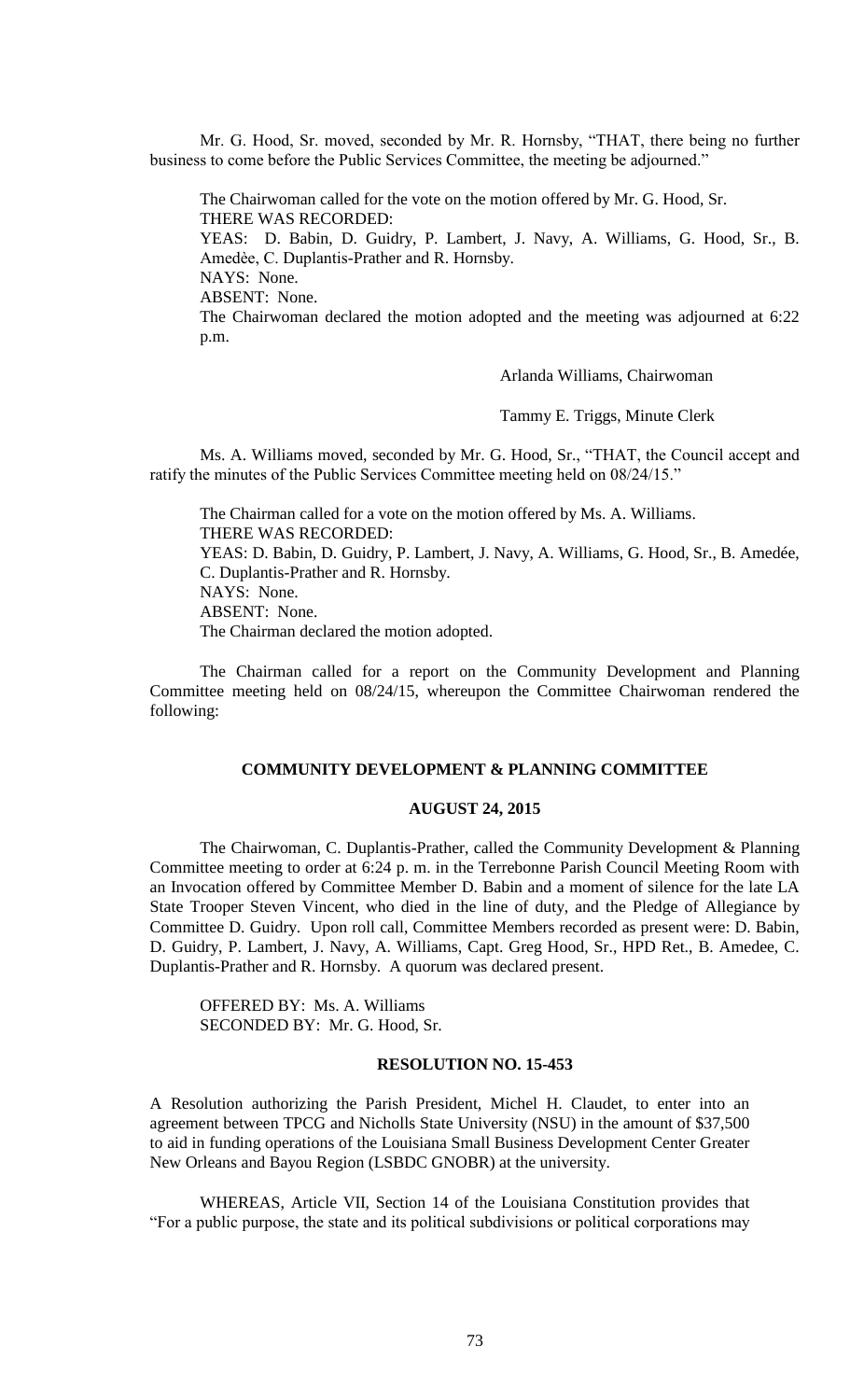engage in cooperative endeavors with each other, with the United States or its agencies, or with any public or private association, corporation or individual"; and

WHEREAS, NSU's mission includes supporting the educational, cultural, and economic needs of its service region and cultivates productive, responsible, and engaged citizens and to aid in that mission it has contacted with the University of Louisiana at Monroe to provide facilities and staffing for LSBDC GNOBR;

WHEREAS, LSBDC GNOBR is part of a statewide network of small business development centers marking 32 years in operation, are nationally accredited by the Association of Small Business Development Centers; and

WHEREAS, TPCG is authorized to promote economic development programs to stimulate private investment in the parish, and believes the costs of this agreement will serve the public purpose of providing technical assistance to small businesses and citizens wishing to start small businesses in Terrebonne Parish as they grow into sustainable business entities, and

WHEREAS, such technical assistance by LSBDC GNOBR will include but not be limited to access to capital and loan packaging, business strategy and business planning, assistance in marketing and management, accounting, contracting and procurement, international trade, disaster preparedness and continuity planning; and

WHEREAS, this funding will be used to fund salary, fringe benefits and travel for a business consultant who meets with small businesses in Terrebonne Parish to facilitate their growth, prosperity and creation of jobs; and

WHEREAS, this funding will also entitle TPCG small business clientele to the services of any LSBDC GNOBR consultant with specialized expertise needed as well provide indepth business training seminars in Terrebonne Parish; and

NOW THEREFORE BE IT RESOLVED that the Terrebonne Parish Council (Budget and Finance Committee), on behalf of Terrebonne Parish Consolidated Government, authorizes the Parish President, Michel H. Claudet, to enter into a one-year agreement with Nicholls State University, in the amount of \$37,500.

THERE WAS RECORDED:

YEAS: D. Babin, D. Guidry, P. Lambert, J. Navy, A. Williams, G. Hood, B. Amedée C. Duplantis-Prather, and R. Hornsby. NAYS: None. ABSTAINING: None. ABSENT: None. The Chairwoman declared the resolution adopted on this, the 24th day of August 2015.

Ms. A. Williams moved, seconded by Ms. B. Amedee, "THAT, the Community Development & Planning Committee rescind the condemnation order for 315 Commerce St., Houma, LA, owned by William Billiot (owner), John Westbrook, and Tamanike Francois."

The Chairman called for the vote on the motion offered by Ms. A. Williams. THERE WAS RECORDED: YEAS: D. Babin, D. Guidry, P. Lambert, J. Navy, A. Williams, G. Hood, Sr., B. Amedee, C. Duplantis-Prather and R. Hornsby. NAYS: None. ABSENT: None. The Chairman declared the motion adopted.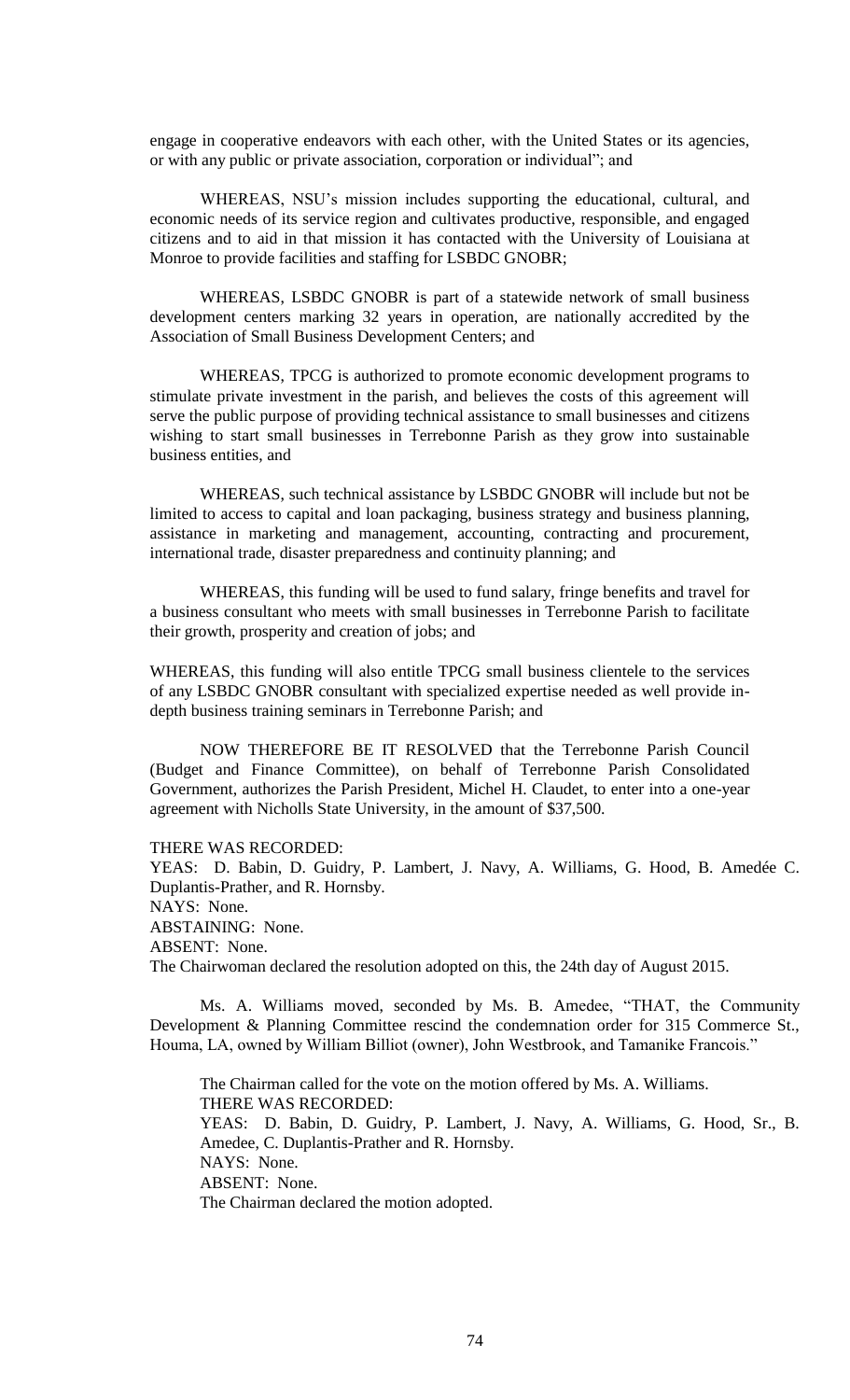Mr. G. Hood, Sr. moved, seconded by Ms. A. Williams, "THAT, there being no further business to come before the Community Development & Planning Committee, the meeting be adjourned."

The Chairman called for the vote on the motion offered by Mr. G. Hood, Sr. THERE WAS RECORDED: YEAS: D. Babin, D. Guidry, P. Lambert, J. Navy, A. Williams, G. Hood, Sr., B. Amedee, C. Duplantis-Prather and R. Hornsby. NAYS: None. ABSENT: None. The Chairwoman declared the motion adopted and the meeting was adjourned at 6:25 p. m.

C. Duplantis-Prather, Chairwoman

Tammy E. Triggs, Minute Clerk

Ms. C. Duplantis-Prather moved, seconded by Mr. D. Guidry, "THAT, the Council accept and ratify the minutes of the Community Development and Planning Committee meeting held on 08/24/15."

The Chairman called for a vote on the motion offered by Ms. C. Duplantis-Prather. THERE WAS RECORDED: YEAS: D. Babin, D. Guidry, P. Lambert, J. Navy, A. Williams, G. Hood, Sr., B. Amedée, C. Duplantis-Prather and R. Hornsby. NAYS: None. ABSENT: None.

The Chairman declared the motion adopted.

The Chairman called for a report on the Budget and Finance Committee meeting held on 08/24/15, whereupon the Committee Chairman noting ratification of minutes calls public hearings on September 9, 2015 at 6:30 p.m., rendered the following:

## **BUDGET & FINANCE COMMITTEE**

#### **AUGUST 24, 2015**

The Chairman, John Navy, called the Budget & Finance Committee meeting to order at 6:27 p. m. in the Terrebonne Parish Council Meeting Room with an Invocation offered by Committee Member C. Duplantis-Prather and the Pledge of Allegiance by Committee A. Williams. Upon roll call, Committee Members recorded as present were: D. Babin, D. Guidry, P. Lambert, J. Navy, A. Williams, Capt. Greg Hood, Sr. HPD, Ret., B. Amedèe, C. Duplantis-Prather and R. Hornsby. A quorum was declared present.

OFFERED BY: Mr. D. Guidry SECONDED: Mr. G. Hood, Sr.

#### **RESOLUTION NO. 15-454**

WHEREAS, Proposals were received on August 11, 2015 for RFP 15-OEPEMG-32 Hotel Accommodations for Personnel in Support of Emergency Operations, and

WHEREAS, after careful review by Angela Guidry, Purchasing Manager and Earl Eues, Director of the Office Homeland Security and Emergency Preparedness it has been determined that the sole respondent, Courtyard By Marriott, should be rejected for failure to meet the requirements of the RFP and request approval to re-advertise the RFP at a later date, and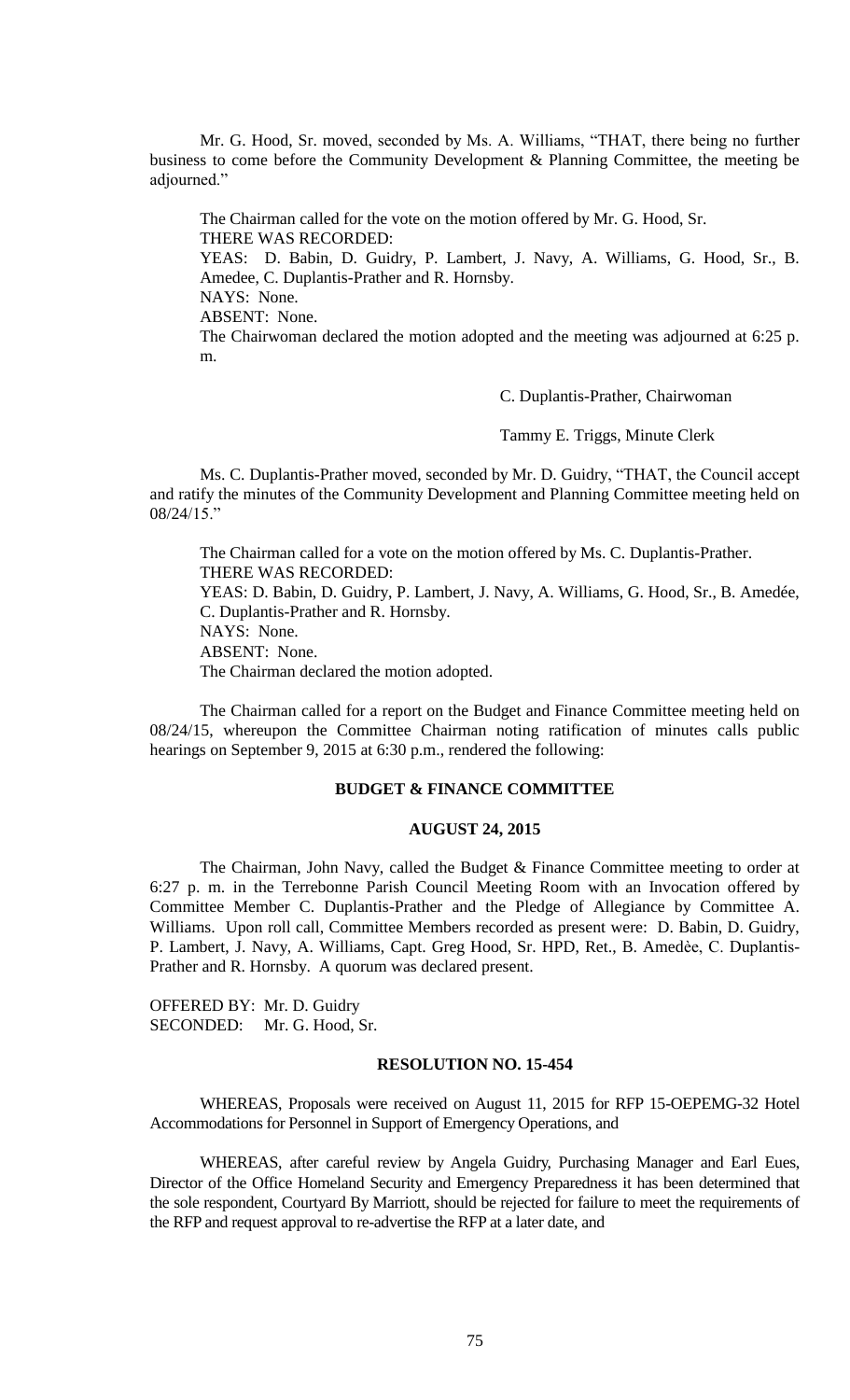WHEREAS, Parish Administration concurs with the recommendation to reject the proposal of Courtyard By Marriott for RFP 15-OEPEMG-32 Hotel Accommodations for Personnel in Support of Emergency Operations and authorizes re-advertisement of the RFP, as per attached documents, and

NOW, THEREFORE BE IT RESOLVED, by the Terrebonne Parish Council, on behalf of the Terrebonne Parish Consolidated Government, that the recommendation of the Parish Administration for hotel accommodations be approved, as per attached documents

#### THERE WAS RECORDED:

YEAS: D. Babin, D. Guidry, P. Lambert, J. Navy, A. Williams, G. Hood, B. Amedée C. Duplantis-Prather, and R. Hornsby. NAYS: None. ABSTAINING: None. ABSENT: None. The Chairman declared the resolution adopted on this the 24th day of August 2015.

OFFERED BY: Ms. C. Duplantis-Prather SECONDED: Mr. P. Lambert

### **RESOLUTION NO. 15-455**

WHEREAS, prices were obtained through the Louisiana State Commodity Catalog by the Terrebonne Parish Consolidated Government for the purpose of purchasing One (1) Case Loader/Backhoe Model 580SN for the Pollution Control Division of the Public Works Department under Louisiana State Contract #409382, and

WHEREAS, after careful review by Mike Ordogne, Pollution Control Administrator and David Tyler, Pollution Control Collection Superintendent it has been determined that the price of Seventy-Six Thousand, Six Hundred Fifty-Eight Dollars and Sixty-Seven Cents (\$76,658.67) from Lee Tractor Company, should be accepted as per the attached Louisiana Statewide Contract #409382, and

WHEREAS, Parish Administration recommends acceptance of the purchase of the Case Loader/Backhoe Model 580SN for the Pollution Control Division at the aforementioned price from Lee Tractor Company, as per the attached documents, and

NOW, THEREFORE BE IT RESOLVED by the Terrebonne Parish Council (Budget and Finance Committee), on behalf of the Terrebonne Parish Consolidated Government, that the recommendation of the Parish Administration be approved for the purchase the Case Loader/Backhoe as per the attached documents.

THERE WAS RECORDED:

YEAS: D. Babin, D. Guidry, P. Lambert, J. Navy, A. Williams, G. Hood, B. Amedée C. Duplantis-Prather, and R. Hornsby. NAYS: None. ABSTAINING: None. ABSENT: None. The Chairman declared the resolution adopted on this, the 24th day of August 2015.

Mr. D. Guidry moved, seconded by Ms. A. Williams, "THAT, the Budget & Finance Committee introduce twenty-three (23) ordinances to declare as surplus tax properties adjudicated to the Terrebonne Parish Consolidated Government (131 Saint Matt St., 295 Brooklyn Ave., 274 & 274 1/2 Allen St., 2287 A Bayou Dularge Rd., 2289 Bayou Dularge Rd., 7364 Shrimper's Row, 5853 Grand Caillou Rd., 115 Red St., 4736 North Bayou Black Dr., 973 Bayou Dularge Rd., 4908 Grand Caillou Rd., 6605 Shrimper's Row, 6601 Shrimper's Row, 2810 Express Blvd., 318 & 319 Northland Dr., 6074 North Bayou Black Dr., 6778 Shrimper's Row,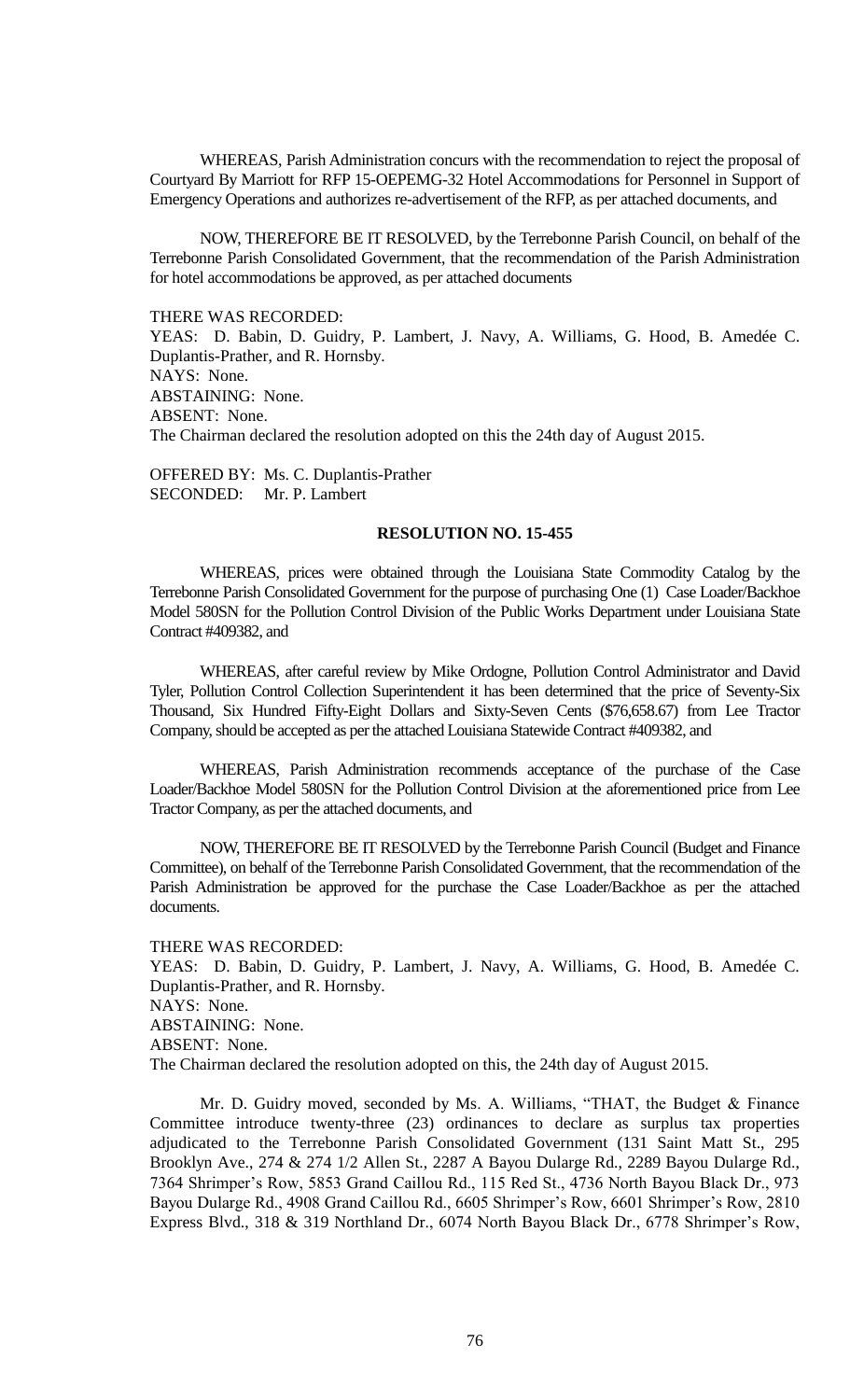264 Orange St., 205 Fisherman's Ln., 214 Indigo St., 4508 Avenue J, 121 Bayou Blue By Pass Rd., 306 Clinton St., Account Number T07-54098-no physical address) and to acquire authorization to dispose of said properties in accordance with LA R.S. 47:2196; and call a public hearing on said matters on Wednesday, September 9, 2015 at 6:30 p.m."

The Chairman called for the vote on the motion offered by Mr. D. Guidry. THERE WAS RECORDED: YEAS: D. Babin, D. Guidry, P. Lambert, J. Navy, A. Williams, G. Hood, Sr., B. Amedèe, C. Duplantis-Prather and R. Hornsby. NAYS: None. ABSENT: None. The Chairman declared the motion adopted.

OFFERED BY: Mr. R. Hornsby SECONDED: Mr. G. Hood, Sr.

### **RESOLUTION NO. 15-456**

WHEREAS, the Terrebonne Parish Consolidated Government will be receiving sealed bids on September 1, 2015 for Bid 15-R&B-35 Purchase of One (1) New/Unused Street Sweeper for the Roads and Brides Division of the Public Works Department, and

WHEREAS, the Terrebonne Parish Consolidated Government desires to authorize the award to the Bidder that submits the lowest responsive, responsible bid, and

NOW, THEREFORE BE IT RESOLVED, that the Terrebonne Parish Council (Budget Finance Committee), on behalf of the Terrebonne Parish Consolidated Government authorizes the Parish President to award Bid # 15-R&B-35 Purchase of One (1) New/Unused Street Sweeper for the Roads and Brides Division to the Bidder that submits the lowest responsive, responsible bid, and

BE IT FURTHER RESOLVED, that the Parish President be authorized to execute all necessary documents to authorize the lowest responsive, responsible Bidder to process the order for the purchase of one (1) street sweeper.

THERE WAS RECORDED:

YEAS: D. Babin, D. Guidry, P. Lambert, J. Navy, A. Williams, G. Hood, B. Amedée C. Duplantis-Prather, and R. Hornsby. NAYS: None. ABSTAINING: None. ABSENT: None. The Chairman declared the resolution adopted on this the 24th day of August 2015.

OFFERED BY: Mr. G. Hood, Sr. SECONDED: Mr. R. Hornsby

### **RESOLUTION NO. 15-457**

WHEREAS, prices were obtained by the Terrebonne Parish Buildings Maintenance Division for the purpose of the repair of Trane HVAC Chiller, and

WHEREAS, after careful review by David Drury, Government Facilities Manager, and Gregory Bush, Public Works Director it has been determined that the estimate repair price of Seventy-two Thousand, One Hundred Twenty-four Dollars and Thirty-six Cents (\$72,124.36) from Trane for the repair of one (1) Trane HVAC Chiller should be accepted as per the attached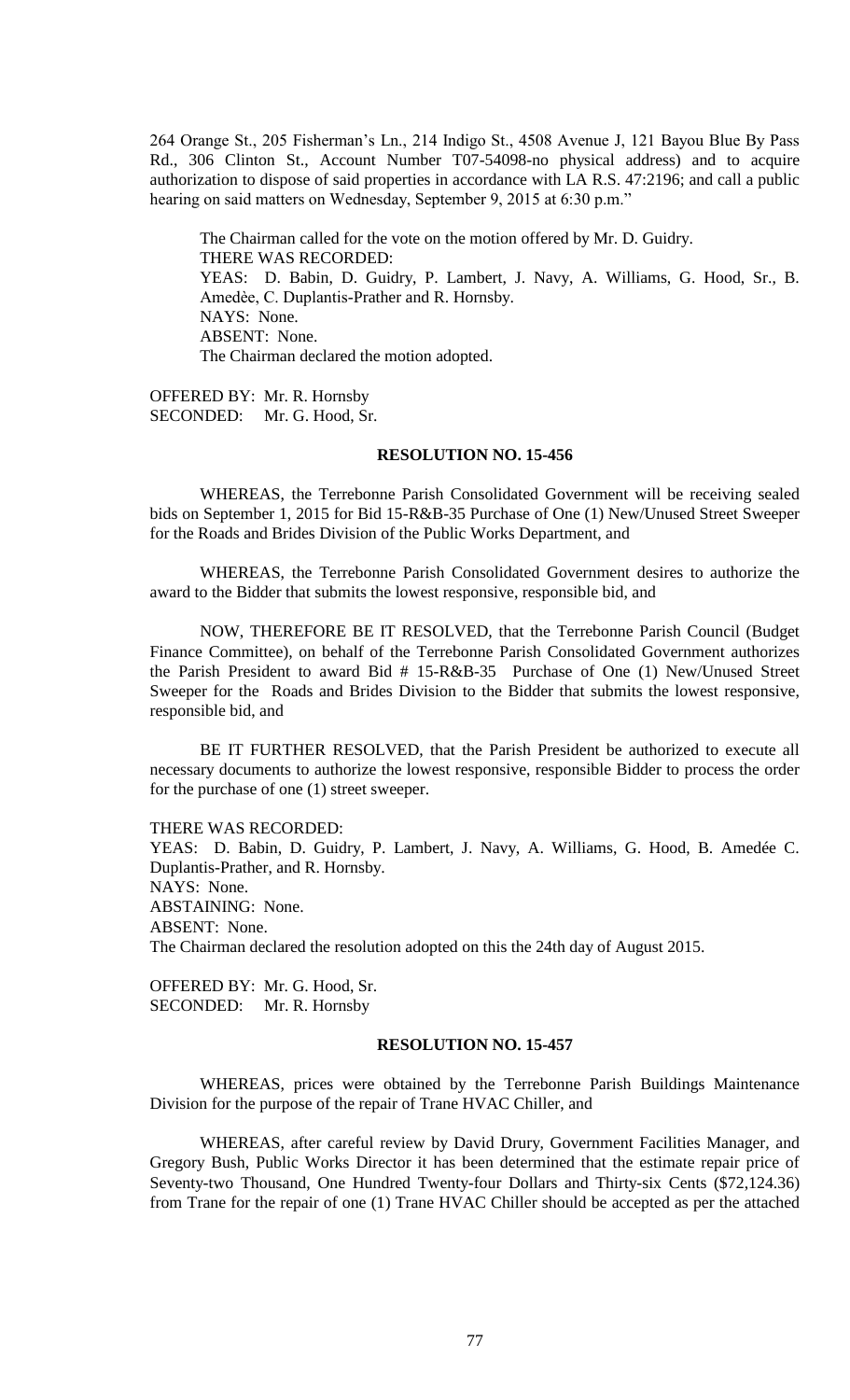documents and the under sole source / proprietary provisions set forth in the Louisiana Revised Statutes Titles 39:1597 and 39:1551 et seq., and

WHEREAS, the Parish Administration has recommended the acceptance of the price for the aforementioned equipment repair at a estimated cost of Seventy-two Thousand, One Hundred Twenty Four Dollars and Thirty-six Cents (\$72,124.36) as per the attached documents.

NOW, THEREFORE BE IT RESOLVED by the Terrebonne Parish Council (Budget & Finance Committee), on behalf of the Terrebonne Parish Consolidated Government, that the recommendation of the Parish Administration be approved and that the estimated repair of the aforementioned equipment be accepted as per the attached forms.

THERE WAS RECORDED: YEAS: D. Babin, D. Guidry, P. Lambert, J. Navy, A. Williams, G. Hood, B. Amedée C. Duplantis-Prather, and R. Hornsby. NAYS: None. ABSTAINING: None. ABSENT: None.

The Chairman declared the resolution adopted on this, the 24th day of August 2015.

Mr. D. Babin moved, seconded by Ms. C. Duplantis-Prather, "THAT, the Budget & Finance Committee introduce an ordinance to amend the 2015 Adopted Operating Budget and the 5 Year Capital Outlay of the Terrebonne Parish Consolidated Government for the following items:

- I. Bayou Gardens Extension, \$200,000
- II. Bayou Chauvin/40 Acre Sewer Reloc., \$300,000
- III. Bayou LaCarpe Watershed Project, \$55,000
- IV. City Marshal, \$3,207
- V. Mineral Royalties Revenue, (\$1,914,267)

and call a public hearing on September 9, 2015 at 6:30 p.m."

The Chairman called for the vote on the motion offered by Mr. D. Babin. THERE WAS RECORDED: YEAS: D. Babin, D. Guidry, P. Lambert, J. Navy, A. Williams, G. Hood, Sr., B. Amedèe, C. Duplantis-Prather and R. Hornsby. NAYS: None. ABSENT: None. The Chairman declared the motion adopted.

Parish President Michel Claudet explained that the aforementioned amount for the Bayou Gardens Extension Project will allow the parish to accept the bids; that the amount for the Bayou Chauvin Project will help with the storm drainage projects and relocation of sewer lines, and that the mineral royalties revenue is a direct reduction of the general fund because the budgeted amount for mineral royalties for last year is under budget.

Ms. A. Williams moved, seconded unanimously, "THAT, the Budget & Finance Committee introduce an ordinance to amend the 2015 Adopted Operating Budget and the 5 Year Capital Outlay of the Terrebonne Parish Consolidated Government for the following item:

I. BP Settlement

and call a public hearing on said matter on September 9, 2015 at 6:30 p.m."

The Chairman called for the vote on the motion offered by Ms. A. Williams.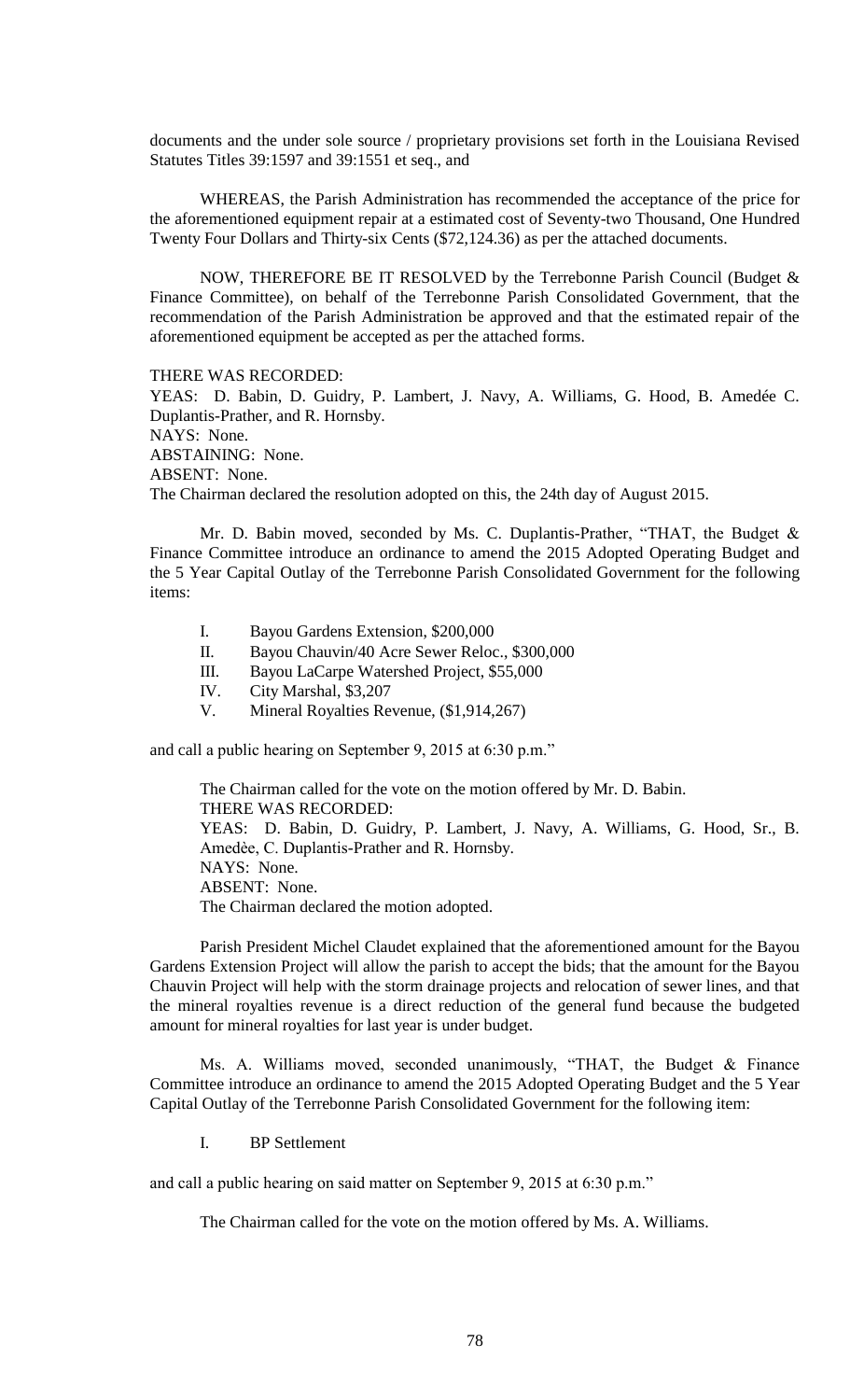THERE WAS RECORDED: YEAS: D. Babin, D. Guidry, P. Lambert, J. Navy, A. Williams, G. Hood, Sr., B. Amedèe, C. Duplantis-Prather and R. Hornsby. NAYS: None. ABSENT: None. The Chairman declared the motion adopted.

Parish President M. Claudet stated that this allocation of the BP Settlement is only for the economic damages portion, not the restoration portion; noting that one of the levees in the 1-1B System needs to be stabilized at a cost of \$1,300,000 dollars. He also stated this funding would allow for work to be done on the North Main Project Road culvert which allows water to flow because there are two bridges that are not in operation; it will also allow for the overlaying of Jeff Drive and the purchasing of forty acres of land behind the Parish Sports Complex.

Committee member C. Duplantis-Prather stated some of the constituents in District 5 expressed the need to address drainage and sewer problems and asked if additional funding can be sought to help with these problem.

OFFERED BY: Mr. D. Babin SECONDED: Mr. G. Hood, Sr.

### **RESOLUTION NO. 15-458**

WHEREAS, bids were obtained by Jefferson Parish Purchasing Department for the purpose of purchasing automobiles and light trucks, and related items (Bid Number 5000110730 / Jefferson Parish Contract Number 55-00014634) and,

WHEREAS, after careful review by David Tyler, Collection Superintendent, Mike Ordogne, Pollution Control Administrator, and Gregory Bush, Public Works Director, that the price of Sixty-eight Thousand, Two Hundred Seventy-three Dollars (\$68,273.00) from Truck and Transportation Equipment Company, Inc. for the purchase of One (1) Heavy Duty Service Crane Body, One (1) Heavy Duty Hydraulic Auto Crane and One (1) Drawer Unit should be accepted as per the attached documents and the under provisions set forth in the Louisiana Revised Statutes and,

WHEREAS, the Parish Administration has recommended the acceptance of the price for the aforementioned purchases from Truck and Transportation Equipment Co., Inc. at a total cost of Sixty-eight Thousand, Two Hundred Seventy-three Dollars (\$68,273.00) as per the attached documents, and

NOW, THEREFORE BE IT RESOLVED by the Terrebonne Parish Council (Budget and Finance Committee), on behalf of the Terrebonne Parish Consolidated Government, that the recommendation of the Parish Administration be approved and that the purchase of the crane body, auto crane and drawer unit be accepted as per the attached documents.

THERE WAS RECORDED:

YEAS: D. Babin, D. Guidry, P. Lambert, J. Navy, A. Williams, G. Hood, B. Amedée C. Duplantis-Prather, and R. Hornsby. NAYS: None. ABSTAINING: None. ABSENT: None. The Chairman declared the resolution adopted on this the 24th day of August 2015.

Mr. G. Hood, Sr. moved, seconded by Ms. A. Williams, "THAT, there being no further business to come before the Budget & Finance Committee, the meeting be adjourned."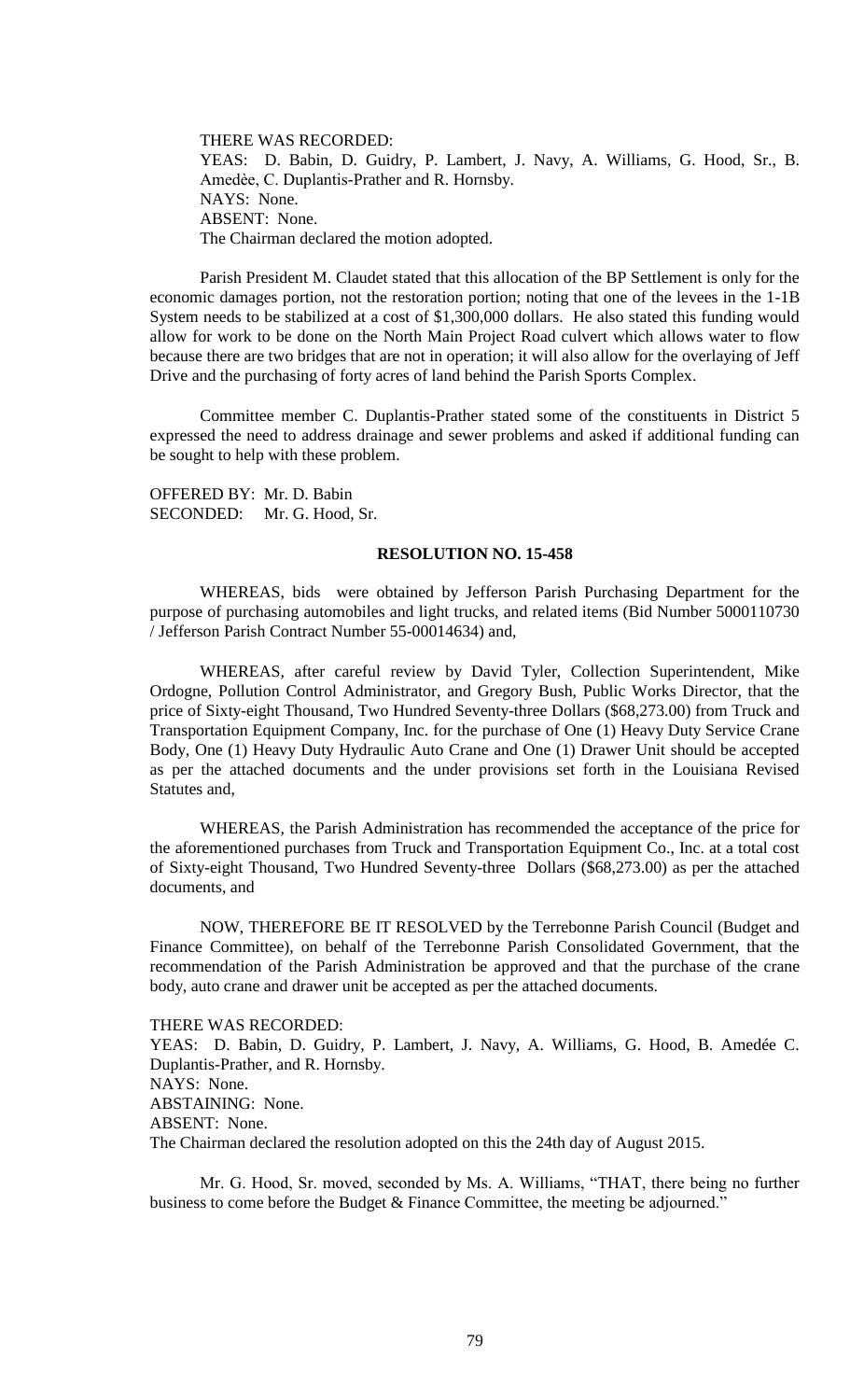The Chairman called for the vote on the motion offered by Mr. G. Hood, Sr. THERE WAS RECORDED: YEAS: D. Babin, D. Guidry, P. Lambert, J. Navy, A. Williams, G. Hood, Sr., B. Amedèe, C. Duplantis-Prather and R. Hornsby. NAYS: None. ABSENT: None. The Chairman declared the motion adopted and the meeting was adjourned at 6:37 p.m.

John Navy, Chairman

Tammy E. Triggs, Minute Clerk

Mr. J. Navy moved, seconded by Ms. B. Amedée, "THAT, the Council accept and ratify the minutes of the Budget and Finance Committee meeting held on 08/24/15."

The Chairman called for a vote on the motion offered by Mr. J. Navy. THERE WAS RECORDED: YEAS: D. Babin, D. Guidry, P. Lambert, J. Navy, A. Williams, G. Hood, Sr., B. Amedée, C. Duplantis-Prather and R. Hornsby. NAYS: None. ABSENT: None. The Chairman declared the motion adopted.

The Chairman called for a report on the Policy, Procedure & Legal Committee meeting held on 08/24/2015, whereupon the Committee Chairman noting ratification of minutes calls public hearings on September 9, 2015 at 6:30 p.m., rendered the following:

### POLICY, PROCEDURE, & LEGAL COMMITTEE

### AUGUST 24, 2015

The Chairman, Greg Hood, Sr., called the Policy, Procedure, & Legal Committee meeting to order at 6:38 p. m. in the Terrebonne Parish Council Meeting Room with an Invocation offered by Committee Member C. Duplantis-Prather and the Pledge of Allegiance led by Committee Member R. Hornsby. Upon roll call, Committee Members recorded as present were: D. Babin, D. Guidry, P. Lambert, J. Navy, A. Williams, G. Hood, Sr., HPD, Ret., B. Amedèe, C. Duplantis-Prather and R. Hornsby. A quorum was declared present.

Mr. D. Guidry moved, seconded by Mr. R. Hornsby, "THAT, the Policy, Procedure, & Legal Committee approve the co-sponsorship of the YMCA's 2015 Macho Man Triathlon for security or other allowable provision to be held on Sunday, September 20, 2015."

The Chairman called for the vote on the motion offered by Mr. D. Guidry. THERE WAS RECORDED: YEAS: D. Babin, D. Guidry, P. Lambert, J. Navy, A. Williams, G. Hood, Sr., B. Amedèe, C. Duplantis-Prather and R. Hornsby. NAYS: None. ABSENT: None. The Chairman declared the motion adopted.

 Mr. D. Babin moved, seconded unanimously, "THAT, the Policy, Procedure, & Legal Committee approve the co-sponsorship of the United Houma Nation's Vocational Rehab Program's Pow Wow to cover insurance, security and other such costs, to be held on September 19 and 20, 2015 at the Airbase Arena."

The Chairman called for the vote on the motion offered by Mr. D. Babin.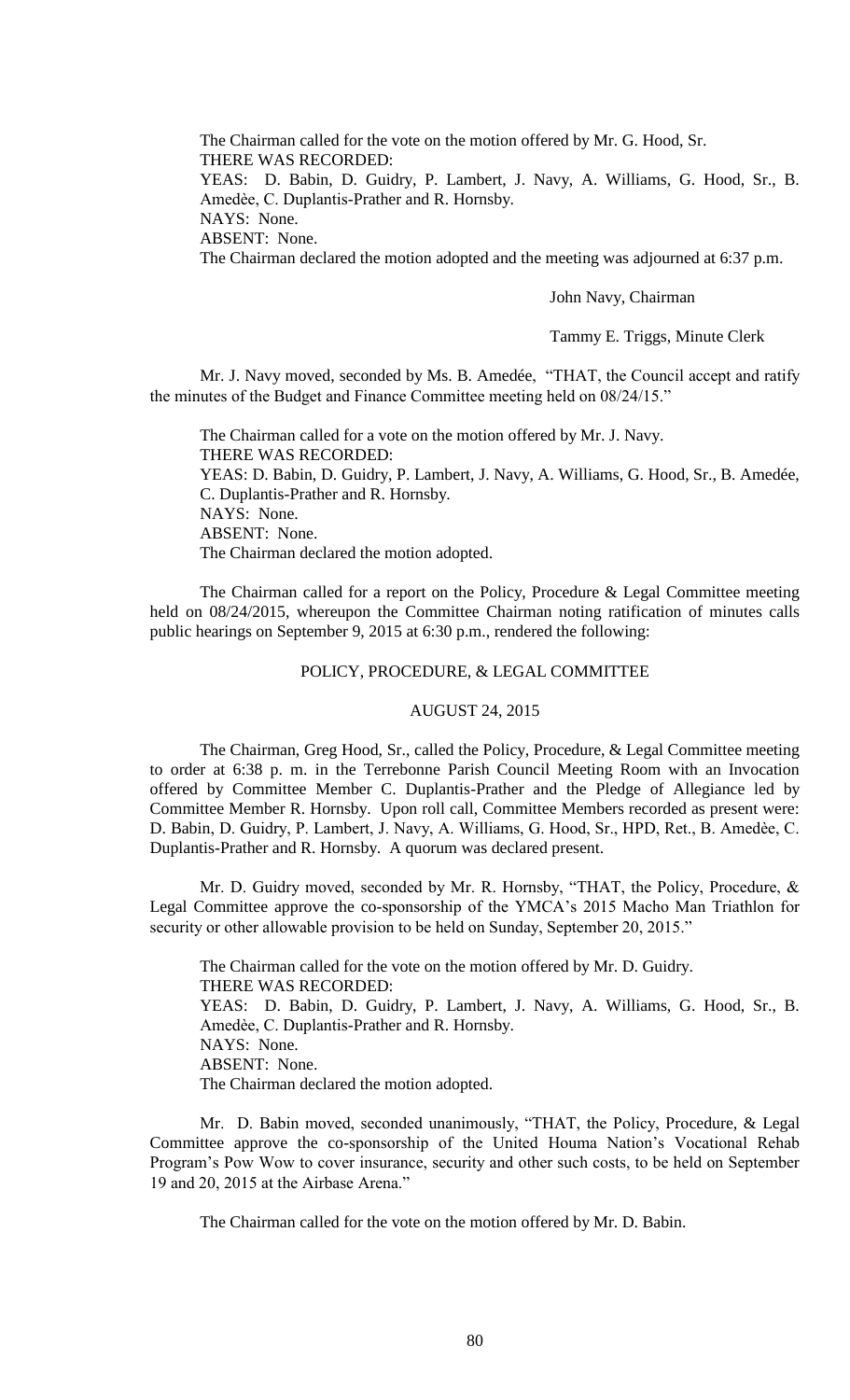THERE WAS RECORDED: YEAS: D. Babin, D. Guidry, P. Lambert, J. Navy, A. Williams, G. Hood, Sr., B. Amedèe, C. Duplantis-Prather and R. Hornsby. NAYS: None. ABSENT: None. The Chairman declared the motion adopted.

Parish President Michel Claudet mentioned that the co-sponsorships that are awarded are limited to the amount of \$600.00 maximum for in-kind services rendered.

The Committee Chairman recognized and welcomed Chief Thomas Dardar who was in the audience for tonight's proceedings.

Chief Dardar thanked the Council and the Administration for their support; and noted that working in unity is the main goal for moving things forward in Terrebonne Parish.

Several Committee members thanked Chief Dardar for all of his hard work and for putting on such a wonderful event.

Ms. C. Duplantis-Prather moved, seconded by Mr. P. Lambert, "THAT, the Policy, Procedure, & Legal Committee approve the co-sponsorship of the Downtown Development Corporation's Art After Dark Event with a road block, on September 12, 2015."

The Chairman called for the vote on the motion offered by Ms. C. Duplantis-Prather. THERE WAS RECORDED: YEAS: D. Babin, D. Guidry, P. Lambert, J. Navy, A. Williams, G. Hood, Sr., B. Amedèe, C. Duplantis-Prather and R. Hornsby. NAYS: None. ABSENT: None. The Chairman declared the motion adopted.

Mr. R. Hornsby moved, seconded by Mr. D. Guidry, "THAT, the Policy, Procedure, & Legal Committee introduce an ordinance that will amend the City of Houma Fire Prevention Bureau to certify the Bureau as a Certified Fire Prevention Agency and define the intent, purpose, and organization of said Bureau and call a public hearing on November 4, 2015 at 6:30 p.m."

The Chairman called for the vote on the motion offered by Mr. R. Hornsby. THERE WAS RECORDED: YEAS: D. Babin, D. Guidry, P. Lambert, J. Navy, A. Williams, G. Hood, Sr., B. Amedèe, C. Duplantis-Prather and R. Hornsby. NAYS: None. ABSENT: None. The Chairman declared the motion adopted.

OFFERED BY: Ms. B. Amedẻe SECONDED BY: Mr. R. Hornsby

# **RESOLUTION NO. 15-459**

A resolution changing the location of the polling place for Precinct 00-012 within Terrebonne Parish, and providing for other matters relative thereto.

WHEREAS, it has become necessary to change the location currently being used as the polling place for Precinct for 00/012, and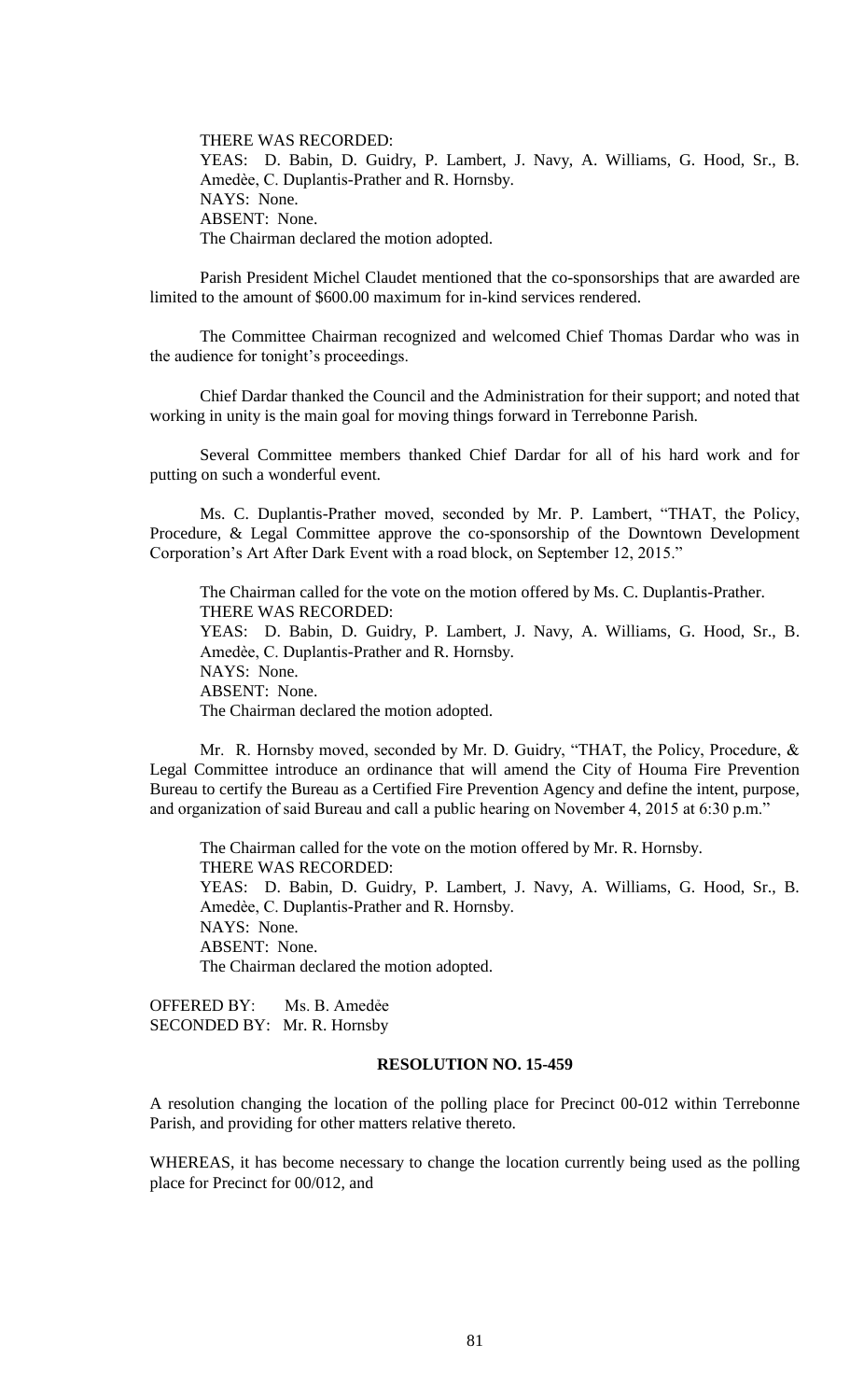WHEREAS, the appropriate inspection has shown the Father Pat O'Brien Center located at 409 Funderburk Avenue, Houma, as appropriate and equipped to serve as a polling place, and

NOW THEREFORE BE IT RESOLVED, by the Terrebonne Parish Council, on behalf of the Terrebonne Parish Consolidated Government, that the change in the polling place for Precinct 00/012 become effective upon approval by the appropriate State agencies.

THERE WAS RECORDED:

YEAS: D. Babin, D. Guidry, P. Lambert, J. Navy, A. Williams, G. Hood, B. Amedée C. Duplantis-Prather, and R. Hornsby. NAYS: None. ABSTAINING: None. ABSENT: None.

The Chairman declared the resolution adopted on this the 24th day of August 2015.

Council Clerk V. Chauvin explained that the polling place changes are for the Broadmoor School to the Father Pat O'Brien Center right behind St. Bernadette Church.

Council Clerk V. Chauvin announced that the next set of Committee meeting are going to be on Tuesday, September 8, 2015 due to the Labor Day holiday.

Mr. R. Hornsby moved, seconded by Ms. B. Amedèe, "THAT, there being no further business to come before the Policy, Procedure, & Legal Committee, the meeting be adjourned."

The Chairman called for the vote on the motion offered by Mr. R. Hornsby. THERE WAS RECORDED: YEAS: D. Babin, D. Guidry, P. Lambert, J. Navy, A. Williams, G. Hood, Sr., B. Amedèe, C. Duplantis-Prather and R. Hornsby. NAYS: None. ABSENT: None. The Chairman declared the motion adopted and the meeting was adjourned at p. m.

Greg Hood, Sr., Chairman

Tammy E. Triggs, Minute Clerk

Mr. G. Hood, Sr. moved, seconded by Mr. D. Babin, "THAT, the Council accept and ratify the minutes of the Policy, Procedure & Legal Committee meeting held on 08/24/15."

The Chairman called for a vote on the motion offered by Mr. G. Hood, Sr. THERE WAS RECORDED: YEAS: D. Babin, D. Guidry, P. Lambert, J. Navy, A. Williams, G. Hood, Sr., B. Amedée, C. Duplantis-Prather and R. Hornsby. NAYS: None. ABSENT: None. The Chairman declared the motion adopted.

Mr. D. Guidry moved, seconded by Ms. C. Duplantis-Prather, "THAT, the Council approve the following street light list:

INSTALL 3 STREET LIGHTS IN NEWLY ACCEPTED ACADIAN VILLA SUBDIVISION; ADD. 1 & ACADIAN VILLA SUBDIVISION, ADD. 2, PHASE C (ORD. 8579); ENTERGY; RLD #1; DISTRICT 4; Beryl Amedẻe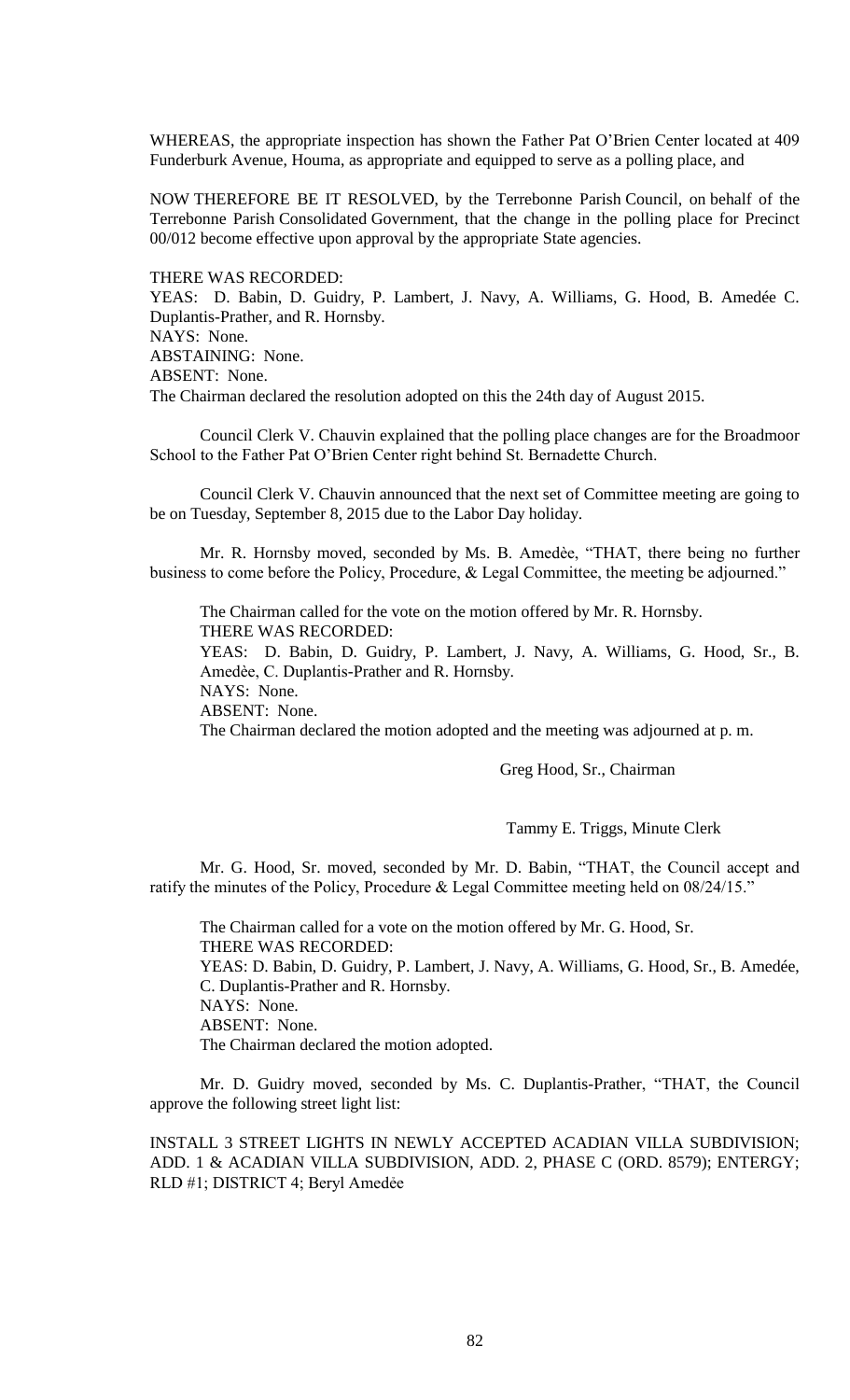INSTALL STREET LIGHT AT 811 VERRET ST., TPCG UTILITIES; URBAN SERVICES DISTRICT RLD; DISTRICT 5; CHRISTA-DUPLANTIS-PRATHER

INSTALL STREET LIGHT AT INTERSECTION OF PEACEFUL AVE. & HIGHLAND AVE. (402 HIGHLAND DR.); ENTERGY; RLD #3A; ENTERGY; CHRISTA DUPLANTIS-PRATHER."

The Chairman called for a vote on the motion offered by Mr. D. Guidry. THERE WAS RECORDED: YEAS: D. Babin, D. Guidry, P. Lambert, J. Navy, A. Williams, G. Hood, Sr., B. Amedée, C. Duplantis-Prather and R. Hornsby. NAYS: None. ABSENT: None. The Chairman declared the motion adopted.

Ms. B. Amedée moved, seconded by Ms. C. Duplantis-Prather, "THAT, the Council hold nominations open for the one long-standing vacancy on the Bayou Blue Fire Protection District Board until the next Council meeting."

The Chairman called for a vote on the motion offered by Ms. B. Amedée. THERE WAS RECORDED: YEAS: D. Babin, D. Guidry, P. Lambert, J. Navy, A. Williams, G. Hood, Sr., B. Amedée, C. Duplantis-Prather and R. Hornsby. NAYS: None. ABSENT: None. The Chairman declared the motion adopted.

Mr. D. Babin moved, seconded by Ms. C. Duplantis-Prather and Mr. G. Hood, Sr., "THAT, the Council hold nominations open for the one expiring term the Houma Board of Adjustments until the next Council meeting."

The Chairman called for a vote on the motion offered by Mr. D. Babin. THERE WAS RECORDED: YEAS: D. Babin, D. Guidry, P. Lambert, J. Navy, A. Williams, G. Hood, Sr., B. Amedée, C. Duplantis-Prather and R. Hornsby. NAYS: None. ABSENT: None. The Chairman declared the motion adopted.

Mr. D. Babin moved, seconded by Ms. B. Amedée, "THAT, the Council hold nominations open for the one vacancy due to a resignation on the Terrebonne Parish Tree Board<sup>"</sup>

The Chairman called for a vote on the motion offered by Mr. D. Babin. THERE WAS RECORDED: YEAS: D. Babin, D. Guidry, P. Lambert, J. Navy, A. Williams, G. Hood, Sr., B. Amedée, C. Duplantis-Prather and R. Hornsby. NAYS: None. ABSENT: None. The Chairman declared the motion adopted.

The Chairman announced the following vacancies, which he noted will be handled as per usual procedure:

- One vacancy due to resignation on the Recreation District No. 11 Board.
- One expiring term on the Recreation District No. 10 Board.